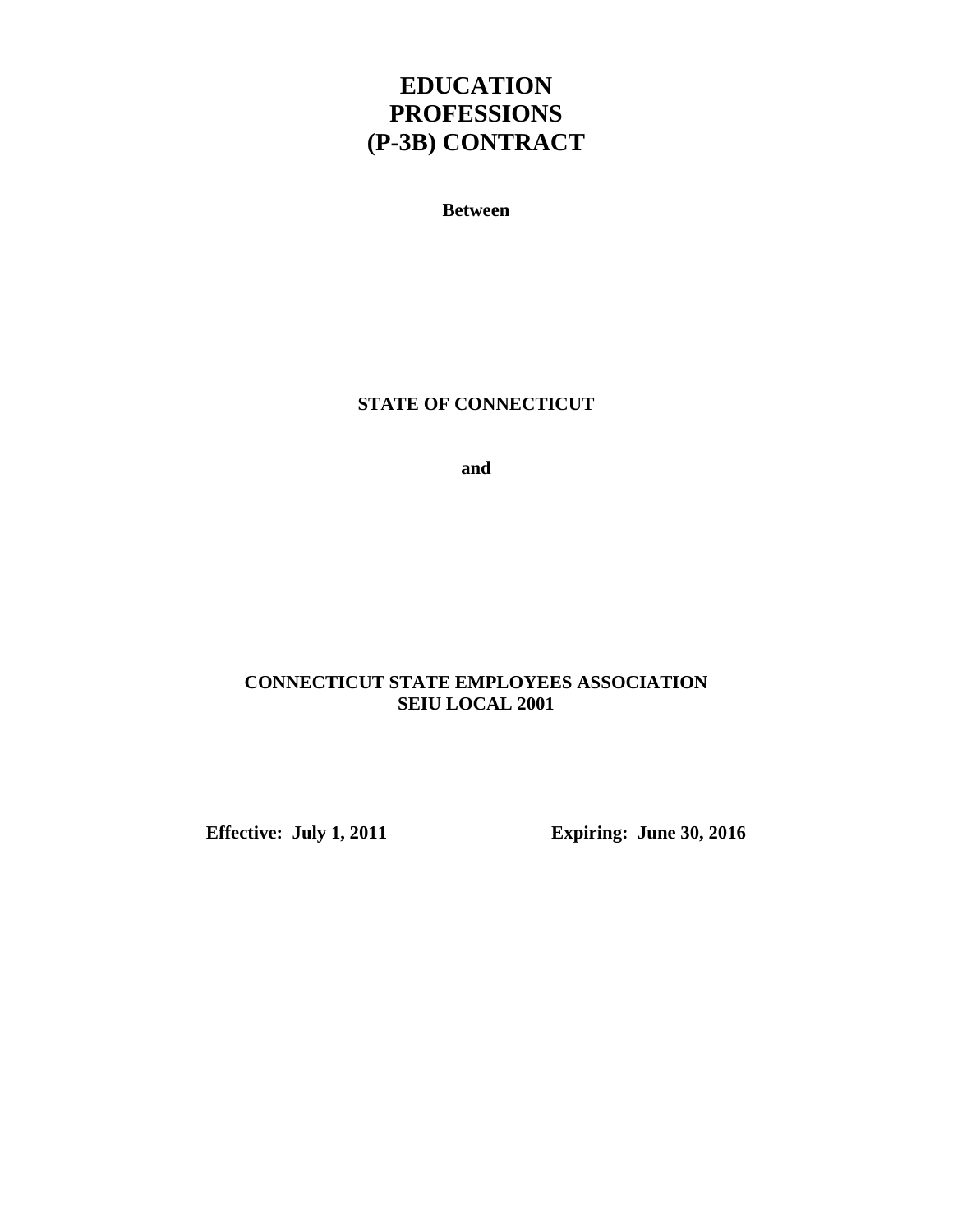| TADLE OF CONTENTS                                                           |     |
|-----------------------------------------------------------------------------|-----|
|                                                                             |     |
|                                                                             |     |
|                                                                             |     |
|                                                                             |     |
|                                                                             |     |
|                                                                             |     |
|                                                                             |     |
|                                                                             |     |
|                                                                             |     |
|                                                                             |     |
|                                                                             |     |
|                                                                             |     |
|                                                                             |     |
|                                                                             |     |
|                                                                             |     |
| <b>ARTICLE 15 - DISMISSAL, SUSPENSION, DEMOTION OR OTHER DISCIPLINE  11</b> |     |
|                                                                             |     |
|                                                                             |     |
|                                                                             |     |
|                                                                             |     |
|                                                                             |     |
|                                                                             |     |
|                                                                             |     |
|                                                                             |     |
|                                                                             |     |
|                                                                             |     |
|                                                                             |     |
|                                                                             |     |
|                                                                             |     |
|                                                                             |     |
|                                                                             |     |
|                                                                             |     |
|                                                                             |     |
|                                                                             |     |
|                                                                             |     |
|                                                                             |     |
|                                                                             |     |
|                                                                             |     |
| <b>ARTICLE 38- HOLIDAYS</b>                                                 | .28 |
|                                                                             |     |
|                                                                             |     |
|                                                                             |     |
|                                                                             |     |
|                                                                             |     |
|                                                                             |     |
|                                                                             |     |
|                                                                             |     |
|                                                                             |     |
|                                                                             |     |
|                                                                             |     |
|                                                                             |     |
|                                                                             |     |
|                                                                             |     |
|                                                                             |     |
|                                                                             |     |
|                                                                             |     |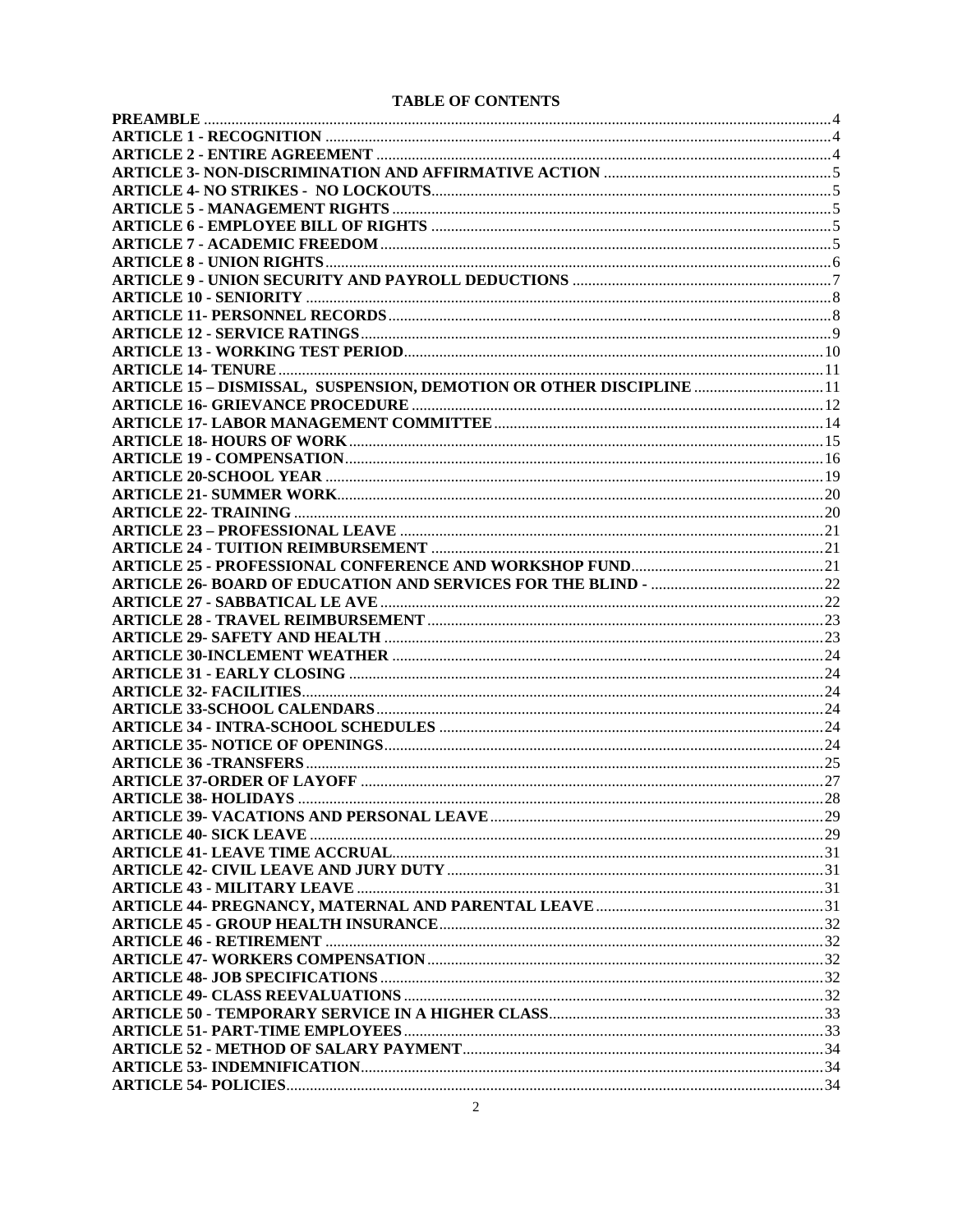| MEMORANDUM OF UNDERSTANDING - EFFECT OF CERTAIN LANGUAGE CHANGES 42                    |  |
|----------------------------------------------------------------------------------------|--|
| MEMORANDUM OF UNDERSTANDING - DEPARTMENT OF CORRECTION MEAL MONEY42                    |  |
|                                                                                        |  |
|                                                                                        |  |
|                                                                                        |  |
|                                                                                        |  |
| MEMORANDUM OF UNDERSTANDING - Department of Mental Retardation and Department of       |  |
|                                                                                        |  |
| MEMORANDUM OF UNDERSTANDING - DEPARTMENT OF MENTAL HEALTH & ADDICTION                  |  |
|                                                                                        |  |
|                                                                                        |  |
| SIDE LETTER - FLEXTIME AND 4-DAY WORKWEEK - BUREAU OF REHABILITATION SERVICES          |  |
|                                                                                        |  |
|                                                                                        |  |
| SIDE AGREEMENT - ARTICLE 39, SECTION FIVE - Vacation Selection DMR Northwest Center 48 |  |
|                                                                                        |  |
|                                                                                        |  |
| SIDE AGREEMENT - DEPARTMENT OF CORRECTIONS CERITIFCATION DISCUSSIONS  48               |  |
|                                                                                        |  |
| MEMORANDUM OF UNDERSTANDING - PAYMENT FOR MASTER'S DEGREE PROGRAM49                    |  |
|                                                                                        |  |
|                                                                                        |  |
|                                                                                        |  |
|                                                                                        |  |
|                                                                                        |  |
|                                                                                        |  |
|                                                                                        |  |
|                                                                                        |  |
|                                                                                        |  |
|                                                                                        |  |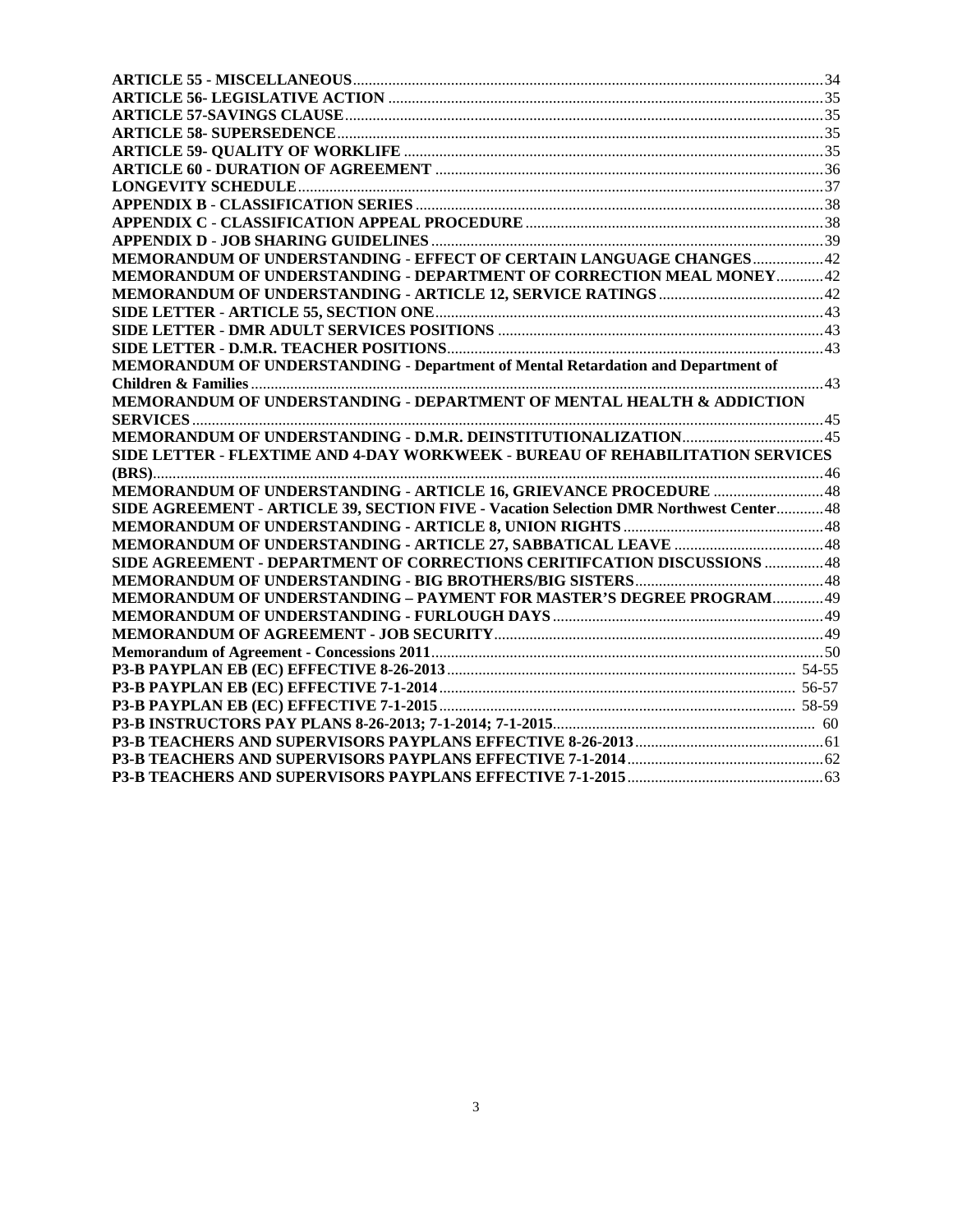# **PREAMBLE**

STATE OF CONNECTICUT, acting by and through the Office of Labor Relations, hereinafter called "the State" or "the Employer," and CONNECTICUT STATE EMPLOYEES ASSOCIATION, hereinafter called "the Association" or "the Union,"

### WITNESSETH:

WHEREAS the parties to this Agreement desire to establish a state of amicable understanding, cooperation and harmony; and

WHEREAS the parties to this Agreement consider themselves mutually responsible to improve the public service through increased morale, efficiency, and productivity;

NOW, THEREFORE, the parties mutually agree as follows:

# **ARTICLE 1 - RECOGNITION**

**Section One.** The State of Connecticut herein recognizes the Connecticut State Employees Association as the exclusive bargaining representative of the State employees whose job titles are placed within the following certified unit by the Connecticut State Board of Labor Relations or by agreement of the parties: The Institution Educators, SE-3323.

Section Two. This Agreement shall pertain only to those employees whose job titles fall within those certifications above cited and shall not apply to nonpermanent employees who are appointed on a temporary, emergency, provisional, durational basis not to exceed six (6) months, or seasonal basis. Persons serving a working test period are not excluded. Part-time employees working under twenty (20) hours per week are covered by this Agreement to the extent provided in Article 51.

**Section Three.** (a) Provisional Employees. A provisional employee is an employee who has been initially appointed to a permanent position pending State examination or examination results. Provisional employees are subject to the requirements of the merit system in all respects, including but not limited to, certification from an examination list and completion of the working test period. Permanent appointment is contingent upon meeting all said requirements, and failure to do so will result in termination of employment without right of appeal except as may he provided by the merit system. In all other respects, this Agreement shall apply to a provisional employee in a permanent position from the date of appointment.

(b) Temporary and Durational Employees. A temporary employee is an employee appointed on a temporary or emergency basis or appointed to a temporary position of six (6) months duration. A durational employee is an employee appointed on a durational basis or to a durational position for a period of

six (6) months duration or the length of leave of absence of the employee replaced, whichever is longer. Due to nature of the appointment, temporary and durational employees cannot be guaranteed continued employment beyond the termination date of the appointment. Termination is therefore without right of appeal.

This Agreement entitles a temporary or durational employee, whether originally appointed for less than or more than six months, to the following after six (6) months of continuous service:

- (1) Vacation, if eligible, accrued from date of hire in accordance with Article 39, use of accrued vacation and payment of unused vacation upon termination.
- (2) Sick Leave accrued from date of hire in accordance with Article 40, and use of accrued sick leave.
- (3) Holiday benefits, if eligible, in accordance with Article 38.
- (4) Participation in group health insurance provided in accordance with Article 45, subject to any waiting period imposed by the insurance carrier.
- (5) Group life insurance in accordance with Section 5-257, Connecticut General Statutes.
- (6) Membership in the employee organization or payment of agency fees in accordance with Article 9.

Time served as a temporary or durational employee shall be credited toward seniority once the employee has completed a working test period in a permanent position provided that there is no break between the periods of temporary or durational employment and permanent employment. This Section shall not be deemed as a waiver of any requirements of the merit system.

# **ARTICLE 2 - ENTIRE AGREEMENT**

This Agreement upon ratification, supersedes and cancels all prior practices and agreements, whether written or oral, unless expressly stated to the contrary herein, and constitutes the complete and entire agreement between the parties and concludes collective bargaining for its term.

The parties acknowledge that during the negotiations which resulted in this Agreement, each had the unlimited right and opportunity to make demands and proposals with respect to any subject or matter not removed by law from the area of collective bargaining, and that the understanding and agreements arrived at by the parties after the exercise of that right and opportunity are set forth in this Agreement. Therefore, the State and the Union, for the duration of this Agreement, each voluntarily and unqualifiedly waives the right, and each agrees that the other shall not be obligated, to bargain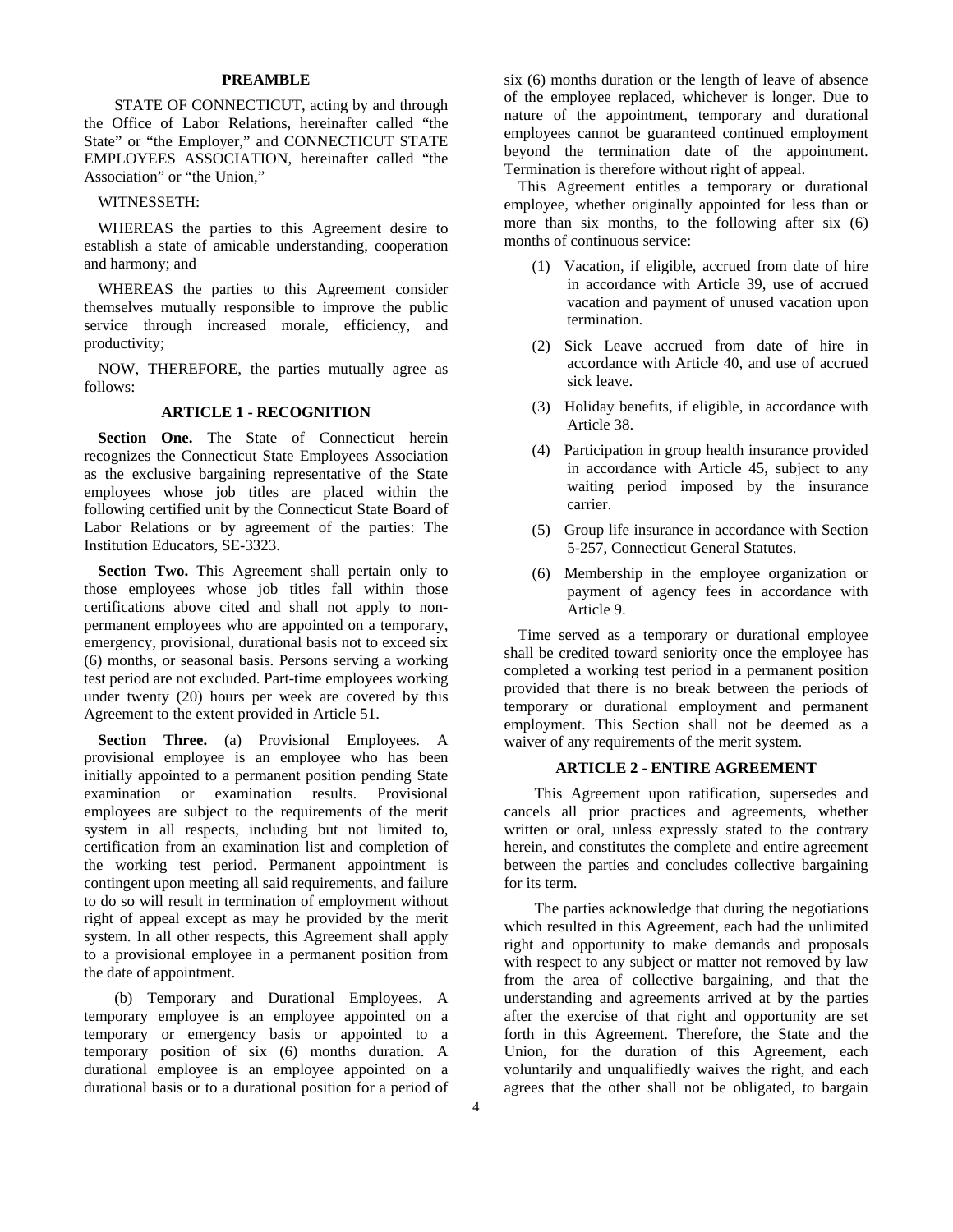collectively with respect to any subject or matter whether or not referred to or covered in this Agreement, even though such subjects or matters may not have been within the knowledge or contemplation of either or both of the parties at the time they negotiated or signed this Agreement.

The provisions of this Article are subject to the Miscellaneous Article, and no such provision shall be deemed to have been vitiated by reason of this Article.

# **ARTICLE 3 - NON-DISCRIMINATION AND AFFIRMATIVE ACTION**

**Section One.** Both the Employer and the Union recognize their commitment to a policy of affirmative action guaranteeing equal employment opportunity to all persons based upon merit and qualifications. To the extent provided under employment discrimination laws, the parties agree that neither party shall discriminate against any employee on the basis of race, color, religious creed, sex, age, national origin, marital status, lawful political activity, ancestry, criminal record, sexual orientation, mental retardation, learning disability or any physical or mental disability including but not limited to blindness except for bona-fide occupational qualifications. The parties to this Agreement agree in all aspects to follow the provisions of Section 46a-60 of the Connecticut General Statutes regarding the prohibition of discriminatory employment practices.

**Section Two.** Neither party shall discriminate against an employee on the basis of membership or nonmembership or legal activity in behalf of the exclusive bargaining agent.

**Section Three.** There shall be positive and aggressive affirmative action and upward mobility programs to redress the effects of past discrimination, if any, whether intentional or unintentional, to eliminate present discrimination, if any, to prevent discrimination, and to ensure equal opportunity in the application of this Agreement.

**Section Four.** The State will provide copies of the contract in Braille, and/or large print to visually impaired employees. The Union will share in the cost of these copies.

**Section Five.** Notwithstanding any provision of this agreement to the contrary, the Employer will have the right and duty to take all actions necessary to comply with the provisions of the Americans with Disabilities Act, 42 U.S.C. 2102, et seq. (ADA). Upon request the Employer will meet and discuss specific concerns identified by the Union; however, this shall not delay any actions taken to comply with the ADA. Issues involving ADA implementation shall be the subject of ongoing discussions at the Labor-Management Committee meetings.

# **ARTICLE 4 - NO STRIKES - NO LOCKOUTS**

**Section One.** Neither the Union nor any employee shall engage in, induce, support, encourage, or condone a strike, sympathy strike, work stoppage, slowdown, concerted withholding of services, sick-out or any interference with the mission of any State agency. This Article shall be deemed to prohibit the concerted boycott or refusal of overtime work but shall be interpreted consistent with any provisions of this Agreement on distribution and assignment of overtime work.

**Section Two.** The Union shall exert its best efforts to prevent or terminate any violation of Section One of this Article.

**Section Three.** The Employer agrees that during the life of this Agreement there shall be no lockout.

### **ARTICLE 5 - MANAGEMENT RIGHTS**

Except as otherwise limited by an express provision of this Agreement, the State reserves and retains, whether exercised or not, all the lawful and customary rights, powers and prerogatives of public management. Such rights include, but are not limited to, establishing standards of productivity and performance of its employees: determining the mission of an agency and the methods and means necessary to fulfill that mission, including the contracting out of or the discontinuation of services, positions, or programs, in whole or in part; the determination of the content of job classification; the appointment, promotion, assignment, direction and transfer of personnel; the suspension, demotion, discharge or any other appropriate action against its employees; the relief from duty of its employees because of lack of work or for other legitimate reasons; the establishment of reasonable work rules; and the taking of all necessary actions to carry out its mission in emergencies. Except as otherwise limited by an express provision of this Agreement, inherent management rights are not subject to the grievance procedure.

# **ARTICLE 6 - EMPLOYEE BILL OF RIGHTS**

**Section One.** Each employee shall be protected in the full exercise of the rights of freedom of speech, assembly, due process, and equal protection under the provisions of this Agreement and the U.S. Constitution. Additionally, each employee shall be protected under the provisions of Section 4-61d of the Connecticut General Statutes. (Whistle Blowing Statute).

Section Two. Each employee shall be expected to render a full and fair day's work in an atmosphere of mutual respect and dignity, and free from significant abusive and/or arbitrary conduct by supervisors.

# **ARTICLE 7 - ACADEMIC FREEDOM**

Subject to Departmental policies and applicable statutes and regulations, all bargaining unit members shall be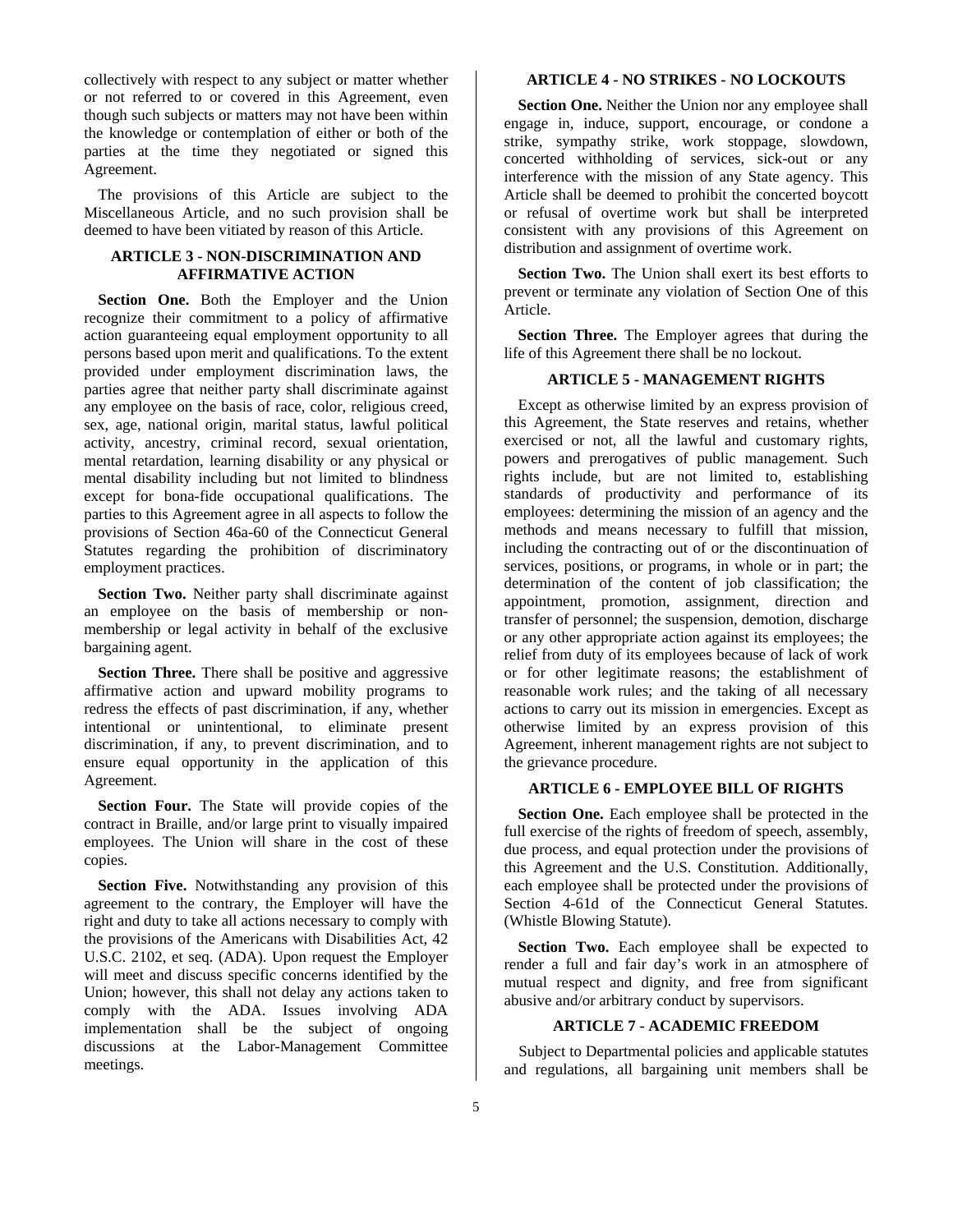entitled to full freedom of research and the publication of the results.

# **ARTICLE 8 - UNION RIGHTS**

Section One. Employer representatives shall deal exclusively with Union-designated stewards or representatives in the processing of grievances or any other aspect of contract administration.

**Section Two.** (a) The Union may designate up to a maximum of fifty four (54) stewards for this bargaining unit. On an annual basis, the Union will furnish the State employer with a current list of stewards designated to represent any segment of employees covered by this Agreement, specifying the jurisdiction of each steward, and shall keep the list current. The Union will notify the State employer regarding any changes.

(b) Union stewards will not be transferred involuntarily outside their designated jurisdiction except if necessary to meet operational needs. Such transfers shall not be made arbitrarily. Grievances under this Section shall be expedited to Step III of the grievance procedure. The Union agrees that it will not designate employees as stewards for the purpose of avoiding a contemplated involuntary transfer.

(c) Where pay telephones are reasonably available, Union stewards shall use such telephones for Union business calls. If pay telephones are not reasonably available, State telephones may be used for Union business calls, provided that calls are of short duration and that long distance calls are not charged to the State. The Union will cooperate in preventing abuse of this Section.

Section Three. Union staff representatives and officials shall be permitted to enter the facilities of an agency at any reasonable time for the purpose of discussing, processing or investigating filed grievances, or fulfilling its role as collective bargaining agent, provided that they give notice prior to arrival to the appropriate management official and do not interfere with the performance of duties. The Union shall furnish the State employer with a current list of its staff personnel and their jurisdictions and shall maintain the currency of said list.

**Section Four. Role of Stewards in Processing Grievances.** Stewards will notify their immediate supervisors when they desire to leave their work assignments to carry out their duties in connection with this Article. Permission to leave will be granted by the supervisor unless the work situation or an emergency dictates otherwise. If the immediate supervisor is unavailable, permission will be requested from the next level of supervision. In the event neither is available, the steward shall contact the facility personnel or business office. Requests by stewards to meet with employees and/or employees to meet with stewards must state the name of the employee involved, his/her work location,

and the expected time that will be needed. Stewards thus engaged will report back to their supervisors on completion of such duties and return to their job, and will suffer no loss of pay or other benefits as a result of this Section. In those work sites in which the immediate supervisor is a member of the P3-B bargaining unit, the steward will notify the next level of supervisor whose job title is outside the P3-B unit.

Notwithstanding the above provision, the Union shall not waive its right of grievance when a pattern of denial of release time over a period of time can be shown.

**Section Five. Bulletin Board.** The State will furnish reasonable bulletin board space in each institution which the Union may utilize for its announcements. Bulletin board space shall not be used for material that is of a partisan political nature or is inflammatory or derogatory to the State employer or any of its officers or employees. The Union shall limit its posting of notices and bulletins to such bulletin board space.

**Section Six. Access to Information.** The Employer agrees to provide the Union, upon request and within a reasonable period of time, access to materials and information necessary for the Union to fulfill its statutory responsibility to administer this Agreement. The Union shall reimburse the State for the expense and time spent for photocopying extensive information and otherwise as permitted under the State Freedom of Information Law. The Union shall not have access to privileged or confidential information.

Section Seven. (a) Each contract year a maximum of eight hundred fifty (850) hours paid leave shall be granted to Union officials, delegates, representatives, stewards or designees to attend Union business-related functions, meetings, conventions, meetings of national affiliated organizations, or other affiliated organizations, legislative or agency hearings and steward training sessions.

In addition to the eight hundred fifty (850) hours paid leave provided, the State will grant up to two hundred fifty (250) hours in 2006-2007 and to two hundred fifty (250) in 2008-2009 paid time off for bargaining unit employees who are delegates to the CSEA convention. Up to 10% of the annual hours may be carried over into a succeeding contract year, but all leave excesses shall expire on the final date of the Agreement. Notwithstanding the previous sentence, all leave excesses from the prior agreement shall be carried forward to this Agreement, but must be used prior to legislative approval of this Agreement.

(b) Thirty (30) days notice will be required for the annual CSEA convention. In all other cases at least two (2) weeks' notice will be given, except in an emergency The Union will send a concurrent notice for union business leave to the employee's agency personnel administrator. If an emergency may prevent the release of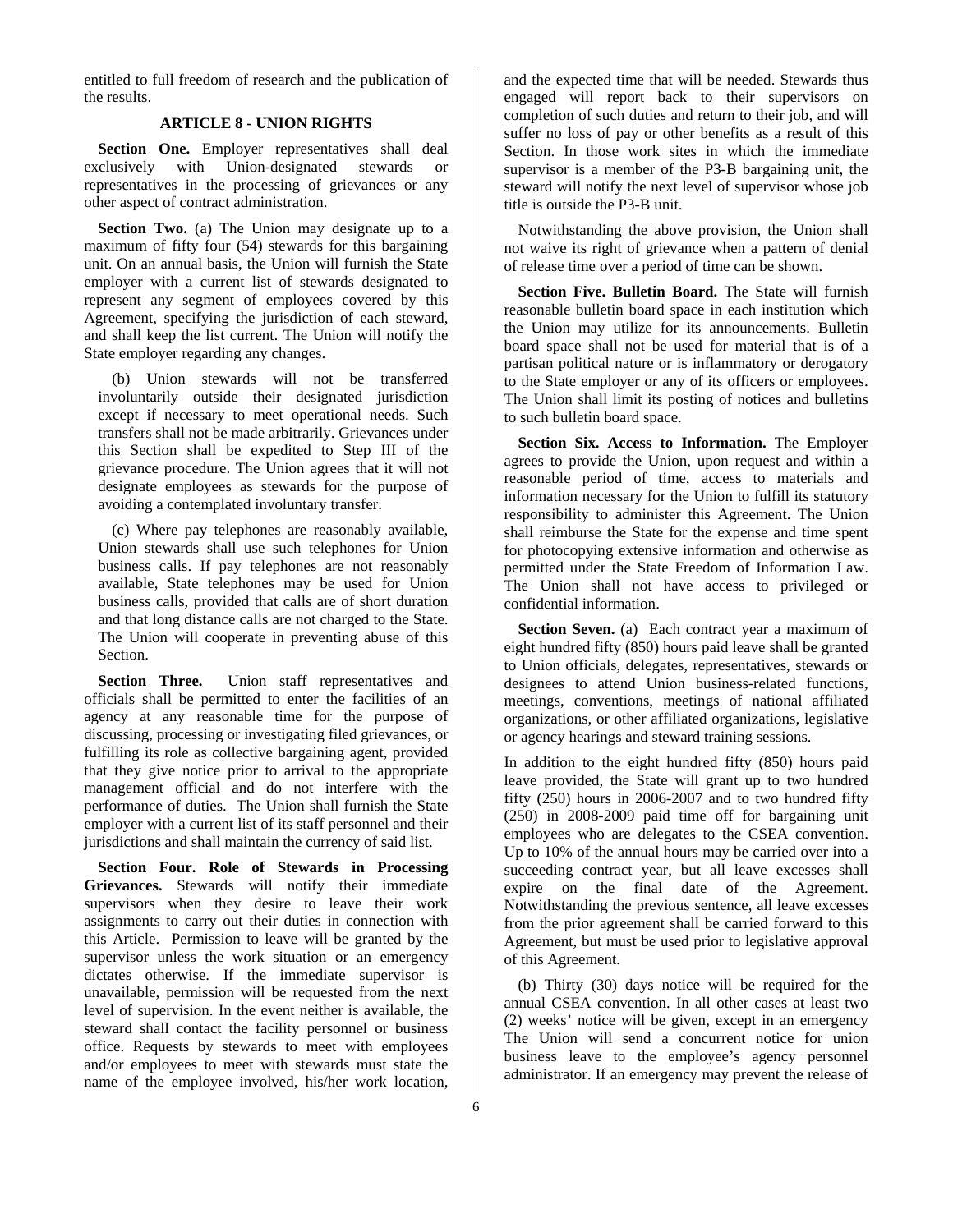an employee, the Office of Labor Relations will notify the Union, and representatives of the Union and the Office of Labor Relations will cooperate in resolving the problem. If, however, there is not an emergency but the usage would cause significant impact on the agency operations, the State and the Union shall discuss the situation and may, by mutual agreement, postpone or cancel the leave usage.

(c) Not more than one (1) bargaining unit employee selected or appointed to a full-time office or position with the Union will be eligible for an unpaid leave of absence not to exceed one (1) year. An extension not to exceed one (1) additional year may be granted, subject to the approval of the Director of the Office of Labor Relations. Upon return from such leave, the State Employer shall offer said employee a position substantially equal to the former position at his/her former location, if possible and practicable, unless mutually agreed to the contrary. All pay and benefits will be at the rates in force at the time of return from such leave. Upon return from such leave, the employee shall have the right to purchase back retirement credits for the period of the leave, provided that, in addition, the employee or the Union contribute the State's share of the cost of such retirement credits. In the event an employee wishes to return prior to the expiration of the leave, he/she must provide at least thirty (30) days intent notice to the Department.

Section Eight. Orientation. The Union shall provide each new employee with a copy of the collective bargaining agreement then in force and will furnish such employee with the name of his/her steward. During the first month of employment all new employees and their steward shall be released from work, if they so desire, for one (1) hour without loss of pay to attend a Union orientation. The time and location of such orientation shall be determined by mutual agreement of the Union and the employer.

**Section Nine.** The State will permit use of certain areas within facilities for Union meetings, subject to operating needs, outside of normal work hours. Requests for use of facilities shall be made in advance to the appropriate management official. The Union shall reimburse the State for any additional expense, such as security and maintenance costs, incurred as a result of Union use of facilities

# **ARTICLE 9 - UNION SECURITY AND PAYROLL DEDUCTIONS**

**Section One.** During the life of this Agreement an employee retains the freedom of choice whether or not to become or remain a member of the Union which has been designated as the exclusive bargaining agent.

**Section Two.** Union dues shall be deducted by the State employer biweekly from the paycheck of each employee who signs and remits to the State an authorization form.

Such deduction shall be discontinued upon written request of an employee thirty (30) days in advance.

**Section Three.** An employee who fails to become a member of the Union or an employee whose membership is terminated for non-payment of dues or who resigns from membership shall be required to pay an agency service fee under Section Four.

**Section Four.** The State shall deduct the agency service fee biweekly from the paycheck of each employee who is required under Section 5-280 of the Connecticut General Statutes to pay such a fee as a condition of employment, provided, however, no such payment shall be required of an employee whose membership is terminated for reasons other than non-payment of Union dues or who objects to payment of such fee based on the tenets of a bona fide religious sect. The amount of agency service fee shall not exceed the minimum applicable dues payable to an exclusive bargaining agent or any employee organization constituent thereof.

The deduction of the agency service fee shall be effective with the first payroll check received as an employee covered by this contract.

**Section Five.** The amount of dues or agency service fee deducted under this Article shall be remitted to the Treasurer of the Union as soon as practicable after the payroll period in which such deductions are made together with a list of employees for whom any such deduction is made.

**Section Six.** No payroll deduction of dues or agency service fee shall be made from workers compensation or for any payroll period in which earnings received are insufficient to cover the amount of deduction, nor shall such deductions be made from subsequent payrolls to cover the period in question (non-retroactive).

**Section Seven.** Payroll deduction of Union dues shall be discontinued for other employee organizations not parties to this Agreement.

**Section Eight.** The State employer shall continue its practice of payroll deductions as authorized by employees for purposes other than payment of Union dues or agency service fees, provided any such payroll deduction has been approved by the State in advance.

**Section Nine.** In the event that any court of competent jurisdiction orders the employer to pay damages due to deduction of Union agency fees or to rebate to employees any portion of such fees deducted pursuant to this Article, the Union agrees to hold the employer harmless for said damages and deductions by paying the State for said damages and deductions.

Section Ten. The State shall continue the voluntary payroll deduction for the Union's political action organization fund as established under the prior agreement.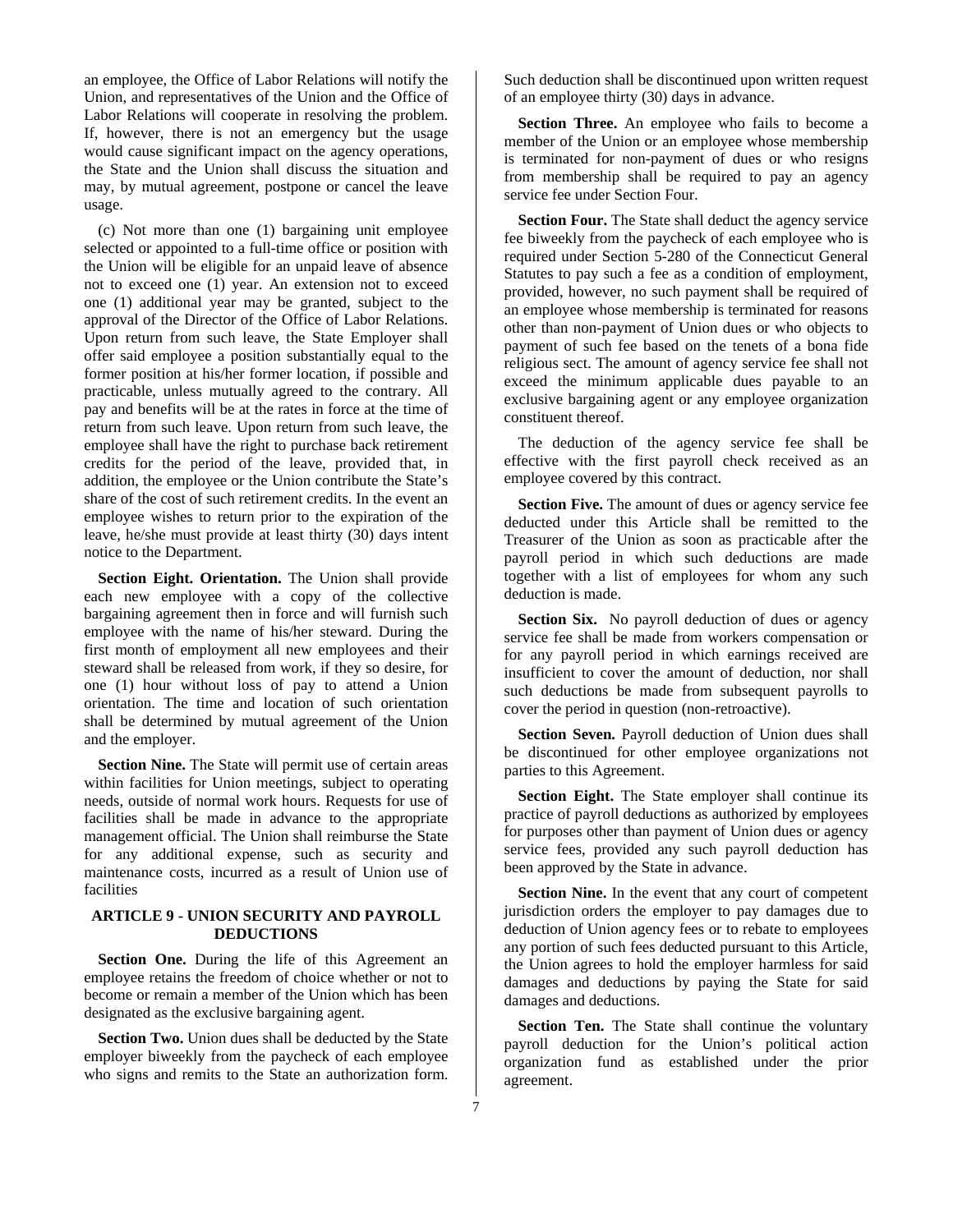**Section Eleven.** When the State employer believes that an employee has had an excessive amount of union dues and/or agency service fees withheld from his/her paycheck, the State shall notify the employee and the Union of the amount of and the possible reason for the excessive deductions. The method of repayment, if any, shall be mutually agreed between the employee and the Union and the Union shall notify the State if the matter has been resolved and in what fashion.

If the State determines that an employee has had insufficient deductions being withheld for union dues and/or agency fees, the State shall deduct the amount owed by the employee over the same period of time in which the insufficiency occurred, unless the State is notified that the employee and the Union have agreed to some other arrangement.

**Section Twelve.** The State will provide the Union with a monthly report of the new hires and separations in the bargaining unit. The report shall contain the employee name, agency, job title and effective date of the action, as was shown in the sample report prepared by the Department of Administrative Services during the negotiations for this agreement.

# **ARTICLE 10 - SENIORITY**

**Section One.** Seniority shall be defined as length of continuous state service, including war service.

Section Two. An employee's seniority shall accrue during the following periods: (a) Military leave, (b) Paid leave, (c) Workers compensation, (d) Unpaid sick leave, maternity leave, leave for disability, family emergency due to illness, authorized leaves of absence or layoff of up to a maximum of twelve (12) months or the length of the employee's service whichever is less.

**Section Three.** Employees who seek seniority credit for periods of time described in (d) above must apply for such seniority between October 1, 1990 and December 30, 1990 and no claims for retroactive seniority credit submitted after that date will be considered. Any changes in an employee's seniority resulting from these Sections will only be applied on a prospective basis from the time of crediting. Any increase in seniority credit which is granted for periods of time described in (d) above shall not affect longevity eligibility or vacation accrual or any other economic benefit under this contract which is based on years of service.

**Section Four.** Seniority shall be deemed broken by: (a) termination of employment caused by resignation, dismissal or retirement; (b) failure to report to work for five (5) working days without authorization.

Credit for seniority up to a break in service shall be restored to an employee who returns to service within one (1) year of a service break. Notwithstanding the above, employees who had a break in service and were rehired prior to July 1, 1979 shall have their seniority restored for

all service prior to the break.

An employee who was laid off and was reappointed from the reemployment list within three years of the layoff shall have his/her length of State service and seniority as of the date of layoff restored.

**Section Five.** Seniority shall not be computed until after completion of the Initial Working Test Period.

**Section Six. Seniority Lists.** Seniority lists shall be maintained and updated no later than August 1 of each contract year, based upon employee seniority calculated as of July 1 of that year.

**Section Seven.** When seniority is utilized in this Agreement or to implement provisions arising out of this Agreement, and if the seniority of two or more employees is exactly the same, the employee(s) with the lower employee number(s) shall be considered to have more seniority.

**Section Eight.** A permanent employee who has completed the working test period in a permanent position in the bargaining unit shall be entitled to seniority credit for days worked as a State School Substitute Teacher or Instructor provided that the employee averaged twenty or more hours per week while employed as a Substitute and that there was no break in employment between the periods of substitute and permanent employment.

# **ARTICLE 11- PERSONNEL RECORDS**

Section One. An employee's personnel file or "personnel record" is defined as that which is maintained at the agency level, exclusive of any other file or record, provided, however, in certain agencies which do not maintain personnel files or records at the agency level, the defined file or record shall be that which is maintained at the institution level.

**Section Two.** An employee covered hereunder shall, upon his/her request, be granted reasonable time without loss of pay to examine and copy, at his/her expense, any and all materials in his/her personnel file other than preemployment material or material that is confidential or privileged under the law. At the agency's discretion, such material may be sent to the employee's worksite for inspection. The State Employer reserves the right to require its designee to be present while such file is being inspected or copied. The Union may have access to the employee's official personnel records upon presentation of written authorization by the appropriate employee. In matters of confidentiality and access to records, the provisions of applicable statutes and regulations shall prevail.

**Section Three.** No new derogatory material shall be placed in the employee's file unless the employee has had an opportunity to sign it and has received a concurrent copy. Such signature merely indicates that he/she has read the material to be filed, and does not necessarily indicate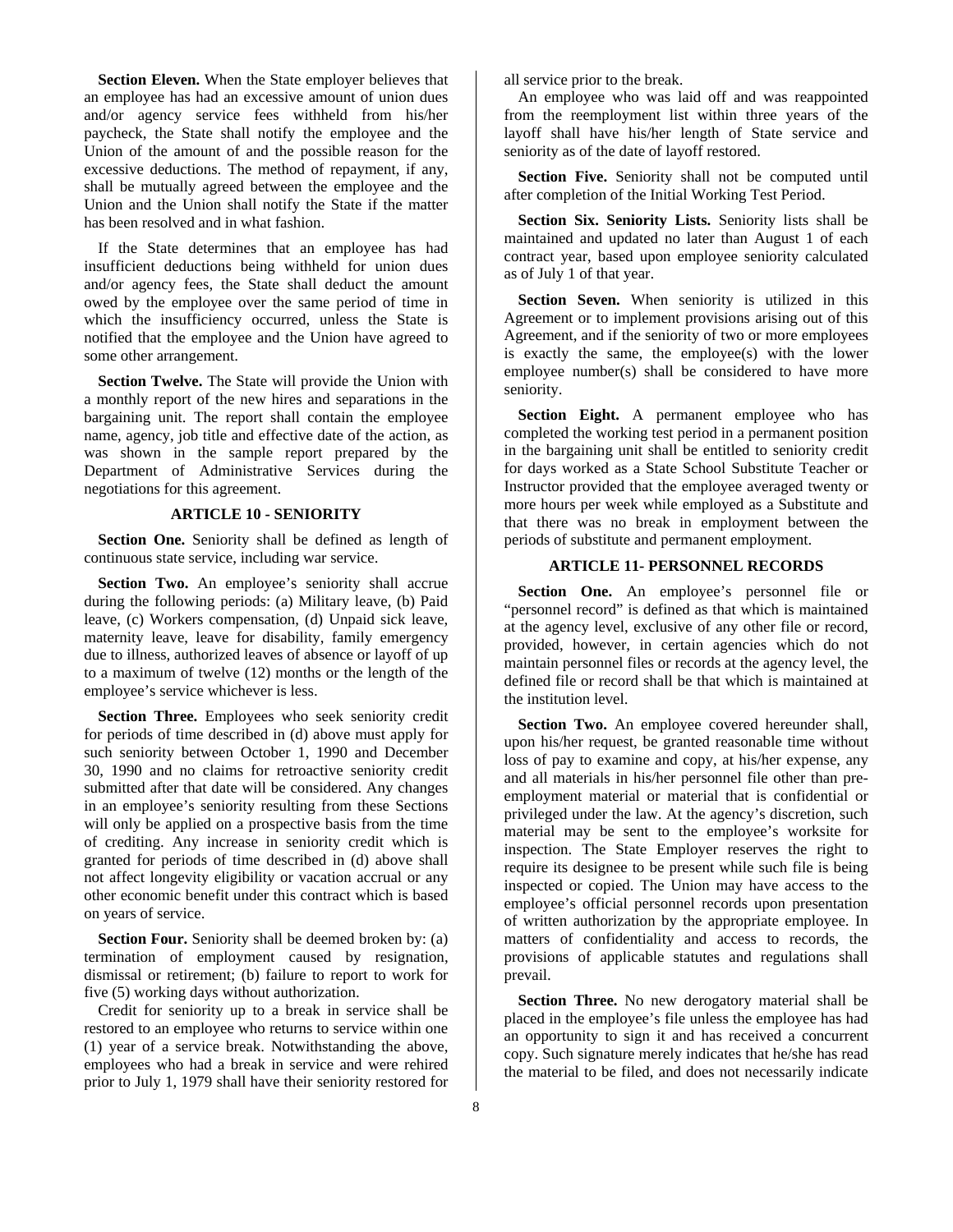agreement with its contents. If the employee refuses to sign, a Union steward shall sign indicating receipt. At any time, an employee may file a written rebuttal to any derogatory materials. If an employee fails to attend a meeting scheduled for the delivery of derogatory material, the document(s) may be sent to the employee by certified mail with a copy mailed to the Union.

An employee may file a grievance objecting to any derogatory material placed in his/her personnel file, provided, however, no such grievance shall be arbitrable unless it is alleged by the State employer as just cause for discipline.

Derogatory material which is not merged in the next service rating shall be considered void after two (2) years unless voided sooner or incorporated into an official disciplinary action. For purposes of this section, "voided" means that the document shall be marked "void for employment purposes" or placed in a separate file and shall not be used for any employment-related purposes under this contract.

**Section Four.** This Article shall not be deemed to prohibit supervisors from maintaining written notes or records of an employee's performance, with the understanding that the accuracy of such notes/records may be challenged when used as the basis for official disciplinary action.

### **ARTICLE 12 - SERVICE RATINGS**

**Section One.** (a) The appointing authority shall cause a service rating report to be filed on a form prescribed by the State in the following instances:

(1) During any working test period, either promotional or original, the quality of service of any employee shall he reported as either: "satisfactory" or better for satisfactory or better performance, and the form shall be placed in the official personnel file not more than six (6) nor less than two (2) weeks prior to the termination of the period; or "unsatisfactory" for unsatisfactory performance, and the report shall be approved by the appointing authority and placed in the personnel file and reported to the Commissioner of Administrative Services or designee.

(2) When the annual performance of an employee with permanent status has been unsatisfactory, whether the agency is granting or precluding an annual increase, the report shall be approved by the appointing authority and placed in the personnel file at least three (3) months prior to the employee's increase date. The three month notice period shall allow reasonable time for improvement and amendment of the annual service rating report, where appropriate, prior to the employee's annual increase.

(3) When the appointing authority wishes to amend a previously submitted unsatisfactory report due to the marked improvement in an employee's performance, such report shall be filed not later than two (2) weeks prior to the increase date and shall restore the annual increase.

(4) Annually for each permanent employee, said annual rating shall be completed and filed in the personnel file in the office of the appointing authority at least three (3) months prior to the employee's annual increase date.

(5) At such other times as the appointing authority deems that the quality of service of an employee should be recorded provided that no second "unsatisfactory" service rating shall he given until after the employee has had a reasonable opportunity to correct deficiencies.

(b) A service rating will be conducted by a qualified management designee who is familiar with the employee's work. No supervisor shall make comments within a service rating where such comments are inconsistent with said rating. However, constructive suggestions for improvement shall not be considered to be inconsistent with the rating. Employees may, if they desire, contribute their written comments as an addendum to the Service Rating document. All unsatisfactory ratings must be discussed with and signed by the employee (indicating he/she has seen it, rather than signifying agreement) within seven (7) days of the issuance of the rating.

(c) When an employee is issued an "unsatisfactory" service rating, the rating supervisor shall state the reasons and expectation for improvement.

(d) No second "less than good or unsatisfactory" service rating shall be given until the employer has implemented a remedial plan which specifically identifies the deficiencies and the steps the employee needs to take to cure the deficiencies. In the case of a permanent employee, said remedial plan must be in place for at least six (6) months before a second "less than good or unsatisfactory" service rating is issued.

**Section Two.** Only disputes over unsatisfactory service ratings shall be subject to the grievance and arbitration procedure. In any such arbitration, the arbitrator shall not substitute his/her judgment for that of the evaluator in applying the relevant evaluation standards unless the evaluator can be shown to have acted arbitrarily or capriciously.

**Section Three. A** rating of "unsatisfactory in one (1) category or of "fair" in two (2) categories shall constitute an unsatisfactory service rating which may be considered grounds for denial of an annual increment. All other ratings shall he considered "satisfactory" or better.

**Section Four.** (a) Review of existing and new evaluation forms and procedures shall be an appropriate subject of the Labor Management Committee.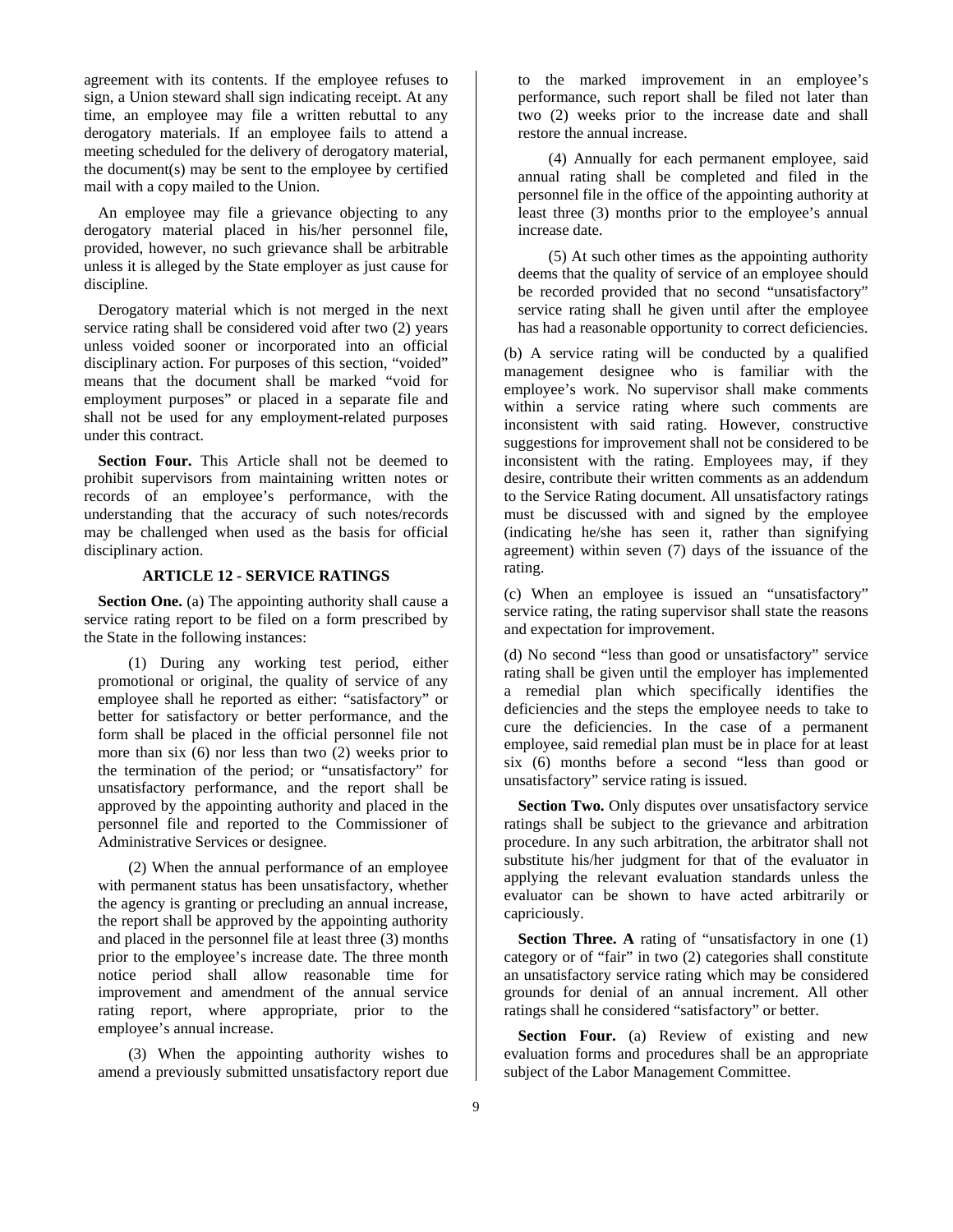(b) The Bureau of Rehabilitation Services and the Board of Education and Services for the Blind will discuss topics of mutual concern regarding performance evaluations through their agency labor management committees.

**Section Five.** For the purposes of teacher evaluation, the State will comply with Section 10-151b of the General Statutes, the exclusive representative in this case being the CSEA.

**Section Six.** As part of the teacher evaluation process, each teacher shall be expected to complete professional development goals, objectives, and/or projects during the school year. The goals will be developed in conjunction with the supervisor or manager as provided in the agency's teacher evaluation plan. Such goals, objectives, and/or projects shall be intended to improve the quality of educational services for the students, to improve the performance and expertise of the teacher, to provide benefits for the school system, and to implement the agency's professional development plan.

# **ARTICLE 13 - WORKING TEST PERIOD**

**Section One.** The Working Test Period shall be deemed an extension of the examination or appointment process. Therefore, a determination of unsatisfactory performance during a Working Test Period shall be tantamount to a failure of the competitive exam or appointment.

**Section Two.** Any current State employee who has achieved permanent status in State service and is appointed to a position within the bargaining unit shall serve the equivalent of six  $(6)$  months o<sub>1</sub> full-time employment for the purposes of completing the Working Test Period requirement. All other appointees to a position within the bargaining unit shall serve the equivalent of twelve (12) months of full-time employment for the purpose of completing the Working Test Period requirement. Employees in the Department of Correction who are not subject to the twelve month working test period shall instead have a working test period of seven weeks for the period at the training center and then six months working at the facility, but the failure to commence training on the first day of employment shall not extend the length of the working test period beyond a total of six months and seven weeks. Notwithstanding the previous sentences, an appointee to a permanent position within the bargaining unit shall be entitled to the benefits of vacation leave and personal leave under Article 39 after the completion of the equivalent of six (6) months of full-time employment.

Such Working Test Period shall begin on the date of appointment from the employment list if the position is competitive. Otherwise, the Working Test Period shall begin on the date of original permanent appointment.

The Promotional Working Test Period for classes

covered by this Agreement shall be six (6) months. However, an employee who is promoted within the bargaining unit, within his/her employing agency, shall be required to serve a promotional Working Test Period of only four (4) months.

Upon appointment from the certified list, an employee who is provisionally promoted shall have service in the position in which he/she has served provisionally credited toward meeting the Working Test Period requirements, provided that such service has been satisfactory in the judgment of the appointing authority.

No additional Working Test Period shall be required of an employee who previously served a satisfactory Working Test in the same or in a comparable class within the preceding three (3) years.

Notwithstanding the previous sentences, an appointee to a permanent position within the bargaining unit shall be entitled to the benefits of vacation leave and personal leave under Article 39 after the completion of the equivalent of six (6) months of full-time employment or not more than twelve months for part-time employment.

Section Three. Appointees who have not achieved permanent status in State service appointed to a part-time position within the bargaining unit shall serve the lesser of (a) full-time equivalent of a twelve (12) month working test period or (b) fifteen (15) month working test period (length of service) however, if an appointee is out on unpaid leave status, the length of service time may be extended in accordance with General Letter #31.

**Section Four.** At any time during the Working Test Period, the appointing authority may remove any employee if, in the opinion of such appointing authority, the Working Test indicates that such employee is unable or unwilling to perform his/her duties so as to merit continuance in such position. The name of any employee so removed, but who is considered to be suitable for employment in some other department, agency, or institution, may be restored to the employment list. For the purposes of this Section, any employee who has served part of a Working Test Period and who is appointed to and serves part of a Working Test Period in a position in a higher classification in a field of work directly related to his/her prior position from which new position he/she is dismissed, shall, at his/her option, he reappointed to the position which he/she first had, and his/her service in the Working Test Period for such position shall be deemed to include the time spent in the Working Test Period for the higher position.

**Section Five.** The Working Test Period may with the approval of the Commissioner of Administrative Services or designee, be extended on an individual basis for a definite period of time. Such extension shall not exceed three (3) months.

**Section Six.** The provisions of this Article shall not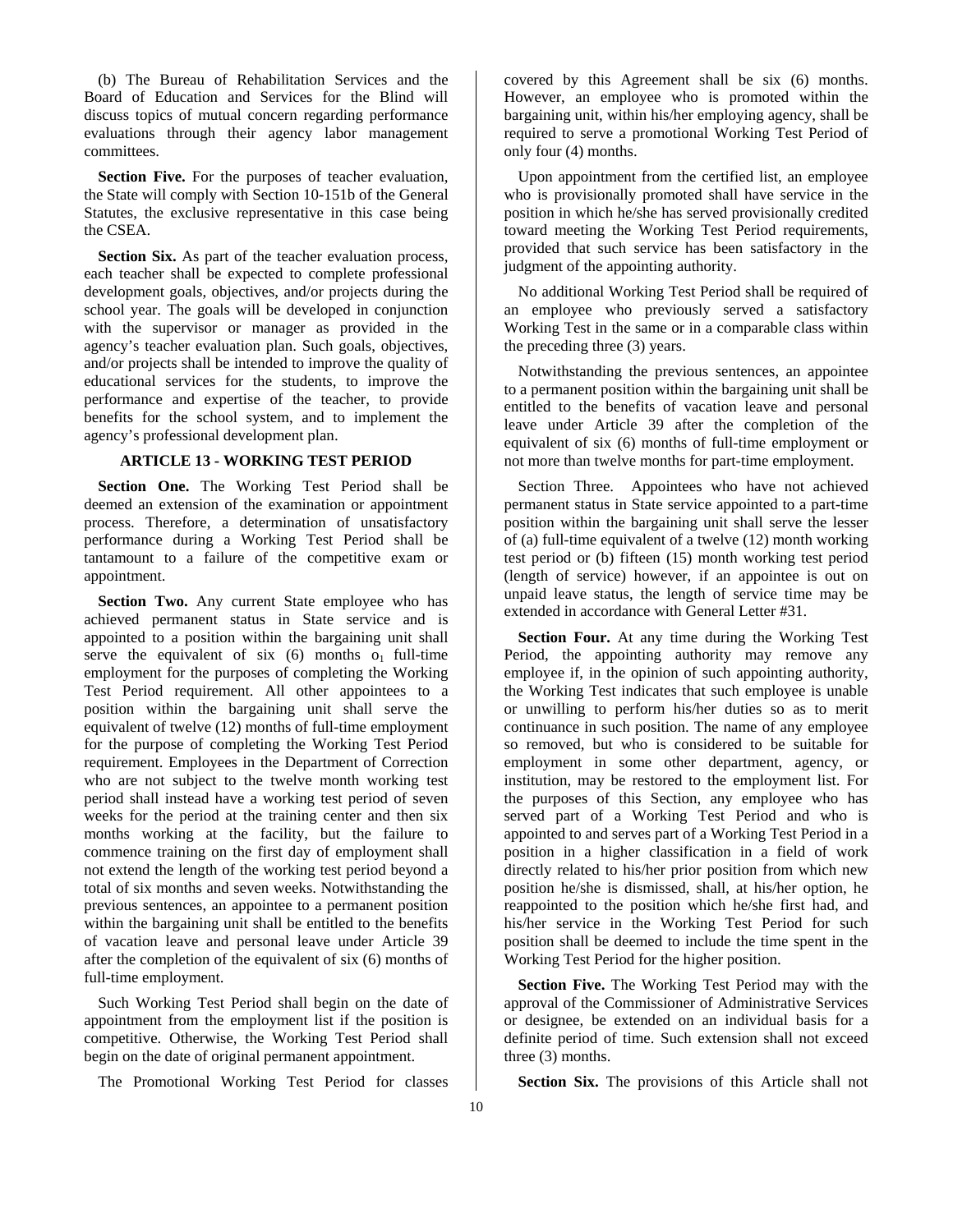preclude any provisions of Article 14 regarding nonrenewal.

### **ARTICLE 14 - TENURE**

**Section One. Tenure Period.** Each bargaining unit employee whose position entitles him/her to achieve tenure under the Rules and Regulations of the State Board of Education shall serve a pre-tenure period of three (3) years for the purpose of achieving tenure within a Department. Commencing with the first day of the fourth year of continuous service, he/she shall be construed to have achieved tenure within the Department. A tenured bargaining unit employee who transfers to a bargaining unit position in another Department shall serve a pretenure period of eighteen (18) months.

**Section Two.** (a) The contract of a non-tenured employee shall be renewed for a second, third or fourth year unless such employee has been notified in writing prior to March 1st of the school year or ninety (90) days prior to the anniversary date of hire for bargaining unit employees in the Bureau of Rehabilitation Services and the Board of Education - Services for the Blind, that such contract will not be renewed for the following year. Upon the employee's written request, such notice shall be supplemented within five (5) days after receipt of such request by a statement of the reason(s) for such failure to renew.

A non-tenured employee who has been notified that his/her contract will not be renewed may, upon written request filed with the agency head within ten (10) days after the receipt of such notice, be entitled to a hearing to be conducted by the agency head or his/her designated representative and to be held within fifteen (15) days of the receipt of such request.

(b) A non-tenured employee who has been notified that his/her contract will not be renewed shall be considered to have left the service of the Agency in good standing.

**Section Three.** (a) In the event that official disciplinary actions are incorporated into the statement of the reason(s) for failure to renew, the fifteen (15) day time limit for hearings as specified under Section Two shall be extended until the completion of grievance procedures related to the official disciplinary action.

(b) Any grievance of an official disciplinary action which is incorporated into the statement of reason(s) for failure to renew will be subject to expedited arbitration.

**Section Four.** Notwithstanding the above provisions, disputes over renewal shall not be subject to the grievance and arbitration procedure.

**Section Five.** The procedures outlined in this Article shall be the exclusive procedures and shall supersede any other procedures, regulations or statutes.

# **ARTICLE 15 – DISMISSAL, SUSPENSION, DEMOTION OR OTHER DISCIPLINE**

Section One. No permanent employee who has completed the working test period as defined in Article 13 shall be reprimanded, demoted for disciplinary reasons, suspended or dismissed except for sufficient and just cause

**Section Two.** Wherever appropriate, disciplinary action will he preceded by warning and appropriate opportunity for corrective action. However, nothing in this Section shall prohibit the Employer from bypassing progressive discipline when the nature of the offense requires. In such cases, the failure to apply progressive discipline shall not in and of itself be cause for overturning the disciplinary action.

**Section Three.** A permanent employee who receives a written reprimand or written confirmation of an oral reprimand, or who is demoted for disciplinary reasons, suspended or dismissed, shall have the right to appeal such action through the grievance and arbitration process set forth in this Agreement.

Grievances concerning dismissal or suspension shall be submitted directly to Step III of the grievance procedure within fifteen (15) calendar days of the written notice. By mutual agreement, such grievances may be expedited directly to arbitration. All other disciplinary grievances shall he filed in accordance with Article 16.

The grievance procedure shall be the exclusive forum for resolving disputes over disciplinary action and shall supersede all pre-existing forums.

**Section Four.** Written notice of dismissal, suspension or disciplinary demotion shall he sent to the employee by certified mail or served in person. Such written notice shall state the reason(s) for the disciplinary action, the effective date(s) and notice of the right to appeal. The Employer will mail to the Union copies of any dismissal, suspension or disciplinary demotion within twenty-four (24) hours of the written notice to the employee.

**Section Five. Employer Conduct for Discipline.**  Whenever it becomes necessary to discipline an individual employee, the supervisor vested with said responsibility shall undertake said discipline in a fashion calculated to apprise the employee of his/her shortcomings while avoiding embarrassment and public display.

Section Six. In cases which involve serious misconduct, a criminal investigation or the disposition of a criminal charge, and where it has been determined by the Employer that the presence of the employee at work could be harmful to the public, the welfare, health, security or safety of clients, patients, inmates or state employees or state property, the employee may be placed on a paid leave of absence to permit investigation for a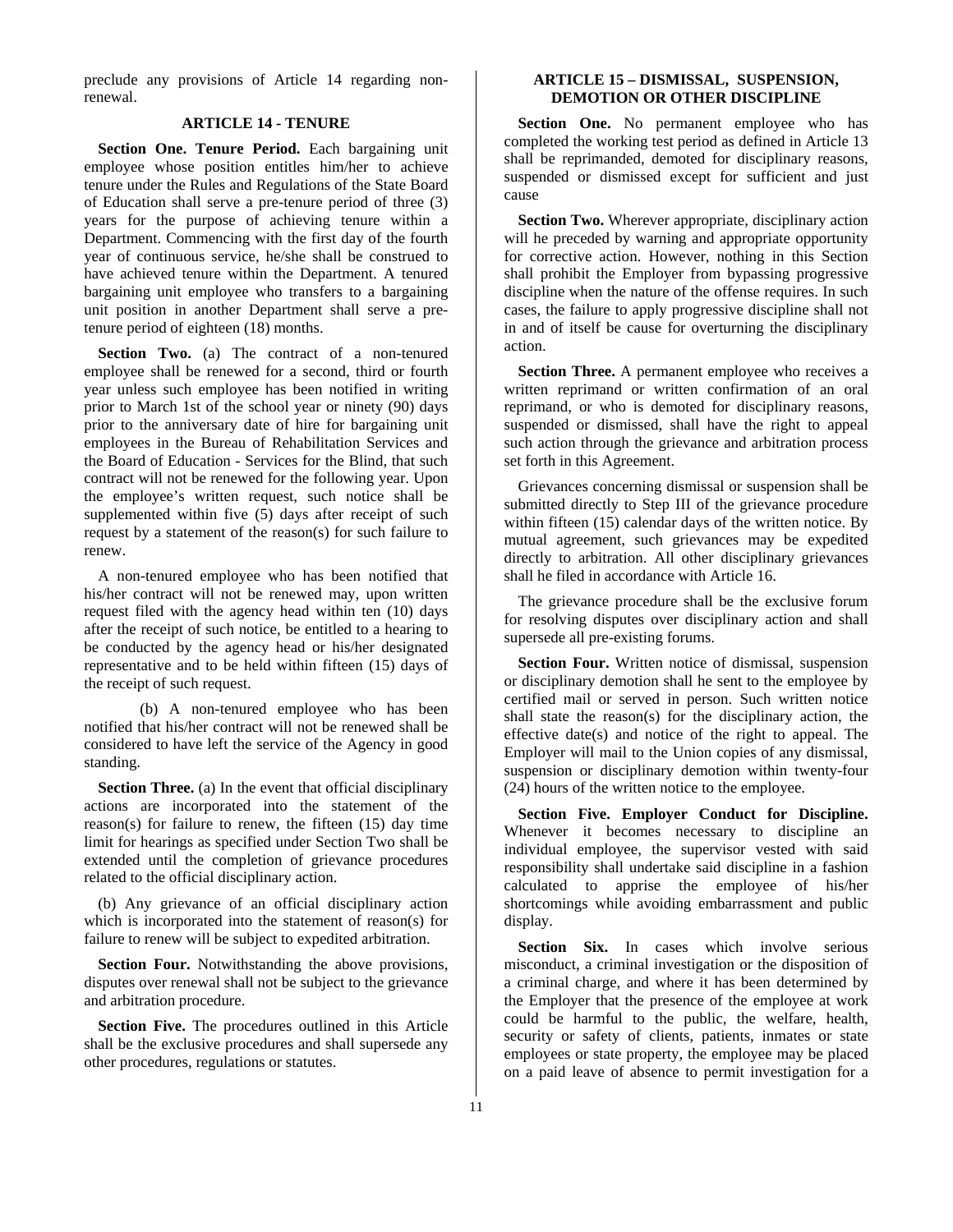period of up to sixty (60) calendar days. The paid leave under this section may be extended for the period of the pre-discipline procedure and the discipline notice period.

An employee may be placed upon a paid leave of absence during the notice period prior to the effective date of a dismissal.

Provided, however, nothing shall preclude an employee from electing to he placed on an unpaid leave of absence pursuant to the Regulation or for up to thirty (30) days. An employee who elects an unpaid leave of absence may draw upon his/her accrued vacation pay. The employee may continue group health insurance provided that the employee's share of premiums is paid. At the conclusion of the unpaid leave period, the employee shall he either:

- (a) charged with the appropriate violation;
- (b) reinstated and reassigned to other duties determined appropriate by the appointing authority pending completion of the investigation; or
- (c) reinstated from leave.

**Section Seven. Interrogation.** An employee who is being interrogated concerning an incident or action which may subject him/her to disciplinary action shall be notified of his/her right to have a Union steward or other representative present, upon request, provided, however, this provision shall not unreasonably delay completion of the interrogation or notification of disciplinary action. This provision shall be applicable to interrogation before, during or after the filing of a charge against an employee or notification to the employee of disciplinary action.

The provisions of this Section shall not be interpreted to prevent a supervisor from questioning an employee at the workplace.

**Section Eight.** Whenever practicable, the investigation, interrogation or discipline of employees shall be scheduled in a manner intended to conform with the employee's work schedule, with an intent to avoid overtime. When any employee is called to appear at any time beyond his/her normal work time and actually testifies, he/she shall be deemed to be actually working. This provision shall not apply to Union stewards.

**Section Nine.** The State reserves the right to discipline or discharge employees for breach of the No Strike Article. An employee may grieve said disciplinary action directly to Step III. If, in an arbitration proceeding, the Employer establishes that the employee(s) breached the No Strike Article, the arbitrator shall not substitute his/her judgment for that of the Employer as to the appropriateness of the discipline imposed, except that in cases of dismissal, the arbitrator may modify the penalty of dismissal if the Employer's judgment can he shown to be arbitrary, capricious or discriminatory.

Section Ten. Just cause may include, but is not necessarily restricted to, incompetency, inefficiency, neglect of duty, misconduct or insubordination.

**Section Eleven. Predisciplinary Conference.** Prior to suspending, demoting or dismissing an employee, the agency shall provide the employee with an opportunity for a predisciplinary ("Loudermill") conference. At the conference, the agency shall

(a) apprise the employee of the charges against him/her; (b) explain to the employee the evidence regarding the charges against him/her; and

(c) provide the employee with an opportunity to respond.

**Section Twelve.** If a formal investigation results in a decision that discipline is not warranted, the employee shall he notified of that result within a reasonable period of time.

# **ARTICLE 16 - GRIEVANCE PROCEDURE**

**Section One. Definition. A** grievance is defined as any written complaint involving an alleged violation or a dispute involving the application or interpretation of a specific provision(s) of this Agreement.

Section Two. Format. Grievances shall be filed on mutually agreed upon forms which specify: (a) the facts; (b) the issue; (c) the date of the violation alleged and the location of the affected employee(s); (d) the controlling contract provision; and (e) the remedy or relief sought.

The union representative or steward shall make his/her best effort to clearly and completely fill out the grievance form and to include the specified information. In the event a form filed is unclear or incomplete and not in compliance with this Section, the State employer shall make his/her best efforts to handle the grievance as he/she understands it. A grievance may be amended up to and including Step III, provided that the Union provides notice to the appropriate Management designee of the change no less than seven (7) days prior to the scheduled Step III hearing date.

**Section Three. Grievant. A** Union representative, with or without the aggrieved employee, may submit a grievance, and the Union may, in appropriate cases, submit an "institutional "or "general" grievance in its own behalf. When individual employee(s) or group of employees elect(s) to submit a grievance on their own behalf without Union representation, the Union's representative or steward shall he notified of the pending grievance, shall be provided with a copy thereof, and shall have the right to be present at any discussions of the grievance, except that if the employee does not wish to have the steward present, the steward shall not attend the meeting. The Union shall be provided with a copy of the written response to the grievance. The steward shall be entitled to receive from the employer all documents pertinent to the disposition of the grievance and to file statements of position.

The State will continue its practice of paid leave time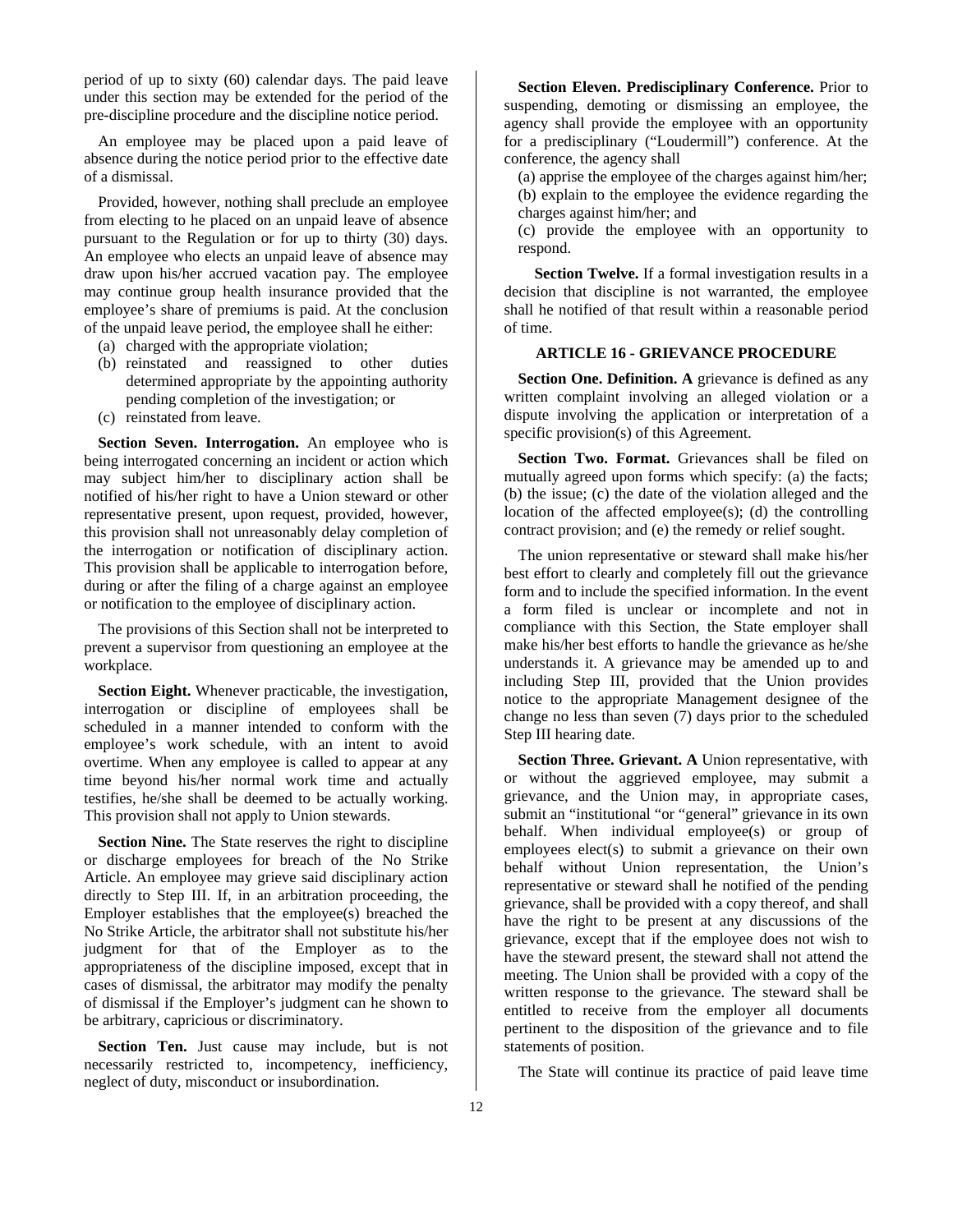for witnesses of either party at all steps of the grievance procedure

**Section Four. Informal Resolutions.** The grievance procedure outlined herein is designed to facilitate resolution of disputes at the lowest possible level of the procedure. It is therefore urged that the parties attempt prompt resolution of all disputes and to avoid the formal procedures through informal resolution.

**Section Five. A** grievance shall be deemed waived unless submitted at Step I within thirty (30) days from the date of the cause of the grievance or within thirty (30) days from the date the grievant or the Union representative or steward knew or through reasonable diligence should have known of the cause of the grievance. This provision shall not preclude a grievant from having the right to pursue and obtain remedy for any continuing or ongoing violation.

### **Section Six. The Grievance Procedure.**

**Step I.** A grievance may be submitted within the thirty (30) day period specified in Section Five to the subagency designee who is outside the bargaining unit. Such designee shall meet with the Union representative and/or the grievant and issue a written response within seven (7) days after such meeting, but not later than fourteen (14) days after the submission of the grievance.

**Step II. Agency Head or Designee.** When the answer at Step I does not resolve the grievance, the grievance shall be submitted by the Union representative and/or the grievant to the agency head or his/her designee within seven (7) days of the previous response. Within fourteen (14) days after receipt of the grievance, a meeting will be held with the employee and a written response issued within five (5) days thereafter.

**Step III. Director of the Office of Labor Relations or designee.** The parties acknowledge that orderly administration of the contract grievance procedure requires the Director of the Office of Labor Relations to play an active role in the contract grievance procedure. Accordingly, no grievance shall be deemed ripe for submission to arbitration unless and until the Director of the Office of Labor Relations or his/her designee has had an opportunity to resolve the grievance. An unresolved grievance may be appealed to said Director within seven (7) days of the date of the Step II response. Said Director or his/her designated representative shall hold a conference within thirty (30) days of receipt of the grievance and issue a written response within ten (10) days of the conference.

**Step IV. Submission to Arbitration.** Within fourteen (14) working days after the State's answer is due at Step III or if no conference is held within thirty (30) days, within fourteen (14) working days after the expiration of the thirty (30) day period an unresolved grievance may be submitted to arbitration by the Union or

by the State, but not by an individual employee(s), except that individual employees may submit to arbitration in cases of dismissal, demotion or suspension of not less than five (5) working days.

**Mediation.** If mutually agreed upon by the parties, an unresolved grievance filed for arbitration shall be submitted to a pre-arbitration mediation meeting. The mediation shall he conducted by a mutually acceptable mediator selected by the parties and shall be understood to be a non-binding process. The mediation shall he scheduled within forty-five days, if practicable, after the parties have agreed to mediation. The costs of the mediation shall be shared equally between the State and the Union.

**Section Seven.** For the purposes of the time limits hereunder, "days" shall mean calendar days unless otherwise specified. The parties by mutual agreement in writing may extend time limits or waive any or all of the steps hereinbefore cited.

**Section Eight.** In the event that the State employer fails to answer a grievance within the time specified, the grievance may be processed to the next higher level and the same time limits therefor shall apply as if the State employer's answer had been timely filed on that last day.

The grievant accepts the last attempted resolution by failing timely to appeal said decision, or by accepting said decision in writing.

**Section Nine.** (a) The parties shall establish a panel of up to five (5) mutually acceptable arbitrators. Unless the parties agree to the contrary for a particular case, the arbitrator shall be selected by rotation in alphabetical order from the panel of arbitrators. The parties shall expedite cases involving dismissals, demotions, and suspensions of five (5) days or more.

Submission to arbitration shall be by certified letter, postage prepaid, to the Director of the Office of Labor Relations. The expenses for the arbitrator's service and for the hearing shall be shared equally by the State and the Union, or in dismissal or suspension cases when the Union is not a party, one-half the cost shall be borne by the State and the other half by the party submitting to arbitration.

On grievances when the question of arbitrability has been raised, either party may request that the arbitrator issue a decision on the issue of arbitrability prior to hearing the merits of the case. In determining whether a grievance shall be deemed arbitrable, the arbitrator shall apply the guidelines embodied in the "Steelworkers Trilogy".

(b) The arbitration hearing shall not follow the formal rules of evidence unless the parties agree in advance, with the concurrence of the arbitrator at or prior to the time of his/her appointment.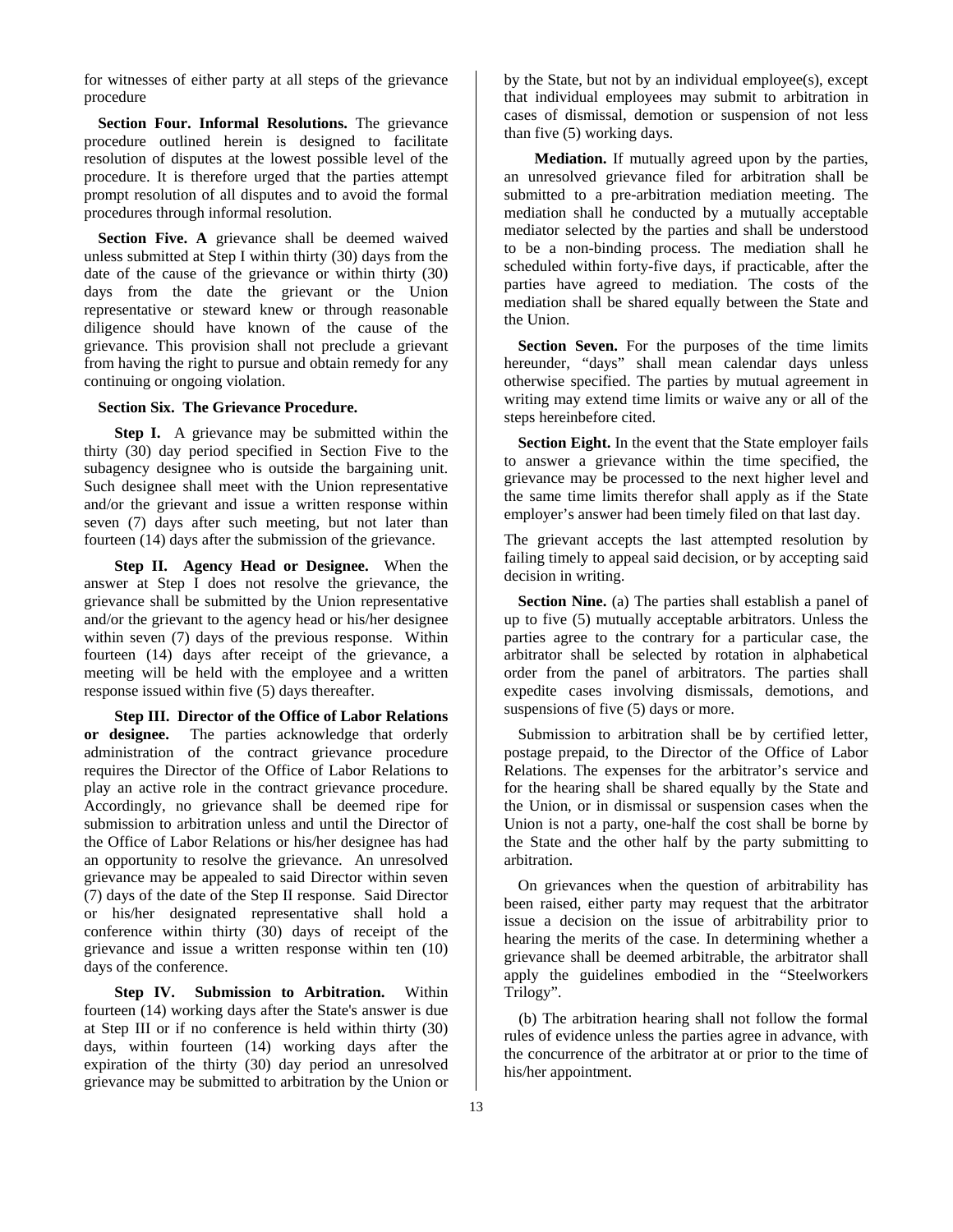In cases of dismissals, demotions or suspensions in excess of five (5) days, a party may request the arbitrator to maintain a cassette recording of the hearing testimony. Costs of transcription will be borne by the requesting party. A party requesting a stenographic transcript shall arrange for the stenographer and pay the cost thereof.

The State will continue its practice of paid leave time for witnesses of either party. The steward representing the grievant(s) shall also be granted such paid leave time to be present.

(c) The arbitrator shall have no power to add to, subtract from, alter or modify this Agreement, nor to grant to either party matters which were not obtained in the bargaining process, nor to impose any remedy or right of relief for any period of time prior to the effective date of the Agreement, nor to grant pay retroactivity for more than thirty (30) calendar days prior to the date a grievance was submitted at Step I. The arbitrator shall render his/her decision in writing no later than thirty (30) calendar days after the conclusion of the hearing unless the parties jointly agree otherwise.

The arbitrator's decision shall be final and binding on the parties in accordance with Connecticut General Statutes. Neither the submission of questions of arbitrability to any arbitrator in the first instance nor any voluntary submission shall be deemed to diminish the scope of judicial review over awards, including postarbitral review of awards on arbitrability, nor to restrict the authority of a court of competent jurisdiction to construe any such award as contravening the public interest.

Section Ten. Consolidation. The parties may, by mutual agreement, consolidate for hearing by a single arbitrator in a single proceeding two (2) or more grievances arising out of similar fact situations or involving similar issues of contract interpretation or both.

**Section Eleven.** Notwithstanding any contrary provision of this Agreement, the following matters shall not be subject to the grievance or arbitration procedure:

- (a) Dismissal of employees during the initial working test period;
- (b) Failure of a promotional working test period;
- (c) Service ratings when used as the basis of termination during the initial working test periods or of failure of a promotional working test period;
- (d) The decision to lay off, provided that the Employer shall provide the Union, upon request, supportive data regarding the decision to lay off or the nondisciplinary termination of an employee due to lack of possessing or maintaining an appropriate certification or a statutorily required educational degree.
- (e) Notwithstanding the provision of Article 49, classification and pay grades for newly created bargaining unit jobs, provided, however, that this

clause shall neither enlarge nor diminish the Union's right to negotiate pay grades;

- (f) Any incident which occurred or failed to occur prior to the effective date of this Agreement, with the understanding that grievances filed which antedate this Agreement shall not be deemed to have been waived by execution of this Agreement.
- (g) Any inherent management right not restricted by a specific provision of this Agreement;
- (h) Health and safety issues which might otherwise be covered by Conn OSHA;
- (i) Affirmative action and alleged discrimination issues where the Commission on Human Rights and Opportunities asserts jurisdiction; for the purposes of this provision, the phrase "asserts jurisdiction" shall denote the point in time in which the CHRO serves the complaint upon the respondent and requests the respondent to answer the complaint.
- (j) Bill of Rights Clause. Those provisions of Section One which otherwise are protected by Federal and State law.

**Section Twelve.** The existing procedures for handling disputes over reclassification shall remain in force.

Section Thirteen. The conferences of the grievance procedure and arbitration hearings shall be closed to the public unless the parties mutually agree otherwise.

# **ARTICLE 17 - LABOR MANAGEMENT COMMITTEE**

**Section One.** The parties recognize that labor management forums can serve to improve understanding, cooperation and harmony between the parties. Labor Management Committees may be established on a statewide, departmental, and/or facility level, by mutual agreement of the parties to discuss matters of mutual concern.

**Section Two.** The parties will continue the B.R.S. Labor Management Committee to discuss matters of mutual concern. Program level committees may be established to discuss issues peculiar to each. The B.R.S. labor management committee will meet every other month, so long as an agenda of proposed topics is presented at least one week prior to the scheduled date. The committee shall not be precluded from meeting more frequently if it is mutually agreed that more frequent meetings are necessary. The Committee shall discuss, among other subjects, methods for improving intake management and/or work load equalization.

Section Three. The Committees will not he used to replace the contract negotiating process or the grievance procedure. It is understood that employees will not suffer loss of pay or benefits as a result of attendance at Labor Management Committee meetings

**Section Four.** The Labor Management Committee shall discuss and develop policies and procedures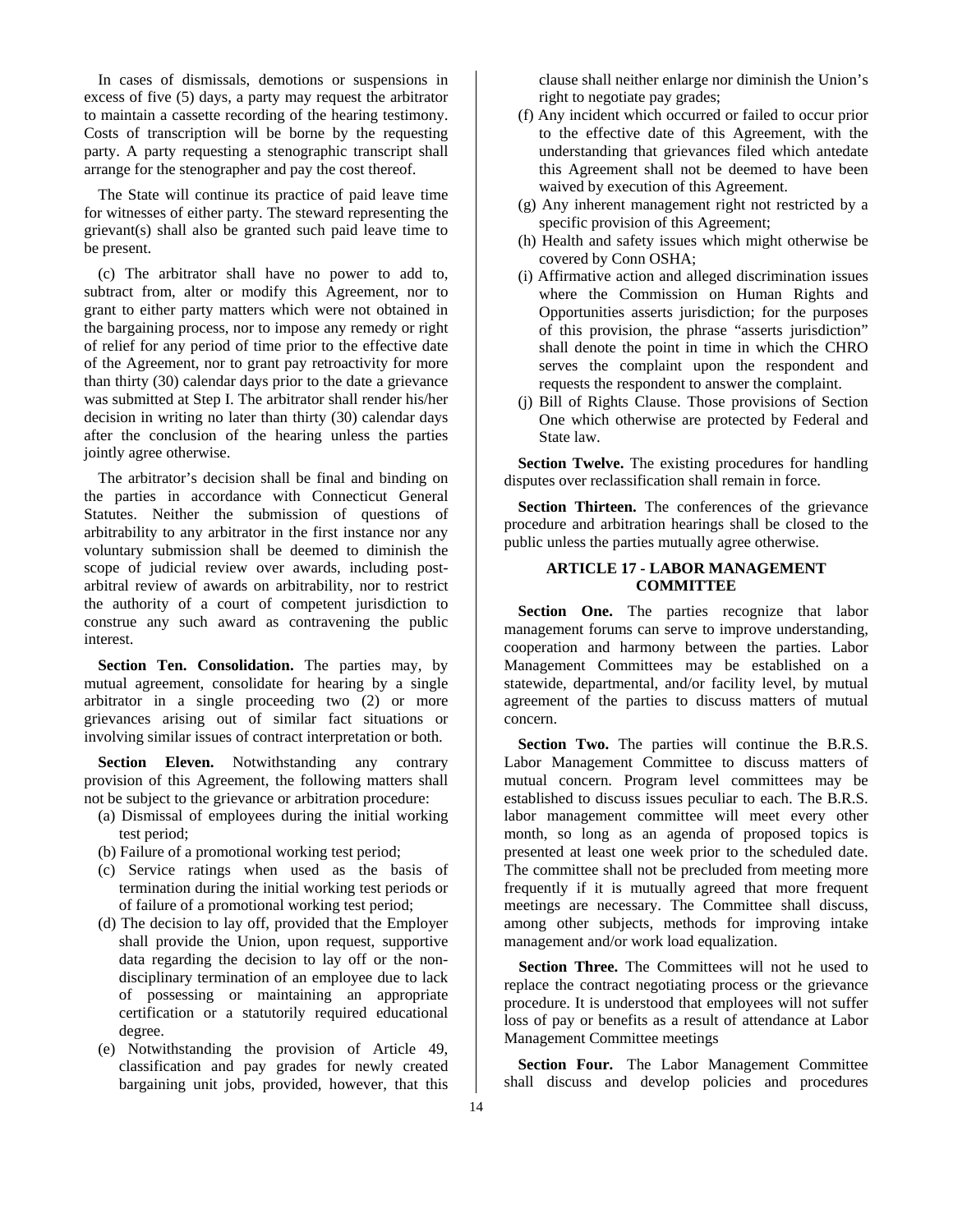concerning their operations.

### **ARTICLE 18 - HOURS OF WORK**

**Section One. (a) Standard Work Week.** The standard work week for full-time employees shall be seven (7) hours per day, normally worked Monday through Friday in five (5) consecutive days, except where different work schedules are in existence.

**(b) Unscheduled Work Week.** An unscheduled work week for full-time employees shall he thirty-five (35) hours in five (5) days, with starting and ending times determined by the requirements of the position.

**Section Two.** The State reserves the right to establish work schedules at variance with Section One in order to meet operational needs. Prior to implementing such an alternate schedule, the State will provide the Union with two (2) weeks notice. The above is subject to grievance and arbitration not inconsistent with Article 5.

**Section Three.** Upon request of an employee and upon approval of an appropriate management designee, the employee's work schedule may be arranged to accommodate needs in such areas as, but not limited to, child care, transportation or participation in an educational program. Except for programmatic and agency operational needs, an employee's request will not be unreasonably denied by the management designee.

**Section Four. Meal Periods.** Meal Periods shall be scheduled close to the middle of a shift, consistent with the operating needs of the agency. Employees required to be on duty during their meal period shall have such time counted as work time. Employees may make a request to reschedule their meal period to any other time of the day provided that it does not conflict with facility operating needs.

**Section Five.** Employees within the bargaining unit who perform instructional services for clients shall he entitled to one hundred fifty (150) minutes of preparation time per week. A preparation period will be defined as a daily period of time in which employees who perform instructional services for clients prepare their individual classroom work related to the course or courses for which they hold teaching responsibility. Preparation time will not be considered the employee's free time, but shall not be used for administrative meetings. Administrative meetings shall be defined as those meetings convened by supervisors. In some emergency situations, it may not be possible to grant an employee preparation time.

**Section Six.** Subject to the operating needs of any agency, employees shall be scheduled to receive a fifteen (15) minute rest period in each half shift.

**Section Seven. Alternate Work Schedules.** (a) Alternate work plans for B.E.S.B. and flextime or fourday work weeks for B.R.S. have been established in conformance with the parties' predecessor agreement. (b)

The establishment of alternate work schedules, including pilot programs, in other agencies may be a subject for discussion at the agency labor management committee. (c) Management reserves the right to discontinue or modify any alternate work schedule that adversely impacts upon the effectiveness of the agency.

**Section Eight.** The parties have agreed to job sharing guidelines, which are provided for in Appendix D.

**Section Nine. PPT's and OPS's.** Every effort will be made to schedule PPT and OPS meetings during normal work hours. An employee who is required to schedule a PPT or OPS meeting beyond the normal workday shall be granted compensatory time off. A minimum of two (2) hours compensatory time shall be granted for employees scheduled for PPT's or OPS's in the evening or on weekends.

**Section Ten.** (a) In the event a bargaining unit employee is required by management to work beyond the normal work day, he/she shall be compensated at the overtime rate or shall receive compensatory time. The above will be in accordance with existing practice.

(b) When an Agency determines that certain projects or assignments because of their emergency nature or unusual importance necessitate the assignment of extensive overtime, the Agency may, subject to approval by the Office of Policy and Management or its designee, authorize the lifting of the overtime exemption and the provision of payment at straight time for the duration of the project or assignment. Neither the agency's decision to seek or not to seek the lifting of the overtime exemption nor the decision to grant or deny the Agency's request shall be subject to appeal in the grievance/arbitration procedure or in any forum.

(c) In the Department of Mental Retardation, Mental Retardation Adult Services Instructors assigned to community living arrangements shall receive overtime pay at the applicable rate when they are required to remain on duty after their regular hours to provide necessary direct care coverage until appropriately relieved from duty.

(d) Compensatory time earned in one calendar year must be used by the end of the succeeding calendar year and cannot be carried forward. The employee shall request the use of the compensatory time consistent with the agency procedure for such time or for other paid leave requests. If the employee requests and is denied the compensatory time, the agency will schedule such time for the employee. If the agency is unable to schedule the time off, the agency may request authori2ation of the Office of Policy and Management, through the Office of Labor Relations, to provide straight time pay for some or all of the compensatory time. If the payment is denied, in whole or in part, by the Office of Policy and Management, the employee will be granted an addition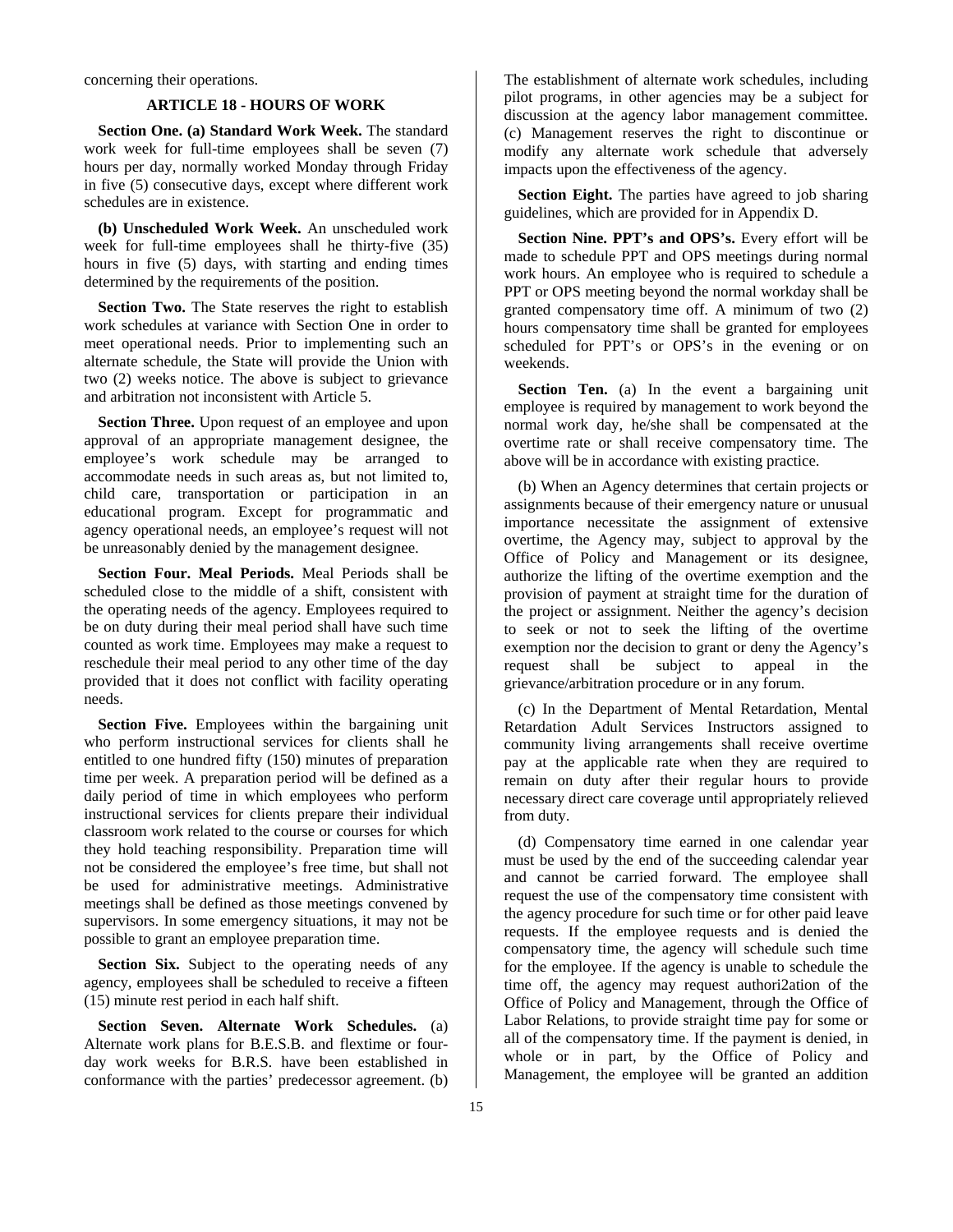three month period to use the remaining compensatory time.

**Section Eleven.** Employees shall continue to be paid overtime consistent with this Agreement, although the parties recognize the statutory obligation that eligible employees be paid overtime in compliance with the provisions of the Federal Fair Labor Standards Act (FLSA).

After the payment of overtime in accordance with the collective bargaining agreement, an employee's additional FLSA payment, if any, shall be computed according to the rules set forth in the FLSA (29, CFR PART 778 et seq.). In determining whether said employee is eligible for FLSA overtime payment, only "hours worked" as defined in the Act, shall be counted.

Furthermore, the FLSA liability shall be offset by the amount of overtime payments already paid to said employee in accordance with this agreement and existing practice, for that FLSA work period.

**Section Twelve.** Subject to the approval of the Office of Labor Relations and the Office of Policy and Management, an agency head or his/her designee may establish forty (40) hour work schedules for designated positions or assignments. Prior to establishing a forty hour work schedule, the agency will provide notice to the Union and will meet, if requested, to discuss any Union problems or concerns. Any affected employee shall be provided at least three (3) weeks' notice of the schedule change and shall be compensated and earn leave credits based on the forty hour workweek for the duration of the assignment.

### **ARTICLE 19 - COMPENSATION**

**Section One.** Effective the pay period including July 1, 2011, the base annual salary for all employees shall be increased by two and one-half percent (2.5%).

Effective August 26, 2011, the base annual salary for all employees shall be reduced to the rates in effect on June 30, 2011.

There shall be no other general wage Increase paid to any P-3B unit employee for the 2011-12 and the 2012-13 contract years.

Effective on the date (August 26, 2013) that is four pay periods after July 1, 2013, the base annual salary for all employees shall be increased by three percent (3.0%). Affected employees shall also receive a lump sum payment to be made whole for the difference in percentage between the July 2011 increase received, and the wage increase that would have been effective July 2013.

Effective July 1, 2014, the base annual salary for all employees shall be increased by three percent (3.0%).

Effective July 1, 2015, the base annual salary for all

employees shall be increased by three percent (3.0%).

**Section Two. Compensation Schedules.** In addition to the standard step schedule, there shall be the following extended compensation plans:

(a) Instructor salary schedule which includes the classes of Mental Retardation Adult Services Instructor and Industries Instructor (B.E.S.B.)

(b) Teacher salary schedules which include the classes of State School Teacher, Pupil Services Specialist, Education Consultant for the Blind (Mobility Instruction), Rehabilitation Teacher 1, Rehabilitation Teacher 2, Correction Department Vocational Instructor, and Correction Recreation Supervisor.

(c) Supervisor salary schedule which includes the classes of Mental Retardation Education Program Supervisor and State School Department Head, and which provides that employees with a sixth (6th) year certificate in the appropriate area of certification shall be assigned to steps 3 through 13 while employees without such sixth (6th) year certificate shall be assigned to steps 1 through 10.

**Section Three. Instructor Pay Plan.** (a) The Instructor Pay Plan shall contain a Step 2 hiring rate for individuals possessing a Bachelors Degree and a Step 3 hiring rate for individuals possessing a Masters degree in a job related area.

(b) An employee who was a Mental Retardation Worker 1 or 2 and becomes a Mental Retardation Adult Services instructor shall be placed on the Instructor Pay Plan by the traditional mode. An employee who was a Lead Mental Retardation Worker and becomes a Mental Retardation Adult Services Instructor shall be placed on the step of the Instructor Pay Plan closest to, but not less than, his/her prior salary. An employee who was a Supervising Mental Retardation Worker and becomes a Mental Retardation Adult Services Instructor shall be placed on the Step of the Instructor Pay Plan closest to, but not more than, his/her prior salary. For employees whose job titles are other than those listed above, placement on the Instructor Pay Plan shall be based on the comparability of their class with the above listed classes. An Instructor who leaves this class for another position in state service and subsequently returns to an Instructor position shall be paid at the rate of pay which he/she would have arrived at had he/she been serving in the position of an Instructor instead of in the position of the other class.

# **Section Four. Teacher Pay Plan.**

(a) Effective September 12, 1986, separate Teacher salary schedules shall be established based upon the level of educational achievement in job-related course work: Bachelors degree; Masters degree or Bachelors plus 30 credits; and Sixth Year or Masters plus 30 credits.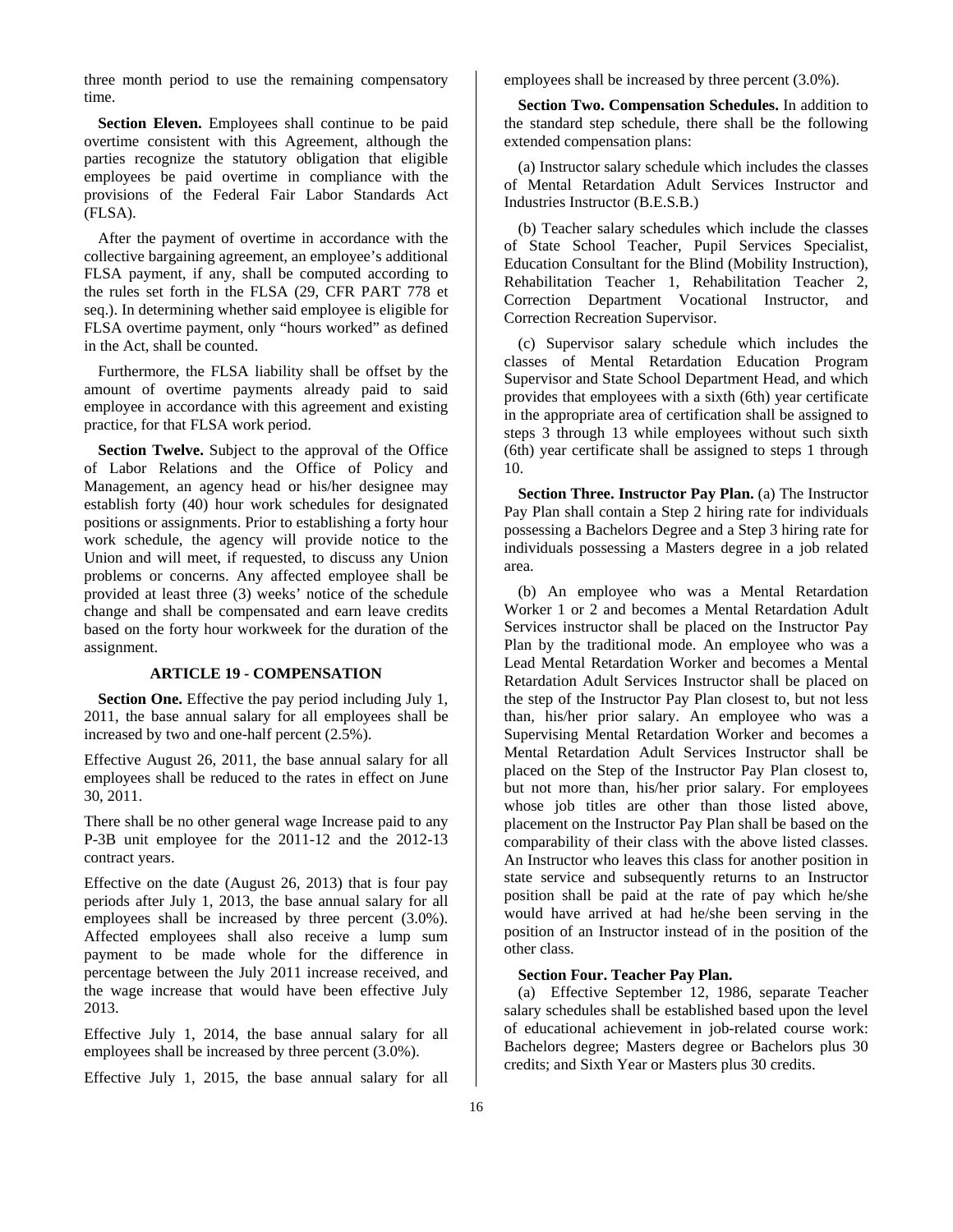For employees hired after July 1, 2009 to be eligible for a higher pay plan, credits used for pay plan advancement must be earned after the Bachelors degree. Prior to hire, the agency will review the educational credits and degrees of the potential employee and disclose in writing to the potential employee both the agency's position as to the appropriate salary schedule and the additional credits, if any, beyond the Bachelors degree.

Effective July 1, 2009, bargaining unit members with a sixty (60) credit Masters in Social Work (MSW) shall be placed on the Sixth Year salary schedule. The salaries of employees shall be calculated into the higher salary group using the round up method. There shall be no retroactive payments and this shall only pertain to Masters Degree in Social Work (MSW).

(b) Employees who become eligible for advancement to a higher salary schedule due to educational achievement shall be placed on the appropriate schedule as of the effective date of their next annual increment. Such employees shall be advanced one step, if possible, for their annual increment and then placed on the same step of the new pay plan the employee held prior to the placement.

(c) (1) Employees in the class of Education Consultant for the Blind (Mobility Instruction) shall be assigned to step 1 through 14 of the twelve month pay plan of the appropriate educational schedule.

(2) Employees in the classes of Rehabilitation Teacher 1 and Rehabilitation Teacher 2 shall be compensated on the appropriate educational schedules of the Ten Month Teachers pay plan, with the limitation that employees in the class of Rehabilitation Teacher 1 will he restricted to steps 1 through 7 and shall proceed to step 8 only upon attainment of the experience and training requirements of the Rehabilitation Teacher 2 job specification.

(3) Employees in the classification of Correctional Recreation Supervisor shall be compensated on the Ten Month Teacher Pay Plan. Employees in the classification of Correctional Recreation Supervisor shall be compensated on the Bachelors degree schedule of the Teacher Pay Plan.

(4) Employees in the classification of Correctional Recreation Supervisor shall be eligible to be compensated on the Masters degree or Sixth year schedules of the teacher pay plan. Employees who have the specified level of educational achievement in job-related coursework shall be placed on the higher schedule as of the effective date of their next annual increment as described in subsection (b) above.

(5) Employees in the classification of Vocational Instructor shall be compensated on the Bachelors degree schedule of the Teacher Pay Plan in accordance with their work schedules (i.e. Ten Month Pay Plan or Twelve

Month Pay Plan). Employees in the classification of Vocational Instructor shall be eligible to be compensated on the Masters degree or Sixth year schedules of the teacher pay plan. Employees who have the specified level of educational achievement in job-related coursework shall be placed on the higher schedule as of the effective date of their next annual increment as described in subsection (b) above.

(6) **Twelve Month Bonus.** State School Teachers (12 month) and Pupil Services Specialists (12 month) who were employed as of July 1st and remained employed through October 1st shall receive a lump sum payment of five hundred (\$500) dollars, Correction Department Vocational Instructors (12 month) shall also be eligible for the lump sum payment under the above conditions.

**Section Five. Supervisor Pay Plan.** (a) Employees who become eligible for advancement on the pay plan due to achievement of a sixth (6th) year certificate in an appropriate area of certification shall be advanced on the effective date of their next annual increment. Such employees shall be advanced two steps after receiving their annual increment. In the event an employee does not receive an annual increment, he/she shall he advanced two steps on their annual increment date.

(b) For purposes of determining the step placement on the Supervisor pay plan for employees promoted from ten month positions, the employee's annual salary will be converted to the equivalent twelve (12) month rate prior to calculating the promotional increase.

**Section Six.** Vocational Rehabilitation Supervisors and Vocational Rehabilitation Senior Counselors shall have an eighth step, which will be one (1) percent above the seventh step, added to their respective salary groups.

The Vocational Rehabilitation Assistant Counselor (Blind) classification will have the same pay grade as the Vocational Rehabilitation Assistant Counselor classification. The Vocational Rehabilitation Counselor (Blind) classification will have the same pay grade as the Vocational Rehabilitation Senior Counselor classification. The Vocational Rehabilitation Counseling Coordinator classification will be two salary groups higher than the Vocational Rehabilitation Senior Counselor classification The Vocational Rehabilitation Supervisor (Blind) classification will have the same pay grade as the Vocational Rehabilitation Supervisor classification.

**Section Seven.** Effective July 9, 2004, the daily pay rate for Substitute Teachers shall be ninety dollars (\$90) and the daily pay rate for Substitute instructors shall be eighty dollars (\$80).

Effective thereafter, the daily pay rates for Substitute Teachers and Substitute Instructors shall be increased by the same percentage as any subsequent general wage increase in the P-3B bargaining unit.

**Section Eight.** Employees will continue to be eligible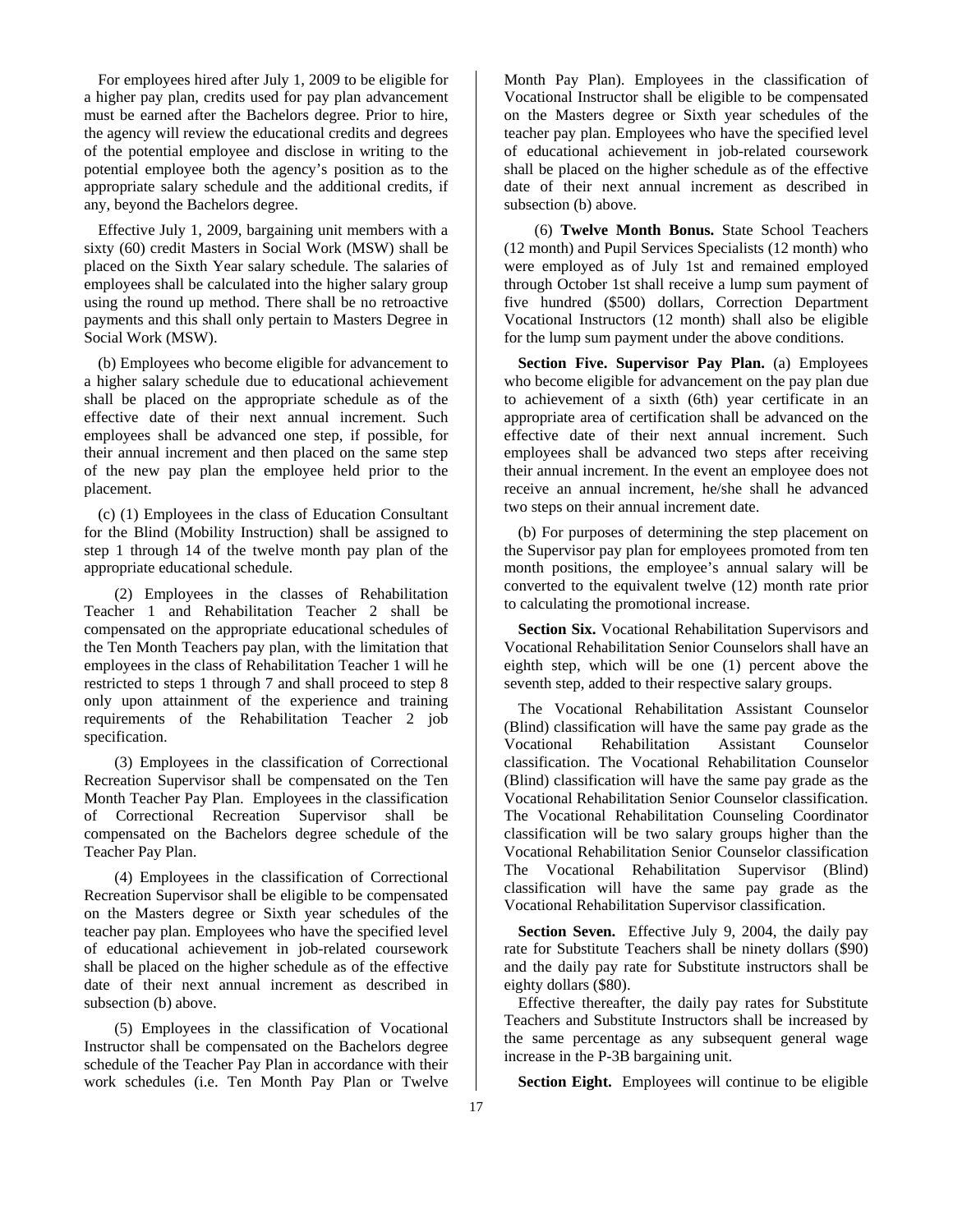for and receive annual increments during the term of this contract in accordance with existing practice; provided, however, there shall be no annual increments during the first year of this Agreement (2009 - 2010).

Employees will be eligible for and receive annual increments during the 2010-2011 contract year in accordance with existing practice, but the annual increments shall be delayed three (3) months.

Employees will be eligible for and receive annual increments during the 2011-12 contract year in accordance with existing practice, but the annual increments shall be delayed three (3) months.

Notwithstanding the prior provision, there will be no annual increment made for contract years 2011-2012 and 2012-2013.

Employees will continue to be eligible for and receive annual increments during the term of this contract in accordance with existing practice for contract years 2013-2014, 2014-2015 and 2015-2016, except as specifically varied by the contract.

**Section Nine.** (a) Employees shall continue to be eligible for longevity payments for the life of the contract in accordance with existing practice, except as provided otherwise in this agreement. The longevity schedule in effect on June 30, 1993 shall remain unchanged in dollar amounts for the life of this Agreement and is contained in the Appendix.

An employee's total length of state service including war service shall be utilized to determine longevity eligibility.

(b) No longevity payment in October, 2011. Employees hired prior to July 1, 2011 shall continue to be eligible for longevity payments for the life of the contract in accordance with existing practice, except there shall be no longevity payment in October, 2011. The longevity schedule in effect on June 30, 1993 shall remain unchanged in dollar amounts for the life of this Agreement.

(c) Service toward longevity. No service shall count toward longevity for the two (2) year period beginning July 1, 2011 through June 30, 2013. Effective July 1, 2013, any service accrued during that period shall be added to the service calculation for the purpose of determining eligibility and level of longevity entitlement if it would have counted when performed.

(d) Employees hired on or after July 1, 2011. No employee first hired on or after July 1, 2011 shall be, entitled to a longevity payment; provided, however, any individual hired on or after said date who shall have military service which would count toward longevity under current rules shall be entitled to longevity If they obtain the requisite service in the future.

**Section Ten.** For purposes of equating the extended

pay plans to the standard schedule in order to calculate longevity amounts or for other personnel reasons, the following shall apply:

> Instructor schedule: Steps 1 through 3, Salary Group 18 Steps 4 through 10, Salary Group 19 Steps 11 and above, Salary Group 20 Teacher Schedule: Step 1, Salary Group 16 Steps 2 through 5, Salary Group 18 Steps 6 through 9, Salary Group 23

Steps 10 and above, Salary Group 27

Supervisor Schedule: Steps 1 through 6, Salary Group 28 Steps 7 and above, Salary Group 33

**Section Eleven. Recovery of Overpayments.** When the employer determines that an employee has been overpaid, it shall notify the employee of the amount of and the reasons for the overpayment. The recovery of such overpayment shall be made over the same period of time in which the employee was overpaid unless the employer and employee agree to some other arrangement. The employer will give due consideration to claims of hardship.

In the event the employee contests whether he/she was actually overpaid, the employer shall not institute the recovery procedure until the appeal is resolved through the grievance procedure.

**Section Twelve.** During the term of this Agreement if the State wishes to provide additional compensation to certain classifications or for certain assignments for purposes of recruitment and/or retention, the State and the Union will meet and negotiate the proposed increase. If, after thirty (30) days of negotiations, no agreement has been reached, either party may initiate interest arbitration.

# **Section Thirteen. Shift and Weekend Differential.**

(a) Eligibility for shift differential payments is tied to the shift, not the employees' work schedule. Employees who are regularly assigned to shifts beginning on or after 2:00 p.m. shall be entitled to night shift differential payments. Payment shall be made whether employee works a regular shift or an overtime shift, provided the shift meets the eligibility criteria. Payment will be made for all hours worked during the eligible shift. Shift differential shall not he paid for work which is not part of an established shift, e.g. overtime work which falls between 2:00 p.m. and 6:00 a.m. or which extends the employee's work day more than ten (10) hours. Shift differential shall be included in pay for vacation, holiday, sick leave and personal leave, but not in pay for compensatory time taken in lieu of overtime payment.

(b) For purposes of this agreement a weekend is defined as the forty-eight (48) hour period beginning at 11:00 p.m. on Friday night and ending at 11:00 p.m. on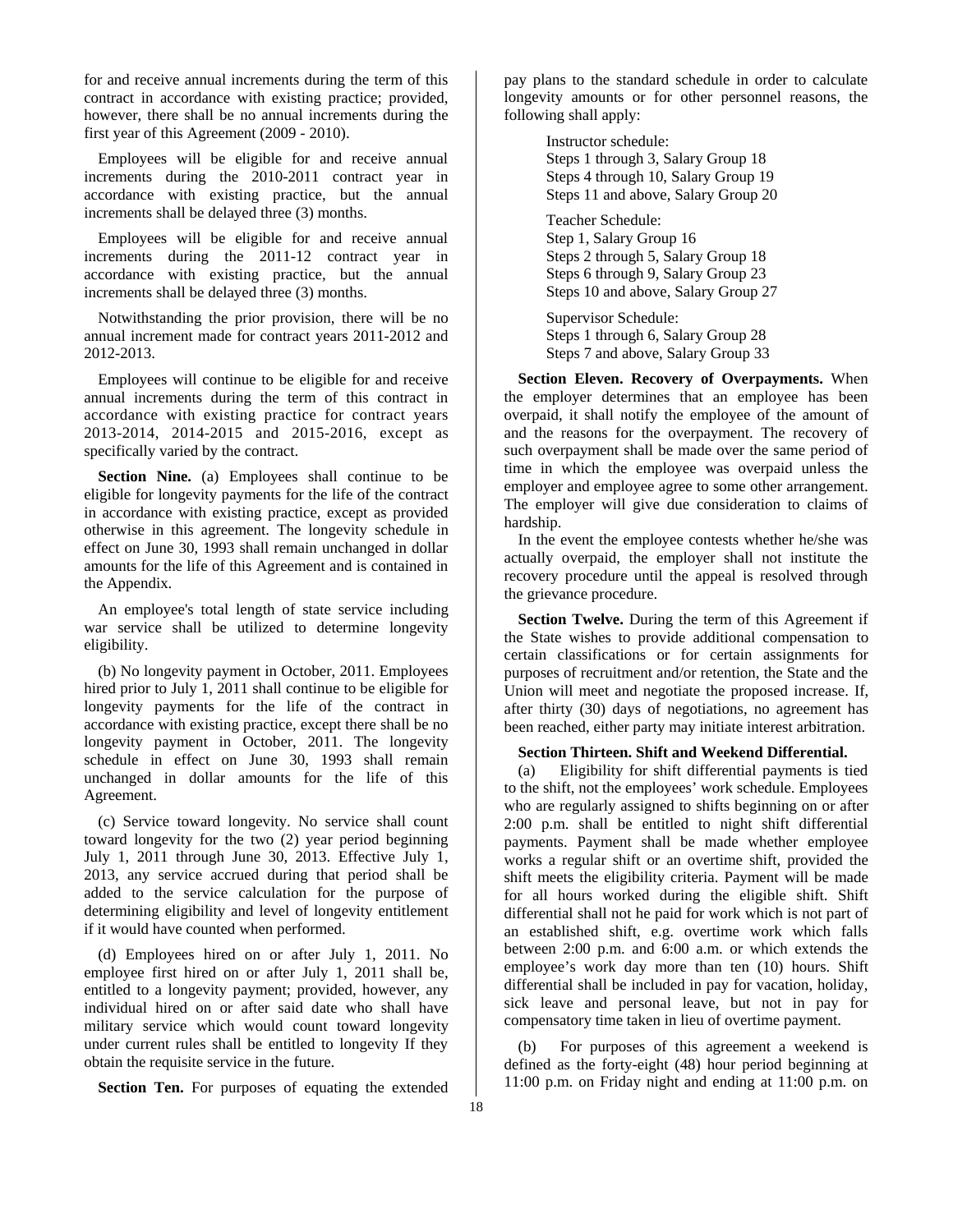Sunday night. Weekend differential shall be paid for working a full shift with majority of shift hours falling on the weekend. Weekend differential shall be paid only for employees working at seven (7) day operations and only for hours worked and not for leave time.

(c) Mental Retardation Adult Services Instructors, State School Teachers, Correctional Recreation Supervisors and Correctional Department Vocational Instructors are eligible for shift and weekend differentials.

(d) The shift differential shall be sixty-five cents (\$.65) per hour and the weekend differential shall be forty cents (\$.40) per hour.

Effective June 23, 2006, the shift differential shall be seventy-five cents (\$.75) per hour and the weekend differential shall be fifty cents (\$.50) per hour.

Effective July 6, 2007, the shift differential shall be eighty-five cents (\$.85) per hour and the weekend differential shall be sixty cents (\$.60) per hour.

Effective July 4, 2008, the weekend differential shall be seventy-five cents (\$.75) per hour.

**Section Fourteen.** Effective October 1, 1994, Emergency Medical Technicians who are regularly assigned E.M.T. duties shall receive a stipend of \$400 on or about October 1 of each contract year.

Effective October 1, 2008, the EMT stipend shall be four hundred seventy-five dollars (\$475).

**Section Fifteen.** Effective July 1, 2002, an additional step will be added to all P-3B pay plans. The additional step shall be three percent (3%) above the preceding step. Effective July 1, 2004, an additional step will be added to all P-3B pay plans. The additional step shall he three (3%) above the preceding step.

Classifications that are upgraded by a specific provision of the 2001-2005 collective bargaining agreement shall not have additional steps added to their pay plan as described above, provided however, the exclusion from the additional steps in this sections shall not apply to any upgrading of the Vocational Rehabilitation (Blind) series implemented to achieve parity with the Vocational Rehabilitation series.

Notwithstanding any other provision to the contrary, all employees who are eligible for annual increment by virtue of a satisfactory annual service rating and who are at the maximum pay for their pay plan shall be eligible for the additional step movements, e.g. Education Consultants for the Blind, Rehabilitation Teacher 1 and Rehabilitation Teacher 2, and Mental Retardation Education Supervisor and State School Department Head.

# **ARTICLE 20 - SCHOOL YEAR**

Section One. The work year for ten (10) month employees shall be one hundred eighty-eight (188) days, between the date of September 1 and June 30.

For positions with community-based or non-classroom

assignments, the starting date of the school year may be established up to one week earlier than September 1 to meet program needs.

**Section Two.** In accordance with agency operational needs, bargaining unit teaching or Department of Correction instructional positions shall be divided into both twelve (12) month and ten (10) month classes. Employees who are employed in the ten (10) month bargaining unit teaching or Department of Correction instructional positions shall work the work year described in Section One above. Employees employed in twelve (12) month bargaining unit teaching or Department of Correction instructional positions shall work that work year described in Section One above plus an additional thirty five (35) days scheduled during the two (2) month period.

Staff appointed to twelve (12) month teaching or instructional positions shall have their base rate of pay computed at a rate of 1/188 (per diem) of their current base rate of pay for each additional day worked under the twelve (12) month teaching schedule.

**Section Three.** A Department may convert any ten (10) month teaching or instructional position to twelve (12) months contingent upon funding and agency operating needs. If the conversion will involve a filled position, the department will first seek volunteers among qualified ten month employees in the facility or region.

In the event that two (2) or more employees are equally qualified for conversion to a twelve (12) month position, selection shall be based on seniority as defined in Article 12. Placement on the salary schedule shall not be a factor in the selection process.

If there is no such qualified volunteer, the department will review the qualifications of the ten month employees in the facility or region and will select the least senior employee among those employees qualified to perform the twelve month assignment for the conversion to twelve months.

The State reserves its right to convert vacant ten month positions to twelve month and to fill vacant twelve month positions by qualified ten month employees who have applied for a twelve month position. If there are two (2) or more ten month employees who are equally qualified for a twelve month position, selection shall be based on seniority as defined in Article 12. Any vacant twelve month position for which there is no qualified volunteer may be filled by a new hire.

It is understood that both ten (10) month and twelve (12) month employees will be treated in accordance with Article 6 (Bill of Rights).

**Section Four.** Employees appointed to twelve (12) month teaching positions shall earn one and one-quarter (1-1/4) sick leave days for each month they are on the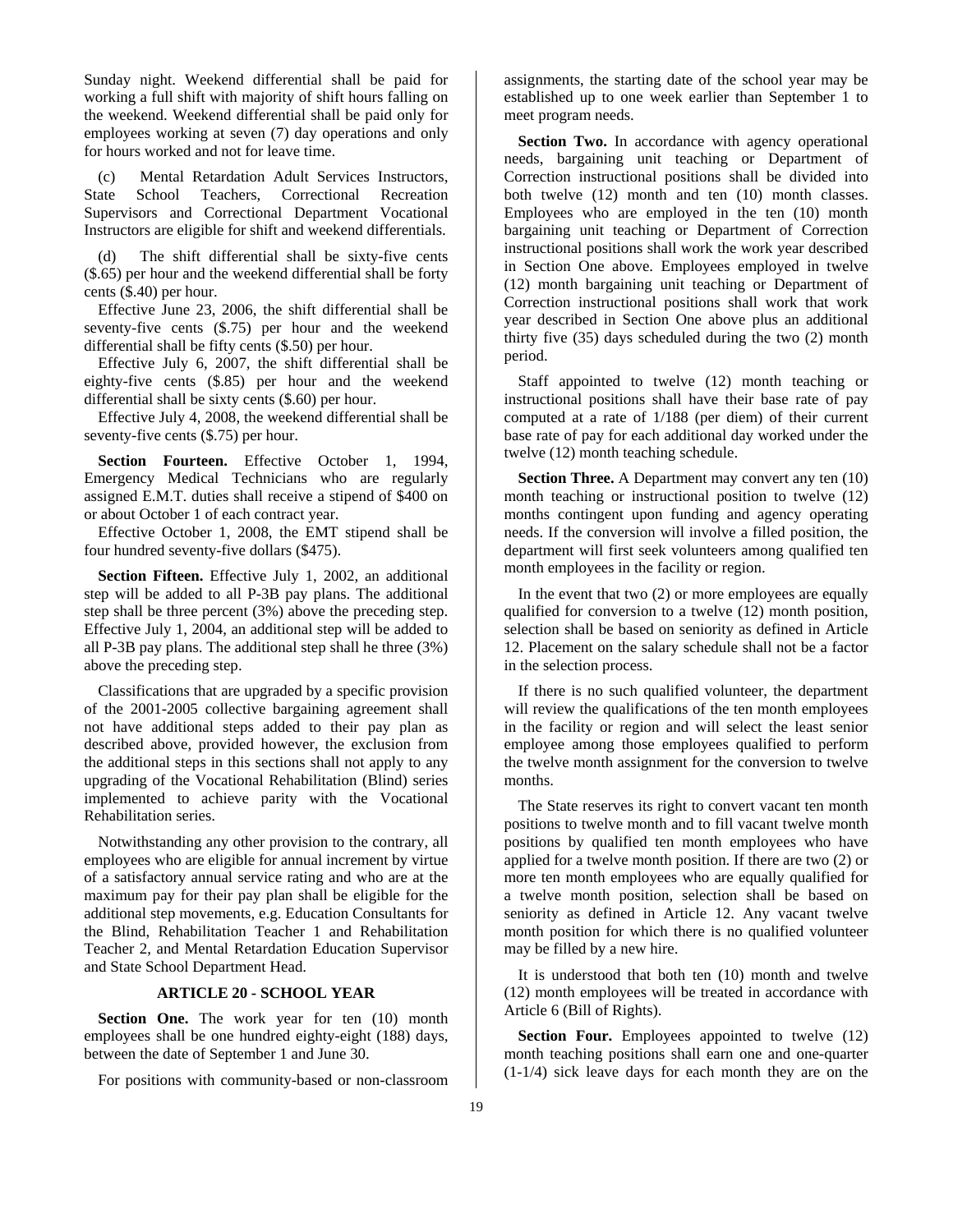payroll for the assigned number of work days for that month. Said employees shall be entitled to all other rights and privileges provided by this Agreement.

**Section Five.** Employees who elect to transfer from ten (10) month to twelve (12) month teaching positions may apply for reassignment back to ten (10) month classes. Such requests will he granted depending upon funding and other agency operating needs.

**Section Six.** It is understood that should circumstances such as lack of physical plant, fuel shortages or Acts of God prevent accomplishment of the school year within the dates prescribed under Section One of this Article, Management and Union will meet discuss methods by which statutory requirements will be met.

# **ARTICLE 21- SUMMER WORK**

**Section One.** When a summer education instruction position is established that entails clearly demonstrable bargaining unit work, employees in the institution involved would first be considered prior to hiring qualified applicants from outside the bargaining unit. In the event that more than one (1) employee volunteers for an available summer position, and is qualified by way of having performed the duties of the summer position during the course of their regular school year, the person with greatest seniority shall be selected.

**Section Two.** The institution administration shall notify the staff of the intent to establish summer positions no later than April 1. Employees who are interested in such positions must notify the administration of their availability for such positions by April 15.

**Section Three.** Teachers and/or instructors who volunteer as herein provided may request part-time or alternate work schedules. Such requests shall be submitted in writing to management for consideration, when giving notice of availability for summer employment.

Employees who make a commitment to work and who fail to fulfill the commitment without providing a reason acceptable to management, may not be considered for future summer assignments.

**Section Four.** The daily rate of pay for summer work shall be defined as 1/217th of the annual salary of the tenmonth classification and shall be increased in accordance with any salary increase for the classification.

### **ARTICLE 22 - TRAINING**

**Section One.** The State recognizes its responsibility to provide relevant training for each new employee and to continue on-the-job training which will enhance employee performance by keeping them abreast of advancements in their respective fields of work.

Section Two. The State shall cooperate in disseminating information about career programs at State

higher education institutions and other training programs, and will encourage employees to participate.

**Section Three.** The State will make periodic reviews of in-service training programs in order to update and/or add courses or programs. The Union and/or employee(s) may submit written recommendations concerning such.

When the State acquires new technically advanced equipment or systems, employees who will be required to operate such shall receive training in its operation.

**Section Four.** Management retains the right to determine training needs, programs, procedures and to select employees for training. Wherever practicable and consistent with training needs, management will select employees for training in a manner intended to allow for participation by all employees.

**Section Five.** (a) To the extent provided by C.G.S. Sec. l0-145b(l)(1), each school district shall determine the professional development activities to be made available with the advice and assistance of the teachers employed by the school district, including Union-designated representatives.

(b) The Department of Correction will continue to offer CEU's to the employees in the classification of Correctional Recreation Supervisor who hold a Professional Educator Certificate in accordance with current practice.

(c) In the Department of Mental Retardation, the Unified School District shall offer the opportunity, on a space-available basis, for State School Teachers in the Adult Day Services program to attend the District's CEU activities. The USD's staff shall have first priority for attendance at any such activity. Two weeks prior to the training, available spaces in the training program shall be offered to adult teachers in chronological order, based on the date on which their applications were received in the USD central office.

Those adult teachers who cannot be offered space in the training will have their names maintained in chronological order and will be offered the first opportunity, after USD staff, for the next CEU training program if they submit an application for that training program.

The USD will provide notice of its CEU activities to a designated manager or supervisor and one uniondesignated steward in each region and at Southbury Training School. Teachers interested in attending these CEU training programs must request release time to attend these trainings through normal procedures. Because of the importance of maintaining certification, reasonable efforts shall be made to provide alternative coverage where program or client needs arise that could otherwise preclude a Teacher from attending CEU activities.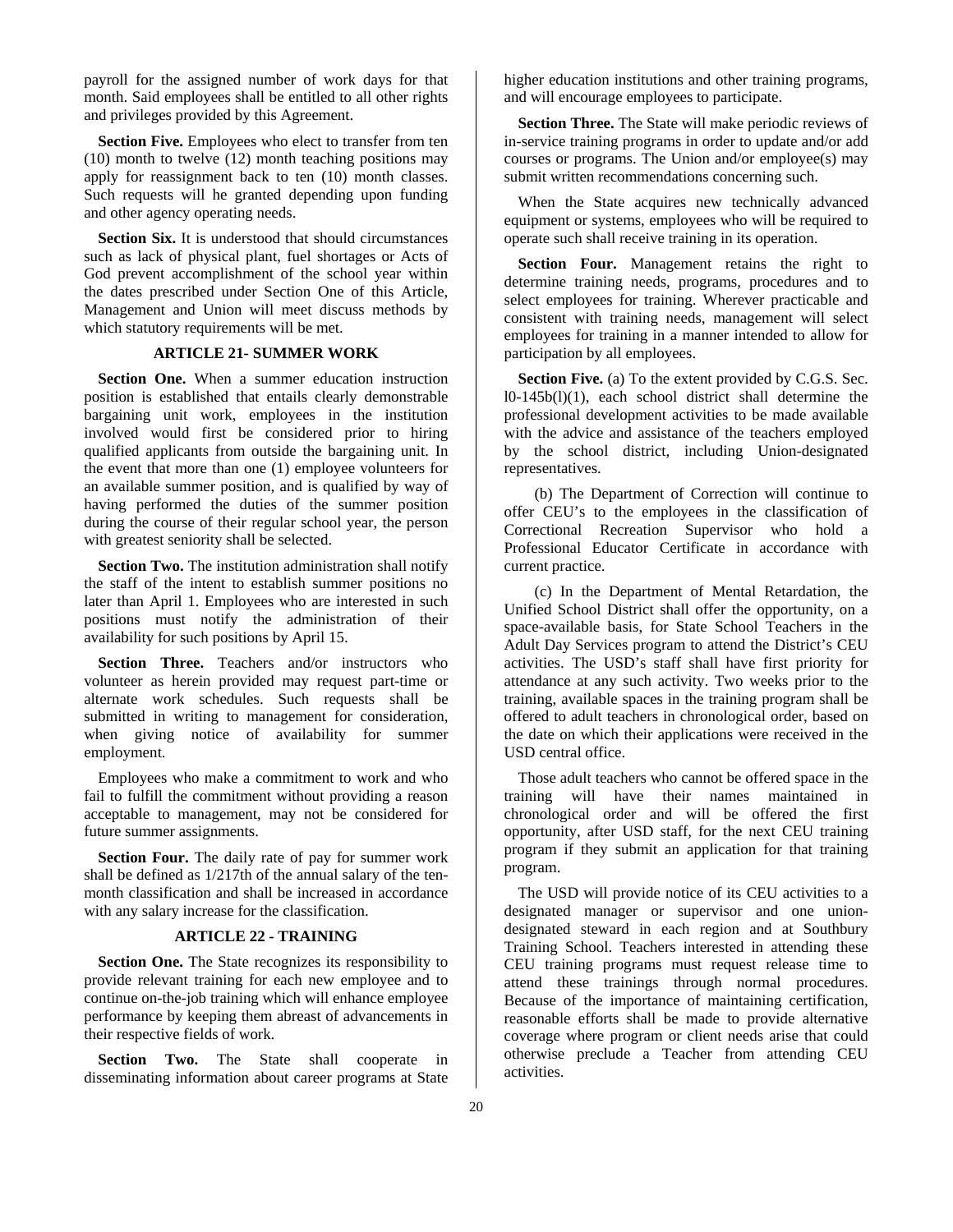**Section Six.** The State shall provide and continue to provide all current staff and new employees who have direct contact with or who may he assigned to have direct contact with clients/patients/students with assaultive and/or aggressive behaviors with approximately twentyone (21) hours of initial training in the prevention and management of assaultive and aggressive behaviors. All training shall be conducted consistent with the principle of the least intrusive appropriate intervention and the safety of clients/patients/students and staff. Thereafter, each employee shall receive an annual five (5) hour refresher course. Attendance at such training will be considered work time.

The State and the Union may meet and agree to other training programs which serve the purposes described above.

### **ARTICLE 23 – PROFESSIONAL LEAVE**

All bargaining unit employees shall be granted two (2) professional leave days per contract year, for the purpose of attending conferences and/or workshops or other activity of an educational nature related to their area of expertise. Notwithstanding the amount specified in the prior sentence, BRS and BESB employees shall be granted three (3) days per year for this purpose and DOC employees approved to attend the Correctional Education Association conference shall be granted three (3) days in that year for that conference.

In no event shall such time be deemed to accrue from year to year or be the basis for compensation on termination of employment. Every effort must be made to request such leave at least two (2) weeks in advance. Such leave is subject to approval of the appointing authority, but will not be unreasonably denied.

# **ARTICLE 24** - **TUITION REIMBURSEMENT**

**Section One.** (a) Any employee who has completed six (6) months of service and is continuing his/her education in a job-related area, or in an area that will assist the employee in upward mobility or promotional opportunities, shall be eligible for tuition reimbursement for a maximum of nine (9) credits or the equivalent per year.

(b) There shall be seventy five thousand (\$75,000) dollars appropriated in each year of the contract for the purpose of tuition reimbursement. Funds which are unexpended in one fiscal year shall carry over into the next fiscal year provided however that the tuition reimbursement fund will expire on expiration of this Agreement. The previous sentence, notwithstanding, applications for tuition reimbursement which are submitted and approved within the final six (6) months of this Agreement may be paid, with the remaining available funds, up to three (3) months following expiration of this Agreement.

**Section Two.** An employee applying for tuition reimbursement must submit the appropriate forms not less than two (2) weeks prior to the Start of the course. After approval has been received, if the employee decides not to take the course(s) or to drop a course(s), he/she shall notify the Employer so that funds may be utilized for another employee. Upon presentation of evidence of payment and successful completion of the course(s), the employee shall receive tuition reimbursement as follows:

(a) For credit courses at accredited institutions of higher education, including distance learning courses offered by such institutions, one hundred (100) percent of the cost of tuition, laboratory fees and community college service fees up to a maximum seventy-five percent (75%) of the per credit rate, including fees, for undergraduate and graduate courses at the University of Connecticut at Storrs.

(b) Tuition reimbursement for external degree programs and for courses offered at non-accredited institutions shall be subject to prior approval by the Commissioner of Administrative Services or designee.

Non-credit courses will be converted to an equivalent number of credits for the purpose of computing reimbursement. For example, six to fifteen hours of noncredit classroom time will be considered the equivalent of one credit.

# **ARTICLE 25** *-* **PROFESSIONAL CONFERENCE AND WORKSHOP FUND**

**Section One.** The State shall appropriate \$40,000 in each year of the contract for a Professional Conference and Workshop Fund to be used for defraying expenses incurred for attendance by permanent employees at professional seminars, workshops, or conferences. Funds which are unexpended in one fiscal year shall carry over into the next fiscal year provided, however, that the Professional Conference and Workshop Fund will expire on expiration of this Agreement. The previous sentence notwithstanding, application for funds which are submitted and approved within the final six (6) months may be paid, with the remaining available funds, up to three (3) months following expiration of this Agreement. A joint committee shall administer the fund and shall be comprised of two (2) representatives from both the State and the Union.

Section Two. Time off for attendance by members at committee meetings will be without loss of pay or benefits on the condition that such attendance will not exceed one (1) day per month of release. The committee may develop procedures as are necessary to administer the process consistent with the contract and law. The actions or non-actions of the committee are not precedentsetting nor are they subject to collateral attack in any forum.

**Section Three.** Requests for use of the fund shall, after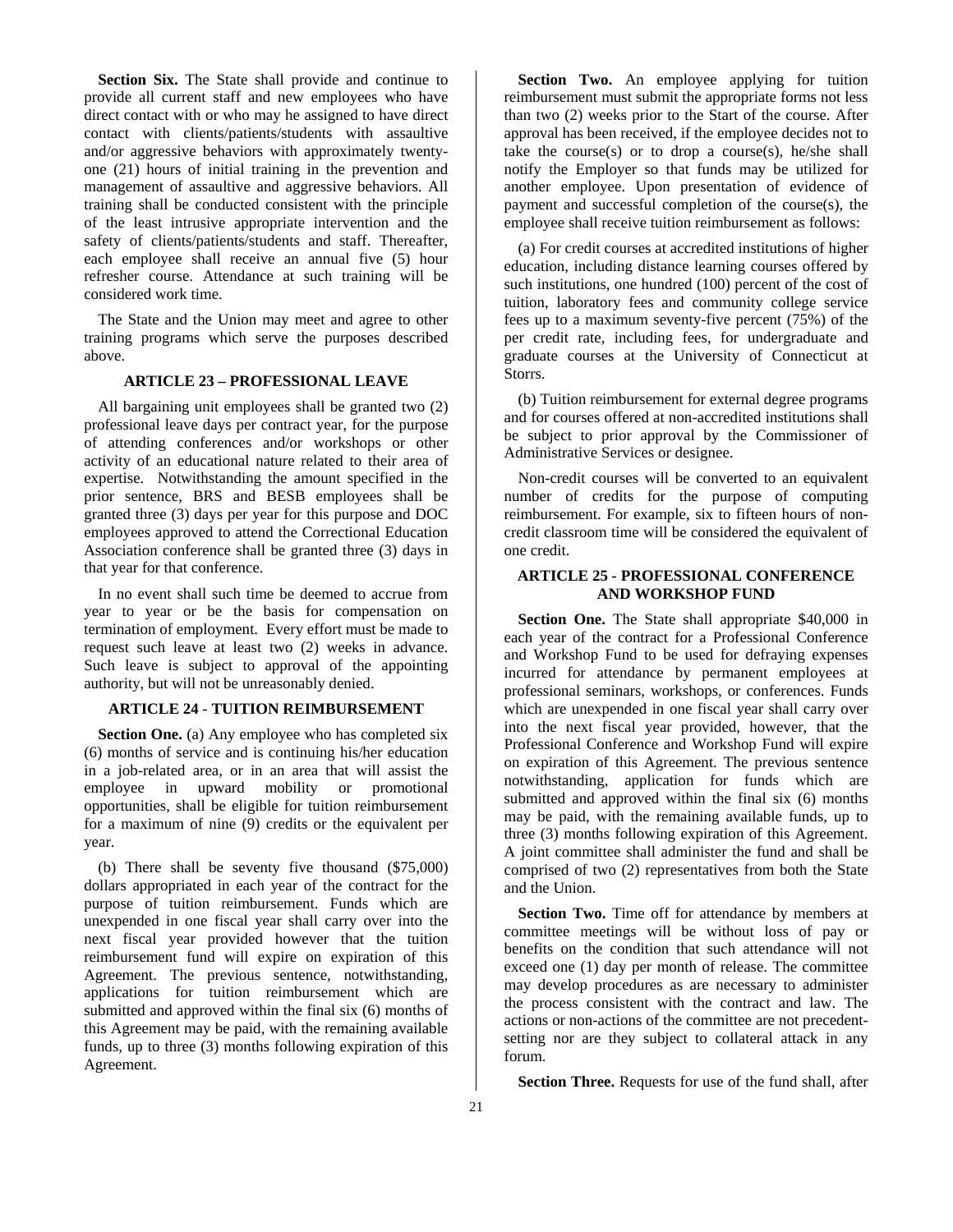approval by the appointing authority, be submitted to the committee for action at least three (3) weeks in advance. Approval by the appointing authority will not be unreasonably denied. A pattern of unreasonable denial of any employee's request may he appealable to the Director of the Office of Labor Relations. Upon approval by the Committee, the Agency Head shall forward the request to the Comptroller at least two (2) weeks in advance of the date of attendance.

**Section Four.** Each eligible employee shall be entitled to a maximum of \$750 reimbursement per contract year toward the cost of fees, travel, food and/or lodging related to attendance at such events. An employee may use the fund once in a two year period for an expenditure in excess of \$750 but not greater than \$1500. Use of the fund for expenditures of less than \$750 will not entitle the employee to use the fund for an additional expenditure in excess of \$750 in any two-year period (no carry over credit). Reimbursement shall be consistent with standard state travel regulations.

**Section Five.** Employees who attend training herein will also continue to receive regular pay and benefits. This shall be accomplished by the use of the employee's professional leave days provided in Article 23. The agency may, however, in its discretion, grant permission for attendance at a seminar, conference or workshop which requires additional days if justified by the circumstances.

**Section Six.** The parties may allocate monies from this fund, by mutual agreement, for programs to address the legislatively mandated recertification requirements.

# **ARTICLE 26 - BOARD OF EDUCATION AND SERVICES FOR THE BLIND - CONFERENCE**

**Conferences and Conventions.** The State agrees to send two (2) delegates, one from mobility and one from rehabilitation teaching, to the national and/or regional convention of the Association for Education and Rehabilitation for the Blind and Visually Impaired. The State shall pay or reimburse the employee for all reasonable expenses incurred in compliance with State travel regulations.

# **ARTICLE 27 - SABBATICAL LE AVE**

**Section One.** Subject to the approval of the appointing authority, the State will budget two (2) full-time equivalent teaching positions for sabbatical leave in each year of the contract, not to exceed twenty (20) months in any contract year. The Labor Management Committee shall review applications for recommendation to the appointing authority. There shall he an equal number of representatives from the State and the Union on the committee. In the event that the positions are not utilized in a contract year, they will be carried over to the next year, but not beyond the expiration of this Agreement.

Sabbatical leaves may be requested and granted for periods of up to ten months for the two college semesters of the regular school year, or up to five months for the spring or fall college semester or up to two months for the college summer session or other interim session.

Periods of leave shall be deducted from the twenty month yearly maximum based on the number of months, either full or partial, granted to each employee.

**Section Two.** Sabbatical leaves for eligible employees shall be granted for professional improvement designed to benefit the State of Connecticut.

**Section Three.** Employees shall become eligible to be granted a sabbatical leave after seven (7) years of continuous State service but may submit an application prior to the completion of the seven years.

Application must be made in writing to the appointing authority no later than January 10 of the school year immediately preceding the proposed leave. Sabbaticals will be granted prior to April 1 of the same year. The dates for the application submission or the sabbatical decisions may be changed by mutual agreement.

**Section Four.** Each applicant is required to present a written plan of study or a project, the successful completion of which will provide benefit both to the candidate and to the Employer. The recipient must take at least twelve (12) credits per semester or its equivalent.

Leave will not be granted for a program of study that will result only in the completion of statutory requirements for teacher certification as stipulated by the Connecticut State Board of Education.

**Section Five.** A staff member granted sabbatical leave is obligated to return to the Employer for two (2) years of service. This requirement will not apply should the staff member become incapacitated or should the State of Connecticut waive the requirement.

**Section Six.** The basic leave compensation will not exceed seventy-five percent (75%) of the regular salary schedule normally covering the candidate during the period of any leave for the two college semesters of the regular school year. The basic leave compensation will not exceed one hundred percent (100%) of the regular salary schedule normally covering the candidate during the period of any leave for a college semester or summer session or other interim session.

Employees who are granted sabbatical leave must agree not to accept gainful employment while on leave. Management may grant exceptions if the teacher on leave is granted a college or university fellowship involving a minor teaching assignment. In such cases, management will implement an appropriate financial adjustment, so that the employee's total compensation does not exceed one hundred percent (100%) of regular salary.

**Section Seven.** The following conditions shall apply to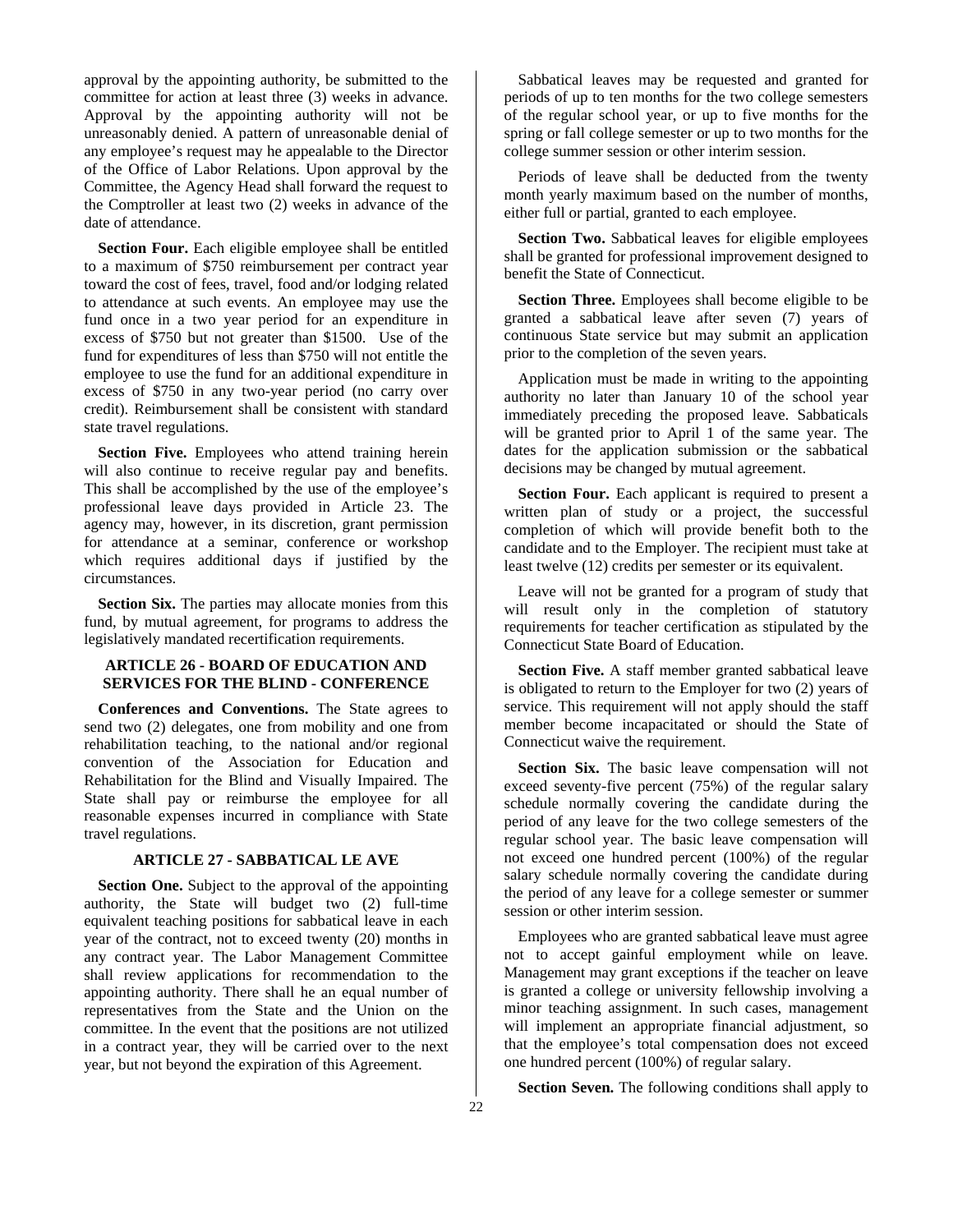any staff member whose application for a sabbatical leave is approved:

- (1) Compulsory payments to the Retirement System will continue to be made for the period of leave.
- (2) Coverage by any group health or medical program or similar benefit approved by the State of Connecticut will be continued in accordance with Article 45 of this Agreement.
- (3) Sick leave and vacation leave will not accumulate during the period of the leave.
- (4) Upon return from a sabbatical leave, a staff member will he granted credit for one (1) year of professional experience.

**Section Eight.** Upon completion of a sabbatical leave, the candidate shall he required to submit to the appointing authority a written report on the work completed while on leave.

# **ARTICLE 28 - TRAVEL REIMBURSEMENT**

During the life of the Agreement, any employee who is required to travel on Employer business shall be reimbursed in accordance with the terms, conditions, and rates outlined in the Standard State Travel Regulations in existence on June 30, 2005, subject to such modifications and exceptions as provided herein:

(a) When authorized in accordance with the Standard State Travel Regulations, any employee who is required to travel on Employer business shall be reimbursed at the following rates:

Effective July 1, 2002, the maximum rates shall be:

| <b>Breakfast</b> | \$8.00  |
|------------------|---------|
| * Lunch          | \$10.00 |
| Dinner           | \$20.00 |

*\** Applicable to out-of-state travel or when authorized in accordance with the Standard State Travel Regulations issued by the Commissioner of Administrative Services.

(1) Taxes on meals shall be fully reimbursed.

(2) Gratuities shall be reimbursed to a maximum of fifteen percent (15%) of the allowable maximum.

(b) An employee who is required to remain away from home overnight in order to perform the regular duties of his/her position may be reimbursed for lodging expenses in accordance with the Standard State Travel Regulations issued by the Commissioner of Administrative Services. Advance approval must be obtained, except in emergencies.

(c) Mileage reimbursement shall be paid at the current GSA rate. Said figure shall be readjusted within thirty (30) days of the readjustment by the U.S. General Services Administration.

Employees required to utilize a personal vehicle for

State business for fifty percent (50%) of the assigned monthly work days (which must be at least nine (9) work days) shall be paid a daily vehicle use fee of \$4.25 for day of required usage which shall be in addition to the mileage reimbursement described above. Effective July 1, 2006, the daily vehicle use fee shall be increased to \$4.50.

# **ARTICLE 29 - SAFETY AND HEALTH**

**Section One.** The employer shall provide a work place free from unsafe or unhealthy conditions subject to recognized occupational hazards and job requirements. The employer shall make every effort to make repairs or to adjust unsafe or unhealthy working conditions as soon as possible after such conditions are reported.

**Section Two**. Employees shall perform their duties in a safe manner and shall comply with the employer's safety rules and accident prevention measures. Unsafe conditions or actions shall be reported to the employer promptly.

**Section Three.** No employee shall be required to perform work under unsafe conditions, provided, however, that an employee must follow the rule "work now, grieve later" unless there is imminent danger the employee's or clients' physical well-being.

**Section Four.** Any and all immunization shots made available to the students shall also be made available to all school personnel, subject to the availability of serums and funds. When the availability of immunization shots is limited, the agency shall offer such immunizations based upon its assessment of the degree of risk and/or exposure to the employee. Employee participation is voluntary.

**Section Five. Temperature Variations.** (a) The employer will make every reasonable attempt to maintain facility temperatures at healthy and comfortable levels.

(b) When in the judgment of the employer or when the temperature conditions cannot be maintained at level proscribed for in statute or when the heat stress level or temperature become severe enough to seriously impair employee health and/or productivity, the employer shall temporarily relieve employees of duty or where practicable, reassign affected employees to a nearby work location. The labor management committee shall meet and establish standards for evaluating temperature and heat stress on employee health and productivity. In situations of the above nature, employees will be released from duty without charge to vacation, personal leave or other earned time.

Employees with physical limitations requiring special consideration under extreme temperature conditions must notify appropriate supervisory personnel so that information will be available in deciding work assignments.

**Section Six.** The employer shall comply with O.S.H.A.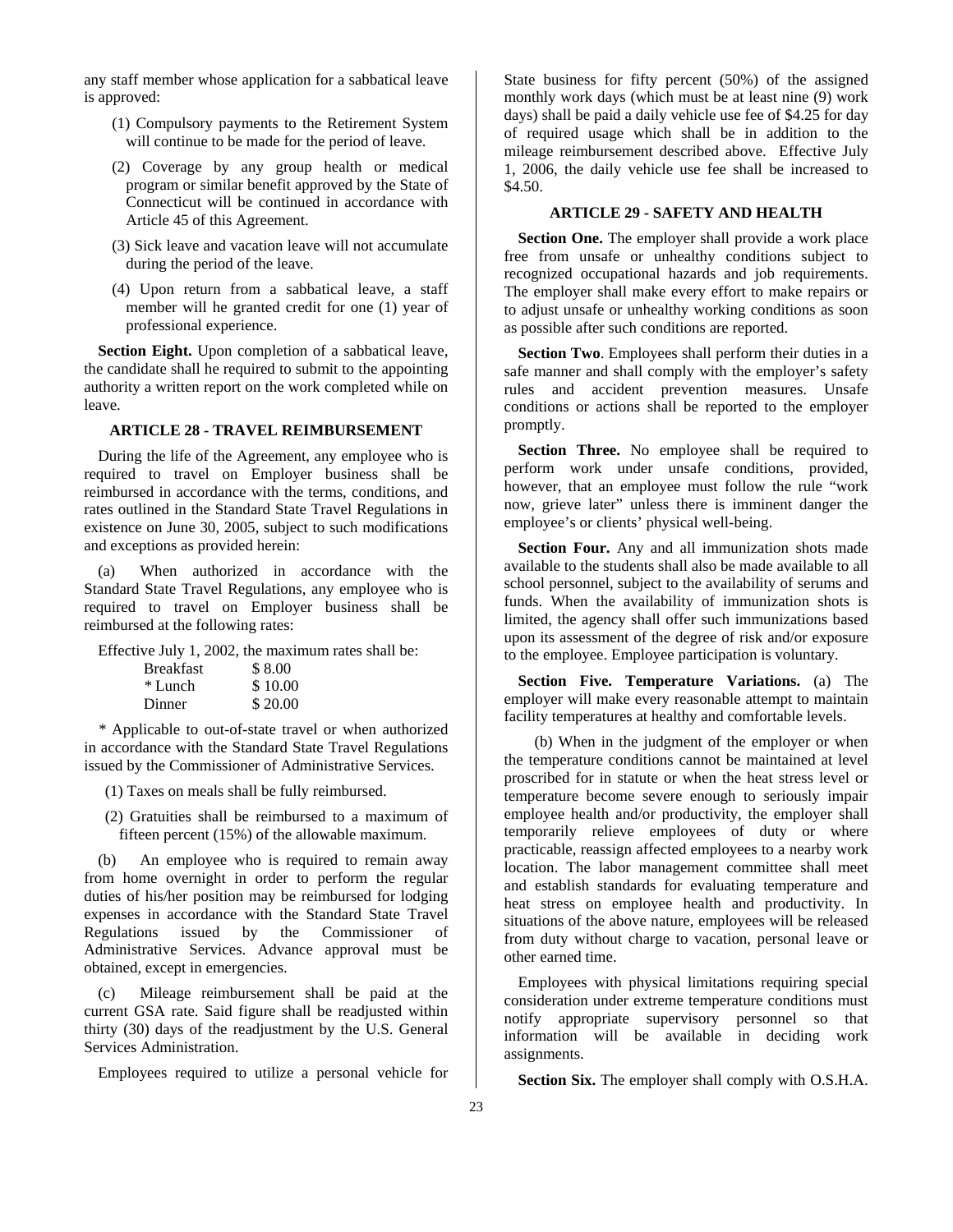disease exposure control standards.

**Section Seven.** (a) The Department of Mental Retardation shall continue to provide Hepatitis B immunization shots in accordance with the department's policy and practice.

(b) The Board of Education and Services for the Blind shall continue to provide training on blood-borne disease exposure control to interested employees. It is recognized that such training will depend upon the cooperation and scheduling availability of other agencies. The Board, however, will make reasonable efforts to arrange for such training during an employee's first year of employment with the Board.

# **ARTICLE 30 - INCLEMENT WEATHER**

When an employee is late for work due to severe traveling conditions caused by inclement weather, the employee shall not be charged for such lateness provided that:

(1) He/she reports such conditions to the Employer prior to the normal starting time, or as soon as practicable thereafter.

(2) The employee arrives at work within a reasonable time when compared to other employees traveling to work under similar conditions.

This Article shall not apply if the employee fails to report to work and does not preclude the Employer from applying progressive discipline for abuse of this policy.

Each teacher in the Department of Mental Unified School District #3 is assigned a regular work station and shall report to that location when client appointments are canceled during inclement weather days.

### **ARTICLE 31 - EARLY CLOSING**

Whenever an early closing is declared, such notice shall immediately be given to bargaining unit personnel so that necessary arrangements can be made for client care. As soon as a bargaining unit member is relieved of his/her client responsibility, he/she shall he released from duty for the duration of the closing without loss of pay or benefits. Employees who cannot be released because of client care responsibilities under such conditions shall he granted equivalent time off.

For the purpose of this Article, members of this bargaining unit shall generally be considered nonessential personnel, except in those situations where an emergency exists.

### **ARTICLE 32 - FACILITIES**

**Section One.** Subject to the availability of space and funding and where practicable, the State shall provide in each facility the following:

(a) Space in each classroom in which teachers/instructors may store instructional materials and supplies;

(b) A workroom containing adequate equipment and supplies to aid in the preparation of instructional or other work-related materials;

(c) An appropriately furnished room to be used as a staff (faculty) lounge (said room to be in addition to the aforementioned workroom);

(d) A system whereby employees can effectively and expeditiously communicate with the building office in the event of an emergency;

(e) Well lighted and clean employee-only restrooms;

(f) Adequate parking facilities.

**Section Two.** Notwithstanding the above, the parties agree that the primary concern should continue to be a safe and secure environment for the clientele served.

# **ARTICLE 33 - SCHOOL CALENDARS**

The matter of the school calendar for each contract year shall be a matter of discussion between bargaining unit members and appropriate school administrators. The school administrators will meet with CSEA-designated bargaining unit members of the faculty prior to the conclusion of the school year and prior to the preparation of the school calendar. The administrators will give consideration to the recommendations made by unit members, but reserve the right to make such decisions as deemed necessary regarding such matters. The school calendars for positions with community-based or nonclassroom assignments may he at variance with the facility school calendar in order to meet program needs.

# **ARTICLE 34 - INTRA-SCHOOL SCHEDULES**

Management recognizes the need for teachers and instructors to express preferences regarding intra-school schedules and assignments prior to the closing of the program year.

An appropriate supervisor shall consider such preferences in the final determination of assignments.

It is recognized that management reserves the right to change assignments in response to the program needs of the facility.

The State shall not dismiss, terminate or demote employees who fail to meet the certification requirements under 10-145(h) of the Connecticut General Statutes, if the failure to meet said requirements is a direct result of management exercising their rights to make assignments under this Article.

# **ARTICLE 35 - NOTICE OF OPENINGS**

**Section One.** Each Agency/Facility shall post on appropriate bulletin boards a listing of those bargaining unit positions or other such positions which reasonably might he expected to provide promotional and lateral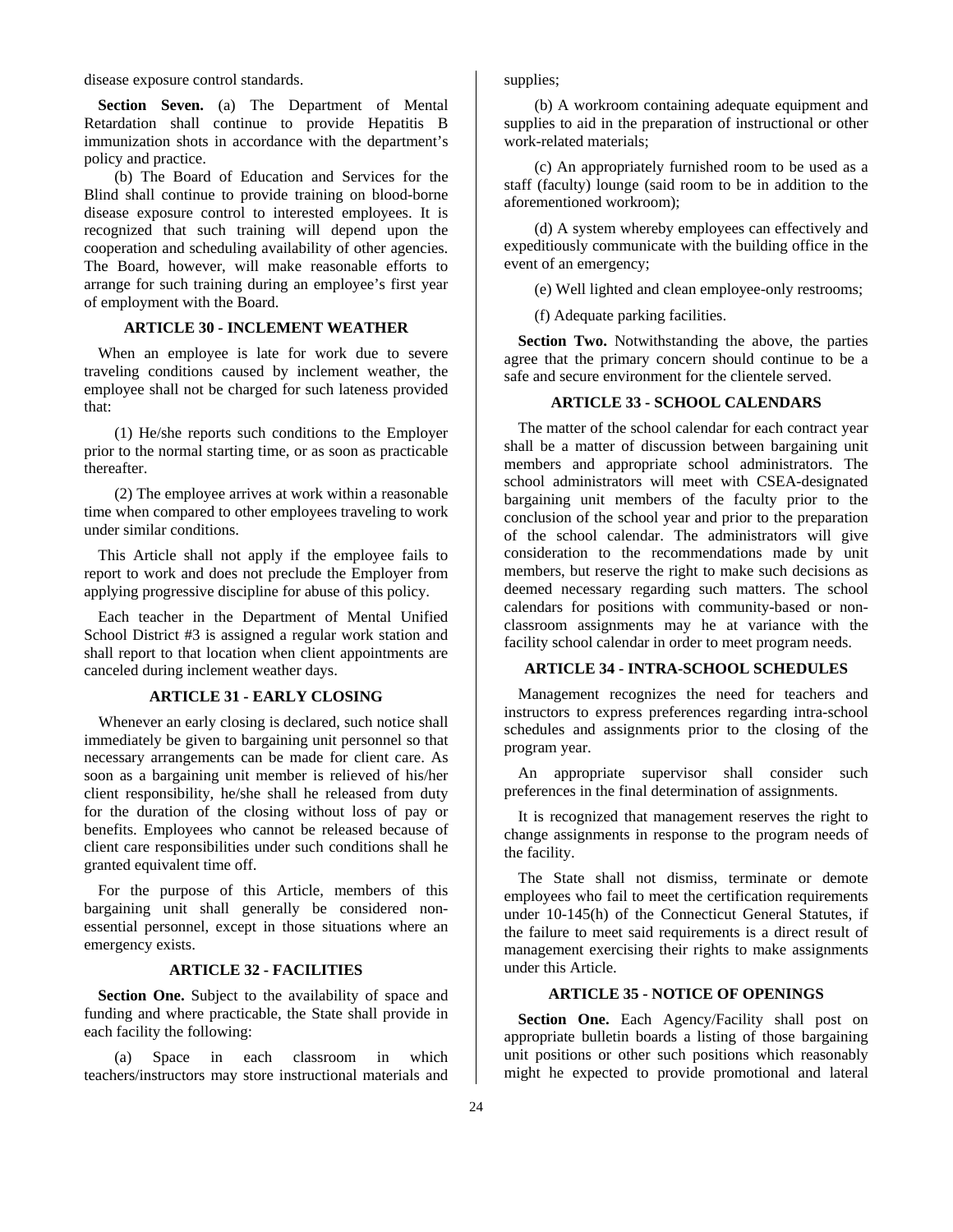transfer opportunities for the bargaining unit members that the Agency or Facility intends to fill at that time.

The Agency/Facility will make every possible attempt to provide such notice as accurately and completely as possible. Notwithstanding the above, such accuracy and completeness shall not be subject to the grievance procedure.

**Section Two.** Insofar as practicable, appointments to permanent positions within the bargaining unit shall be made in the following order of preference:

- (1) by promotion of a qualified employee of the agency involved;
- (2) by promotion of a qualified employee of another State agency;
- (3) by original appointment.

No appointment is to be made hereunder until laid off employees eligible for reappointment and qualified for the position involved are offered reemployment. The filling of any such permanent position shall be subject to affirmative action requirements and the Employer's ability to meet the specific requirements of the position in question.

**Section Three.** In the event that two or more employees are equally qualified to fill a permanent position, seniority shall be utilized to break the tie.

**Section Four.** Disputes over Sections Two and Three of this Article may be grieved through Step 3 of the grievance procedure, but are not arbitrable. Unless the Employer can be shown to have acted arbitrarily or capriciously, the hearing officer shall give substantial weight to the judgment of the Employer in applying the relevant evaluation standards. Junior employees cannot grieve the selection of a more senior employee.

**Section Five.** Sections Two, Three and Four of this Article shall not apply to positions in the classified service or to the BESB titles that were in the classified service prior to July 1, 1996.

# **ARTICLE 36 -TRANSFERS**

**Section One.** A transfer is defined as the physical relocation of an employee either on a voluntary or involuntary basis from one facility to another within an agency/department or from one agency/department to another.

In the Department of Mental Retardation, a transfer is defined as the physical relocation from one region to another or from one location to another location in the region where the employee's commuting distance would exceed forty (40) miles beyond his/her current round-trip commuting distance. A DMR employee who has been involuntarily relocated to another worksite within the same region within the 40 mile additional commute limit shall, during the term of the contract, be excluded from a

second involuntary relocation within the region where the commuting distance to the second location would exceed 40 miles beyond the employee's round-trip commuting distance prior to the first relocation. If all of the affected employees would be excluded by this provision, however, then inverse seniority shall govern.

**Section Two.** An employee may request a transfer within an agency to a position in any classification in which he/she has attained permanent status. The employee's request shall be in writing to the designated agency authority. Transfer requests shall remain on file for one (1) year or until the end of the contract year, except in agencies where longer periods have been established or agreed upon.

**Section Three. Transfers Within an Agency.**  Transfers within an agency may be made as follows:

(a) Permanent and temporary transfers within an agency may be made either by the appointing authority for the good of the service or by request of the employee with the approval of the appointing authority, subject to the provisions of this Article.

(b) Permanent transfer of any employee from one facility to another in the same agency may be made if the position to which transfer is made shall be in the same or lower salary range and shall have requirements as to knowledge, skill, ability, experience and training substantially the same as the occupied position.

(c) Temporary transfer of an employee to a position in the same or in a comparable class within an agency for a period not to exceed six (6) months at any one time may be made in order to effect economy or utilize service to meet emergency conditions not warranting the hiring of new employees.

Nothing contained in this Article shall prevent the Employer from reassigning an employee from one work location within a facility to another, on either a temporary or a permanent basis, provided that the Employer shall provide the employee with as much notice as possible of the reassignment and, upon the employee's request, meet to discuss the reassignment.

**Section Four.** An employee who wishes to transfer to another agency shall make application directly to that agency. The agency shall maintain an application for one (1) year and when a vacancy occurs, shall consider applicants in appropriate classifications. Upon transfer, an employee shall be required to serve a probationary period of thirty (30) working days. A permanent employee who transfers to another agency and whose performance during the thirty (30) working day probationary period is not satisfactory to the new agency shall be returned to his/her former position, or if his/her position is filled, to a comparable position in the same facility from which transferred, with the same pay and without loss of benefits or seniority rights; but failure of this probationary period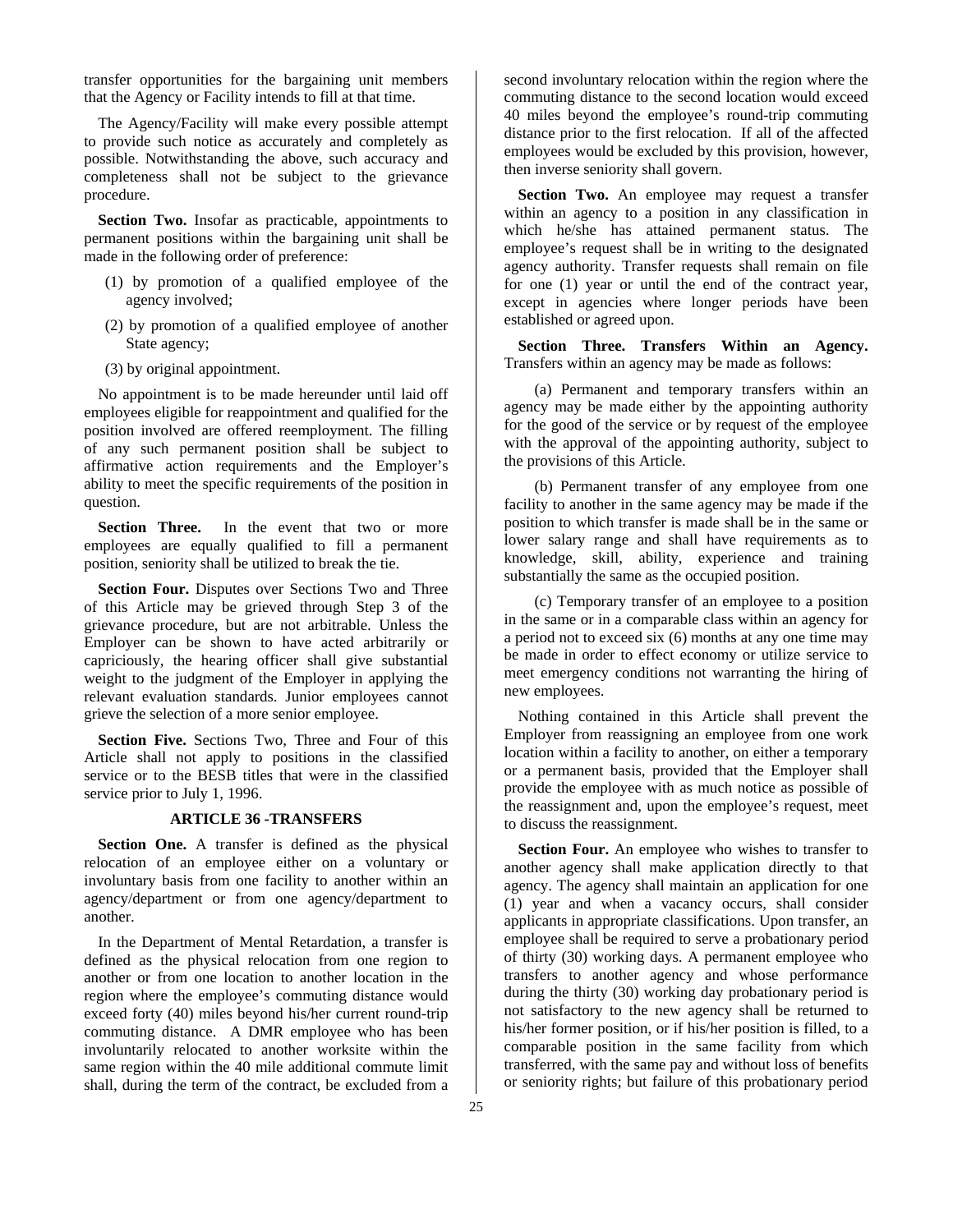shall not he subject to the grievance and arbitration provisions of this Agreement.

An employee who has only partially completed a working test period in his/her former position and transfers to another agency shall serve the balance or at least thirty (30) working days in the agency to which transferred.

Employees in the Department of Corrections shall begin their probationary period after completion of initial training at the Center for Training and Staff Development.

**Section Five. Leave Accruals and Salary upon Transfer.** (a) Any employee transferred shall carry over all unused sick leave, personal leave, earned lieu time and vacation accruals to his/her credit, and the time spent in his/her former position shall be counted towards the completion of his/her time requirements for the purpose of salary increases.

(b) Rate of Pay. An employee transferred to a position in the same salary group shall continue to receive when transferred his/her existing rate of pay.

When an employee, at his/her own request, accepts a transfer to a position in a lower salary range, he/she shall be paid at that lower rate of pay which he/she would have arrived at had he/she been serving in the lower instead of the higher position.

**Section Six.** The Employer may transfer an employee to another facility whenever such transfer is necessary for the provision of proper client care or for the carrying out of agency programs and responsibilities.

Involuntary transfers shall be governed by the following:

(a) Volunteers will be solicited at the facility from which employees will be transferred before involuntary transfers are made.

(b) When two (2) or more employees meet the specific requirements of the job, the selection for transfer shall be governed by the following:

- (1) Commuting distance: should the commuting distance to and from the new duty station exceed forty (40) miles (round trip) beyond the employee's current mileage to and from work, then the employee shall be bypassed for purposes of involuntary transfers. If all the qualified employees would be excluded by commuting distance, however, then inverse seniority shall govern.
- (2) Following consideration of one (1) above, then by order of inverse seniority.

Any employee who is involuntarily transferred and whose commuting distance increases as described above shall be given right of first refusal for the next available opening he/she is qualified to fill and in which he/she holds permanent status at the facility from which he/she was originally transferred.

An employee who has been involuntarily transferred shall have the right to return to the work location from which he/she was transferred if the Employer is seeking to permanently fill a vacancy at that location in the same classification the employee occupied within one (1) year of the involuntary transfer. When such a vacancy occurs, the Employer shall give notice to the individual who must respond within two (2) working days of notice as to whether he/she wishes to return to the former location.

(c) An employee may appeal the involuntary transfer through the grievance and arbitration procedure if such transfer creates an unreasonable hardship to the employee with the understanding that the rule of "work now, grieve later" shall prevail.

(d) The Employer shall not transfer an employee for disciplinary purposes. This Section shall not preclude a transfer designed to fulfill the service needs of clients or the Agency mission.

(e) A minimum of two (2) weeks' notice shall be given to the employee selected for transfer.

This Section shall not apply if a work unit is moved from one location to another or in emergency situations, provided that the Employer, as soon as possible but not later than two (2) weeks prior to the move, shall notify the Union of the anticipated move and provide the Union with the opportunity to discuss the move during the two (2) week period noted above.

**Section Seven. Dual Assignments.** (a) Dual Assignments. The selection of an employee to be assigned to work at two facilities of an agency shall be in accordance with the provisions of Section Six. For employees who are assigned to multiple facilities, the employee's official work site shall he the facility at which the employee is assigned to work the majority of the work week.

Employees shall be eligible for mileage reimbursement for traveling between the two sites during the work day and for the additional mileage for reporting to the secondary site (i.e. mileage in excess of that necessary for reporting to the official work site).

(b) An agency may decide to assign an employee to work at three facilities of the agency for operating reasons but such decision shall not be made unreasonably. Before such a decision is made, the agency shall consider all reasonable efforts to avoid such assignment. If an employee is assigned to three facilities, the above provisions about selection, official work station and mileage shall apply.

**Section Eight.** The parties recognize that in the Department of Mental Retardation, State School Teachers and Mental Retardation Education Program Supervisors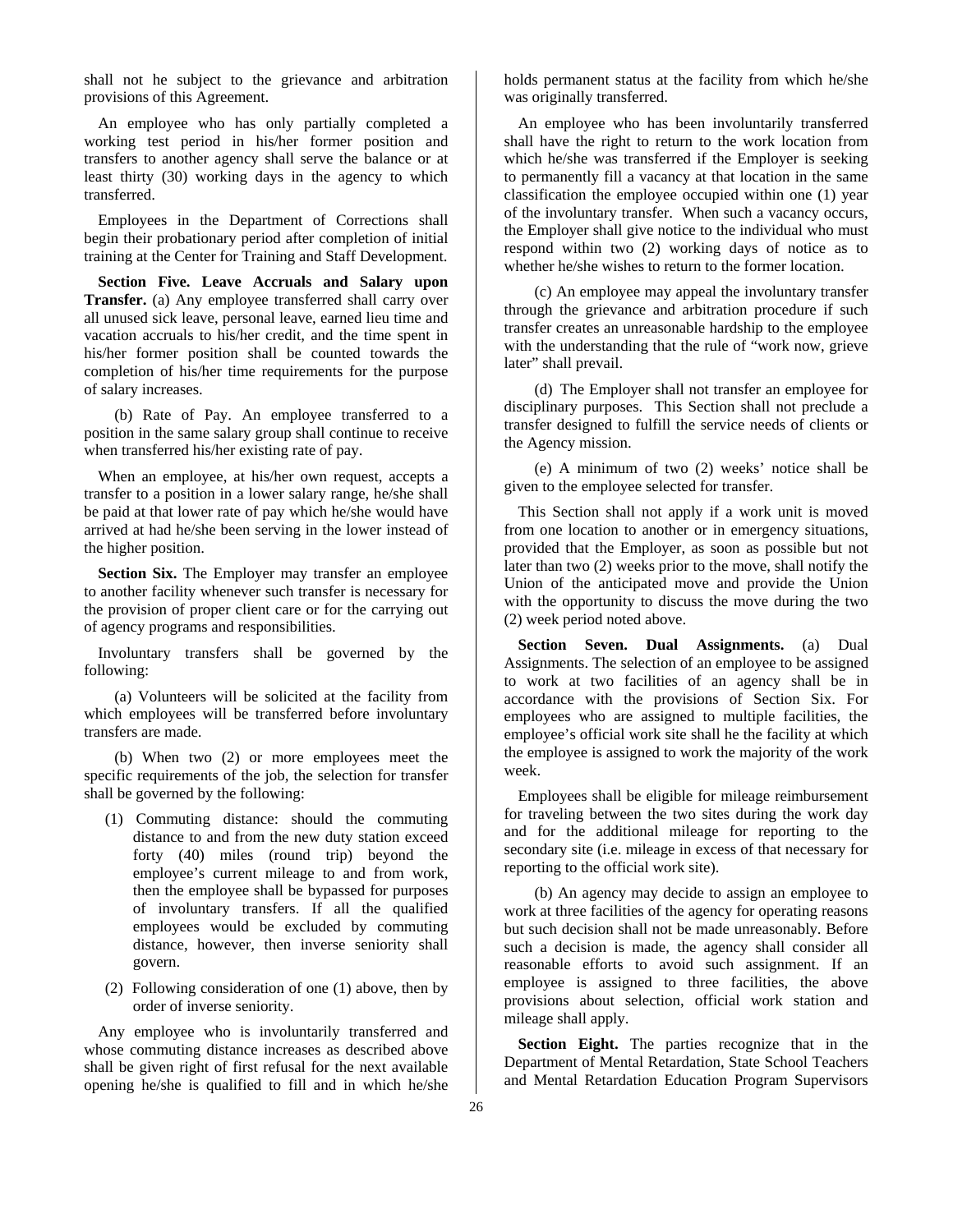work in one of two programmatic areas, namely Early Intervention or Adult Day Services. The parties are committed to working together to effect an orderly transition and continuity of programs to the populations served. It is understood that for the purpose of implementing Article 36, the State School Teachers and Mental Retardation Education Program Supervisors in the two program areas shall he treated separately by their current assignment.

In the event that an individual may be adversely affected, the Union shall contact DMR to discuss possible alternatives. In the event that a program may be adversely affected, DMR shall contact the Union to discuss possible alternatives. However, the Employer shall make transfer decisions in accordance with the provisions of Article 36 as amended by this language.

# **ARTICLE 37 - ORDER OF LAYOFF**

**Section One.** A layoff is defined as the involuntary, non-disciplinary separation of an employee from State service because of lack of work or other economic or statutory necessity.

**Section Two.** No employee shall be laid off except in compliance with this Article. Employees who have not attained permanent status in the classification in which the layoff is to occur shall be removed before any permanent employee in the classification. Employees so removed may, if applicable, exercise their bumping rights under Section Five.

**Section Three.** (a) For the purposes of layoff, seniority as defined in Article 10 shall prevail.

(b) An employee whose last service rating was unsatisfactory shall be treated for layoff purposes as having lost up to one (1) year of seniority.

**Section Four. Layoff Procedure.** (a) When layoff become necessary, the agency will select within a facility or D.M.R. region the least senior employee within the classification series and certification to be eliminated. The incumbent will be provided with as much notice as possible but not less than six (6) weeks' notice.

(b) The agency shall arrange to have the employee transferred to any funded approved vacancy in the same classification or other bargaining unit position in a lower class for which the employee qualifies within the agency in which the employee works.

(c) Should the commuting distance to and from the new duty station where a vacancy in the same classification is located be within forty (40) miles (round trip) beyond the employee's current mileage to and from work, and the employee refuses such offer in lieu of layoff, the employee shall be placed on the appropriate reemployment list in accordance with Section Seven. If no such vacancy in the same classification exists, the employee shall have bumping rights as specified in

# Section Five.

**Section Five. Bumping.** Within two (2) weeks of notice specified in Section Four, the employee shall provide written notice of whether he/she elects to exercise bumping rights and, if so, the position he/she has selected. This election shall be binding on the employee and failure to elect shall constitute a waiver of bumping rights.

The original displaced employee may bump into the position occupied by the least senior employee in the agency in the same classification series and in the same certification area in which the original displaced employee and the bumpee are working.

The bumpee shall have the same rights of the employee who was originally designated for layoff with respect to (b) and (c) in Section Four, but shall have no humping rights. The bumpee will receive as much written notice as possible, but not less than ten (10) calendar days.

In accordance with the provisions of this Section, within the State School Teacher series, the original displaced employee shall have the option of selecting a position for which he/she qualifies by displacing the least senior employee in either a ten (10) or a twelve (12) month teaching position.

An original displaced and tenured employee who has multiple certifications, and who has no least senior employee in the Department to bump in the classification and certification in which he/she is currently working, may utilize his/her multiple certification to bump the least senior employee in the area of certification under which the prospective bumpee is working.

If the seniority of two or more employees is exactly the same, the employee(s) with the lower employee number(s) shall be considered to have more seniority for purposes of the selection for layoff. If the seniority of two or more employees is exactly the same for purposes of bumping, the original displaced employee shall have the right to select the facility into which he/she wishes to bump. If the prospective bumpees are in the same facility, however, the selection shall be determined by considering the bumpee with the lower employee number as having more seniority for the purpose of breaking the tie.

An employee may bump into a lower classification and certification in which the employee had permanent status and for which the employee is still qualified. An employee bumping into a lower classification shall bump the least senior person in the agency in the lower classification and certification, provided that the bumper has more seniority than the bumpee. The bumper shall be paid for service in such lower class as provided for in Regulation 5-239-2(f).

Notwithstanding the provisions of this Section, employees, who have been administratively relocated from one State agency to another State agency, may bump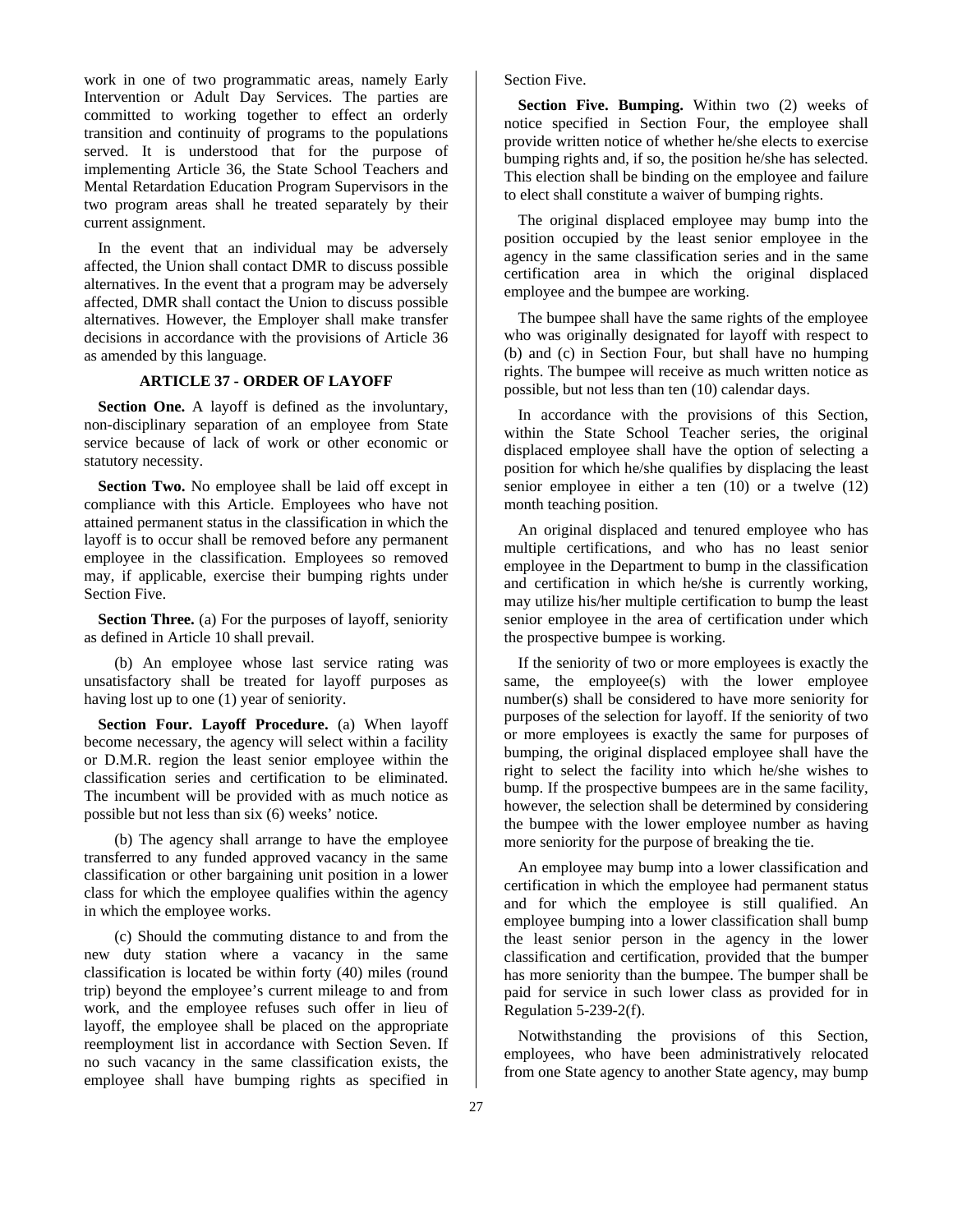into a position occupied by the least senior person in their former Agency in the same classification and in the same certification area in which the original relocated employee and the bumpee are working.

**Section Six.** For those employees whose positions require certification, the qualifications shall be determined by their classification and the area in which certification is held. For all other employees, qualifications shall be determined by the requirements of the class specifications.

**Section Seven.** Laid off employees shall be placed on the reemployment list for a period of up to three (3) years for the classification and certification from which the employee was displaced and any other classification which, in the judgment of the Commissioner of Administrative Services or designee, the employee is qualified to fill.

For the purpose of re-call to a classification within the bargaining unit, length of time in bargaining unit classifications shall be utilized before consideration of State seniority.

When a Substitute Instructor vacancy occurs, it shall be offered to laid off Mental Retardation Adult Services Instructors on the reemployment list who have indicated a willingness to accept such vacancies. If placed in the Substitute Instructor title, the employee shall be treated and compensated as a Substitute Instructor but shall remain on the reemployment list for Mental Retardation Adult Services Instructor positions. Three waivers of Substitute Instructor vacancies shall result in removal from further consideration for such vacancies.

**Section Eight.** (a) During the life of this Agreement, no full-time permanent employee will be laid off as a direct consequence of the exercise by the State Employer of its right to contract out.

(b) The State Employer will be deemed in compliance with this Section if:

- (1) the employee is offered a transfer to the same or similar position in which, in the Employer's judgment, he/she is qualified to perform, with no reduction in pay; or
- (2) the Employer offers to train an employee for a position which reasonably appears to be suitable based on the employee's qualifications and skills. There shall be no reduction in pay during the training period.

(c) Sunset Clause. The provisions of this Section Eight expire automatically upon termination of this Agreement. Either party may renegotiate for the inclusion of this provision or any modification thereof in any successor agreement.

Section Nine. An employee appointed from a reemployment list to a position in his/her former salary

group will be appointed at the same step in such group as he/she held when he/she last worked in State service. An employee appointed to a position in a lower salary group will be appointed at the same step in the salary group as he/she held when he/she last worked in State service.

**Section Ten.** Excluding employees whose work performance has been evaluated as unsatisfactory by the most recent State Rating Report, there shall be no appointment from outside State service until laid off employees eligible for rehire and qualified for the position involved are offered reemployment. This Section shall not be construed to restrict laid off employees with recorded unsatisfactory work performance from consideration for rehire from the reemployment list.

**Section Eleven.** In the event that a layoff or bumping by seniority may have a negative impact on the affected agency's affirmative action or upward mobility program, the Employer shall notify the Union as soon as possible, but no later than thirty (30) days prior to layoff, and the Union and the Employer shall discuss alternatives to the above layoff selection and bumping procedure.

Employer decisions shall be subject to expedited arbitration, provided however, that no back pay remedy shall accrue to any individual employee.

**Section Twelve.** When addressing questions of positions to be considered as comparable the comparability listings promulgated by the Department of Administrative Services (DAS) dated October 1995 shall be utilized. As new classifications are established or existing classifications are restructured DAS shall identify the proper and appropriate comparability for these new/restructured classes using the same or similar criteria utilized for the October 1995 comparability tables.

# **ARTICLE 38 - HOLIDAYS**

**Section One.** For purposes of this Article, holidays for each twelve (12) month employee (except those twelve (12) month State School Teachers established pursuant to Article 20) are as follows: New Year's Day, Martin Luther King Day, Lincoln's Birthday, Washington's Birthday, Good Friday, Memorial Day, Independence Day, Labor Day, Columbus Day, Veterans Day, Thanksgiving Day, and Christmas Day.

**Section Two.** Each twelve (12) month employee (except those twelve (12) month State School Teachers established pursuant to Article 20) whose job does not require him/her to work on a holiday shall ordinarily receive the holiday off and shall receive his/her regular weeks pay for the week in which the holiday falls. When such employee is called in to work on a holiday, he/she shall receive compensatory time or compensation, subject to the existing practice of the agency.

**Section Three.** Employees in the Department of Mental Retardation who are required to work on premium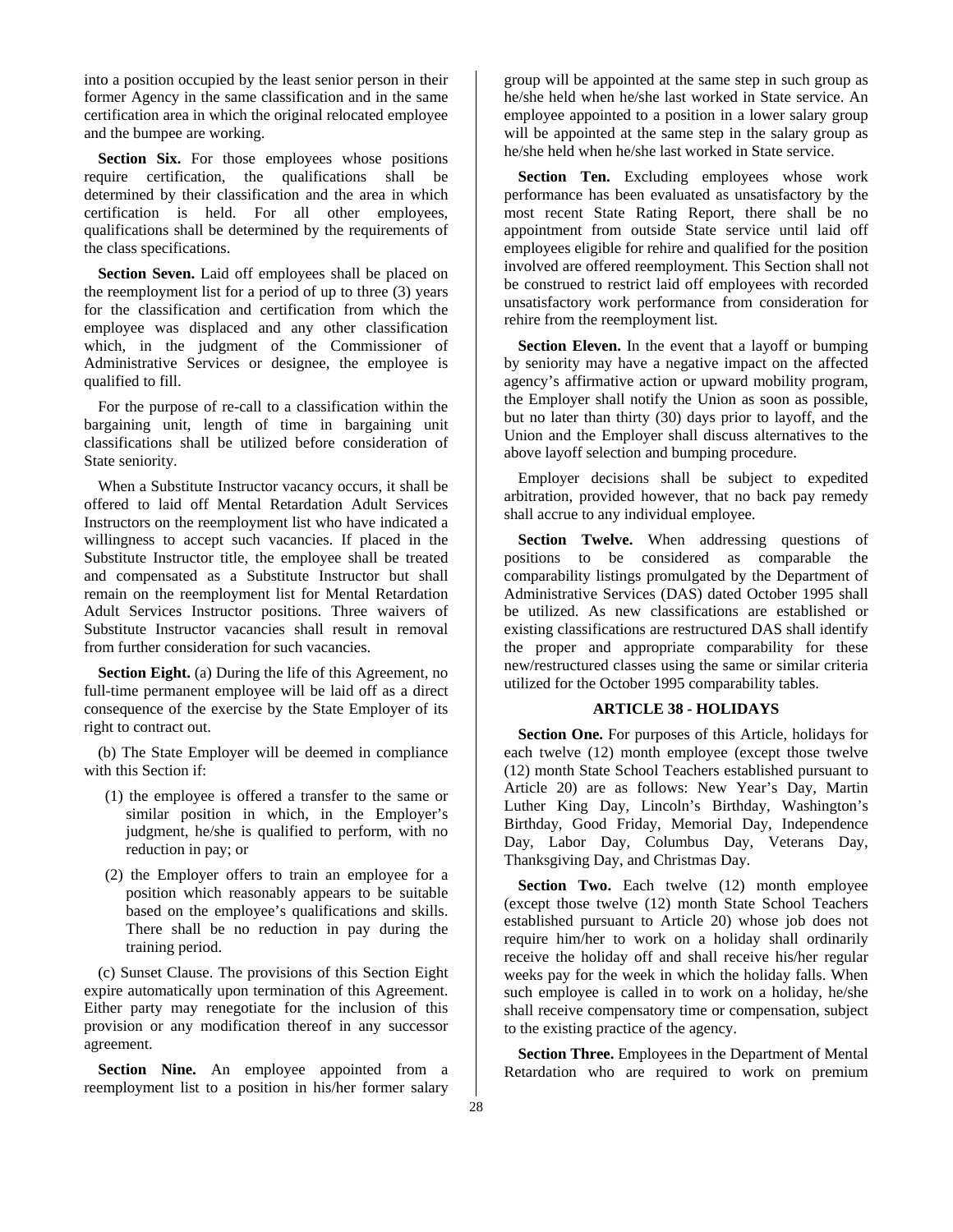holidays as part of the chicken farm or greenhouse assignments shall be compensated for such holiday work as follows:

(a) Each such full-time employee required to work on a premium holiday shall receive time and one-half pay for hours worked on the holiday and shall receive a compensatory day or a regular day's pay in lieu of the holiday in accordance with existing practice.

(b) Premium holidays shall include New Year's Day, Memorial Day, Independence Day, Labor Day, Thanksgiving and Christmas.

# **ARTICLE 39 - VACATIONS AND PERSONAL LEAVE**

Section One. Length of continuous State service, including war service but not including unpaid leave periods described in Article 10, Section Two, shall he used to determine years of service for vacation accrual eligibility.

**Section Two.** Eligible employees who were on the State payroll as of June 30, 1977 shall accrue one and one-quarter (1-1/4) vacation days per month, except that employees who have completed twenty (20) years of service shall earn paid vacation credits at the rate of one and two-thirds (1-2/3) work days for each completed calendar month of service.

Vacation leave shall not accrue for any calendar month in which the employee is on leave of absence without pay an aggregate of more than five (5) working days.

**Section Three.** Effective July 1, 1980, for eligible employees hired on or after July 1, 1977, the following vacation leave shall apply:

0 to 5 years, 1 day per month; over 5 and under 20 years, 1-1/4 days per month; over 20 years, 1-2/3 day per month.

**Section Four.** No employee will carry over more than ten (10) days of vacation leave to the next year without agency permission. Such permission shall not be unreasonably denied.

For eligible employees hired on or before June 30, 1977, the maximum accumulation of vacation shall be one hundred twenty (120) days. For employees hired on and after July 1, 1977, the maximum accumulation shall be sixty (60) days.

**Section Five.** In the event that more employees request the same vacation time off than can reasonably be spared for operating reasons, vacation time off will be granted based upon seniority as defined in Article 10.

Once vacation schedules are posted or a vacation is approved, there will be no bumping on the basis of seniority. The employer will not change scheduled vacations except in the case of emergency.

**Section Six.** In addition to annual vacation, each fulltime permanent employee who has completed six (6) months of continuous service shall be granted personal leave with pay in each calendar year. Employees who work a year round or twelve-month schedule shall be granted three (3) days of personal leave in each calendar year and employees who work a ten-month schedule shall be granted two and one-half (2.5) days of personnel leave in each calendar year.

Personal leave days not taken in a calendar year shall not be accumulated. Such personal leave shall be granted as requested by the employee, subject to the approval of the appointing authority.

**Section Seven.** Normally vacation and personal leave will be requested ten (10) days in advance, except in emergency situations.

# **ARTICLE 40 - SICK LEAVE**

**Section One.** Each full-time eligible employee shall accrue one and one-quarter (1-1/4) days sick leave per completed calendar month of continuous service in accordance with existing practice.

**Section Two.** Eligible employees shall have unlimited year-to-year accrual of sick leave.

**Section Three.** Employees may use sick leave:

(a) When incapacitated for duty.

(b) For medical, dental, or eye examinations, or treatments, for which arrangements cannot be made outside of working hours.

(c) In the event of death in the immediate family, when as many as three (3) working days leave with pay may be used for those eligible for vacation, and five (5) days for those who are not. Immediate family means spouse, parent, siblings, children, civil union partner as provided in Public Act 2005-10, domestic partner and also any relative who is domiciled in the employee's household. For the purposes of this section, domestic partner is a person who has qualified for domestic partnership benefits under the parties' pension and health care agreement.

(d) In the event of critical illness or severe injury of a member of the immediate family who requires the attendance of the employee, provided that not more than five (5) days of sick leave per calendar year shall be granted therefor.

(e) For going to, attending, and returning from funerals of persons other than members of the immediate family, provided that not more than three (3) days of sick leave per calendar year shall be taken therefor. For employees who work a school calendar schedule and are not eligible for vacation, the maximum granting of sick leave per calendar year for this reason shall be four (4) days for ten month employees and five (5) days for twelve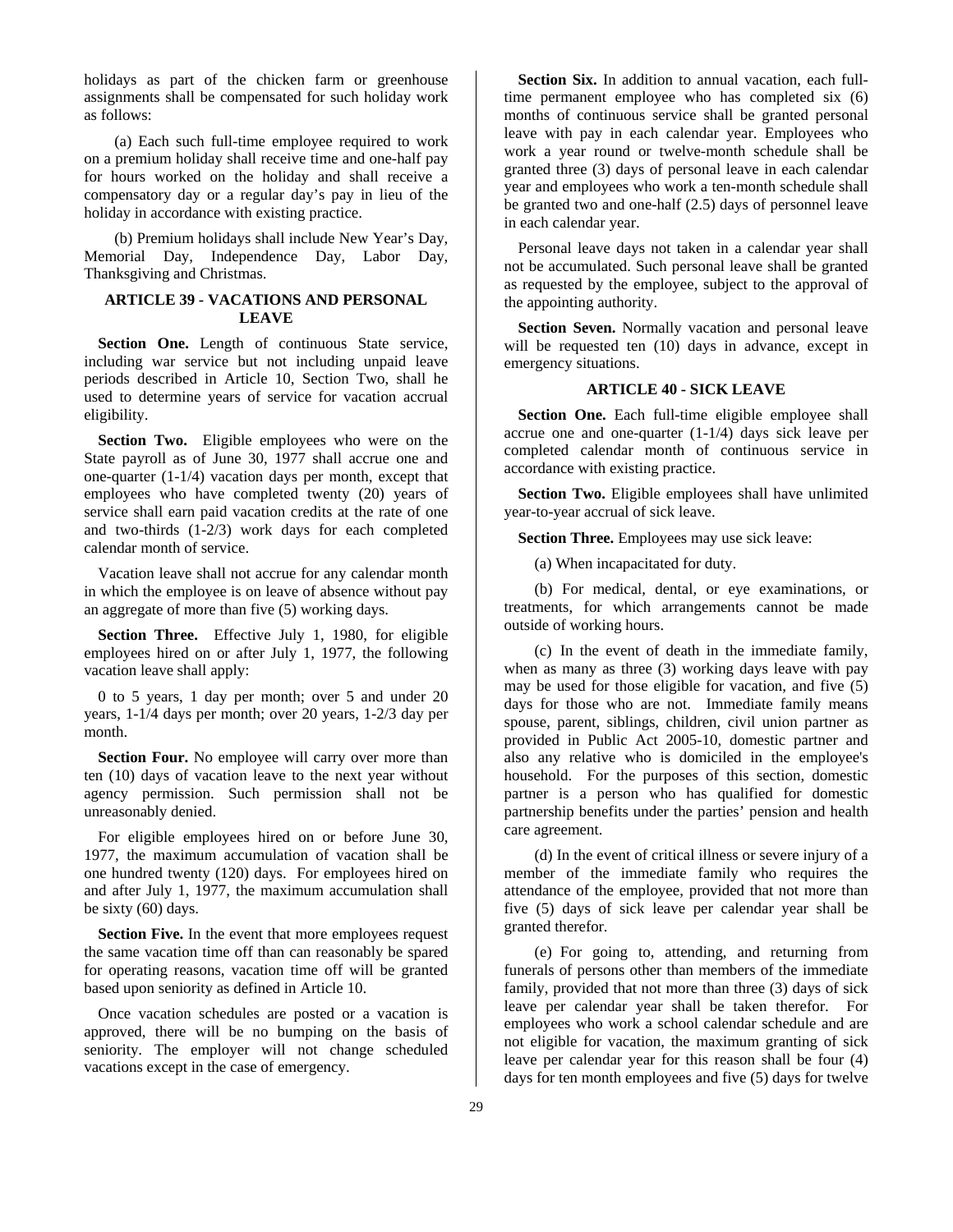month employees.

**Section Four.** (a) It is recognized that abuse and/or excessive use of sick leave benefits places a hardship on the employer and employees alike, and that abuse of sick leave benefits is of mutual concern to both the State and the Union.

(b) In reviewing an employee's record to determine whether the employee is abusing and/or excessively using sick leave, the employer shall consider all of the following factors, but is not limited to such factors:

(1) The number of days taken, together with the number of occurrences.

- (2) Patterns of usage.
- (3) The employee's past record.
- (4) Reasons for usage.
- (5) Extenuating circumstances.

(c) Prior to taking steps to restrict an employee's use of sick leave, the employer shall first counsel the employee and send a notice of such counseling to the official personnel file and the employee involved. Such notice shall be considered a warning.

(d) Prior to the implementation of a required medical certificate, the employer shall notify the employee in writing of the medical certificate requirement, stating the effective date of such requirement.

(e) A warning or a medical certificate requirement shall he subject to review not later than six (6) months from date of issuance, in accordance with Section Four (b) above as the basis of such review.

(f) For the purpose of preparing service ratings, the use of the number of sick time incidents shall not be the sole determining factor, and each case shall be considered on an individual basis.

(g) Employees will be required to present acceptable medical certification for the following reasons:

- (1) Any period of absence of thirty-five or more consecutive working hours.
- (2) To support request for sick leave of any duration during vacation.
- (3) Leave of any duration if absence from duty recurs frequently or habitually as provided under Section Four (b) - (d).
- (4) Leave of any duration when evidence indicates reasonable cause for requiring such a certificate.

**Section Five.** Upon the death of an employee who has completed more than ten (10) years of State service, the employer shall pay to the beneficiary one-fourth (1/4) of the deceased employee's daily salary for each day of sick leave accrued to his/her credit as of his/her last day on the active payroll, up to a maximum payment equivalent to sixty (60) days pay. The provisions of this Section shall take effect July 1, 1980.

**Section Six.** Payment for unused sick leave days upon retirement shall be in accordance with existing practice. Upon retirement, all employees in the bargaining unit, covered under the Teachers' Retirement System and Alternate Retirement System, shall be paid one-fourth of his/her daily salary for each day of sick leave accrued to his/her credit as of his/her last day on the active payroll, up to a maximum of sixty (60) days' pay as provided for under Public Act 87-467.

For purposes of calculating the employee's daily rate when determining the ~mount of payment upon retirement for the appropriate amount of the employee's accrued sick leave, the daily rate for a State School Teacher (Ten Month) or other classifications which work a ten month school calendar shall be calculated based upon one day being equal to 1/2 17 of the employee's annual salary.

**Section Seven.** No sick leave shall accrue for any calendar month in which an employee is on leave of absence without pay an aggregate of more than five (5) working days.

Section Eight. Sick Leave Bank. (a) There shall be an Emergency Sick Leave Bank to be used by full-time permanent employees and by part-time employees who are scheduled for thirty-four (34) hours per week. The agency will send a copy of the employee application to the Union at the same time that the application is submitted to the Office of Labor Relations.

(b) To be eligible to use sick leave bank benefits the employee must:

- 1. have been employed by the State for two (2) or more years
- 2. have exhausted all sick leave and personal leave
- 3. have exhausted vacation leave in excess of sixty (60) days
- 4. have exhausted any other compensatory time
- 5. have an injury or illness which is not covered by Workers' Compensation
- 6. have an acceptable medical certificate supporting continued absence on file and
- 7. have not been disciplined for sick leave abuse during the two (2) year period preceding application; provided, however, the committee may waive this requirement.

(c) The benefit amount shall be paid at a rate of onehalf (1/2) day for each day of illness or injury. Payments shall begin on the sixteenth (16th) work day after exhaustion of leave and/or Workers' Compensation as referenced in item 2 above. An employee may draw from the bank only once per contract year and a maximum of 200 one-half (1/2) days. No accruals for vacation or sick leave will be provided to employees receiving this benefit, No eligibility will occur for holidays or other paid leave benefits while receiving this benefit.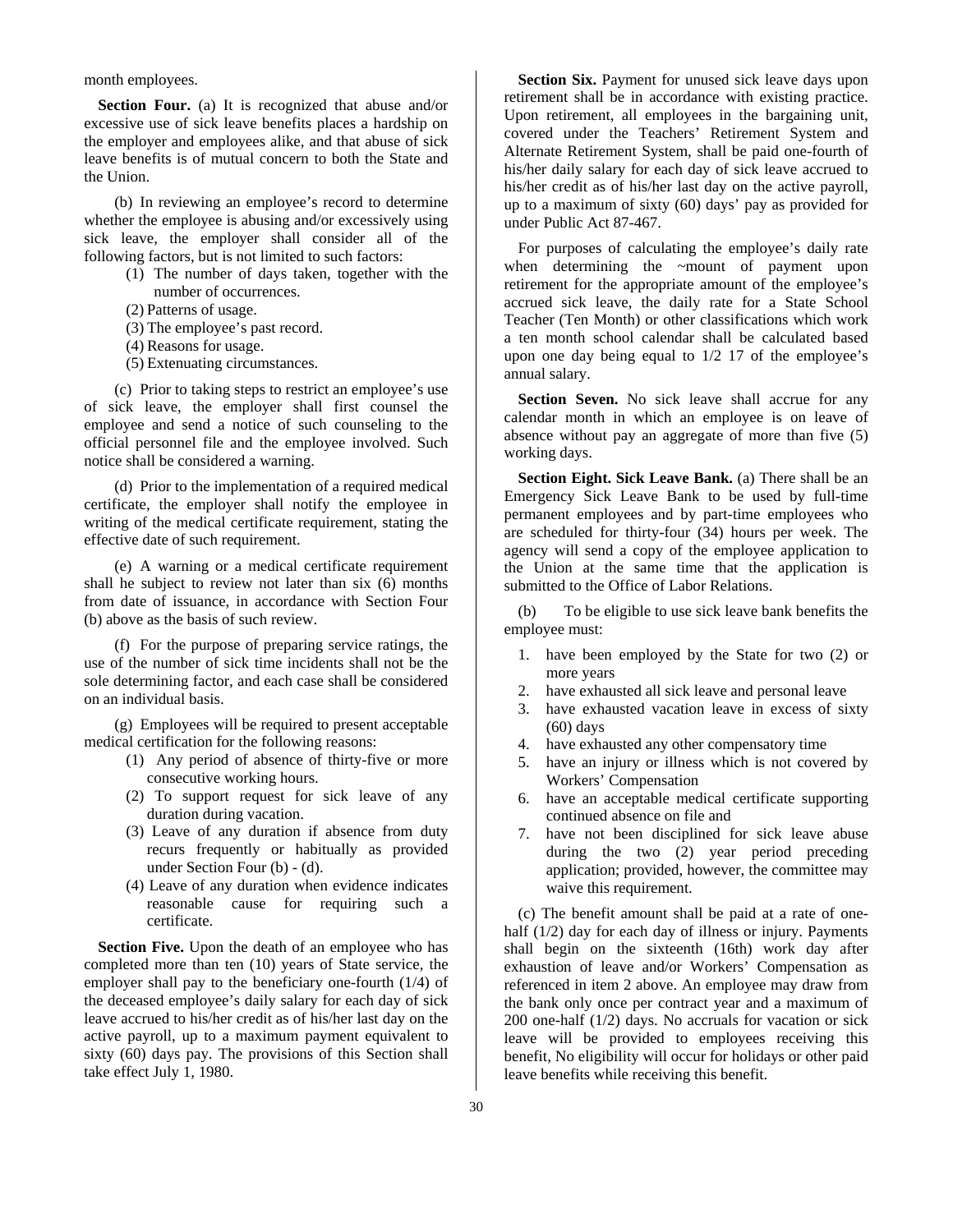(d) The employing Agency will hold the employee's position for a period of not less than forty (40) calendar days when the employee is placed on sick leave bank. If the employee remains on sick leave hank following the fortieth (40th) day, he/she will be entitled to an equivalent position pursuant to the provisions of CGS Sec. 5-248a provided he/she returns to work within twenty-four (24) weeks of initial placement on the sick leave bank. Benefits under the sick leave bank shall be considered to run concurrently with both or either State or Federal Family Leave Acts.

(e) The fund shall be established by donations from each P-3B unit employee, who is eligible to utilize the bank, of one day of sick leave from the employee's individual sick leave balance. Contributions will only be required from those P-3B unit employees who have two (2) or more years of service. Those employees who have less than two (2) years of State service will be required to contribute to the bank when they obtain two (2) years of service. If at any time the bank should be depleted, each eligible employee shall be assessed one day from his/her accrued sick leave.

(f) The fund shall be administered by a two person committee. The two persons shall be appointed for the term of the contract: one appointed by the Union and one appointed by the State. If there comes a time when there is a vacancy on the committee, the respective party (Union or State) shall make a replacement appointment. The committee will be authorized to develop guidelines for use in sick leave bank administration. Proposed guidelines shall be subject to the approval of the Union and of the State. The actions or non-action of the committee shall in no way be subject to collateral attack or subject to the grievance/arbitration process.

(g) This Section supersedes Regulations 5-247-5 and 5-247-6.

### **ARTICLE 41 - LEAVE TIME ACCRUAL**

All leave accrual will continue at the same rate, in days per month, as provided elsewhere in this Agreement.

All leave time shall be recorded in terms of hours or days earned and used per month.

In those agencies which keep leave records on the basis of hours, the contractual leave accrual rates and holiday benefits shall be calculated based on one (1) day equaling seven (7) hours and the leave usage amounts shall be charged based on the scheduled length of the workday(s).

In the event that the State should change the unit of leave posting, the true value of accrued leave shall not be diminished nor enhanced.

# **ARTICLE 42 - CIVIL LEAVE AND JURY DUTY**

**Section One. Civil Leave.** (a) If an employee receives a subpoena or other order of the Court requiring an appearance during regular working hours, time off with pay and without loss of earned leave time shall be granted. This provision shall not apply in cases where the employee is a plaintiff or defendant in the Court action.

(b) If a Court appearance (not jury duty) is required as part of the employee's assignment, time spent shall be considered as time worked. If the appearance requires the employee's presence beyond his/her normal work day, all time beyond the normal work day shall be compensated for in accordance with Article 18.

**Section Two. Jury Duty.** An employee who is called to serve as a juror will receive his/her regular pay less pay received as a juror for each work day while on jury duty. This provision shall not apply to "on call" jury time when the employee is able to be at work.

Upon receipt of a notice to report for jury duty, the employee shall inform the personnel office immediately. The employer may request that the employee be excused or exempted from jury duty if, in the employer's judgment, the employee's services are needed at that time.

Time spent on jury duty shall not be considered time worked for the purpose of completing a Working Test Period or trainee requirements.

# **ARTICLE 43 - MILITARY LEAVE**

The present military leave policy shall remain in force, except that paid leave for military callups shall be limited to emergencies.

# **ARTICLE 44 - PREGNANCY, MATERNAL AND PARENTAL LEAVE**

**Section One.** Health insurance coverage for disabilities resulting from or contributed to by pregnancy shall be available, consistent with the requirements of applicable law. Maternity benefits shall be provided to eligible bargaining unit members in accordance with the provisions of the particular health care plan selected by the employee under the terms of the agreement cited in Article 45.

**Section Two.** Disabilities resulting from or contributed to by pregnancy, miscarriage, abortion, childbirth or maternity, defined as the hospital stay and any period before or after the hospital stay certified by the attending physician as that period of time when an employee is unable to perform the requirements of her job, may be charged to any accrued paid leaves. Upon expiration of paid leave, the employee may request, and shall be granted, a medical leave of absence without pay, position held. The total period of medical leave of absence without pay with position being held shall not exceed six (6) months following the date of termination of the pregnancy. A request to continue on a medical leave of absence beyond this period must be in writing, if granted, the position may or may not be held for this extended period, subject to the appointing authority's decision.

Up to five (5) days of paid leave, deducted from sick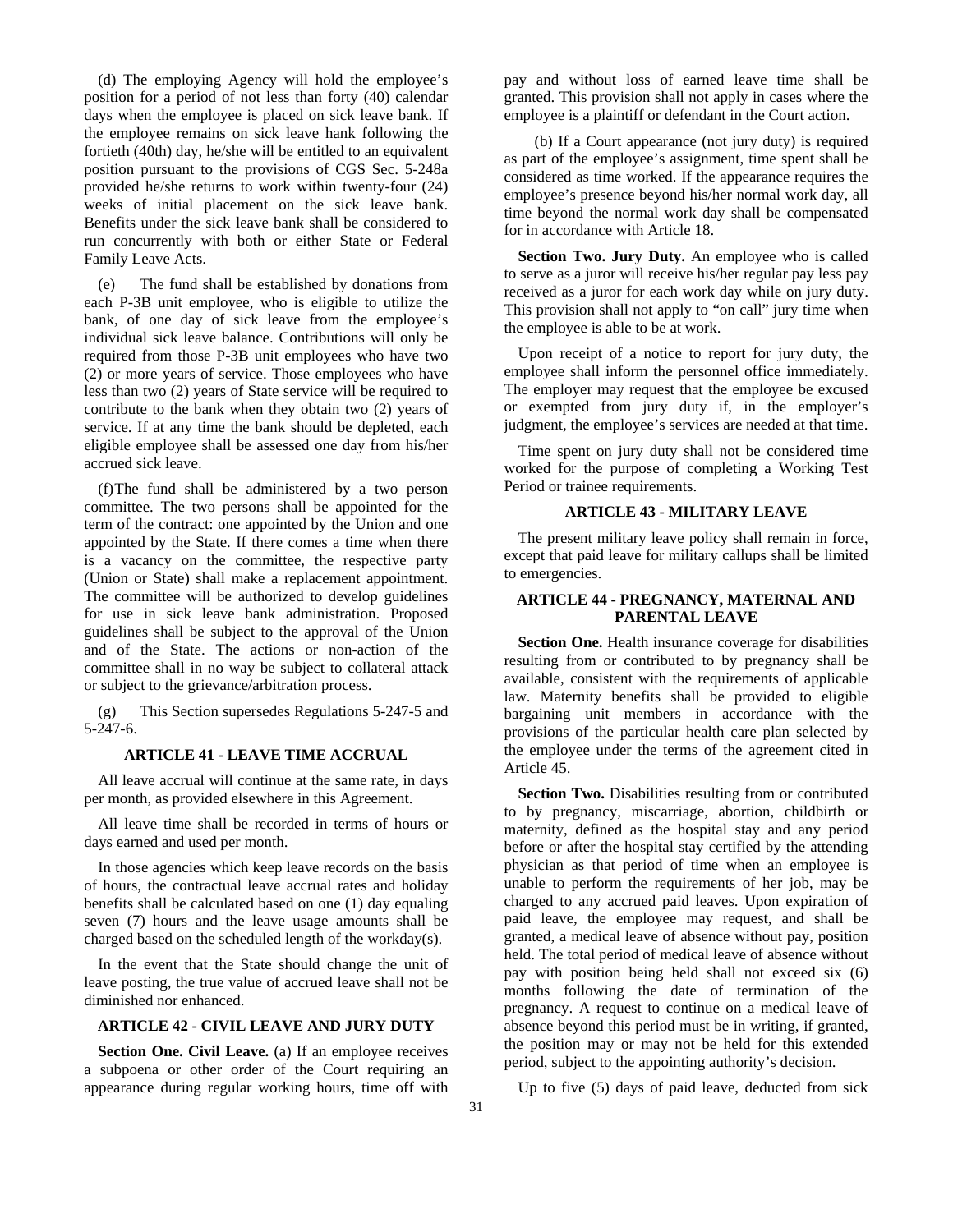leave, will be provided to a spouse in connection with the birth, adoption or taking custody of a child, or the prenatal or postnatal care of a spouse. Vacation or personal leave may also be used for such purposes, subject to the approval of the appropriate agency official.

**Section Three.** The parties agree to be bound by CGS Sec. 5-248a and its appurtenant regulations, and any amendments thereto. An employee who is granted a statutory non-disability leave may request and shall be granted the financial benefits of accrued vacation leave, personal leave and/or compensatory time during the period of statutory leave; however, such time, if taken during the period of statutory leave, shall not be utilized to extend the same leave for a period in excess of that described in the request for such leave or the statutory maximum.

Holidays which occur during the period covered by the leave provisions of CGS Sec. 5-248a shall not be compensated unless the employee is concurrently utilizing paid vacation, compensatory time or personal leave as may be permitted above and consistent with current practice.

# **ARTICLE 45** *-* **GROUP HEALTH INSURANCE**

The terms and conditions of the health insurance coverage for employees covered by this agreement are the subject of a separate agreement between the parties.

# **ARTICLE 46 - RETIREMENT**

The terms and conditions of employee retirement benefits are the subject of separate negotiations and a separate agreement between the parties.

# **ARTICLE 47 - WORKERS COMPENSATION**

**Section One. Workers Compensation Coverage and Payments.** Where an employee has become temporarily totally disabled as a result of illness or injury caused directly by his/her employment, or sustained in the course of his/her employment, said employee may, pending final determination as to the employee's eligibility to receive workers compensation benefits, charge said period of absences to existing leave accounts. Where a determination is made supporting the employee's claim, State authorities shall take appropriate steps to rectify payroll and leave records in accordance with said determination. Upon final and non-appealable decision by appropriate State authority that an employee is entitled to receive workers compensation benefits, said employee shall receive his/her first payment no later than four (4) weeks following such determination. Accrued leave time may be used to supplement workers compensation payments up to but not beyond the regular salary.

**Section Two. Communicable and Contagious Diseases.** Upon a final and non-appealable finding by an appropriate State authority that an employee has contracted a communicable or contagious disease in the

course of his/her employment, the employee shall receive workers compensation benefits for the duration of his/her incapacity. Such benefits will be equal to those specified for bodily injury in Section 5-142(a) of the General Statutes.

### **ARTICLE 48 - JOB SPECIFICATIONS**

**Section One.** Each employee shall be provided with a copy of his/her current job specification upon request. Work assignments shall be in accordance with that job specification.

**Section Two.** Whenever the phrase ". . .and performs related duties as required appears in job specifications for job classifications, within the bargaining unit, the term "related duties" shall be interpreted to mean duties and responsibilities which could normally or reasonably be expected to be required in accordance with the over-all job specification.

**Section Three.** Section Two of this Article shall not be construed to restrict the principle of "Work now, grieve later," except in those instances where the health or safety of the employee is in imminent jeopardy.

Section Four. The Union, but not any individual employee, shall have the right to file "institutional grievances" for alleged violations of Section Two of this Article.

Section Five. Disputes over an employee's job classification shall be subject to the classification appeal procedure outlined in Appendix C.

### **ARTICLE 49 - CLASS REEVALUATIONS**

**Section One.** The procedure set forth in this Article supersedes the provisions of  $5-200(p)$  relative to the right of employees or their representatives to appeal for class reevaluation (upgrading).

**Section Two.** The Union, but not any employee, shall have the right to appeal in writing by submitting data, views, arguments, or a request for a hearing relative to reevaluation of a class or classes of positions allocated to the appropriate Compensation Plan. Within sixty (60) days after the receipt of such written data or holding the requested hearing, the Director of the Office of Labor Relations or designee shall answer the appeal.

**Section Three.** The Director shall judge the appeal only with respect to the following criteria:

(a) Whether there was a change in job duties of the class appealed substantial enough that it should have the effect of changing its compensation grade. The Director will not look to changes which occurred prior to the effective date of this Agreement.

(b) Having found a substantial change in job duties, then internal consistency among classes covered by this Agreement and among comparable classes in State service.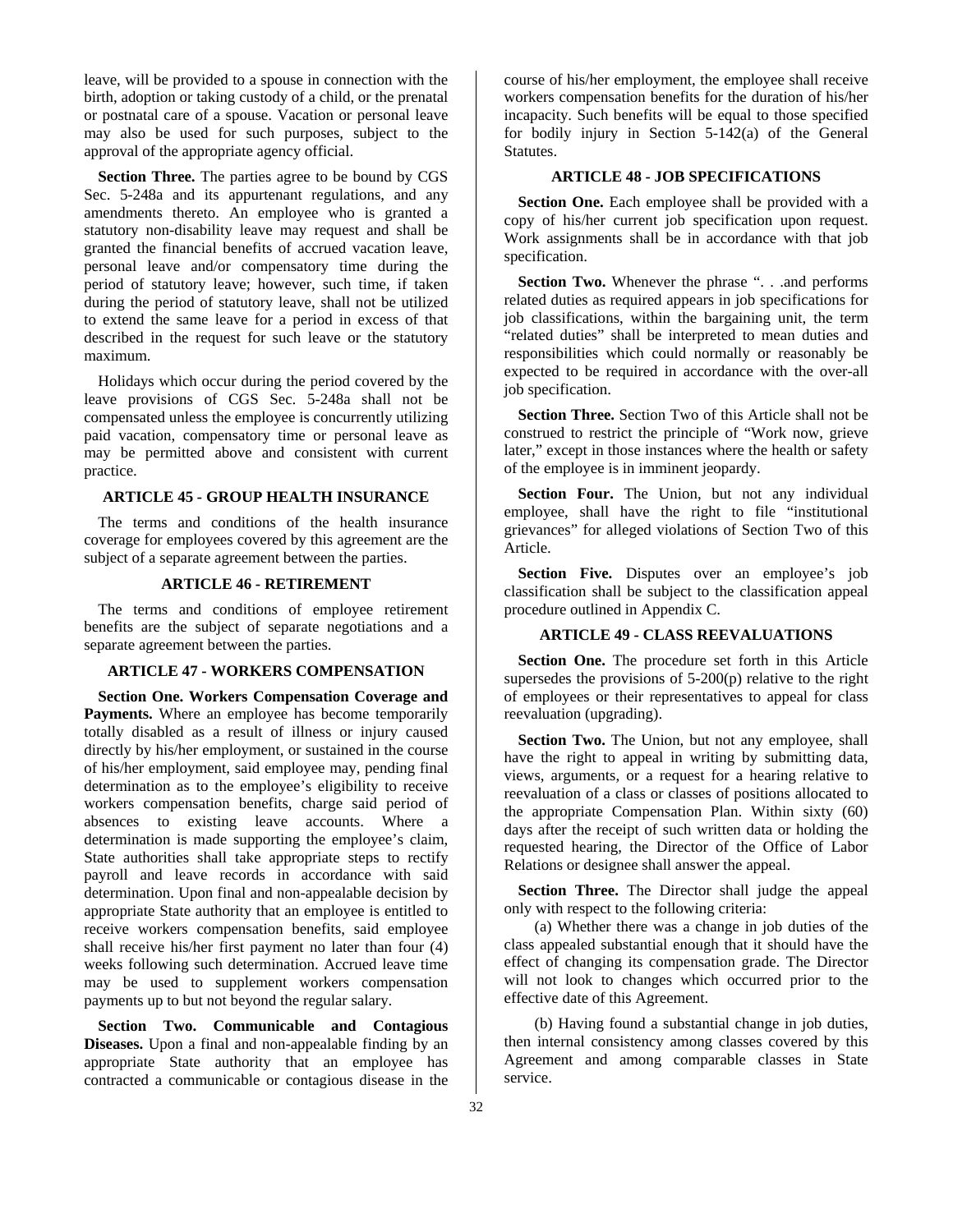**Section Four.** In any arbitration case arising from such appeal, the mutually agreed upon arbitrator or permanent umpire, who shall be experienced in public sector position classification and evaluation, shall base his/her decision on the criteria set forth in Section Three above. Pay comparability for equal work in other jurisdictions or outside the scope of this Agreement shall not be a basis for the arbitrator's or umpire's decision hereunder.

**Section Five.** Nothing in this Article shall be deemed to prevent the State from instituting a class reevaluation on its own initiative. The Union will be given two (2) weeks notice prior to a class reevaluation. Any dispute shall be subject to arbitration in accordance with this Article.

# **ARTICLE 50** - **TEMPORARY SERVICE IN A HIGHER CLASS**

**Section One.** An employee who is assigned to perform temporary service in a higher class shall, commencing with the thirty-first consecutive working day, be paid for such actual work retroactive to the first day of such work, at the rate of the higher class as if promoted thereto, provided such assignment is approved by the Commissioner of Administrative Services or designee.

**Section Two.** Such assignments may be made when there is a bona fide vacancy which management has decided to fill, or when an employee is on extended absence due to illness, leave of absence, or other reasons. Extended absence is one which is expected to last more than thirty (30) working days.

**Section Three.** An appointing authority making a temporary assignment to a higher class shall issue the employee written notification of the assignment and shall immediately forward the appropriate form seeking approval of the assignment from the Commissioner of Administrative Services or designee in writing.

**Section Four.** If on or after the thirty-first consecutive working day of such service, the Commissioner of Administrative Services or designee has not approved the assignment, the employee, upon request, shall be reassigned to his/her former position, subject to the provisions of Section Five.

**Section Five.** In the event the Commissioner of Administrative Services or designee disapproves the requested assignment on the basis of his/her judgment that the assignment does not constitute temporary service in a higher class, the employee shall continue working as assigned with recourse under the appeal procedure for job classifications.

**Section Six.** Temporary assignments to a higher class for periods of thirty (30) working days or less shall not be utilized to defeat the basic contractual obligation herein.

# **ARTICLE 51- PART-TIME EMPLOYEES**

**Section One.** Permanent part-time employees will continue to receive wages and fringe benefits on a prorated basis to the extent provided under existing rules and regulations (except as modified by this Article).

**Section Two.** During the life of this Agreement, no full-time bargaining unit position shall be fractionated in such a manner as to diminish the number of bargaining unit positions, provided that qualified applicants are available.

**Section Three.** A permanent full-time employee may request of management that their position be adjusted to a part-time status of not less than half-time. If granted, the reduction to part-time shall be considered a temporary arrangement and the employee shall remain in the bargaining unit and he covered by the terms of this Agreement. A request to work part-time will not be unreasonably denied by the Employer.

A permanent full-time employee who is granted an adjustment to under twenty (20) hours per week under this Section shall continue to have layoff and bumping rights determined in accordance with Article 37, Order of Layoff, and shall not be covered by Section Four (a) of this Article.

**Section Four.** Permanent part-time employees working under twenty (20) hours per week (excluding retiredreemployed and unscheduled intermittent employees) shall be eligible for all benefits currently provided to over twenty (20) hour per week permanent part-time employees except as follows:

(a) Permanent part-time employees working under twenty (20) hours shall, in the event of layoff, have seniority pro-rated and may exercise any bumping rights only to another part-time under twenty (20) hour position. The employee will be given as much notice as possible. The minimum notice periods in the event of layoff, however, shall be two (2) weeks for the employee selected for layoff, two (2) business days for the election of bumping rights, if any, and one (1) week for the notice to the bumpee.

(b) Permanent part-time employees working under twenty (20) hours per week shall be eligible for vacation leave, if applicable, and sick leave accrued on a pro-rata basis in accordance with existing practice but shall not be eligible for personal leave days.

(c) It is expected that permanent part-time employees working under twenty (20) hours per week who become involved in union or steward activities or who seek attendance at employee-initiated workshops or conferences will make every effort to conduct such activities on their own time rather than on paid State time. This provision does not pertain to vacation usage or absence from work during an approved leave of absence.

**Section Five.** Health insurance coverage under Article 45 shall be available only to those permanent part-time employees who are regularly scheduled to work at least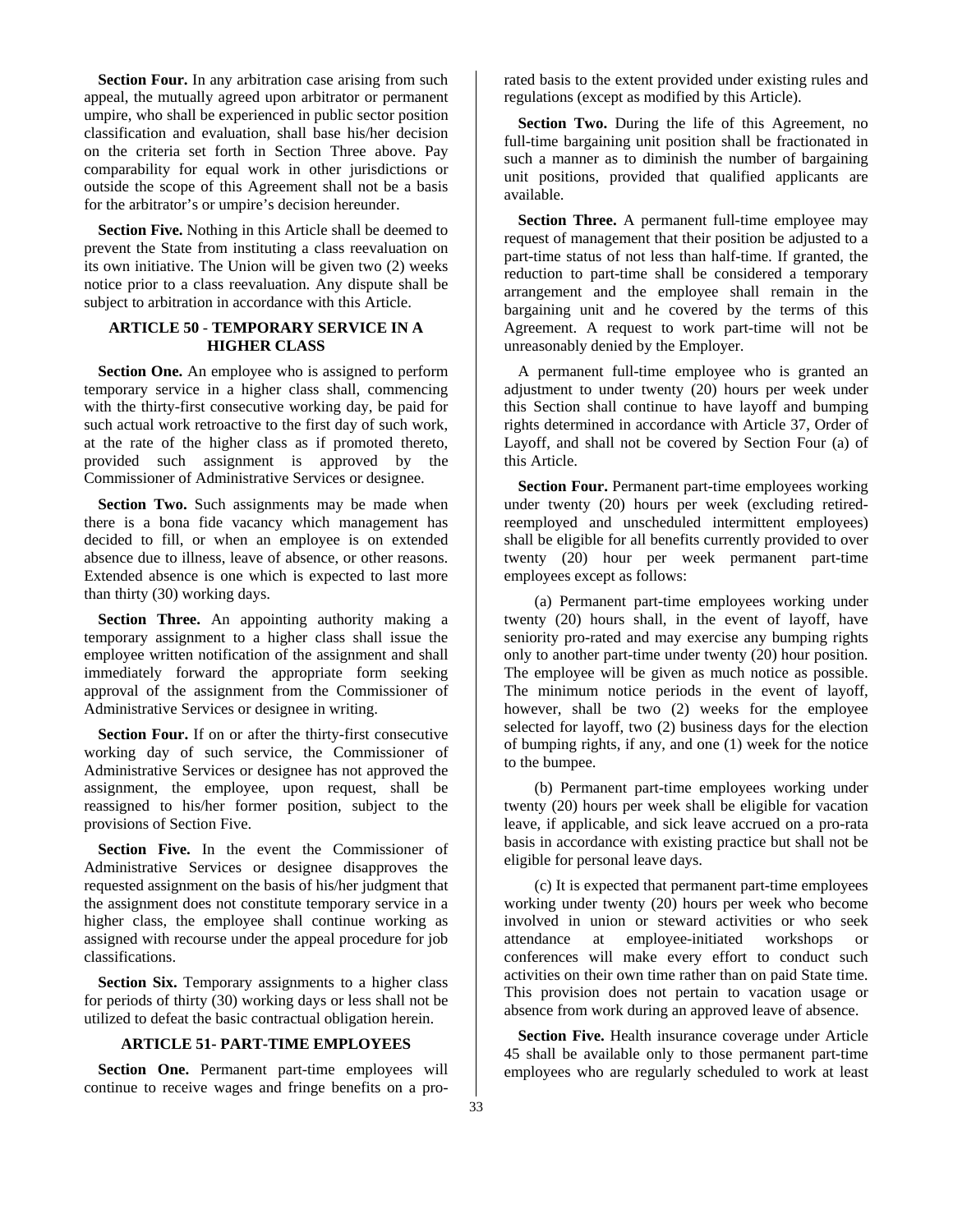17.5 hours per week. This provision shall be applicable to those part-time employees who on or after May 1, 1992, acquire part-time under 17.5 status.

# **ARTICLE 52 - METHOD OF SALARY PAYMENT**

**Section One. Advanced Vacation Pay.** Upon written request to the Agency, no later than four (4) weeks prior to the commencement of a scheduled vacation period, an employee shall receive such earned and accrued pay for vacation time as he/she may request, such payment to be made prior to the commencement of the employee's vacation period. Such advances shall be for a period of not less than one (1) pay week nor more than the total amount of requested vacation.

**Section Two.** In all other respects, the method of salary payment on June 30, 1997 shall continue in force.

### **ARTICLE 53 - INDEMNIFICATION**

During the life of this Agreement, the State employer will continue to indemnify persons covered by this Agreement to the extent provided by Sections 4-165, 10- 235, and 19a-24 of the Connecticut General Statutes.

In deciding whether to provide counsel to a professional employee being sued for malpractice, the question of whether such employee was acting within the scope of his/her employment shall be sympathetically considered, consistent with the purpose of the indemnification statutes.

### **ARTICLE 54 - POLICIES**

The State shall provide to the Union at least one (1) copy of all approved agency personnel policies prior to September 15 of each school year, or within thirty (30) school days of the approval of the policy subsequent to September 15 of each school year.

#### **ARTICLE 55 - MISCELLANEOUS**

**Section One. Printing of Agreement.** The parties will share the cost of printing the Agreement in booklet form.

**Section Two.** Except where varied in this Agreement, the State will continue in force its written rules and regulations with reference to: (a) eligibility for meals or reimbursement therefor; (b) sick leave, personal leave, or other paid or unpaid leave of absence.

**Section Three. Uniforms and Equipment.** During the life of this Agreement, the State will not increase the cost to employees for uniforms and equipment.

**Section Four. Blue Book.** References in this Agreement to "rules and regulations" refer to the "Blue Book," Regulations of the Personnel Policy Board effective July 1, 1975, and as amended thereafter. Such references include also all applicable General Letters and Q-Items.

**Section Five. Hazardous Duty.** The Union, and not any individual employee, shall be granted upon request a hearing concerning a claim for hazardous duty pay differential for work hazards which may be beyond the scope of duties inherent in the job. Said hearing shall be before a panel composed of one (1) personnel analyst and one (1) agency personnel administrator or officer, both of whom shall be selected by the Director of the Office of Labor Relations, and one (I) designee of the Union. Disputes under this Section shall, not be subject to the grievance and arbitration provisions of this Agreement.

**Section Six. State Examinations.** Employees shall be allowed time off with pay and without loss of earned leave time for the purpose of taking State merit system examinations at the appropriate center, provided due notice is given to the appointing authority. Time off with pay shall also be allowed when an employee is scheduled for a job interview as a result of being certified from a merit system list to another agency, provided due notice is given to the appointing authority.

**Section Seven. Damage to Personal Property.** The employer will process as expeditiously as possible claims for the payment of the cost of replacement or repair of property or prosthesis of an employee when such items are lost or damaged in the line of duty without fault of the employee.

**Section Eight. Meals and Housing.** (a) Meals. The rates charged to employees for meals shall be as follows:

| <b>Breakfast</b> | \$3.00 |
|------------------|--------|
| Lunch            | \$5.00 |
| Dinner           | \$5.00 |

The State expressly reserves the right to provide or not provide meals to any employee who is not in "loco parentis" status and to terminate such services with sixty (60) days notice.

(b) Housing. The State shall have the right to establish rental rates for employees in State-owned housing. Such rental rates shall be based upon appraisals conducted by or for the State which will establish fair market values for the properties.

The rental values established by the State for employee housing shall not be subject to the grievance or arbitration procedure.

The State expressly reserves the right to provide or not provide State-owned housing to any employee, including the selection among applicants and the termination of occupancy in accordance with the Regulation on Assignment and Termination of State Housing as they may be amended 'from time to time.

The Employer shall not remove an employee from housing or refuse to consider an application for housing as a form of discipline for matters unrelated to housing, but this provision shall not restrict the Employer's right to remove from housing an employee whose employment is terminated.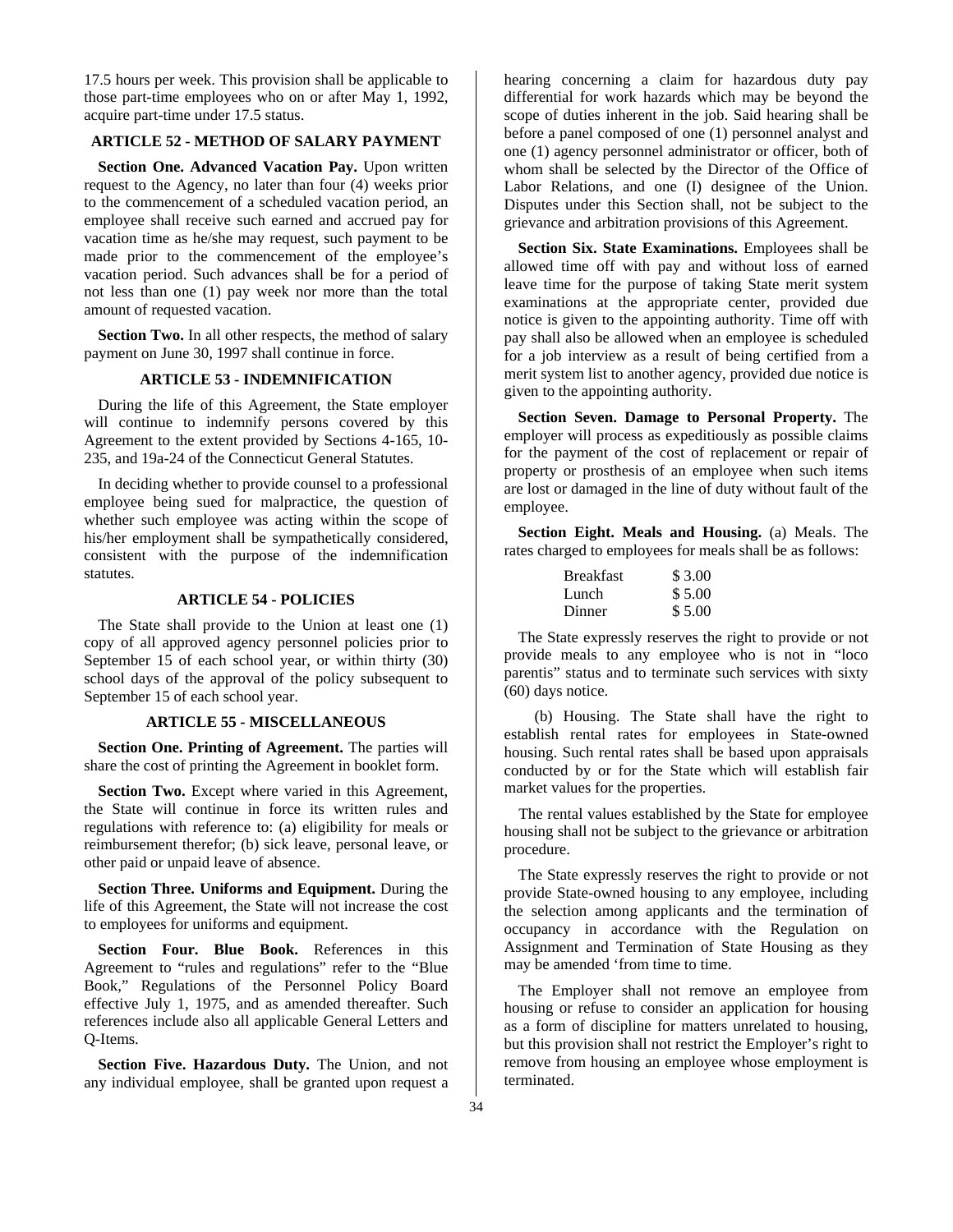**Section Nine.** Parking will be provided to employees within the limits imposed by available physical space. The responsibility for regulating parking of private vehicles on State-owned or leased property shall be the sole responsibility of the Employer. The issues involved in the Clean Air Act will be resolved as part of coalition negotiations, as required by statute.

**Section Ten. DOC Employee Drug Testing/ Screening.** (a) Effective within six months of Legislative approval of this Agreement there shall be a drug testing/screening program for Department of Correction P-3B employees. The program to be implemented shall approximate the DOC Drug Testing Policy that was effective December 1, 1997. Discussions with the Union shall take place within the six month period to review and discuss possible modifications to said policy.

(b) An employee shall be subject to an immediate drug test if probable cause of drug use exists as determined by his/her supervisor, Warden, or designee. Such drug testing shall be administered by a qualified physician of the Department's choice. The initial method of testing shall use an immunoassay. All specimens identified as positive on the initial test shall be confirmed using the chromatography/mass spectrometry test. If such test is again positive, a third more complex test on the same specimen can he administered at the request and expense of the employee. All initial tests shall be paid for by the Department.

(c) Termination will result if the employee refuses to be administered the test. Positive findings from both the drug tests administered will result in the employee being relieved of duty and placed on sick or vacation pay, pending completion of departmental-approved drug rehabilitation program.

(d) Termination of the employee will result if he/she refuses to participate in or to complete such program.

(e) Upon return to duty after successfully completing the drug rehabilitation program, the employee will be subject to drug screening based on probable cause for a period of two years during which time if the employee tests positive for drug use he/she will be subject to termination. Any employee refusing to he administered a drug test during this two year period when requested to by his/her supervisor, Warden, or designee, based on probable cause, shall be terminated.

### **ARTICLE 56 - LEGISLATIVE ACTION**

The cost items contained in this Agreement and the provisions of this Agreement which supersede preexisting statutes shall not become effective unless or until legislative approval has been granted pursuant to Section *5-278* of the Connecticut General Statutes, or as otherwise provided by said Section. The State employer shall request approval as provided in Section 5-278 of the Connecticut General Statutes. If the legislature rejects

such request as a whole, the parties shall return to the bargaining table.

# **ARTICLE 57 - SAVINGS CLAUSE**

Should any provision of this Agreement be found unlawful by a court of competent jurisdiction, the remainder of the Agreement shall continue in force. Upon issuance of such a decision, the employer and the Union shall immediately negotiate a substitute for the invalidated provision.

### **ARTICLE 58 - SUPERSEDENCE**

The inclusion of language in this Agreement concerning matters formerly governed by law, regulation, or policy directive shall not be deemed a preemption of the entire subject matter. Accordingly, statutes, rules, regulations, and administrative directives or orders shall not be construed to be superseded by any provision of this Agreement except as provided in the Supersedence Appendix to this Agreement or where, by necessary implication, no other construction is tenable.

### **ARTICLE 59 - QUALITY OF WORKLIFE**

There shall be a Quality of Worklife Fund. The purpose of the fund shall be to establish arid support programs which will improve the work environment, skills and morale of employees, such as day care, safety, training, absenteeism, impact of deinstitutionalization and other mutually agreed upon projects. A statewide committee composed of a CSEA representative, a State representative and four members each of labor and management shall meet, discuss and act upon proposals. The CSEA representative and the State representative shall function as the spokesperson for their committee members and shall articulate their party's view of the proposal, whether approval, disapproval or a need for further information.

The parties may, by mutual agreement, allocate money from the fund for the services of a facilitator to assist the committee in its functions.

Proposals receiving approval by the committee shall be forwarded to the Department of Administrative Services for disbursement in accordance with its procedures.

Time off for attendance by the four P-3B members at committee meetings will be without loss of pay or benefits provided such attendance does not exceed one (1) meeting every other month. Release time will also be authorized for one P-3B employee from the agency or facility that is submitting a proposal at the committee meeting.

There shall be sixty thousand dollars (\$60,000) appropriated in each year of the contract for the Quality of Worklife fund.

Funds which are not used in one contract year shall he carried forward into the next contract year and added to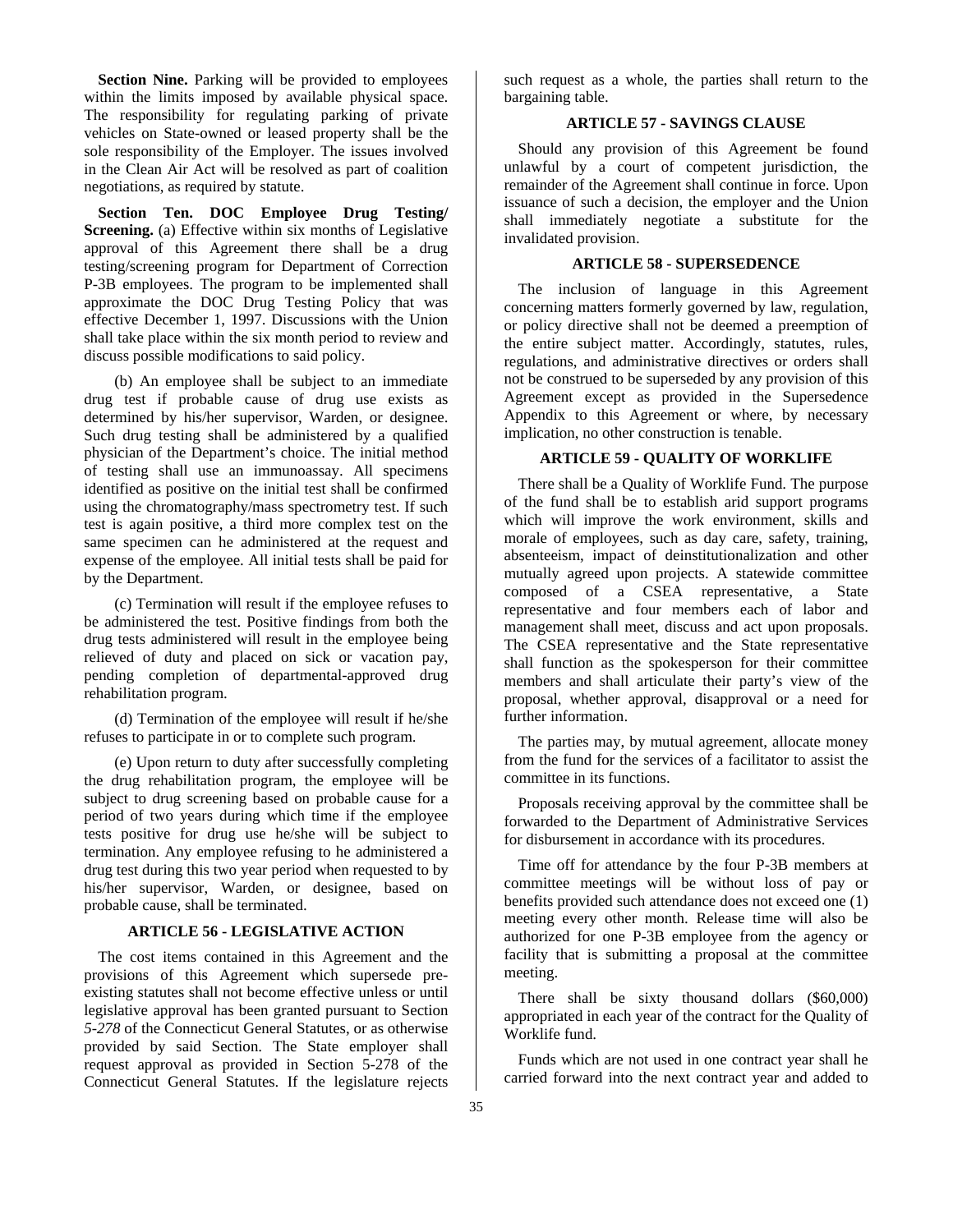that year's allocation, provided, however, that the quality of work life fund will expire on expiration of this agreement. The previous sentence notwithstanding, application for funds which are submitted and approved within the final six (6) months may he paid, with the remaining available funds, up to three (3) months following expiration of this agreement.

**\_\_\_\_\_\_\_\_\_\_\_\_\_\_\_\_\_\_\_\_\_\_\_\_\_\_\_\_\_\_\_\_\_\_\_\_\_\_\_\_\_\_\_\_\_\_\_\_\_\_\_\_\_\_\_\_\_** 

**EDUCATION PROFESSIONS (P-3B) CONTRACT July 1, 2005 to June 30, 2009 For the STATE OF CONNECTICUT: Office of Labor Relations** 

Diane M. Fitzpatrick , Chief Negotiator **Department of Children and Families**  Sharon Gayeski and Sarah Newkirk **Department of Correction**  William Barber, Angela Jalbert and Paul Jachimowski **Department of Mental Retardation**  Gerry Daley and Teresa Gonzalez **Department of Social Services**  Joseph Kane and Melvin Jackson **Board of Educational Services for the Blind**  Deborah Craig **Department of Administrative Services** Carla Martin

### **ARTICLE 60 - DURATION OF AGREEMENT**

This Agreement shall be effective on July 1, 2009 and shall expire June 30, 2016.

In accordance with Connecticut General Statutes, either party may request the other to negotiate a successor agreement by mailing such request to the other party, whereupon negotiations shall commence as soon as practicable.

**\_\_\_\_\_\_\_\_\_\_\_\_\_\_\_\_\_\_\_\_\_\_\_\_\_\_\_\_\_\_\_\_\_\_\_\_\_\_\_\_\_\_\_\_\_\_\_\_\_\_\_\_\_\_\_\_\_** 

#### **For the CONNECTICUT STATE EMPLOYEES ASSOCIATION, SEIU LOCAL 2001:**

Robert D. Rinker, Chief Negotiator; Robert Krzys, CSEA Attorney; and Joanna James, Staff Representative

**Department of Mental Retardation**  Patrice Peterson, David Lavery, and Tom Welch

**Department of Correction**  Ann Francisco, Jeff Beiler, Roland Bishop, and Matt Parenti

**Department of Social Services**  John Wood, Robert Adriani and Ronald Thomas

**Department of Children and Families**  Gary Nolan and Paula Dillon

**Board of Educational Services for the Blind**  Erik Jones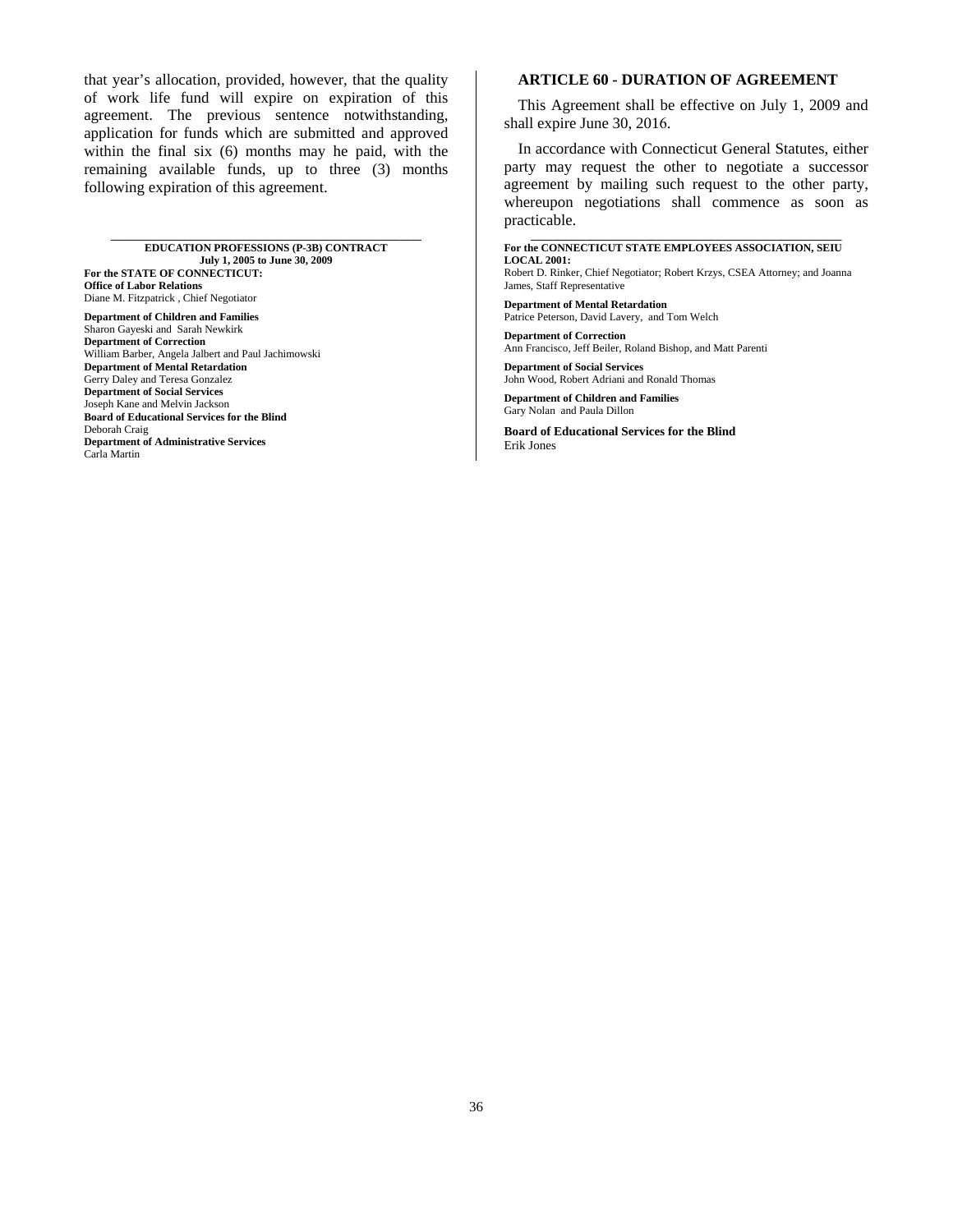# **APPENDIX A LONGEVITY SCHEDULE SEMI-ANNUAL PAYMENT \***

| <b>Salary</b> | 10     | 15     | 20     | 25      |
|---------------|--------|--------|--------|---------|
| Group         | Years  | Years  | Years  | Years   |
| $1 - 11$      | 75.00  | 150.00 | 225.00 | 300.00  |
| 12            | 75.25  | 150.50 | 225.75 | 301.00  |
| 13            | 92.00  | 184.00 | 276.00 | 368.00  |
| 14            | 94.75  | 189.50 | 284.25 | 379.00  |
| 15            | 97.50  | 195.00 | 292.50 | 390.00  |
| 16            | 100.50 | 201.00 | 301.50 | 402.00  |
| 17            | 103.25 | 206.50 | 309.75 | 413.00  |
| 18            | 106.00 | 212.00 | 318.00 | 424.00  |
| 19            | 109.00 | 218.00 | 327.00 | 436.00  |
| 20            | 111.75 | 223.50 | 335.25 | 447.00  |
| 21            | 114.75 | 229.50 | 344.25 | 459.00  |
| 22            | 136.25 | 272.50 | 408.75 | 545.00  |
| 23            | 142.00 | 284.00 | 426.00 | 568.00  |
| 24            | 147.75 | 295.50 | 443.25 | 591.00  |
| 25            | 153.25 | 306.50 | 459.75 | 613.00  |
| 26            | 159.00 | 318.00 | 477.00 | 636.00  |
| 27            | 164.50 | 329.00 | 493.50 | 658.00  |
| 28            | 170.25 | 340.50 | 510.75 | 681.00  |
| 29            | 187.50 | 375.00 | 562.50 | 750.00  |
| 30            | 193.00 | 386.00 | 579.00 | 772.00  |
| 31            | 198.75 | 397.50 | 596.25 | 795.00  |
| 32            | 204.25 | 408.50 | 612.75 | 817.00  |
| 33            | 210.00 | 420.00 | 630.00 | 840.00  |
| 34            | 215.75 | 431.50 | 647.25 | 863.00  |
| 35            | 221.25 | 442.50 | 663.75 | 885.00  |
| 36            | 227.00 | 454.00 | 681.00 | 908.00  |
| 37            | 233.00 | 466.00 | 699.00 | 932.00  |
| 38            | 238.50 | 477.00 | 715.00 | 954.00  |
| 39            | 244.25 | 488.50 | 732.75 | 977.00  |
| 40            | 249.50 | 499.00 | 748.50 | 998.00  |
| 41            | 255.50 | 511.00 | 766.50 | 1022.00 |
| 42            | 261.25 | 522.50 | 783.75 | 1045.00 |
| 43            | 266.75 | 533.50 | 800.25 | 1067.00 |

**\* Longevity entitlement is determined consistent with Article 19, Section 9 and the MOU found on pages 50-51 of this contract booklet.**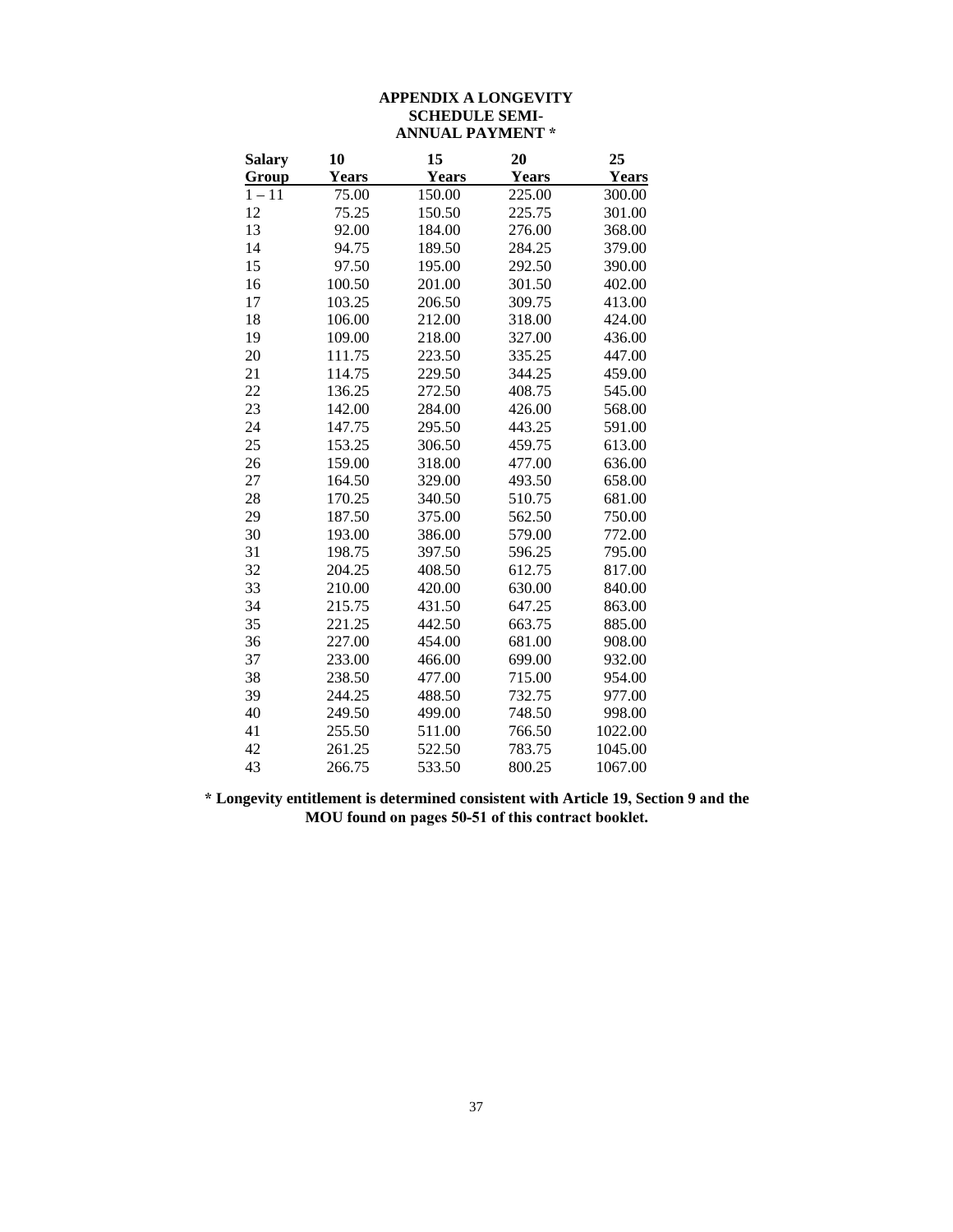# **APPENDIX B** - **CLASSIFICATION SERIES**

Each of the following shall constitute a classification series for the purposes of Article 37, Order of Layoff.

- 1. Correctional Recreation Supervisor
- 2. Industries Instructor (BESB)
- 3. Mental Retardation Education Program Supervisor (Recreation)
- 4. Mental Retardation Education Program Supervisor (Functional)
- 5. Mental Retardation Education Program Supervisor (Vocational)
- 6. Mental Retardation Adult Services Instructor
- 7. Mental Retardation Adult Services Specialist
- 8. Mental Retardation Adult Services Supervisor
- 9. Rehabilitation Teacher 1; Rehabilitation Teacher 2
- 10. Supervisor of Rehabilitation Teachers
- 11. Education Consultant for the Blind (Mobility Instruction)
- 12. State School Department Head
- 13. State School Teacher (10 Month); State School Teacher (12 Month); State School Teacher (205.5 Day)(208 Day) Pupil Services Specialist
- 14. Vocational Rehabilitation Supervisor
- 15. Vocational Rehabilitation Counselor Intern 1; Vocational Rehabilitation Counselor Intern 2; Vocational Rehabilitation Assistant Counselor; Vocational Rehabilitation Counselor; Vocational Rehabilitation Senior Counselor
- 16. Vocational Instructor
- 17. Vocational Rehabilitation Assistant Counselor (Blind); Vocational Rehabilitation Counselor (Blind); Vocational Rehabilitation Senior Counselor (Blind) Vocational Rehabilitation Counseling Coordinator (Blind), Vocational Rehabilitation Supervisor (Blind).

# **APPENDIX C** - **CLASSIFICATION APPEAL PROCEDURE**

**Section One.** Any individual permanent employee alleging the performance of the duties of a specific higher classification shall submit an appeal directly to the agency's appointing authority or his/her designee.

Such appeal shall be on the prescribed form and shall include:

- 1. The name of the employee.
- 2. Current official class title.
- 3. Current agency/division/section and/or shift.
- 4. Date of alleged assignment of the higher level duties.
- 5. Specific classification remedy requested.

a. If reclassification or temporary service remedy is sought, specific class title alleged appropriate.

- 6. Employee signature and date.
- 7. Completed duties questionnaire Form A or B, as applicable.

Section Two. (a) Within ten (10) days of receipt of such appeal, the agency's appointing authority or designee shall respond to the employee and/or union on the appropriate place on the form to either:

- 1. Continue the performance of the alleged higher level duties; or
- 2. Deny that the duties include higher level duties, and/or constitute a basis for reclassification or temporary service; or
- 3. Remove the alleged specified higher level duties forthwith.

(b) Responses as above shall not automatically prejudice either party's position on the proper classification as determined by the Commissioner of Administrative Services or designee.

**Section Three.** (a) Concurrent with the response to continue the assignment (#1 above), the appointing authority shall submit, on the appropriate form, a request for approval of such assignment with copies of the appeal procedure form and any other appropriate justification to the Department of Administrative Services. Such request may be in the form of either a request for reclassification or temporary service in a higher class. The DAS Commissioner or designee shall review and answer such request within fifteen (15) days of receipt.

(b) The DAS Commissioner, with the concurrence of the Secretary of OPM, has sole discretion for determining whether approval will be for reclassification or temporary service, and/or whether higher level duties must be removed.

(c) Payment for performance of higher level duties determined to constitute a basis for reclassification or temporary service shall accrue not earlier than thirty (30) days from the date the appeal was submitted to the appointing authority only if merit system conditions permit. Payment for performance of higher level duties which should be removed will accrue in the same manner and consistent with merit system conditions only if such duties constitute a significant portion of the overall job. Approval action under this section shall constitute a final and binding resolution of the appeal.

**Section Four.** (a) Appeal to a response from the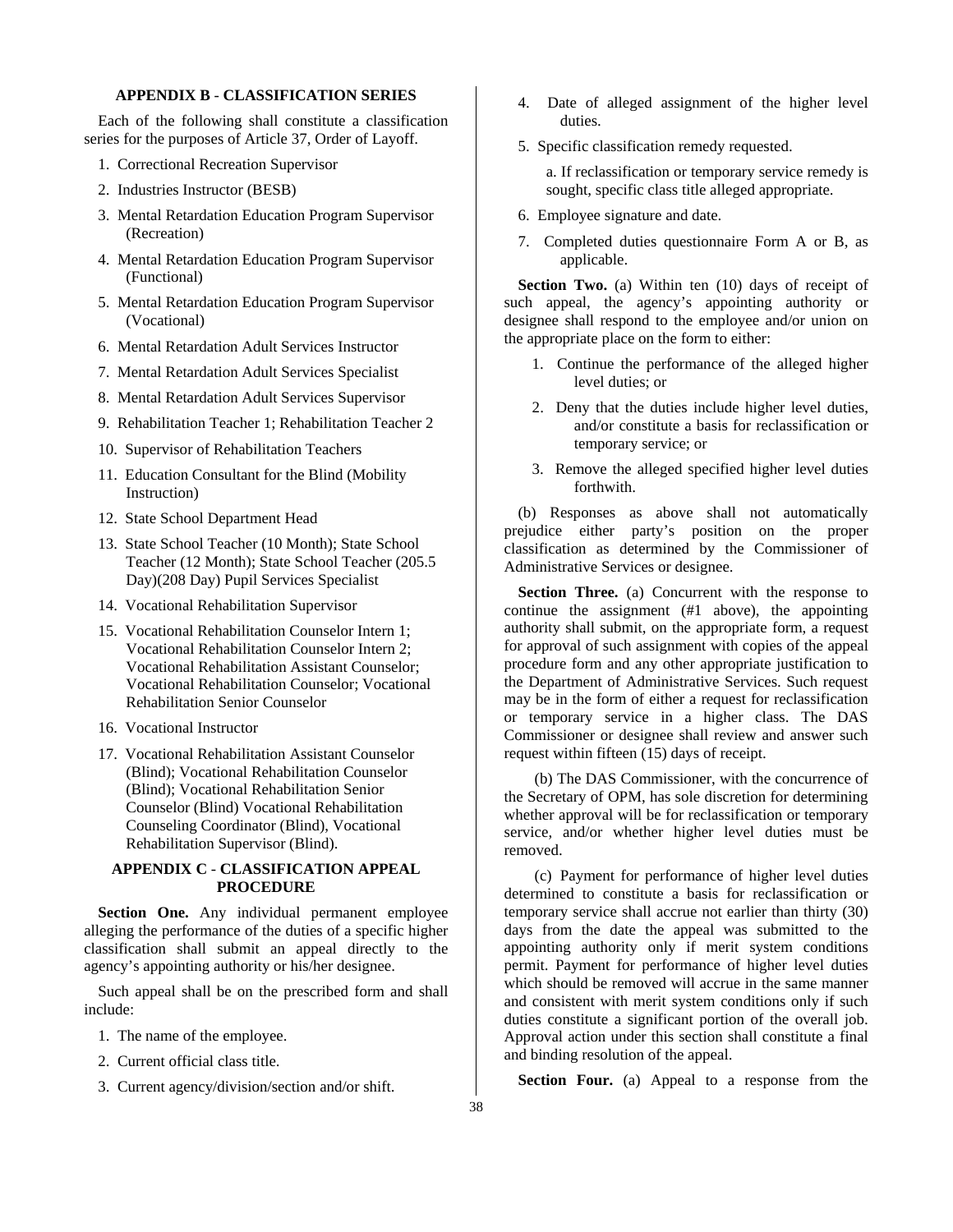appointing authority denying the request (#2 above) or removing the duties (#3 above), or failure to respond within the time frames provided may be submitted to the DAS Commissioner or designee within seven (7) days of the date of such response or due date. A meeting shall be held and an answer to such appeal will be issued within thirty (30) days of the date the appeal was filed with the DAS Commissioner or designee.

(b) Appeals to the decision of the DAS Commissioner or designee under this section may be submitted to the Classification Panel within ten (10) working days of the date of the response from the DAS Commissioner or designee or within ten (10) working days of the due date.

(c) The appeal shall not be modified or expanded except by specific agreement of the DAS Commissioner or designee and the Union,

**Section Five.** (a) The Classification Panel shall be comprised of two designees of the State, one of whom shall serve as Chairperson, and one designee from the Union, all of whom shall be experienced in job classification. The panel shall schedule and conduct a hearing within thirty (30) days of receipt of the appeal package and shall render a decision within ten (10) days of the close of the hearing. Time limits for scheduling and response may be extended by agreement of the panel only for good cause. The Panel Chairperson shall authorize paid leave for a reasonable number of witnesses to attend and present testimony, including the grievant and steward.

(b) The panel shall base its decision only on whether the factual material presented at earlier stages of the appeal process indicates there was substantial addition of duties of the specific higher job classification. The burden shall be on the grievant to establish such proof and that the decision of the DAS Commissioner or designee was arbitrary and capricious.

(c) The panel's decision shall be by majority vote. The panel's decision shall be in writing, signed by the Chairperson, shall include brief findings of fact and shall be binding on the parties provided the decision is consistent with the conditions set forth herein and otherwise not inconsistent with merit system conditions. Such decision shall be forwarded to the DAS Commissioner or designee with copies to the grievant or his representative, the appointing authority, and the personnel services analyst.

(d) Pay retroactivity, if warranted, may not apply earlier than thirty (30) days prior to the date of the filing of the appeal at the earliest step.

(e) The panel may not add to, subtract from, alter or modify the appeal or grant either party a remedy inconsistent with the terms and conditions outlined herein.

**Section Six.** The appeal process outlined herein shall be

the exclusive forum for appealing classification issues.

**Section Seven.** Decisions of the DAS Commissioner or designee or the Classification Panel shall not automatically constitute a precedent regarding the internal comparability of the appealed position to positions not subject to the original classification appeal.

**Section Eight.** Nothing herein shall prevent the settlement of an appeal at any point in the process, or without resorting to formal channel providing such settlement has the concurrence of a designee of the DAS Commissioner.

Section Nine. Failure to appeal to a higher level consistent with the time elements outlined above will constitute a waiver of the appeal.

# **APPENDIX D** *-* **JOB SHARING GUIDELINES**

**Section One. Scope of Program.** Job sharing is defined as two individuals sharing one full-time position, and the responsibilities of that position.

These guidelines were jointly developed pursuant to a contract negotiated between the parties. The program is viewed as an added benefit for current employees and shall be limited to permanent state employees covered by the P-3B Agreement and shall be administered on an intra-agency basis. An analysis of other programs indicates that a minimal number of employees might wish to participate in a job sharing partnership. Whether the partnership has an ending date or is open-ended, it is envisioned as basically a temporary arrangement. An employee's bargaining unit status will not be affected by entering into a job sharing partnership.

# **Section Two. Establishment of Partnership.**

### **A. Program Communications.**

1. Accurate, timely and continuing communications are the life-blood of every successful program. Both the union and the employer should share responsibility for this crucial activity. A copy of the program guidelines should be provided to employees who express an interest in forming a job sharing partnership.

2. Each participating agency shall identify a designee(s) responsible for disseminating information on the job sharing program to its employees *-* management as well as bargaining unit members. The agency designee shall act as a coordinator for those bargaining unit employees who wish to participate in the job sharing program (e.g., putting interested employees in touch with each other; informing them of locations where job sharing may be particularly appropriate; providing copies of other partnership agreements existing in the agency, etc.). However, it is essential that the interested employees do not feel the agency is actually matching job sharing partners.

B. Selection of Partners.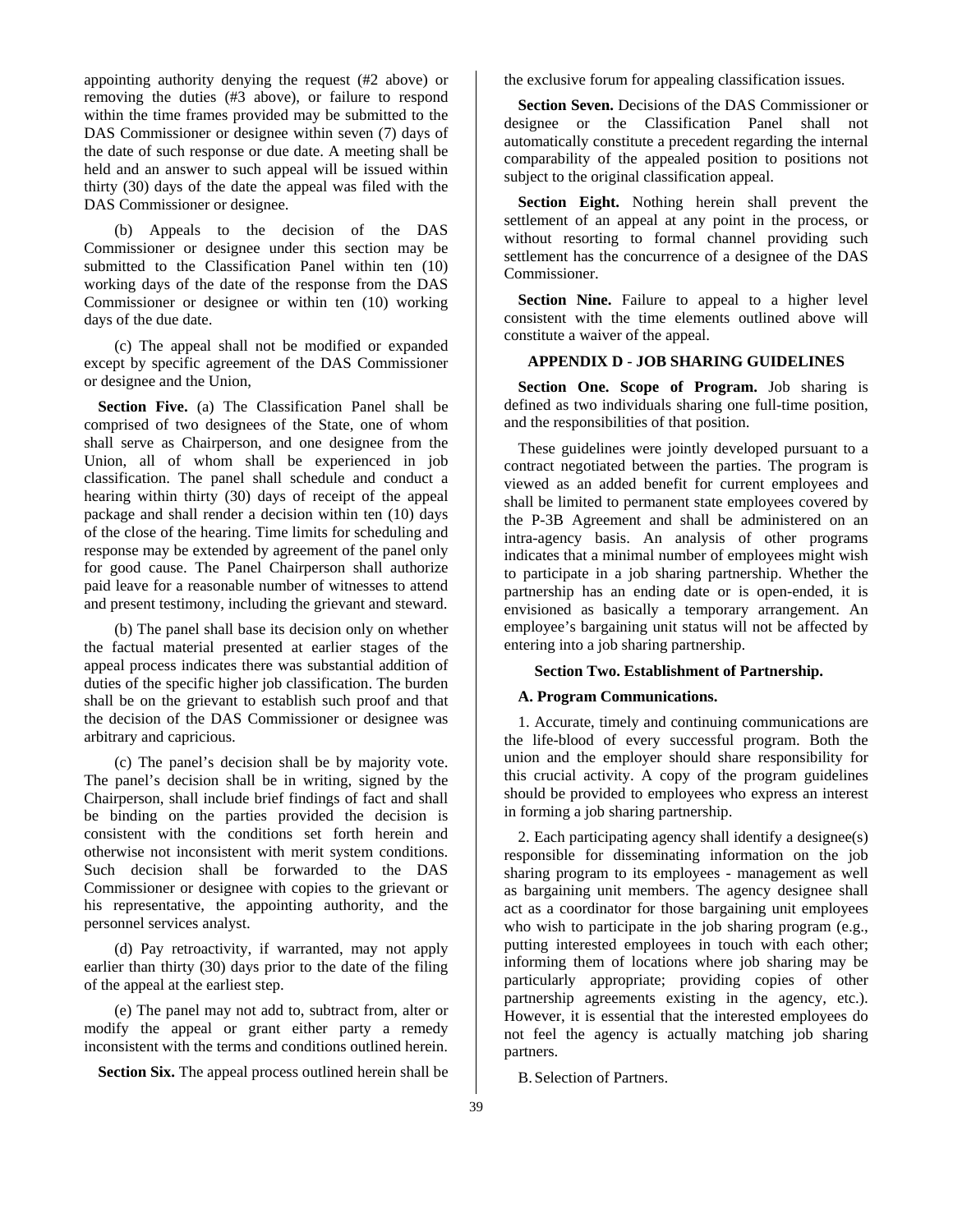1. Both of the employees in the job sharing partnership must hold the same job classification title and appropriate certification, where applicable. The partners must be employed by the same agency but they do not necessarily have to be from the same facility. While the partnership would generally be expected to involve "tenured" employees, untenured employees may be considered when there are special qualifications or circumstances.

2. Selection of mutually compatible partners should be done voluntarily by the employees interested in participating in job sharing. It is recognized that the success of the partnership will depend upon the amount of cooperation and compatibility between the partners and the extent of commitment by the individual partners. The responsibility for maximizing this effort appropriately lies with the participating employees.

### C. Scheduling.

1. Scheduling should be the result of a cooperative effort between the agency and the potential job sharing partners. Generally, the responsibilities and work schedule of the position will be shared on an equal basis between the partners though, in certain circumstances, a 60%-40% division may be appropriate. Provided that the agency's general needs and the responsibilities of the fulltime position are met by the scheduling proposal, the participating agency should be flexible in reviewing partnership scheduling proposals to consider employee concerns.

2. The agency shall determine at the outset of each job sharing proposal whether the time frame of the partnership will be open-ended or have an ending date.

D. Partnership Agreement.

1. The job sharing partners, in cooperation with agency officials, shall develop a partnership agreement. The agreement shall describe the work schedule and the sharing/division of responsibilities. It shall also include consultation requirements and/or meetings between the partners and with agency supervisors and attendance at other required meetings (e.g., staff or team meetings, inservice training, etc.). The agreement shall be tailored to the needs of the particular position and agency. The partnership agreement shall be submitted at least four (4) weeks in advance to the appropriate agency official.

2. Prior to the final approval of the partnership agreement by the agency head or his/her designee, a copy of the partnership agreement shall be provided to the Union and the Union shall have three (3) days after receipt to respond with any comments or suggestions.

3. The job sharing agreement will be revised as needed if the sharing/division or responsibilities are to be changed or if the responsibilities assigned to the shared position are to be changed.

4. The job sharing agreement shall be considered to

incorporate the provisions of the job sharing program guidelines, as currently drafted and as may be amended.

B. Agency Discretion.

1. The parties recognize that the employer retains all the lawful and customary rights, powers and prerogatives of public management, including but not limited to, establishing standards of productivity and performance of its employees, determining the mission of an agency as well as the methods and means necessary to fulfill that mission. Therefore, each agency participating in the job sharing program does so voluntarily and only after assessing how/whether each proposal can meet those needs.

2. Division of responsibilities for a given position shall be a cooperative effort between the agency and the job sharing employees, recognizing, however, that the agency does not relinquish any of its authority to control its own destiny. Each set of circumstances may require an individual solution. The agency has flexibility and authority to tailor each partnership proposal to the unique needs of the agency.

3. The agency reserves the right to terminate any partnership with reasonable notice to the job sharing employees upon agency determination that the partnership is not functioning as anticipated or required.

# **Section Three. Benefits During Partnership.**

A.Leave Time and Holidays.

1. Each job sharing partner who works at least half time shall be entitled to sick leave and, when eligible, vacation leave on a pro-rated basis (e.g., each employee who works one-half the normal schedule shall receive one-half of the normal sick leave and/or vacation time).

2. Any job sharing employee shall be granted time off with pay for any legal holiday granted to full-time permanent employees provided: (a) the holiday falls on a day when the employee would normally have been scheduled to work; and (b) the pay received shall be for the numbers of hours the employee would have been scheduled to work. Holidays shall be granted to an individual employee as they occur in the schedule unless other arrangements are made between the agency and the job sharing employees.

B. Insurance.

1. Each job sharing partner, who works at least half time, shall receive health insurance coverage under Article 45. This provision shall not be interpreted as expressly waiving either partner's ability to qualify for medical insurance when he/she retires.

2. Each job sharing partner shall be eligible for life insurance benefits, though the insurance level will be based upon the salary earned while job sharing.

C. Retirement. The reduction in hours and income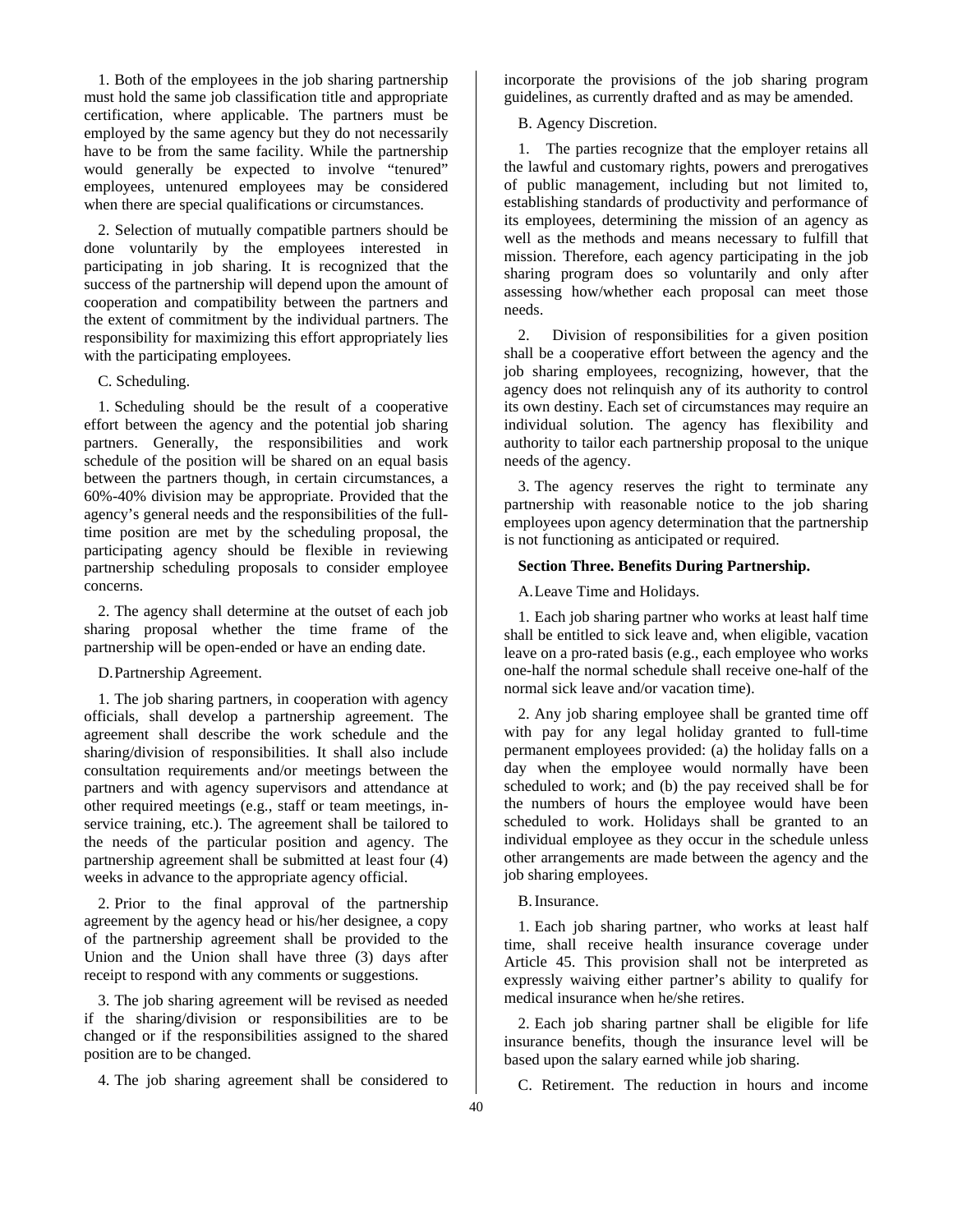while job sharing may have a significant impact on the credit for retirement purposes and the accrual of retirement benefits. Generally, the job sharing employee would contribute on a proportionate basis to the retirement fund and have the time credited on a pro-rated basis.

However, it is essential that employees interested in job sharing be informed how each may be individually and actually affected, especially given the different retirement plans. Therefore, prior to the implementation of a partnership agreement, the agency shall advise the interested employees of the possible effect on retirement benefits and shall refer the employee to a retirement counselor in the Retirement Division of the Comptroller's Office.

D. Tuition Reimbursement. Each job sharing employee shall be eligible for tuition reimbursement at the same rate as full-time employees.

E. Seniority.

1. Each job sharing employee shall receive credit for seniority purposes on a pro-rated basis.

2. Job sharing employees shall be integrated into the seniority lists for full-time employees in the appropriate ranks.

# **Section Four. Monitoring of Partnership.**

A. Communications.

1. The crucial elements in a job sharing program are the communication and cooperation between the partners. The partners have a mutual responsibility to meet and confer on a regular basis to plan, modify, critique and improve their collective endeavor to meet the demands of the position they share.

2. The job sharing partners shall confer regularly with an agency designee regarding problems, progress, etc. in their shared position.

B. Evaluation.

1. While job sharing partners may influence each other's performance, an individual partner can only be held accountable for the work he/she performs or controls. For purposes of the official performance evaluations described in the P-3B contract, the individual partner shall be rated only upon his/her individual performance.

2. The agency may, at its discretion, evaluate the overall functioning of the job sharing partnership. However, this evaluation would be an informal document to be used in a cooperative effort to assess or improve the performance of a given partnership.

# **Section Five. Continuation/Termination of Partnership.**

A.Coverage for Absences. The partners will fill in for

one another's absences, whenever possible. The partners may agree, with the agency's concurrence, to a temporary change in the division of the work schedule to accommodate absences.

B. Maternity or Extended Sick Leave. In the event one of the partners requires either maternity or extended sick leave, the partners will decide which one of the following options will best meet the needs of the remaining partner and the agency:

(a) The remaining partner will assume the responsibilities of the departing partner for the duration of the leave, thereby retaining the job sharing partnership for the absent partner's return.

(b) The partnership will be terminated and the provisions described in Section B will apply.

C. Layoff.

1. In the event a layoff affects one or both of the job sharing partners or the shared position, the provisions of Article 37 of the P-3B Agreement shall apply and both partners shall receive notification of the agency action.

2. If a job sharing partnership is terminated due to a layoff affecting one of the partners, the remaining partner shall have the option of finding a replacement. In the event a replacement partner acceptable to the agency cannot be found within the requisite time, the remaining partner will have the following options:

(a) reversion to full-time employment

(b) voluntary resignation in good standing from state service

(c) In the event the employee fails to exercise any of the above options, the employee shall be deemed to have voluntarily resigned in good standing as of the date of the layoff.

(d) The above procedure shall not he interpreted to restrict the employee's ability to request part-time employment under the terms of Article 51 of the P-3B Agreement or to limit the agency's discretion in reviewing such a request.

3. If another employee has a contractual right for bumping which could be exercised to bump one of the job sharing partners, that employee must meet the requirements of the job sharing program guidelines before any such bumping could occur.

D. Termination of Partnership By One Partner. If one partner seeks to terminate the partnership, in order to resign or to accept another position, that partner will provide at least two (2) weeks notice to the remaining partner and to the agency. The remaining partner shall have four (4) weeks from the date of notice to find a replacement partner. During the four week period (after the departure of the other partner), the remaining partner shall assume the full-time duties of the position. The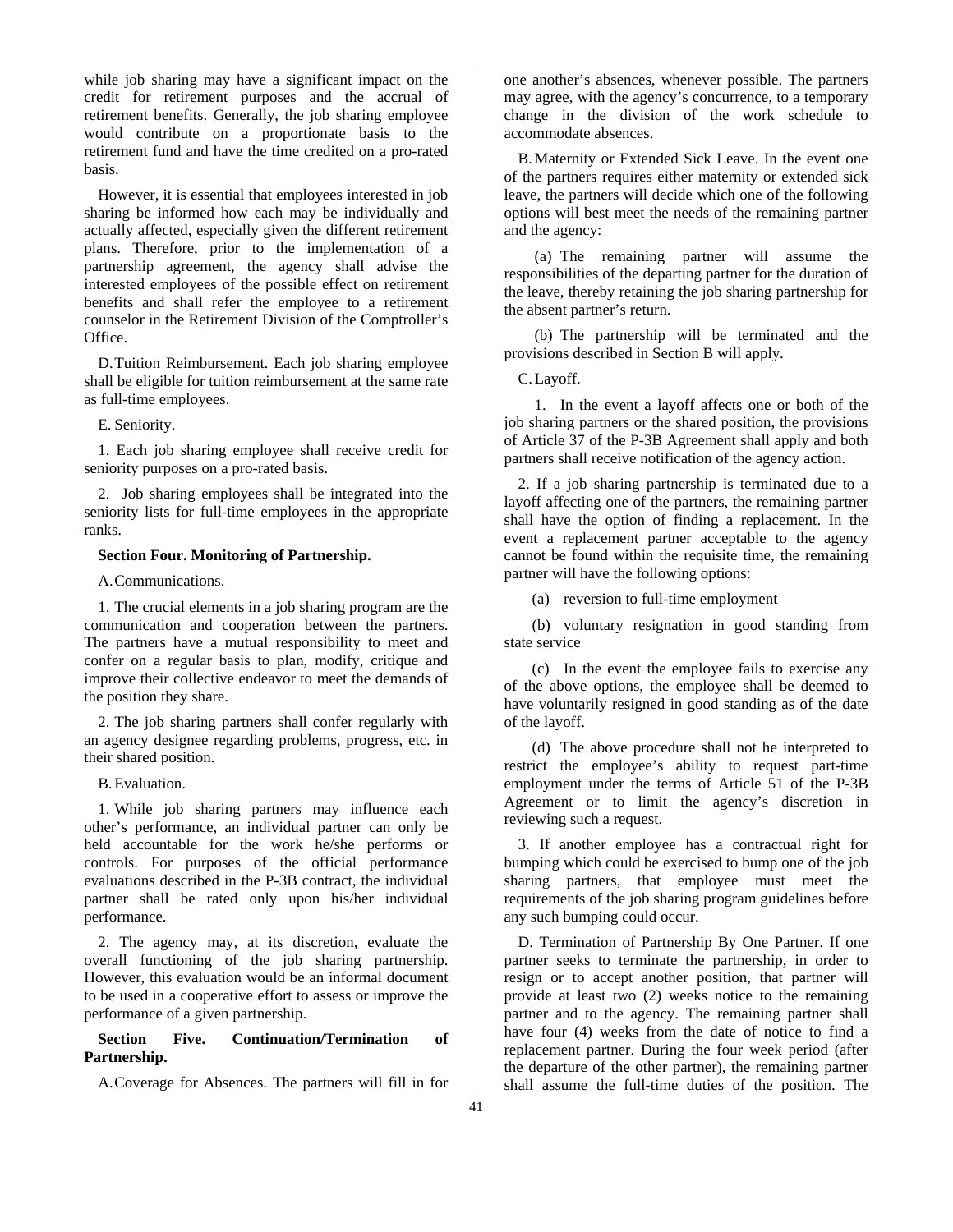selection of a replacement partner shall he subject to management approval. If an acceptable replacement partner cannot be found within the four-week period, the remaining partner shall have an additional two (2) week period, while continuing to work full-time, in which to decide whether to resume the full-time position or to resign in good standing. If no decision is made, the employee shall be considered to have resigned at the conclusion of the two-week period. The above procedure shall not be interpreted to restrict the employee's ability to request part-time employment under the terms of Article 51 of the P-3B Agreement or to limit the agency's discretion in reviewing such a request.

E. Termination of Partnership By Both Partners or By Agency. If the partnership is to be terminated as a result of a decision of the partners or a decision of the agency, and both partners are willing to resume full-time positions, the following procedure shall apply:

1. The shared position shall be offered to the partner specified in the partnership agreement, or, if the agreement is silent, to the more senior partner.

2. The other partner shall be offered an available vacancy in the same class title within the same facility or district that he/she is qualified to perform.

3. If the partner is not placed in an existing vacancy under 2, the partner shall be entitled to agency reemployment rights for the next available vacancy in the same class title that he/she is qualified to perform (subject only to the priority reemployment rights of a laid off employee under Article 37). This reemployment right shall be in effect for a period of three (3) years or until the partner is reemployed in a position in the same or an equivalent class.

4. The employee may request and the agency will consider the partner for vacancies which may exist in other classes (at the same or lower levels) that he/she is qualified to perform within the agency.

**Section Six. Evaluation of Program.** The parties shall meet at least yearly to review the program guidelines and existing job sharing agreements and to discuss the successfulness of the program and any problems or clarifications which need to be addressed. The parties agree that the job sharing committee shall be the exclusive forum for addressing any questions, concerns or disputes regarding the program guidelines. The implementation or interpretation of the job sharing program shall not be subject to the grievance procedure; however, this shall not abrogate the parties' rights contained in the collective bargaining agreement.

# **MEMORANDUM OF UNDERSTANDING** - **EFFECT OF CERTAIN LANGUAGE CHANGES**

The parties have agreed to the following concerning the effect of certain changes in contractual languages:

1. The implementation of language changes will be done on a prospective basis after legislative approval has been granted pursuant to Section 5-278 of the Connecticut General Statutes or as otherwise provided by said Section, and if any grievances are filed alleging retroactive application, they shall be considered without merit and shall not he pursued by the Union. The above shall not apply if the contract contains a specific effective date for a specific change or benefit (e.g., salary increase).

2. The deletion of the Grandparent Clause contained in Article 43, Section Eight of the 1982-1985 Agreement shall not be interpreted to affect any employee who may have qualified for its provisions; however, the reference to Step eleven (11) would be adjusted to reflect the implementation of the September 1986 Teacher pay plans, the Enhancement Act negotiations of 1987, and any subsequent negotiations.

# **MEMORANDUM OF UNDERSTANDING** - **DEPARTMENT OF CORRECTION MEAL MONEY**

**Section One.** Employees in the Vocational Instructor job classification in the Department of Correction shall be eligible for the Department of Correction meal allowance in those correctional facilities in which the employees have opted for the meal allowance. The meal reimbursement shall apply to each shift actually worked and the per meal rate shall be the rate provided to the majority of correctional employees and shall be adjusted in accordance with the rate provided to the majority of correctional employees.

**Section Two.** The minimum time for eligibility for such reimbursement shall be equal to one-half (1/2) of the regular shift, except for employees working unanticipated overtime after their regularly scheduled shift a sandwich and a beverage will be arranged for and provided in such instances, prepared by a staff member. The meal reimbursement shall not be combined with or added to any other meal reimbursement.

**Section Three.** Employees hired or after July 1, 2009 shall not be entitled to the correctional meal allowance except in the cases where the vocational instructor provides educational or other inmate-related services during the meal period.

# **MEMORANDUM OF UNDERSTANDING** - **ARTICLE 12, SERVICE RATINGS**

The parties recognize that it is practical and desirable to evaluate State School Teachers and Pupil Services Specialist in the Department of Children and Families and the Department of Correction over the span of the school year.

It is therefore agreed that an Evaluation Conference Form shall be utilized to serve as the official service rating report, pursuant to Article 12. This form contains eight (8) categories of "Professional Performance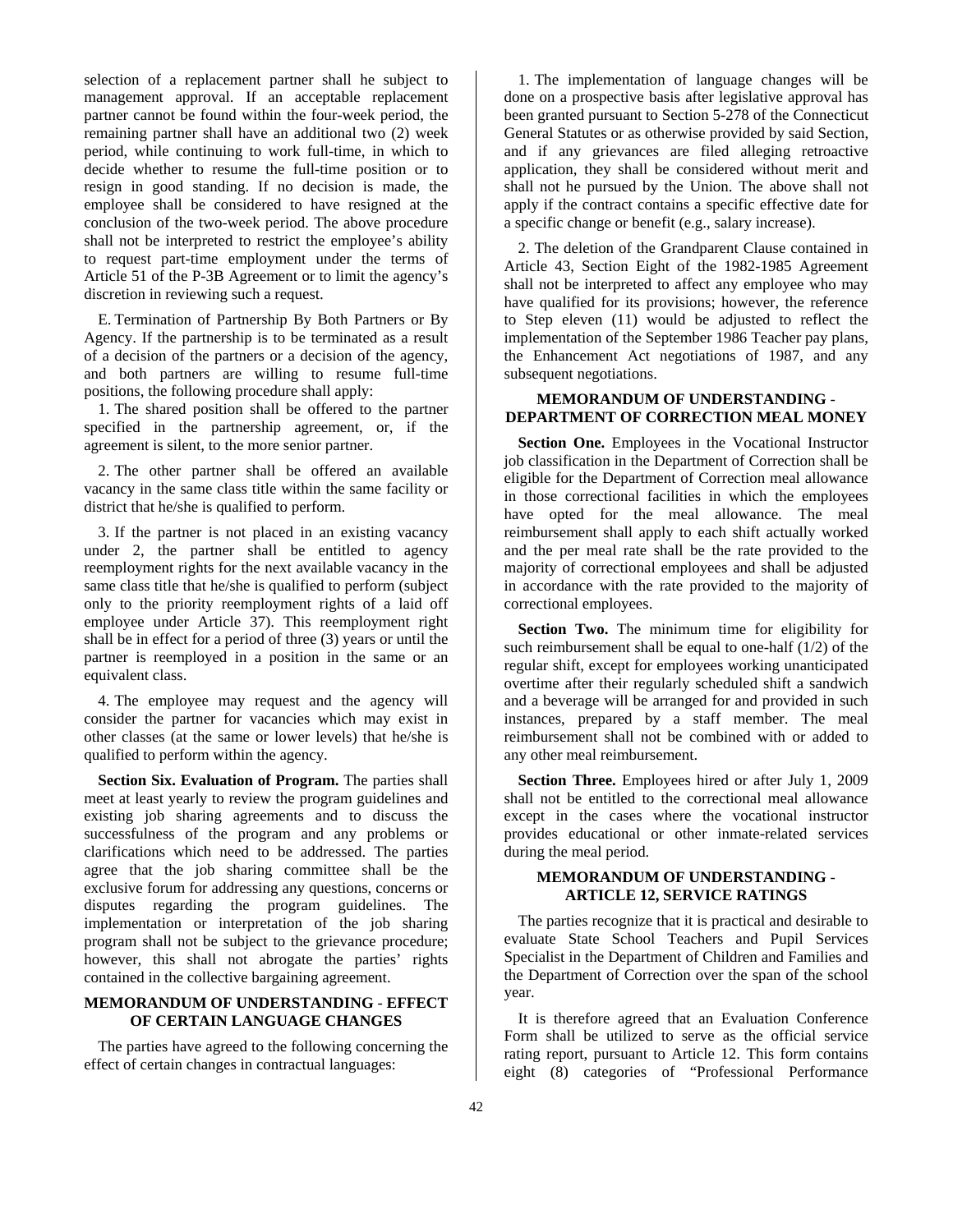Criteria" which are linked to the employee's functional job description. A five (5) point rating key will be utilized to evaluate work performance under each performance criteria category. One or more ratings in Column 5 (has not met) shall constitute an unsatisfactory rating. Two or more ratings in Column 4 (developmental) shall similarly constitute an unsatisfactory rating.

It is further agreed that the filing of an Evaluation Conference Form for each affected employee on or before June 1 of each school year will comply with Article 12, Section One, subsection (4), PROVIDED HOWEVER no employee's annual performance shall be rated unsatisfactory for purposes of complying with the annual service rating report without the requisite three months' notice. This will guarantee that the employee has reasonable time for improvement and amendment of the annual service rating report, where appropriate, prior to the employee's annual increase date.

The parties agree to adopt the above Teacher Evaluation Plans for use in the Department of Correction.

Notwithstanding any of the above, this agreement does not alter any provision of Article 12 of the P-3B contract, either as it guarantees protection of bargaining unit members or as it allows discretion or prerogative to the Employer.

# **SIDE LETTER** - **ARTICLE 55, SECTION ONE**

For printing of the current contract booklet, the parties agree to the following:

The Union will be responsible for printing a mutually agreed number of contract booklets and the State will reimburse the Union at the rate of forty-seven cents (\$.47) for each such booklet.

# **SIDE LETTER** - **DMR ADULT SERVICES POSITIONS**

During the 1997-2001 contract the DMR requested revised specifications for M.R. Adult Services Instructor (Instructor Pay Plan) and M,R. Adult Services Specialist (S.G. 22) and a new classification of M.R. Adult Services Supervisor (S.G. *25).* The Union agreed not to challenge the salary levels specified for these three titles or to seek bargaining or arbitration about these salary levels. This provision shall not be interpreted as precluding the Union from seeking a class reevaluation appeal under Article 49 about the Specialist title. The Supervisor title shall be evaluated under the process described in Section Two. B. of the SCOPE agreement for new classes.

The implementation of these new or revised titles will not result in the involuntary demotion of any State School Teachers or Mental Retardation Education Program Supervisors. It is understood, however, that any O.J.E. review of the M.R. Adult Services titles will not consider the fact that employees in different classes (e.g. State School Teachers) may be performing Adult Services

Instructor, Specialist or Supervisor duties.

# **SIDE LETTER** - **D.M.R. TEACHER POSITIONS**

When a general fund State School Teacher vacancy occurs in the Early Intervention program of the Department of Mental Retardation and there are no qualified laid off employees on the reemployment list, the position will be posted within the Department prior to any consideration of an original appointment.

Any State School Teacher in the Adult Day Services program, who possesses the valid and appropriate certification, may apply for the vacancy, and the Department will make a selection based on applicant qualifications.

Upon selection, the Teacher will be provided with the USD #3 Teacher Development Manual and will be assigned a mentor. The Teacher will work will the supervisor to revise his/her calendar, if necessary, for the remainder of the fiscal year.

The selected Teacher will have a six (6) work week assessment period, during which either party may decide that the Teacher should return to his/her original position. The Region shall provide reasons in writing, with a copy to the Teacher, who shall have the opportunity to respond in writing. Any disagreement by the Teacher concerning the decision to be returned to the original position will be reviewed by the USD Superintendent of Schools and a designee of the Department Personnel Unit.

Note: Under current certification law, Comprehensive Pre-K through 12 Special Education is considered appropriate certification for Early Intervention.

# **MEMORANDUM OF UNDERSTANDING** - **Department of Mental Retardation and Department of Children & Families**

Section One. The State of Connecticut, Department of Mental Retardation and Department of Children & Families, and the Connecticut State Employees Association (P-3B Unit members in DMR & DCF), as a result of facilitation regarding the provision of year round or twelve month programs , have agreed to the following addendum to the P-3B agreement:

A. This memorandum shall continue through the 2005 successor P-3B agreement. Should the expiration date of the successor agreement be reached prior to the date of legislative approval of the subsequent successor agreement, this memorandum shall remain in effect.

B. During the term of this memorandum, the following provisions shall apply in DMR and/or DCF, as specified, and shall supersede any conflicting provisions of Article 20.

# **Section Two. Department of Mental Retardation Provisions:**

A. In the DMR, there shall be two work years for State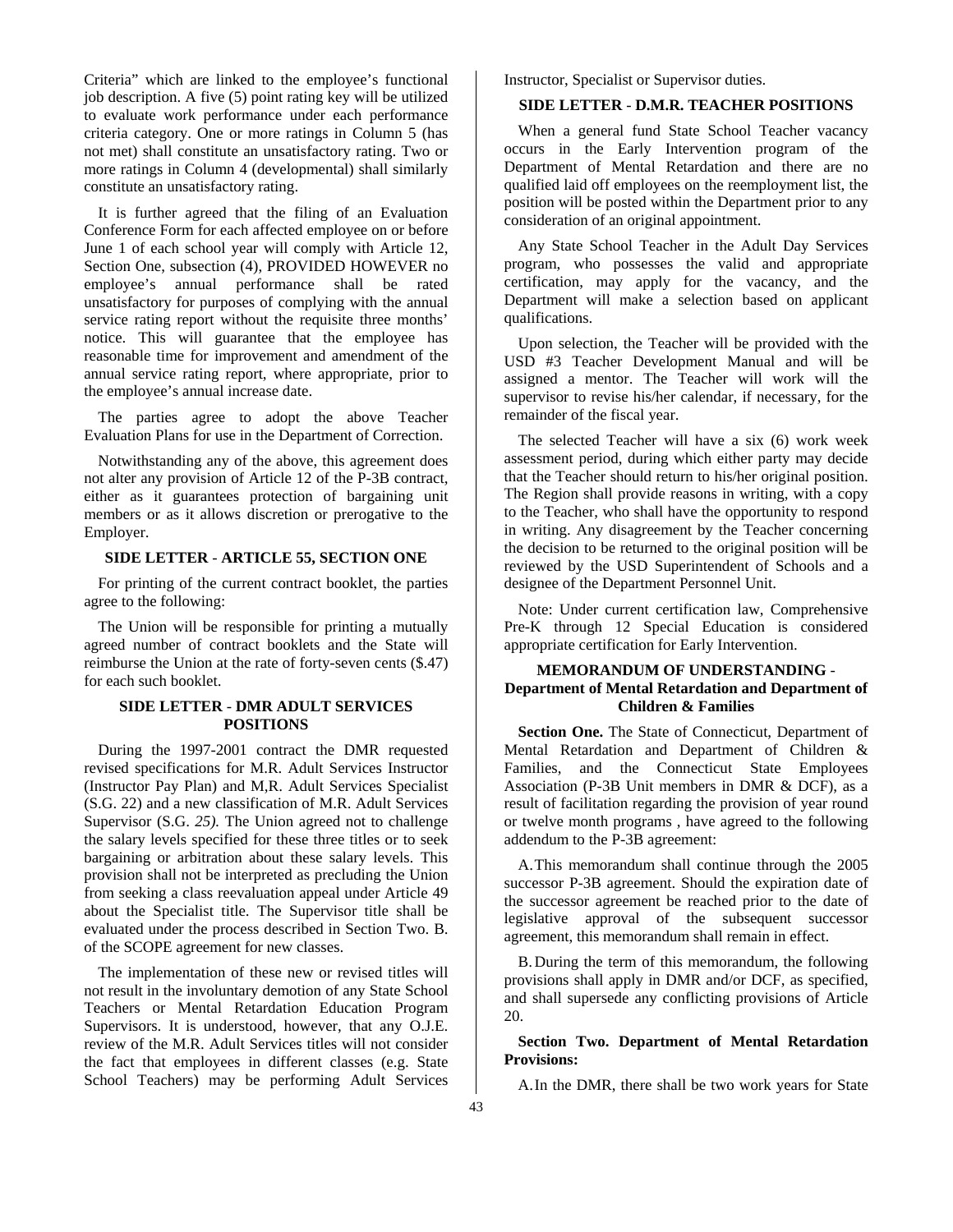School Teachers. The work year shall be scheduled between July 1 and June 30 and shall be either: (a) 208 work days or (b) 223 work days. The current ten month (188 work day) schedule shall no longer exist in DMR.

B. The year-round work calendars for all teachers shall be developed by May 15 of each year for the following contract year (July 1 to June 30), according to the following procedures:

1.) Unified School District: in the Unified School District 3, a standard work calendar containing 223 work days and five recess weeks shall be developed by April 30 in each region between teachers and school administrators, as provided in Article 33.

The teachers on the 208 day schedule will have a calendar with an additional fifteen (15) recess days. The teachers on the 223 day schedule may substitute up to ten (10) individually scheduled recess days in order to have a calendar with a comparable number of recess days. The additional recess days and the alternative recess days shall be scheduled through mutual agreement between the teacher and supervisor, consistent with program needs. If no agreement is reached, the dispute shall he resolved through the dispute resolution process outlined in this memorandum.

2.) Adult Services: For teachers in adult services, individual calendars shall be developed by May 15 of each year for the following contract year. The individual calendars shall be developed through mutual agreement between the teacher and supervisor, consistent with program needs. If no agreement is reached, the dispute shall be resolved through the dispute resolution process outlined in this memorandum. In some programs these calendars will be developed in cooperation with other teachers where shared responsibilities or teams provide program coverage.

C. Changes in Calendar: Any modification of the approved individual calendar for any teacher, if required by extraordinary circumstances, shall he decided by mutual agreement of the teacher and the supervisor. Requests for calendar modifications shall not be subject to the grievance and/or mediation process. Any such calendar modification shall be submitted to the designated regional officials as specified in subsection B.

# **Section Three. Department of Children & Families Provisions:**

A. In the DCF, there shall be two work years for State School Teachers and Pupil Services Specialists. The work year shall be either: (a) 205.5 work days or (b) 223 work days. The current ten month (188 work day) schedule shall no longer exist in DCF.

B. The school calendars for the District and/or for each facility shall be developed as provided in Article 33.

C. The 205.5 day work year, which shall consist of 188

work days between September and June and 17.5 work days between July and August. Each employee on a 205.5 day schedule will work one half of the summer session, either the first 17.5 days or the last 17.5 days. The schedule will be structured so that each such teacher has 1/2 non-contact day during the summer session and each such teacher will be allowed 1/2 holiday compensatory day (3.5 hours) during the summer session.

D. Each employee on a 205.5 day schedule shall be surveyed concerning their preference about working the first half or the last half of the summer session. The scheduling of the session assignments shall be determined through mutual agreement of the teacher and supervisor, consistent with program needs. If no agreement is reached, the dispute shall be resolved through the dispute resolution process outlined in this memorandum.

E. All current twelve month teachers shall have the option of three (3), four (4) or five (5) unpaid leave days during the school calendar. A teacher may only choose between three, four or five unpaid leave days; there is no option for choosing a lesser or greater amount. Each twelve month teacher shall be surveyed concerning their selection of this option and their preference regarding the particular days desired for unpaid leave. While it is anticipated that there is likely to be more interest in unpaid leave days during the summer session, the scheduling of the unpaid leave days shall be determined through mutual agreement of the teacher and supervisor, consistent with program needs. If no agreement is reached, the dispute shall be resolved through the dispute resolution process outlined in this memorandum.

F. The DCF will investigate the possibility and/or practicality of a substitute mentoring program if necessary to improve the recruitment of substitute teachers.

G. The DCF will solicit volunteers from the 205.5 day employees who are willing to he converted to the 223 day schedule contingent upon funding and operational needs. In addition, the parties shall undertake discussions about other measures for increasing the quality and coverage of the summer session by mutual agreement. The discussions may also include resolving any problems in the terms of this Memorandum applicable to DCF.

### **Section Four. Common DMR & DCF Provisions:**

A. There shall be no involuntary conversions to twelve month (223 day) schedules.

B. All standard and approved individual calendars or individual work schedules shall he in writing and in a consistent format and shall be submitted by May 15 of each year to the designated regional or school official and to the appropriate personnel and payroll offices for record-keeping purposes.

C. The pay rates for the new 208 day and 205.5 work years shall be calculated based on the ten month (188 day)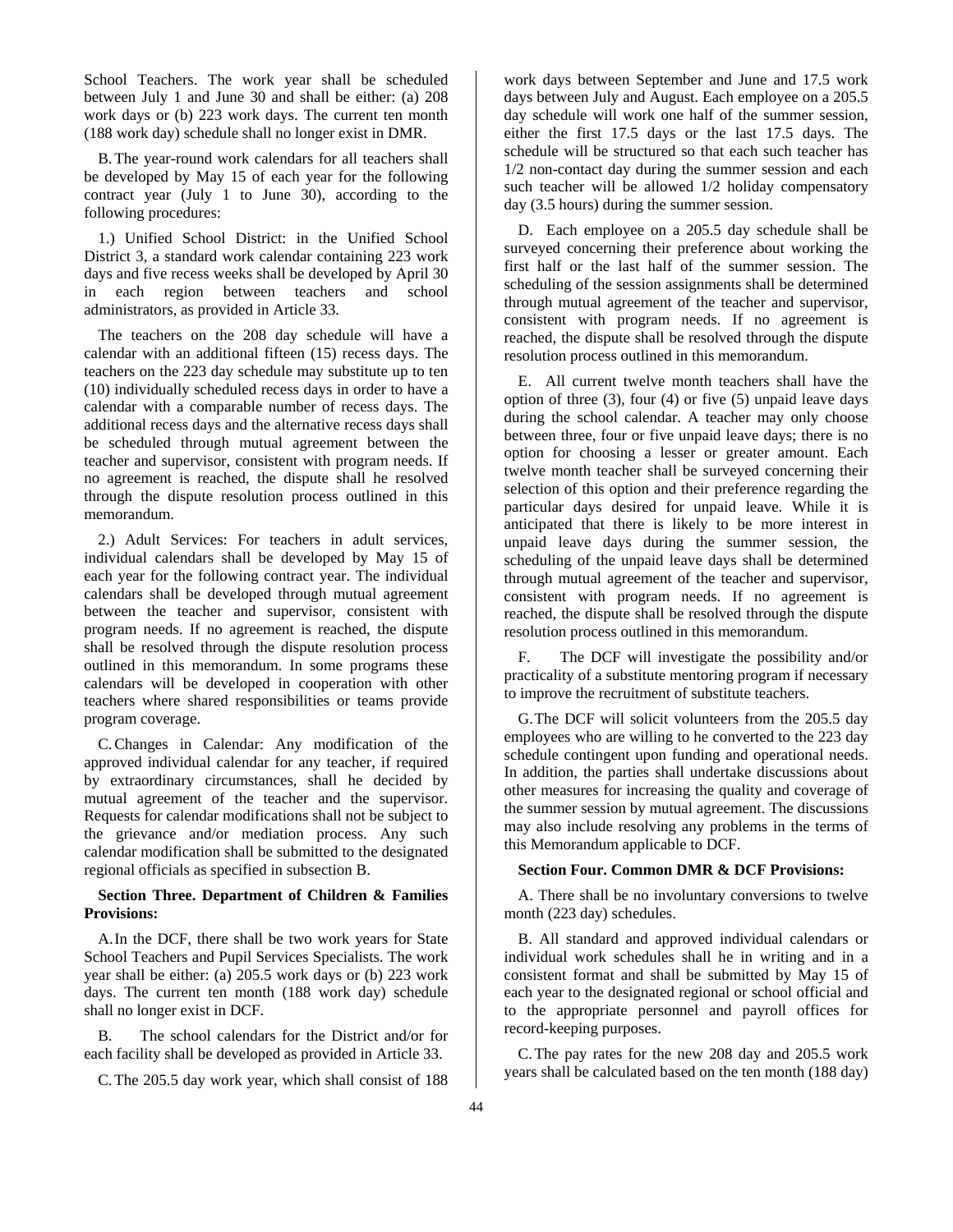pay plan plus the specified number of additional days at 1/188 (per diem) of the ten month pay plan. Employees shall he placed on the same step of the new pay plans as they held on their current pay plan.

D. Dispute Resolution Process: In the event of a dispute regarding the development of individual calendars (DMR) or the determination of summer session assignments or the scheduling of unpaid leave days (DCF), the following procedure shall apply:

- 1.) In the event that more teachers request the same recess days (DMR), or the same summer session or the same unpaid leave days (DCF), than can reasonably be spared for operating reasons, the requests will be granted based upon certification, if applicable, and seniority as defined in Article 10.
- 2.) In the event of a dispute concerning the number of teachers that could reasonably be spared for operating reasons and/or a claim that management was arbitrary and capricious in assessing program needs, the parties will attempt to resolve the matter at the regional or facility level. If the dispute is not resolved, it shall be reduced to writing on a grievance form within 5 working days of the denial and filed to Step 2. The grievance will be handled expeditiously and, if it is not resolved, it will be filed to Step 3.
- 3.) Grievance Mediation. If there are unresolved grievances after Step 3, they will be subject to a grievance mediation step. The parties will mutually agree upon a grievance mediator who shall have experience as a grievance arbitrator. All of these grievances will be scheduled on the same day, to the extent practicable, and shall he the subject of a brief conference and discussion before the mediator. The mediator may attempt to mediate the dispute and/or may verbally indicate his advisory opinion regarding an appropriate disposition of the grievance.
- 4.) Arbitration. If there are unresolved grievances after the mediation process, they may be filed for arbitration by the Union. To the extent practicable, these grievances will be consolidated into one arbitration hearing.

**Section Five.** While superseded in the specified agencies (DMR & DCF) by this memorandum, Article 20 shall not be considered as having been removed from or replaced in the P-3B contract.

**Section Six.** The employees who work on the 205.5 or 208 day schedules shall he considered as working a twelve month schedule for purposes of applying the terms of Article 39, Section Six (Personal Leave) and Article 40, Section Three (d) (family illness). For purposes of granting sick leave accruals under Article 40, Section

One, the employees who work on these schedules shall accrue the monthly sick leave rate on an eleven-month basis, i.e. sick leave shall not accrue in the month of July for these employees.

**Section Seven.** For purposes of calculating the employee's daily rate when determining the amount of payment upon retirement for the appropriate amount of the employee's accrued sick leave, the daily rate for an employee on the 205.5 or 208 day schedule shall be calculated based upon one day being equal to 1/239 of the employee's annual salary.

# **MEMORANDUM OF UNDERSTANDING** - **DEPARTMENT OF MENTAL HEALTH & ADDICTION SERVICES**

By mutual agreement of the State and the Union, State School Teachers (Ten Month) in the Department of Mental Health and Addiction Services may he converted to the 205.5 day work year. The 205.5 day work year shall consist of the 188 work day calendar as provided for ten month teachers with the addition of 17.5 work days during the summer session in July and August. Any such converted Teachers shall be compensated on the 205.5 day salary plan and shall be covered by the terms and conditions applicable to the 205.5 day teachers in the Department of Children & Families under the Memorandum of Understanding for DMR and DCF year round and twelve month educational programs. Any changes that are implemented in the DCF concerning the 205.5 teachers may also be applied by mutual agreement to the 205.5 day teachers in the Department of Mental Health & Addiction Services.

# **MEMORANDUM OF UNDERSTANDING** - **D.M.R. DEINSTITUTIONALIZATION**

The Department of Mental Retardation may he undertaking initiatives to significantly reduce or deinstitutionalize the residential population at the Southbury Training School or other residential facilities. It is recognized that P-3B members will continue to play a vital role in the delivery of agency services to clients in the community and, while there may be changes in the processes for service delivery, job opportunities will continue to exist, provided employees avail themselves of these opportunities. The State and the Union are committed to working closely together in order to effect an orderly transition and continuity of employment. If the Department of Mental Retardation undertakes an initiative for deinstitutionalization of the clients at Southbury Training School or another residential facility, the provisions of this memorandum shall apply.

In order to facilitate an orderly transition to new employment opportunities and to ensure adequate communication, the parties will establish a labor management committee. The labor management committee will share pertinent information and develop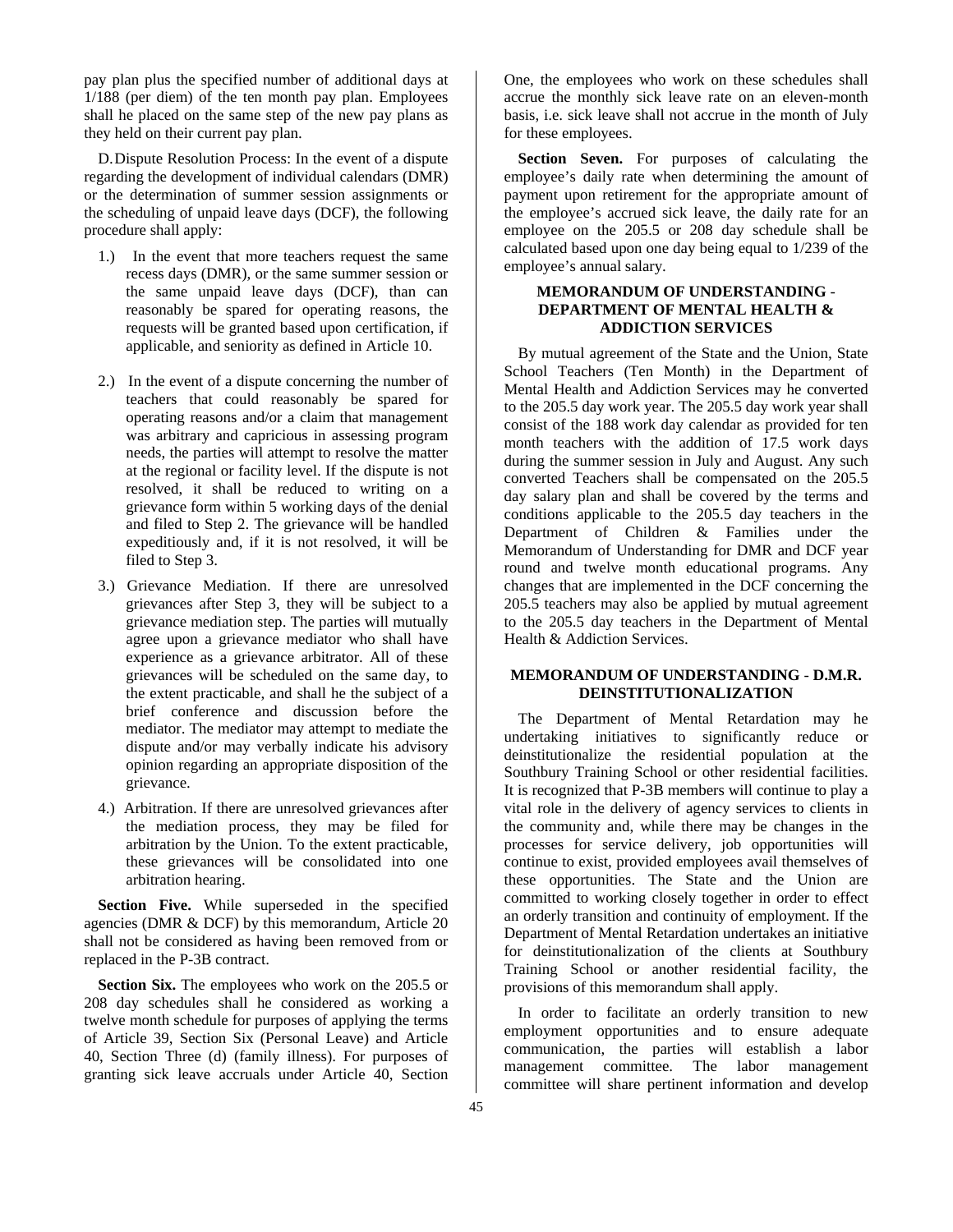guidelines and/or procedures for actions taken in accordance with this Memorandum. A transfer list system within the Department shall be developed for the filling of vacancies outside of the affected residential facility. If there is no transfer list that would apply to a particular bargaining unit vacancy, the Department will make a good faith effort to post the vacancy at a central location at each facility subject to the provisions of this memorandum. If a particular vacancy or position is being established as a result of the deinstitutionalization and redeployment of the affected facility's residential clients, the vacancy or position shall not be offered to employees outside the affected facility unless the vacancy remains unfilled after the procedure specified in sections (a) to (e) has been followed.

The State and the Union will identify retraining opportunities which will assist employees in preparing for emerging or alternative job opportunities.

In the event a reallocation or reduction in the workforce becomes necessary at the Department of Mental Retardation as a result of the change to community based programs (deinstitutionalization), the provisions of this Memorandum shall apply to all Department of Mental Retardation employees with permanent status on or before July 1, 1995.

(a) All such permanent employees affected by deinstitutionalization shall be offered employment in the same or comparable classification at no reduction in salary grade as provided in this Section. All positions and vacancies within the affected agency shall first be filled through voluntary transfers. If there are no volunteers for a particular position or vacancy, it shall be filled by offering it to the least senior employee in the classification from the affected facility. Full time employees shall be offered a full time position and part time employees shall be offered a part time position.

If the least senior employee refuses, the employee shall he laid off or may have rights as described in (b) below. If the position or vacancy remains unfilled, it may be offered to the next two least senior employees, in reverse order of seniority, if one or both of those employees refuse, that employee shall be laid off (in order of seniority) or may have rights as described in (b) below. However, no permanent employee covered under this Section shall be laid off as long as there is a less senior employee in the same classification series and certification at the affected facility who has no rights under this Section.

(b) Any employee who refuses an offer and is scheduled to be laid off as described above shall be deemed to have waived any rights to additional offers in the future under paragraph (a) above, hut shall retain the right to bump the least senior employee in a lower class at the facility in the same classification series as provided by Article 37, Section Five, seventh paragraph. Such

humping rights shall exclude any positions scheduled to be eliminated.

(c) For the purposes of this Memorandum, the regions within D.M.R. shall be defined as they existed on July 1, 1993 and the offer to an eligible employee shall be within the region where the facility is located or in one of the contiguous regions. However, for Southbury Training School, if the offer is in a contiguous region, it shall be west of the Connecticut River. The State and the Union agree to meet and discuss additional geographical limitations on offers for other locations as necessary.

(d) An employee shall not be considered qualified or eligible for a vacancy or position unless the employee possesses the required certification. Therefore, all terms of this Memorandum shall be interpreted consistent with the certification requirements for the particular job classification and assignment.

It is understood that State School Teachers currently assigned to Adult Day Services at a DMR facility covered by this Memorandum would be considered as possessing the required certification for redeployment Teacher positions in DMR Adult Day Services.

(e) Notwithstanding any contrary provisions of the P-3B contract, individuals on the reemployment list as a result of refusal of an offer under the provisions of this Memorandum shall not have preference for a vacancy in their former agency over an employee who has yet to receive an offer. This provision would apply only to vacancies in the individual's former agency and would not affect their recall rights to any other agencies.

(f) At any facility/institution covered under the provisions of this Memorandum, the parties shall meet and develop a process for internal movement of employees to facilitate the closing of individual units or departments within the facility/institution.

(g) The parties agree that an expedited arbitration process shall apply to disputes over whether this Memorandum is applicable to a particular reallocation or reduction in the workforce situation.

# **SIDE LETTER** - **FLEXTIME AND 4-DAY WORKWEEK** - **BUREAU OF REHABILITATION SERVICES (BRS)**

In accordance with Article 18, Section 7, the following guidelines were jointly developed by the BRS Labor Management Committee to implement flextime and 4-day work week in BRS.

The employee initiated flextime or 4-day work week proposal shall be submitted at least one week in advance to the appropriate management designee for review. The proposal and supervisory review will conform with the following guidelines.

# **Section One. Flextime**

(a) The employee must account for 7 hours per day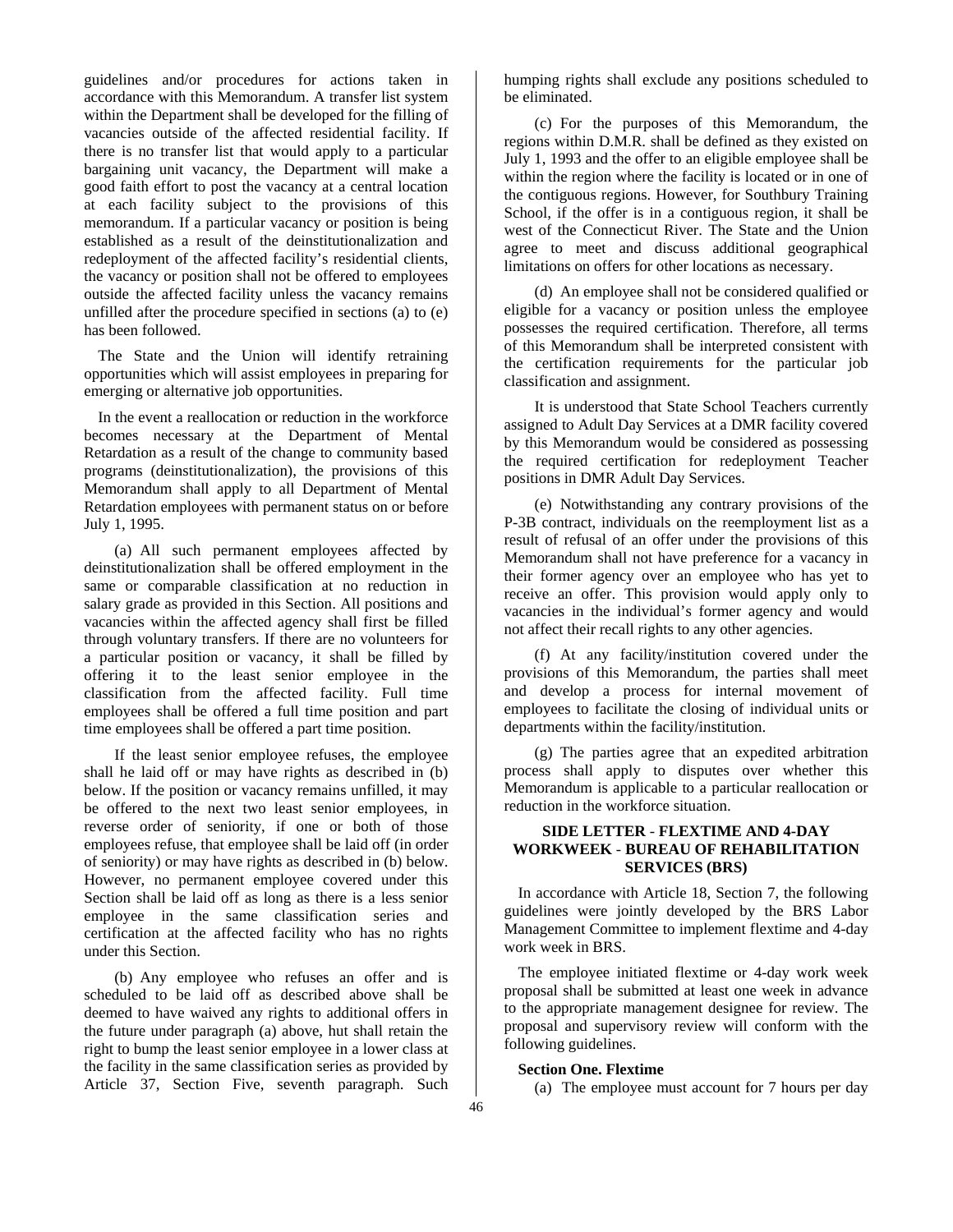on a 5-day (Mon.-Fri.) calendar week.

(b) Coretime--is established from 9:30 A.M. to 3:00 P.M. and is the time during which an employee is expected to be on the job except for illness, lunch, vacation, holidays or other approved leave.

(c) Bandwidth hours--the hours during which the office will be open from 7:00 A.M. to 5:30 P.M.

(d) A fifteen minute "grace period" will be allowed with respect to starting and ending work time provided that each employee accounts for 7 hours of work or approved chargeable leave for that day. Adherence to bandwidth and coretimes must be observed. Notwithstanding the previous sentence, upon request of an employee and approval of an appropriate management designee, an individual exception to the hours restriction may be granted to accommodate needs in such areas as, but not limited to, child care, transportation or participation in an educational program.

(e) Seventy hours (70) must be accounted for during a pay period. Lunch periods will be prescheduled for either one-half or one hour.

### **Section Two. Four-Day Work Week**

(a) The employee must account for 8 3/4 hours per day on a 4 day (Mon.-Thurs. or Tues.-Fri.) work week.

(b) Coreweek is established as Tuesday, Wednesday, and Thursday when the employee is expected to be on the job except for illness, lunch, vacation, holiday, or other approved leave.

(c) Schedules must assure equitable staffing on both Monday and Friday.

(d) Bandwidth hours are the hours during which the office will be open and are established from 7:00 A.M. to 5:30 P.M.

(e) A fifteen minute "grace period" will be allowed with respect to starting and ending times. An employee scheduled to begin work at 8:00 A.M. may begin work at 7:45 A.M. or 8:15 A.M. so long as he/she accounts for eight and three-quarters hours of work or approved chargeable leave for that day. Adherence to bandwidth, coretimes, and coreweek must be observed. Notwithstanding the previous sentence, upon request of an employee and upon approval of an appropriate management designee, an individual exception to the hours restriction may be granted to accommodate needs in such areas as, but not limited to, child care, transportation or participation in an education program.

# **Section Three. General Provisions.**

The underlying premise in establishing the alternate work schedule is to satisfy the mission of the Bureau while capitalizing on the benefits that accrue to clients, management, and employees. In keeping with these concerns, Division of Rehabilitation Services offices with P3B Contract employees must be open from 8:30 A.M. to 4:30 P.M. Monday through Friday and shall be staffed

adequately to handle normal business, i.e., telephone calls and client appointments/visits.

Conflicts in proposed work schedules which occur between employees will he resolved on the basis of seniority (see Article 10) with the more senior employee having preference over a less senior employee. Where the vocational rehabilitation counselor is a guest, e.g., rehabilitation facility, school, etc., his/her work schedule and work hours must accommodate the host. Such an employee may request a transfer based on the inability of a host to accommodate the proposed alternate work schedule, but such request will be treated as any other request for transfer.

No "make-up" provision is contemplated under the alternate work schedule; an employee scheduled to work on a certain day who is not present for work will be charged the appropriate leave for his/her absence.

An employee on a four (4) day workweek schedule will have the following options if a holiday occurs during the workweek:

1. Work a seven (7) hour day, four (4) days, 8:30 a.m. to 4:30 p.m. standard workweek on the four (4) nonholiday days of that week; or

2. Work eight and three-quarters (8 3/4) hours per day for three (3) days, total of twenty-six and one-quarter (26 1/4) hours and charge one-quarter (1/4) day to approved leave.

Coffee breaks (see Article 18, Section 6) are for breaks only; such time is not accruable or transferable to starting or ending the work day.

New employees will be permitted to select a standard workweek or flextime work schedule but will not be permitted to select a four (4) day work week schedule for a period of six (6) months.

Attendance records will be maintained daily on a calendar week (Mon.-Fri.) basis as is currently being practiced. The reporting of attendance to the Personnel unit will reflect the number of hours and days worked in addition to showing charged leave, on a pay period basis (biweekly Friday through Thursday). Attendance forms will be devised for use within the Bureau to establish the basis of verification of time worked. The provision that an employee must account for seventy (70) hours during a pay period will attend to the discrepancy between calendar week and pay week. Alternate work week scheduling will he accomplished with this provision in mind.

It is intended that employees eligible for education leave will continue to be able to use this time in the BRS Labor Management Agreement subsequently published as BRS policy.

Management will try to schedule and convene meetings and/or training sessions during coretime and/or coreweek;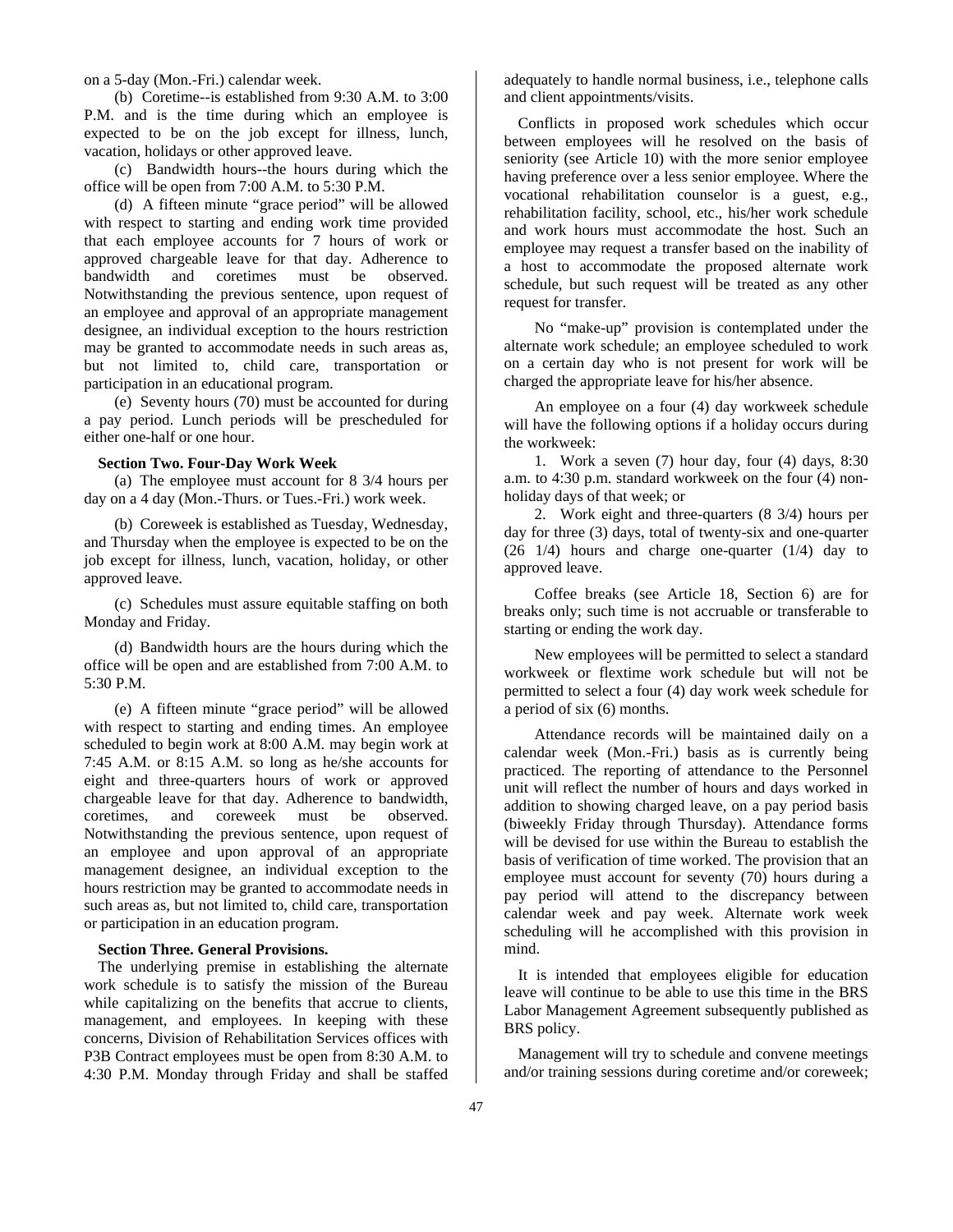however, where necessary, management reserves the right to call meetings for times other than coretime and/or coreweek in which event a change in work schedule will be permitted, This is expected to be an exceptional occurrence; however, when meetings and/or training is scheduled by management well in advance, such meeting and/or training session will be included in the employee's proposed alternate work schedule.

These guidelines are not intended to supersede or replace the terms of the Education Professions P-3B contract.

# **MEMORANDUM OF UNDERSTANDING** - **ARTICLE 16, GRIEVANCE PROCEDURE**

Effective with the Legislative approval of this Agreement, the parties shall agree upon the arbitrators to serve on the P-3B arbitration panel. An arbitrator who is new to the P-3B panel may be removed from the panel by either party anytime after he/she issues his/her first, second or third award, and be replaced with another jointly agreed upon arbitrator with the same conditions. If the arbitrator is not dropped after his/her third award, he/she will serve for the term of the Agreement. Notwithstanding the above, the parties may by mutual agreement remove any arbitrator from the panel during the term of this Agreement.

In an effort to improve arbitration scheduling, the parties, through their respective designees, shall meet regularly to schedule those grievances submitted for arbitration per Section 9(a). The scheduling meeting will involve assigning the designated grievance(s) to the identified arbitrator on a date provided by that arbitrator as being available. The scheduling meeting may involve other CSEA represented units, if the same arbitrator is on more than one panel. This shall not preclude the use of the existing scheduling process when there are a limited number of pending cases to be scheduled.

# **SIDE AGREEMENT** - **ARTICLE 39, SECTION FIVE - Vacation Selection DMR Northwest Center**

At the DMR Northwest Center in Torrington, The MR Adult Services Instructors shall be allowed to submit their requests for vacation at the same time as the State School Teachers submit their proposed calendars for the following school year in order that the requests of any of the P-3B members in the same work unit can be considered, subject to agency operating needs, before any calendars are approved or any vacation requests are granted. If more employees request the same calendar recess days and/or vacation time than can reasonably be spared for operating reasons, the granting of the recess days or vacation time will be based upon seniority as defined in Article 10.

# **MEMORANDUM OF UNDERSTANDING - ARTICLE 8, UNION RIGHTS**

The State and the Union have raised concerns relating to Sections Three, Four and Seven of this Article. The State and the Union agree to discuss any such concerns and to cooperate in attempting to resolve problems that may arise under these Sections.

# **MEMORANDUM OF UNDERSTANDING - ARTICLE 27, SABBATICAL LEAVE**

Notwithstanding the provisions of Article 27 Section One, the parties agree that no sabbatical leave shall be granted for the first year of the contract, i.e. 2005-2006, and only one (1) full-time equivalent teaching position not to exceed ten (10) months shall he carried over to the subsequent years of the contract.

# **SIDE AGREEMENT - DEPARTMENT OF CORRECTION CERTIFICATION DISCUSSIONS**

The Department of Correction will communicate with the Union regarding the status of the certification discussions with the State Department of Education and the Department of Administrative Services.

# **MEMORANDUM OF UNDERSTANDING - BIG BROTHERS/BIG SISTERS**

The State of Connecticut (hereinafter referred to as the "State") and the Connecticut State Employees Association P3B Unit (hereinafter referred to as "Union") have herein agreed that Union members employed by the State of Connecticut may participate in Big Brothers or Big Sisters programs as provided by P.A. No. 98-257 and amended by P.A. No. 99-1. There shall be no expansion of benefits for such participating employees beyond those specifically provided within the Act. The general guidelines applied for participants shall be:

1. The participating employee must have a minimum of one year of state service.

2. The employee must be a full time employee with permanent status.

3. Following each calendar year of active participation in the Big Brother or Big Sister program the employee will be granted one week of additional annual vacation.

4. For purposes of the program effective January 1, 2000, the year period shall be measured annually from January first of each year.

5. Failure to complete a full year of program participation will constitute basis for denial of the grant of the additional vacation. Failure to satisfy expected time commitments associated with the program will also constitute denial of the grant of the additional vacation.

6. Big Brothers or Big Sisters will be totally responsible for the program and shall provide the State employer with certification of participants.

7. The grant of additional vacation will be by OPM and shall not be subject to any appeal. The regulations regarding the utilization of vacation shall govern the utilization of the additional time earned under this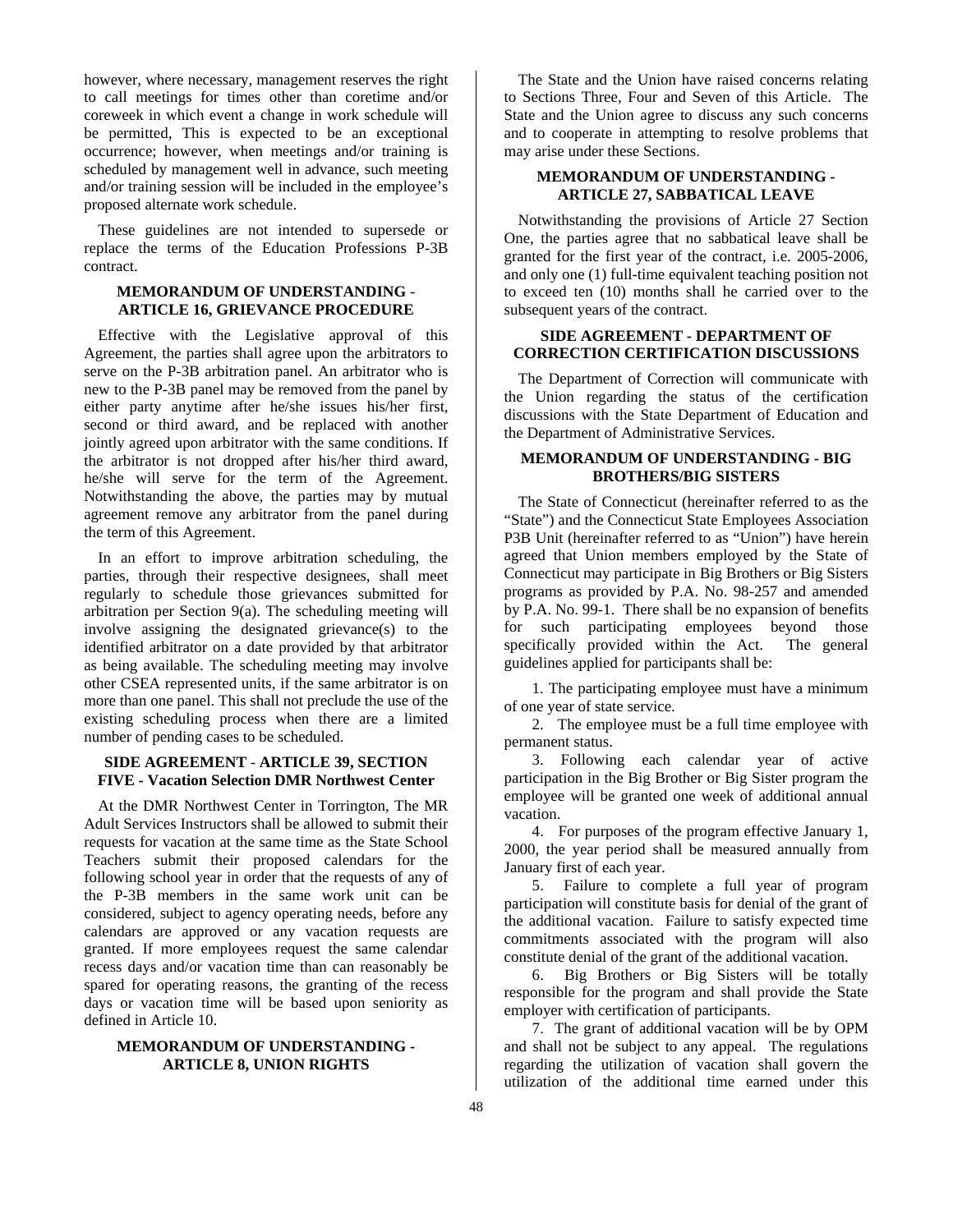program.

8. No activities performed by state employees with Big Brothers or Big Sisters shall be on state time and such activities shall be outside the scope of their employment.

9. In light of the fact that covered employees within this bargaining unit work during the school year as defined in Article 20 there is a lack of eligibility for vacation entitlement. Therefore those who participate in the Big Brothers or Big Sisters as provided in this agreement shall be credited with the vacation as stated in item 3 but shall not be entitled to take such vacation until or unless they transfer to another unit where vacation entitlement is provided. In that circumstance any such credited vacation will be transferable for use at the new designated position. In no event shall this vacation credit be payable upon retirement by the individual.

# **MEMORANDUM OF UNDERSTANDING – PAYMENT FOR MASTER'S DEGREE PROGRAM**

If employees in the Bureau of Rehabilitation Services of the Department of Social Services are required to obtain a Master's degree as a condition of continued employment, the employee's educational costs will be paid by the employer in accordance with the agency's existing practice.

# **MEMORANDUM OF UNDERSTANDING CORRECTION TWELVE MONTH TEACHERS & INSTRUCTORS**

 The parties agree to have a pilot program in the Department of Correction for State School Teachers (Twelve Month) and Vocational Instructors (Twelve Month) to allow current twelve month teachers or instructors the option of three (3) unpaid leave days during the contract year. A teacher or instructor may only choose between no unpaid leave days and three unpaid leave days; there is no option of choosing a lesser or greater amount. After the school calendar is distributed, each twelve month teacher/instructor shall be surveyed concerning their selection of the option and their preference regarding the particular days desired for unpaid leave. The employee's option is binding once submitted and the particular days of unpaid leave must he prescheduled and approved by the employee's manager prior to the July 1 start of the contract year. The scheduling of the unpaid leave days shall be determined through mutual agreement of the teacher/instructor and manager, consistent with program needs. Once the particular unpaid leave days are approved, they are not subject to change except by mutual agreement between the employee and the employee's manager. The pilot program shall start in the 2006-2007 school year or in the first full school year after legislative approval.

# **MEMORANDUM OF UNDERSTANDING - FURLOUGH DAYS**

Each bargaining unit member shall take seven furlough

days (the equivalent of seven days of pay). Those furlough days shall be scheduled as follows:

> May 22, 2009; July 6, 2009; November 27, 2009; December 24, 2009; July 2, 2010; November 26, 2010; and, December 27, 2010.

Notwithstanding the above, furlough days shall be taken on days that the employee is normally scheduled to work.

Credit for furlough days for purposes of pension, longevity, leave accruals and other benefits shall be treated in the same manner as leave under the Voluntary Leave Section of this Agreement.

# **MEMORANDUM OF AGREEMENT - JOB SECURITY**

1. The following job security provisions shall apply to all OLR Covered units which agree or have agreed to contracts or modified contracts in accordance with the April 6, 2009 Recommended Agreement on Financial Issues – And Framework for Job Security including the provisions for wages and furlough days which are summarized in Attachment A.

2. From the date of this Agreement and through June 30, 2011, there shall be no loss of employment for any bargaining unit employee hired prior to July 1, 2009, including loss of employment due to programmatic changes, subject to the following conditions:

a. Protection from loss of employment is for permanent employees and does not apply to:

i. employees in the initial working test period;

ii. those who leave at the natural expiration of a fixed appointment term; including expiration of any employment with an end date;

iii. expiration of a temporary, durational or special appointment;

iv. non-renewal of a non-tenured employee (except in units where non-tenured have permanent status prior to achieving tenure);

v. termination of grant or other outside funding specified for a particular position;

vi. part-time employees who are not eligible for health insurance benefits.

3. This protection from loss of employment does not prevent the State from restructuring and/or eliminating positions provided those affected bump or transfer to another comparable job in accordance with the terms of the attached implementation agreement. An employee who is laid off under the rules of the implementation provisions below because of the refusal of an offered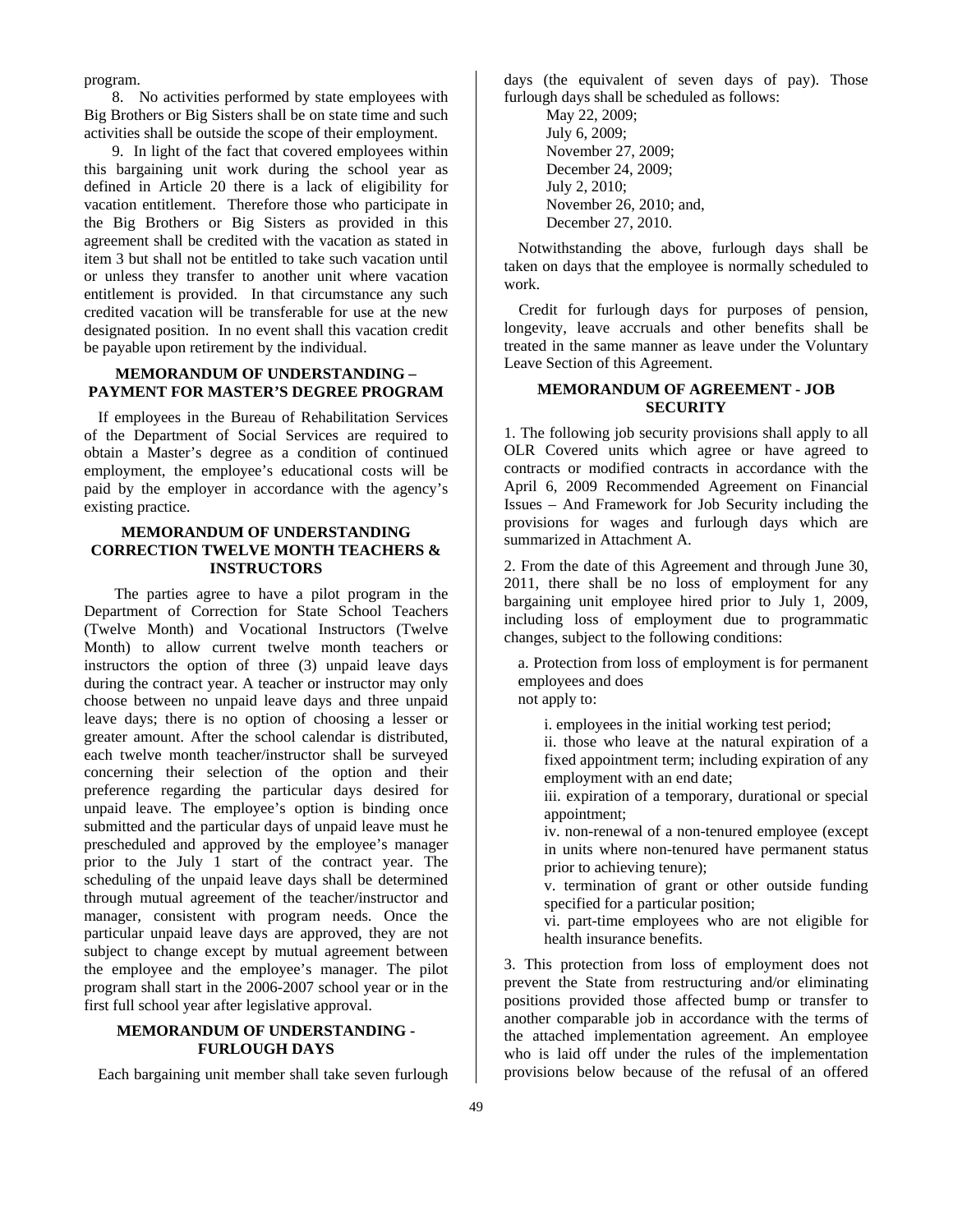position will not be considered a layoff for purposes of this Agreement.

4. The State is not precluded from noticing layoff in order to accomplish any of the above, or for layoffs outside the July 1, 2009-June 30, 2011 biennium.

5. The Office of Policy and Management and the Office of Labor Relations commit to continuing the effectiveness of the Placement & Training Process during and beyond the biennium to facilitate the carrying out of its purposes.

6. The State shall provide \$ 2.5 Million in FY '09, and \$5.5 Million in FY '10, to the Placement and Training Committee in order to provide additional resources for carrying out the State's commitments under this agreement and to facilitate the Placement and Training processes.

# **MEMORANDUM OF UNDERSTANDING Between the STATE OF CONNECTICUT And the CONNECTICUT STATE EMPLOYEES ASSOCIATION (P-3B)**

In order to assist in resolving the financial issues currently facing the State of Connecticut while preserving public services, the State of Connecticut and the P-3B bargaining unit agree to the following provisions:

# **1. DURATION**

The collective bargaining agreement between the State and the Union which is currently in force is hereby extended to June 30, 2016. Article 60 of the P-3B contract is therefore revised to provide for an expiration date of June 30, 2016. Except as modified by this agreement, the provisions of the existing P-3B contract remain in effect.

# **2. GENERAL WAGES AND ANNUAL INCREMENTS:**

The last paragraph of Article 19, Section One, of the contract is deleted and the following substituted in lieu thereof:

Effective the pay period including July 1, 2011, the base annual salary for all employees shall be increased by two and one-half percent (2.5%).

Effective August 26, 2011, the base annual salary for all employees shall be reduced to the rates in effect on June 30, 2011.

There shall be no other general wage Increase paid to any P-3B unit employee for the 2011-12 and the 2012-13 contract years.

Effective on the date (August 26, 2013) that is four pay periods after July 1, 2013, the base annual salary for all employees shall be increased by three percent (3.0%). Affected employees shall also receive a lump sum payment to be made whole for the difference in

percentage between the July 2011 increase received, and the wage increase that would have been effective July 2013.

Effective July 1, 2014, the base annual salary for all employees shall be increased by three percent (3.0%).

Effective July 1, 2015, the base annual salary for all employees shall be increased by three percent (3.0%).

Article 19, Section Eight (last paragraph) of the contract is deleted and the following substituted in lieu thereof:

Employees will be eligible for and receive annual increments during the 2011-12 contract year in accordance with existing practice, but the annual increments shall be delayed three (3) months.

Notwithstanding the prior provision, there will be no annual increment made for contract years 2011-2012 and 2012-2013.

Employees will continue to be eligible for and receive annual increments during the term of this contract in accordance with existing practice for contract years 2013- 2014, 2014-2015 and 2015-2016, except as specifically varied by the contract.

# **3. LONGEVITY**

Article 19, Section Nine of the contract is deleted and the following substituted in lieu thereof:

(a) Employees shall continue to be eligible for longevity payments for the life of the contract in accordance with existing practice, except as provided otherwise in this agreement. The longevity schedule in effect on June 30, 1993 shall remain unchanged in dollar amounts for the life of this Agreement and is contained in the Appendix.

An employee's total length of state service including war service shall be utilized to determine longevity eligibility.

(b) No longevity payment In October, 2011. Employees hired prior to July 1, 2011 shall continue to be eligible for longevity payments for the life of the contract in accordance with existing practice, except there shall be no longevity payment in October, 2011. The longevity schedule in effect on June 30, 1993 shall remain unchanged in dollar amounts for the life of this Agreement.

(c) Service toward longevity. No service shall count toward longevity for the two (2) year period beginning July 1, 2011 through June 30, 2013. Effective July 1, 2013, any service accrued during that period shall be added to the service calculation for the purpose of determining eligibility and level of longevity entitlement if it would have counted when performed.

(d) Employees hired on or after July 1, 2011. No employee first hired on or after July 1, 2011 shall be, entitled to a longevity payment; provided, however, any individual hired on or after said date who shall have military service which would count toward longevity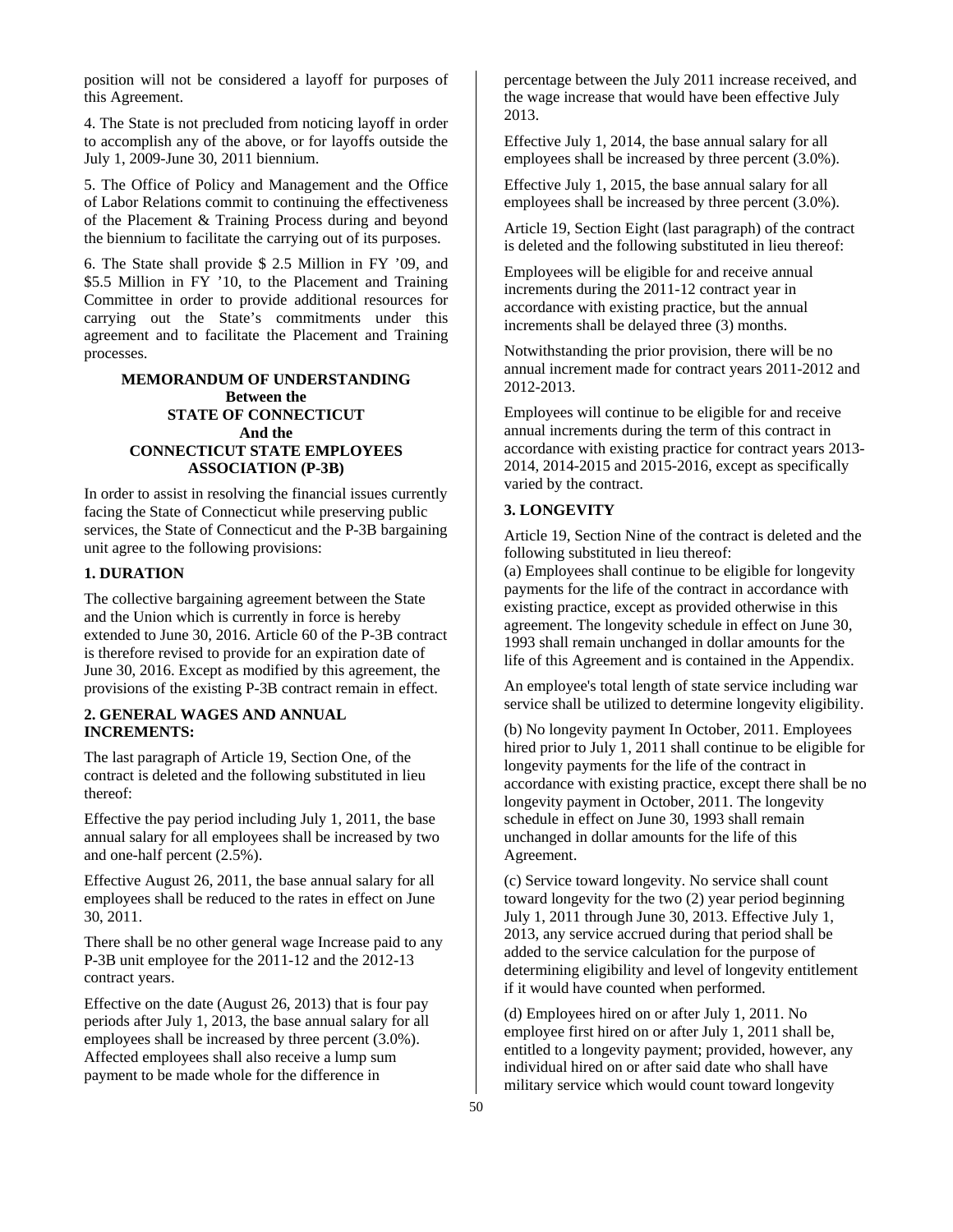under current rules shall be entitled to longevity If they obtain the requisite service in the future.

# **4. FUNDS AND OTHER PAYMENTS**

All other funds (e.g., tuition reimbursement) shall remain in place and continue in the same amounts presently in the P-3B collective bargaining agreement, except to the extent otherwise called for In the P-3B collective bargaining agreement. The P-3B collective bargaining agreement shall be extended until June 30, 2016 and unexpended fund amounts shall roll over year to year. Any unexpended funds shall lapse or shall not lapse as of June 30, 2016 In accordance with present rules.

# **5. JOB SECURITY**

From July 1, 2011 and through June 30, 2015, there shall be no loss of employment for P-3B bargaining unit employees hired prior to July 1, 2011, including loss of employment due to programmatic changes, subject to the following conditions:

a. Protection from loss of employment is for permanent employees and does not apply to:

i. employees in the initial working test period; ii. those who leave at the natural expiration of a fixed appointment term. Including expiration of any employment with an end date;

iii. expiration of a temporary, durational or special appointment;

iv. non-renewal of a non-tenured employee (except In units where non-tenured have permanent status prior to achieving tenure);

v. termination of grant or other outside funding specified for a particular position;

vi. part-time employees who are not eligible for health insurance benefits.

b. This protection from loss of employment does not prevent the State from restructuring and/or eliminating positions provided those affected bump or transfer to another comparable job in accordance with the terms of the attached implementation agreement. An employee

who is laid off under the rules of the implementation provisions below because of the refusal of an· offered position will not be considered a layoff for purposes of this Agreement.

c. The State is not precluded from noticing layoff in order to accomplish any of the above, or for layoffs outside the July 1, 2011-June 30, 2015 time period. The Office of Policy and Management and the Office of Labor Relations commit to continuing the effectiveness of the Placement and Training process during and beyond the biennium to facilitate the carrying out of its purposes. The State shall continue to utilize the funds previously establishes for carrying out the State's commitments under this Agreement and to facilitate the Placement and Training process.

# **6. NON-ECONOMIC TERMS OF CONTRACT**

If P-3B does not agree to extend its bargaining agreement unchanged, it reserves its right to open up to a maximum of eight (8) issues that have a *de minimis* cost and are identified no later than August 31, 2011. P-3B has notified the Office of Labor Relations of its intent to open the contract to non-economic issues. Therefore, the State may likewise open up a maximum of eight (8) issues with a *de minimis* cost. Negotiation shall begin on these issues no earlier than September 1, 2011, unless otherwise agreed to by the parties. Only these issues may be submitted to interest arbitration.

# **APPROVAL**

This agreement is subject to approval of the Legislature pursuant to Connecticut General Statutes Section 5-278.

# **For the State of Connecticut**

/s/ Ellen Carter 8/19/2011

# **For the Union**

/s/ Robert D. Rinker 8/19/2011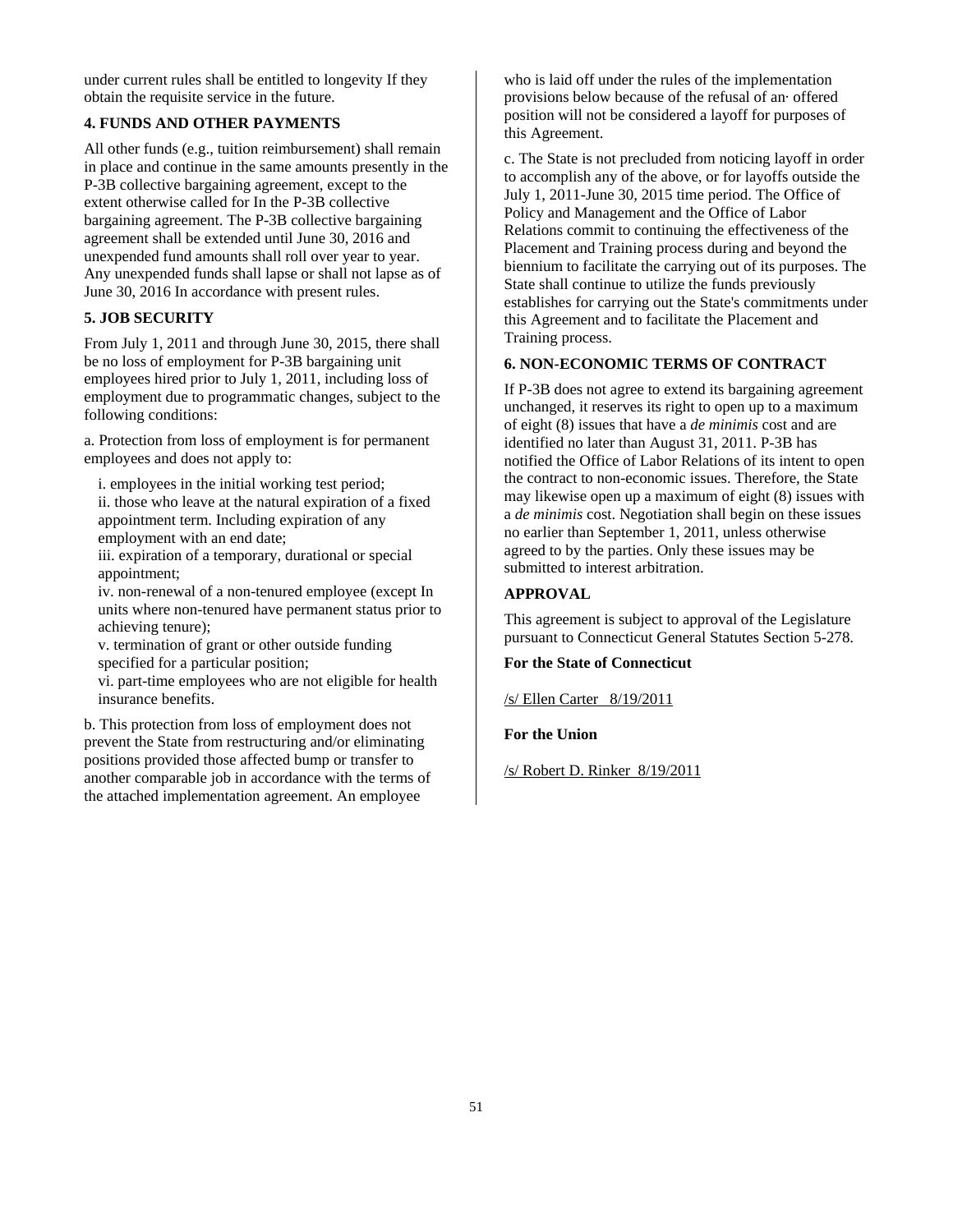# **TOPICAL INDEX**

| Academic freedom                                        |
|---------------------------------------------------------|
|                                                         |
| Access to information                                   |
|                                                         |
|                                                         |
|                                                         |
|                                                         |
|                                                         |
|                                                         |
| Assaultive and aggressive behavior training21           |
| <b>Bereavement</b> leave                                |
|                                                         |
|                                                         |
|                                                         |
| <b>Braille</b>                                          |
| State will provide copies to visually impaired5         |
| <b>Bulletin</b> board                                   |
|                                                         |
| Bumping                                                 |
|                                                         |
| Certification discussions in doc                        |
|                                                         |
|                                                         |
|                                                         |
|                                                         |
|                                                         |
| Classification series for the purposes layoff 38        |
| Comparability                                           |
|                                                         |
|                                                         |
|                                                         |
|                                                         |
|                                                         |
|                                                         |
| Correction meal money                                   |
| Csea convention                                         |
|                                                         |
|                                                         |
|                                                         |
| Derogatory material                                     |
|                                                         |
| Discipline                                              |
|                                                         |
|                                                         |
| Drug testing/screening                                  |
|                                                         |
|                                                         |
| Durational employee                                     |
|                                                         |
|                                                         |
|                                                         |
|                                                         |
|                                                         |
| Facilities                                              |
|                                                         |
| Flextime                                                |
|                                                         |
| Four-day workweek                                       |
|                                                         |
| Funds                                                   |
| Workshop and conference, tuition funding through 201651 |
|                                                         |
| Grievance and arbitration                               |

| Grievance procedure                         |
|---------------------------------------------|
|                                             |
|                                             |
|                                             |
|                                             |
|                                             |
|                                             |
|                                             |
|                                             |
| Instructor pay plan                         |
|                                             |
|                                             |
|                                             |
|                                             |
|                                             |
|                                             |
|                                             |
|                                             |
| Layoff                                      |
|                                             |
|                                             |
|                                             |
| Longevity                                   |
| Equating extended pay plans to longevity 18 |
|                                             |
|                                             |
| Management rights                           |
|                                             |
|                                             |
|                                             |
| Meals                                       |
|                                             |
|                                             |
|                                             |
| Medical certificate                         |
|                                             |
|                                             |
|                                             |
| No layoffs                                  |
|                                             |
| Non-discrimination                          |
|                                             |
|                                             |
|                                             |
| Orientation                                 |
|                                             |
|                                             |
| Overpayments                                |
|                                             |
|                                             |
|                                             |
|                                             |
| Personal leave                              |
|                                             |
|                                             |
| Personal property                           |
|                                             |
| Personnel file                              |
|                                             |
| Personnel record                            |
|                                             |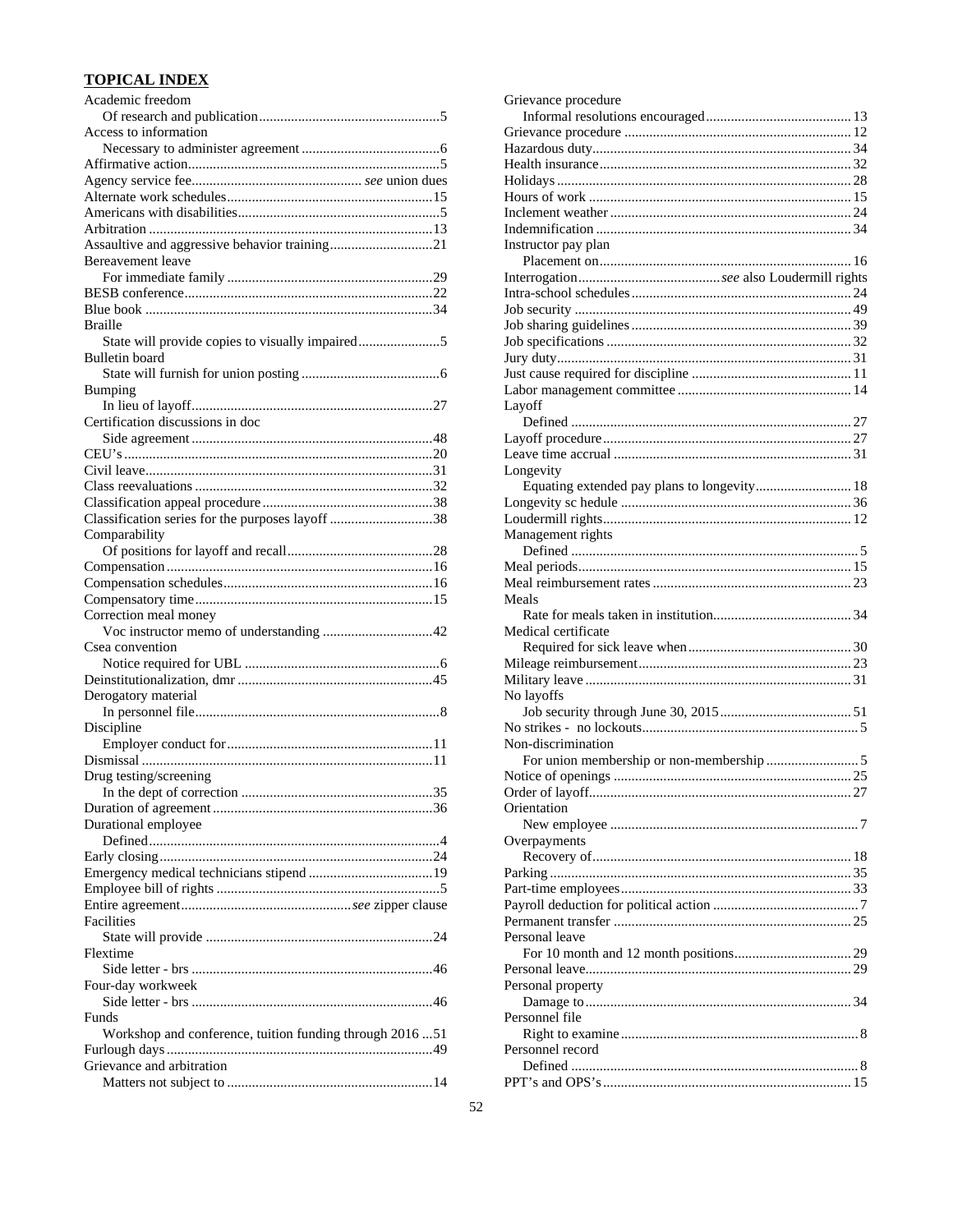| Printing of the contract booklet             |  |
|----------------------------------------------|--|
|                                              |  |
| Professional conference and workshop fund21  |  |
|                                              |  |
|                                              |  |
|                                              |  |
| Provisional employees                        |  |
|                                              |  |
|                                              |  |
|                                              |  |
| Recognition                                  |  |
|                                              |  |
|                                              |  |
| Related duties as required                   |  |
|                                              |  |
| Respect and dignity                          |  |
|                                              |  |
|                                              |  |
|                                              |  |
|                                              |  |
|                                              |  |
| Seniority                                    |  |
|                                              |  |
|                                              |  |
| Seniority                                    |  |
|                                              |  |
|                                              |  |
|                                              |  |
|                                              |  |
| Sick leave                                   |  |
| Factors in considering abuse of sick leave30 |  |
|                                              |  |
|                                              |  |
|                                              |  |
|                                              |  |
|                                              |  |
| Staff representatives                        |  |
| Stewards                                     |  |
|                                              |  |
|                                              |  |
|                                              |  |
|                                              |  |
| Substitute teachers                          |  |
|                                              |  |
|                                              |  |

| Supplement workers compensation to full pay 32 |  |
|------------------------------------------------|--|
|                                                |  |
| Teacher pay plan                               |  |
|                                                |  |
| Telephones                                     |  |
|                                                |  |
|                                                |  |
|                                                |  |
|                                                |  |
|                                                |  |
|                                                |  |
| Transfer                                       |  |
|                                                |  |
|                                                |  |
| Transfer                                       |  |
|                                                |  |
|                                                |  |
|                                                |  |
|                                                |  |
|                                                |  |
| Twelve month programs                          |  |
|                                                |  |
|                                                |  |
|                                                |  |
|                                                |  |
|                                                |  |
|                                                |  |
| Unsatisfactory service ratings                 |  |
|                                                |  |
|                                                |  |
| Use of facilities                              |  |
|                                                |  |
| Vacation days                                  |  |
|                                                |  |
| Vacation pay                                   |  |
|                                                |  |
|                                                |  |
|                                                |  |
|                                                |  |
|                                                |  |
| Working test period                            |  |
|                                                |  |
|                                                |  |
|                                                |  |
|                                                |  |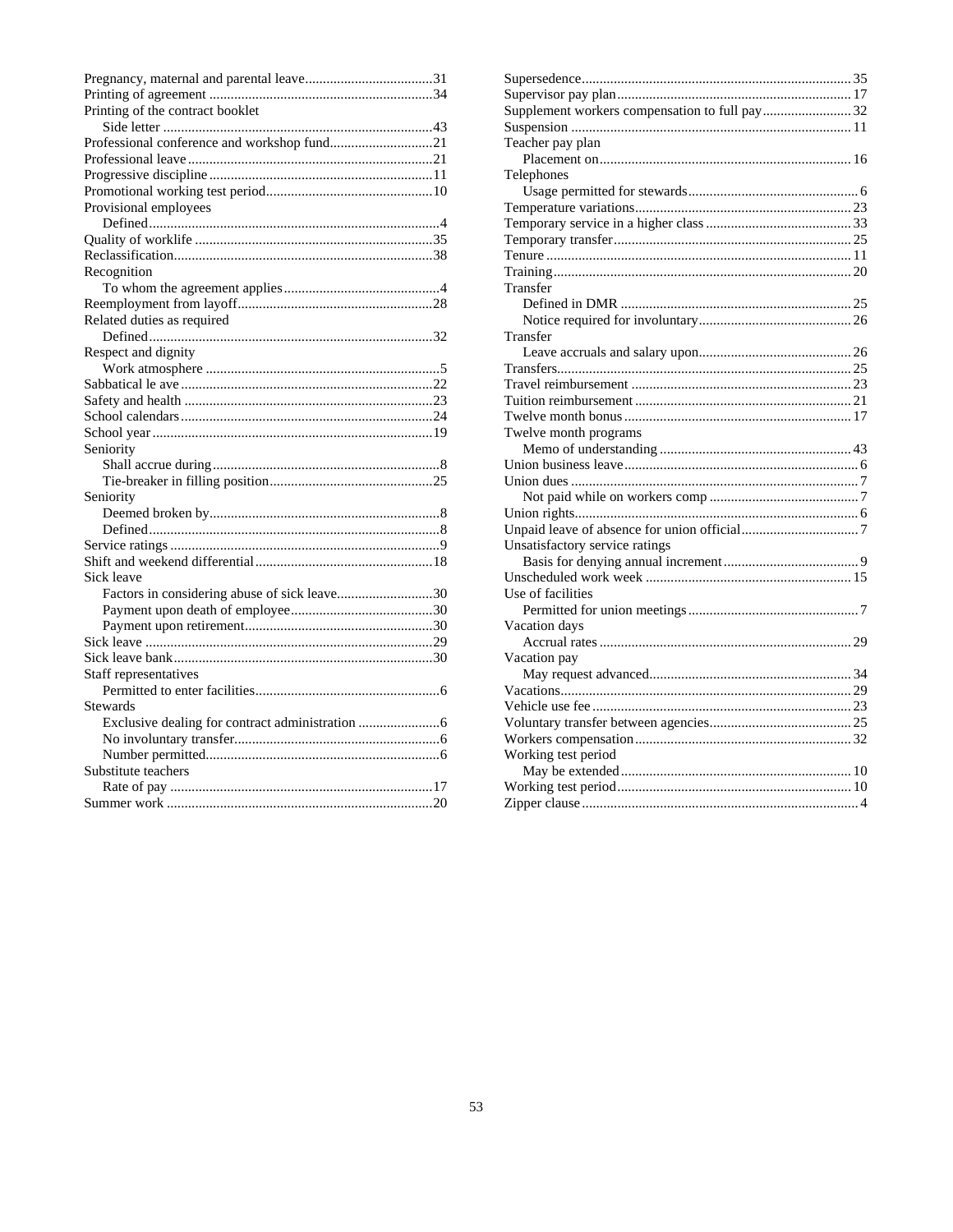|     |                 | Plan Group Period | Step 1                  | Step 2      | Step 3      | Step 4      | Step 5      | Step 6      | Step 7      | Step 8      | Step 9                  | Step 10    |
|-----|-----------------|-------------------|-------------------------|-------------|-------------|-------------|-------------|-------------|-------------|-------------|-------------------------|------------|
| EB  | 11              | Annual            | \$31,671.00             | \$32,640.00 | \$33,603.00 | \$34,575.00 | \$35,819.00 | \$36,839.00 | \$37,863.00 | \$39,000.00 | \$40,170.00             |            |
|     |                 | <b>Bi-Wk</b>      | \$1,213.45              | \$1,250.58  | \$1,287.48  | \$1,324.72  | \$1,372.38  | \$1,411.46  | \$1,450.69  | \$1,494.26  | \$1,539.09              |            |
|     |                 | Daily             | \$121.35                | \$125.06    | \$128.75    | \$132.48    | \$137.24    | \$141.15    | \$145.07    | \$149.43    | \$153.91                |            |
|     |                 | Hourly            | \$17.34                 | \$17.87     | \$18.40     | \$18.93     | \$19.61     | \$20.17     | \$20.73     | \$21.35     | \$21.99                 |            |
| EB  | 12              | Annual            | $\overline{$}32,704.00$ | \$33,706.00 | \$34,707.00 | \$35,753.00 | \$37,069.00 | \$38,131.00 | \$39,194.00 | \$40,370.00 | \$41,582.00             |            |
|     |                 | Bi-Wk             | \$1,253.03              | \$1,291.42  | \$1,329.78  | \$1,369.85  | \$1,420.27  | \$1,460.96  | \$1,501.69  | \$1,546.75  | \$1,593.19              |            |
|     |                 | Daily             | \$125.31                | \$129.15    | \$132.98    | \$136.99    | \$142.03    | \$146.10    | \$150.17    | \$154.68    | \$159.32                |            |
|     |                 | Hourly            | \$17.91                 | \$18.45     | \$19.00     | \$19.57     | \$20.29     | \$20.88     | \$21.46     | \$22.10     | \$22.76                 |            |
| EB  | 13              | Annual            | \$34,542.00             | \$35,816.00 | \$37,096.00 | \$38,391.00 | \$39,961.00 | \$41,255.00 | \$42,549.00 | \$43,826.00 | \$45,141.00             |            |
|     |                 | Bi-Wk             | \$1,323.45              | \$1,372.27  | \$1,421.31  | \$1,470.92  | \$1,531.08  | \$1,580.66  | \$1,630.23  | \$1,679.16  | \$1,729.55              |            |
|     |                 | Daily             | \$132.35                | \$137.23    | \$142.14    | \$147.10    | \$153.11    | \$158.07    | \$163.03    | \$167.92    | \$172.96                |            |
|     |                 | Hourly            | \$18.91                 | \$19.61     | \$20.31     | \$21.02     | \$21.88     | \$22.59     | \$23.29     | \$23.99     | \$24.71                 |            |
| EB  | 14              | Annual            | \$36,166.00             | \$37,492.00 | \$38,822.00 | \$40,154.00 | \$41,761.00 | \$43,100.00 | \$44,445.00 | \$45,780.00 | \$47,153.00             |            |
|     |                 | <b>Bi-Wk</b>      | \$1,385.68              | \$1,436.48  | \$1,487.44  | \$1,538.47  | \$1,600.04  | \$1,651.35  | \$1,702.88  | \$1,754.03  | \$1,806.63              |            |
|     |                 | Daily             | \$138.57                | \$143.65    | \$148.75    | \$153.85    | \$160.01    | \$165.14    | \$170.29    | \$175.41    | \$180.67                |            |
|     |                 | Hourly            | \$19.80                 | \$20.53     | \$21.25     | \$21.98     | \$22.86     | \$23.60     | \$24.33     | \$25.06     | \$25.81                 |            |
| EB  | 15              | Annual            | \$37,898.00             | \$39,261.00 | \$40,629.00 | \$41,997.00 | \$43,678.00 | \$45,051.00 | \$46,430.00 | \$47,822.00 | \$49,257.00             |            |
|     |                 | Bi-Wk             | \$1,452.04              | \$1,504.26  | \$1,556.67  | \$1,609.09  | \$1,673.49  | \$1,726.10  | \$1,778.93  | \$1,832.27  | \$1,887.25              |            |
|     |                 | Daily             | \$145.21                | \$150.43    | \$155.67    | \$160.91    | \$167.35    | \$172.61    | \$177.90    | \$183.23    | \$188.73                |            |
|     |                 | Hourly            | \$20.75                 | \$21.49     | \$22.24     | \$22.99     | \$23.91     | \$24.66     | \$25.42     | \$26.18     | \$26.97                 |            |
| EB  | 16              | Annual            | \$39,748.00             | \$41,153.00 | \$42,562.00 | \$43,968.00 | \$45,699.00 | \$47,118.00 | \$48,532.00 | \$49,988.00 | \$51,489.00             |            |
|     |                 | Bi-Wk             | \$1,522.92              | \$1,576.75  | \$1,630.73  | \$1,684.60  | \$1,750.92  | \$1,805.29  | \$1,859.47  | \$1,915.25  | \$1,972.76              |            |
|     |                 | Daily             | \$152.30                | \$157.68    | \$163.08    | \$168.46    | \$175.10    | \$180.53    | \$185.95    | \$191.53    | \$197.28                |            |
|     |                 | Hourly            | \$21.76                 | \$22.53     | \$23.30     | \$24.07     | \$25.02     | \$25.79     | \$26.57     | \$27.37     | \$28.19                 |            |
| EB  | 17              | Annual            | \$41,710.00             | \$43,163.00 | \$44,610.00 | \$46,056.00 | \$47,838.00 | \$49,297.00 | \$50,757.00 | \$52,280.00 | \$53,850.00             |            |
|     |                 | Bi-Wk             | \$1,598.09              | \$1,653.76  | \$1,709.20  | \$1,764.60  | \$1,832.88  | \$1,888.78  | \$1,944.72  | \$2,003.07  | \$2,063.22              |            |
|     |                 | Daily             | \$159.81                | \$165.38    | \$170.92    | \$176.46    | \$183.29    | \$188.88    | \$194.48    | \$200.31    | \$206.33                |            |
|     |                 | Hourly            | \$22.83                 | \$23.63     | \$24.42     | \$25.21     | \$26.19     | \$26.99     | \$27.79     | \$28.62     | \$29.48                 |            |
| EB  | 18              | Annual            | \$43,817.00             | \$45,298.00 | \$46,781.00 | \$48,275.00 | \$50,106.00 | \$51,603.00 | \$53,091.00 | \$54,683.00 | \$56,325.00             |            |
|     |                 | Bi-Wk             | \$1,678.82              | \$1,735.56  | \$1,792.38  | \$1,849.62  | \$1,919.78  | \$1,977.13  | \$2,034.14  | \$2,095.14  | \$2,158.05              |            |
|     |                 | Daily             | \$167.89                | \$173.56    | \$179.24    | \$184.97    | \$191.98    | \$197.72    | \$203.42    | \$209.52    | \$215.81                |            |
|     |                 | Hourly            | \$23.99                 | \$24.80     | \$25.61     | \$26.43     | \$27.43     | \$28.25     | \$29.06     | \$29.94     | \$30.83                 |            |
| EB  | 19              | Annual            | \$45,972.00             | \$47,505.00 | \$49,032.00 | \$50,562.00 | \$52,456.00 | \$53,997.00 | \$55,537.00 | \$57,204.00 | \$58,921.00             |            |
|     |                 | Bi-Wk             | \$1,761.38              | \$1,820.12  | \$1,878.63  | \$1,937.25  | \$2,009.81  | \$2,068.86  | \$2,127.86  | \$2,191.73  | \$2,257.51              |            |
|     |                 | Daily             | \$176.14                | \$182.02    | \$187.87    | \$193.73    | \$200.99    | \$206.89    | \$212.79    | \$219.18    | \$225.76                |            |
|     |                 | Hourly            | \$25.17                 | \$26.01     | \$26.84     | \$27.68     | \$28.72     | \$29.56     | \$30.40     | \$31.32     | \$32.26                 |            |
| EB  | 20              | Annual            | \$48,316.00             | \$49,878.00 | \$51,443.00 | \$53,005.00 | \$54,959.00 | \$56,536.00 | \$58,111.00 | \$59,855.00 | \$61,650.00             |            |
|     |                 | Bi-Wk             | \$1,851.19              | \$1,911.04  | \$1,971.00  | \$2,030.85  | \$2,105.71  | \$2,166.14  | \$2,226.48  | \$2,293.30  | \$2,362.07              |            |
|     |                 | Daily             | \$185.12                | \$191.11    | \$197.10    | \$203.09    | \$210.58    | \$216.62    | \$222.65    | \$229.33    | \$236.21                |            |
|     |                 | Hourly            | \$26.45                 | \$27.31     | \$28.16     | \$29.02     | \$30.09     | \$30.95     | \$31.81     | \$32.77     | \$33.75                 |            |
| EB  | 21              | Annual            | \$50,696.00             | \$52,307.00 | \$53,911.00 | \$55,521.00 | \$57,542.00 | \$59,154.00 | \$60,767.00 | \$62,592.00 | \$64,469.00             |            |
|     |                 | Bi-Wk             | \$1,942.38              | \$2,004.10  | \$2,065.56  | \$2,127.25  | \$2,204.68  | \$2,266.44  | \$2,328.24  | \$2,398.17  | \$2,470.08              |            |
|     |                 | Daily             | \$194.24                | \$200.41    | \$206.56    | \$212.73    | \$220.47    | \$226.65    | \$232.83    | \$239.82    | \$247.01                |            |
|     |                 | Hourly            | \$27.75                 | \$28.63     | \$29.51     | \$30.39     | \$31.50     | \$32.38     | \$33.27     | \$34.26     | \$35.29                 |            |
| EB* | $\overline{22}$ | Annual            | \$52,088.00             | \$53,991.00 | \$55,903.00 | \$57,811.00 | \$60,146.00 | \$62,069.00 | \$63,987.00 | \$66,227.00 | \$68,214.00 \$70,261.00 |            |
|     |                 | <b>Bi-Wk</b>      | \$1,995.71              | \$2,068.63  | \$2,141.88  | \$2,214.99  | \$2,304.45  | \$2,378.13  | \$2,451.61  | \$2,537.44  | \$2,613.57              | \$2,692.00 |
|     |                 | Daily             | \$199.58                | \$206.87    | \$214.19    | \$221.50    | \$230.45    | \$237.82    | \$245.17    | \$253.75    | \$261.36                | \$269.20   |
|     |                 | Hourly            | \$28.52                 | \$29.56     | \$30.60     | \$31.65     | \$32.93     | \$33.98     | \$35.03     | \$36.25     | \$37.34                 | \$38.46    |

P- 3B EB (EC) 35 HOUR PAY PLAN EFFECTIVE 08/26/2013 - PAGE 54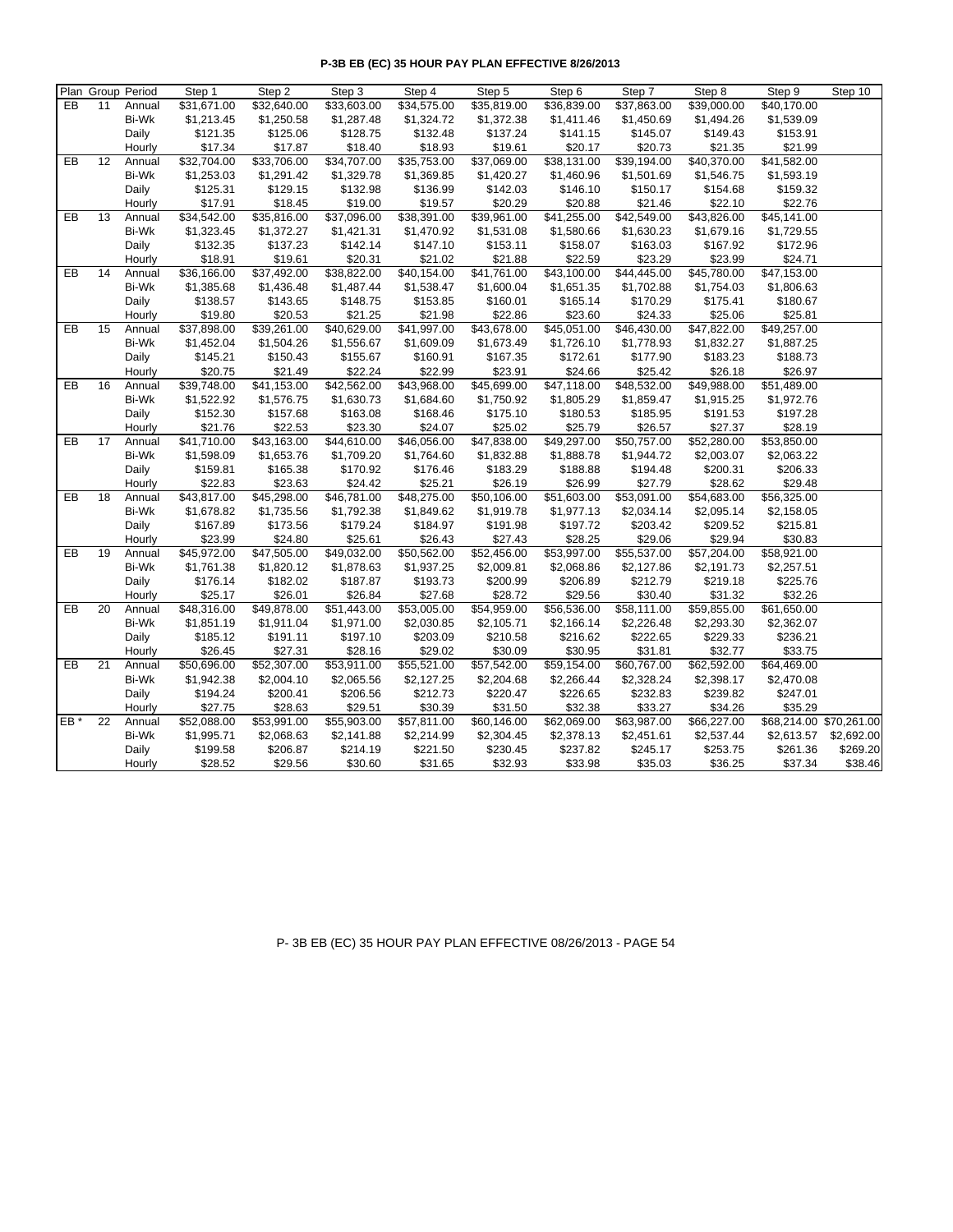|        |    | Plan Group Period | Step 1      | Step 2      | Step 3      | Step 4      | Step 5      | Step 6       | Step 7                   | Step 8       | Step 9                  | Step 10    |
|--------|----|-------------------|-------------|-------------|-------------|-------------|-------------|--------------|--------------------------|--------------|-------------------------|------------|
| EB     | 23 | Annual            | \$54,551.00 | \$56,537.00 | \$58,524.00 | \$60,514.00 | \$62,951.00 | \$64,949.00  | \$66,953.00              | \$68,961.00  | \$71,031.00             |            |
|        |    | Bi-Wk             | \$2,090.08  | \$2,166.17  | \$2,242.30  | \$2,318.55  | \$2,411.92  | \$2,488.47   | \$2,565.25               | \$2,642.19   | \$2,721.50              |            |
|        |    | Daily             | \$209.01    | \$216.62    | \$224.23    | \$231.86    | \$241.20    | \$248.85     | \$256.53                 | \$264.22     | \$272.15                |            |
|        |    | Hourly            | \$29.86     | \$30.95     | \$32.04     | \$33.13     | \$34.46     | \$35.55      | \$36.65                  | \$37.75      | \$38.88                 |            |
| EB     | 24 | Annual            | \$57,182.00 | \$59,245.00 | \$61,322.00 | \$63,393.00 | \$65,932.00 | \$68,017.00  | \$70,105.00              | \$72,208.00  | \$74,376.00             |            |
|        |    | <b>Bi-Wk</b>      | \$2,190.89  | \$2,269.93  | \$2,349.51  | \$2,428.86  | \$2,526.14  | \$2,606.02   | \$2,686.02               | \$2,766.60   | \$2,849.66              |            |
|        |    | Daily             | \$219.09    | \$227.00    | \$234.96    | \$242.89    | \$252.62    | \$260.61     | \$268.61                 | \$276.66     | \$284.97                |            |
|        |    | Hourly            | \$31.30     | \$32.43     | \$33.57     | \$34.70     | \$36.09     | \$37.23      | \$38.38                  | \$39.53      | \$40.71                 |            |
| EB     | 25 | Annual            | \$59,967.00 | \$62,120.00 | \$64,261.00 | \$66,412.00 | \$69,051.00 | \$71,211.00  | \$73,377.00              | \$75,947.00  | \$78,226.00 \$80,572.00 |            |
|        |    | Bi-Wk             | \$2,297.59  | \$2,380.08  | \$2,462.11  | \$2,544.53  | \$2,645.64  | \$2,728.40   | \$2,811.38               | \$2,909.85   | \$2,997.17              | \$3,087.05 |
|        |    | Daily             | \$229.76    | \$238.01    | \$246.22    | \$254.46    | \$264.57    | \$272.84     | \$281.14                 | \$290.99     | \$299.72                | \$308.71   |
|        |    | Hourly            | \$32.83     | \$34.01     | \$35.18     | \$36.36     | \$37.80     | \$38.98      | \$40.17                  | \$41.57      | \$42.82                 | \$44.11    |
| EC **  | 25 | Annual            | \$59,967.00 | \$62,120.00 | \$64,261.00 | \$66,412.00 | \$69,051.00 | \$71,211.00  | \$73,377.00              | \$74,109.00  | \$76,333.00 \$78,623.00 |            |
|        |    | <b>Bi-Wk</b>      | \$2,297.59  | \$2,380.08  | \$2,462.11  | \$2,544.53  | \$2,645.64  | \$2,728.40   | \$2,811.38               | \$2,839.43   | \$2,924.64              | \$3,012.38 |
|        |    | Daily             | \$229.76    | \$238.01    | \$246.22    | \$254.46    | \$264.57    | \$272.84     | \$281.14                 | \$283.95     | \$292.47                | \$301.24   |
|        |    | Hourly            | \$32.83     | \$34.01     | \$35.18     | \$36.36     | \$37.80     | \$38.98      | \$40.17                  | \$40.57      | \$41.79                 | \$43.04    |
| EB     | 26 | Annual            | \$62,927.00 | \$65,147.00 | \$67,382.00 | \$69,607.00 | \$72,348.00 | \$74,586.00  | \$76,831.00              | \$79,136.00  | \$81,512.00             |            |
|        |    | <b>Bi-Wk</b>      | \$2,411.00  | \$2,496.06  | \$2,581.69  | \$2,666.94  | \$2,771.96  | \$2,857.71   | \$2,943.72               | \$3,032.04   | \$3,123.07              |            |
|        |    | Daily             | \$241.10    | \$249.61    | \$258.17    | \$266.70    | \$277.20    | \$285.78     | \$294.38                 | \$303.21     | \$312.31                |            |
|        |    | Hourly            | \$34.45     | \$35.66     | \$36.89     | \$38.10     | \$39.60     | \$40.83      | \$42.06                  | \$43.32      | \$44.62                 |            |
| EB     | 27 | Annual            | \$66,048.00 | \$68,352.00 | \$70,651.00 | \$72,964.00 | \$75,805.00 | \$78,125.00  | \$80,445.00              | \$82,859.00  | \$85,344.00             |            |
|        |    | Bi-Wk             | \$2,530.58  | \$2,618.86  | \$2,706.94  | \$2,795.56  | \$2,904.41  | \$2,993.30   | \$3,082.19               | \$3,174.68   | \$3,269.89              |            |
|        |    | Daily             | \$253.06    | \$261.89    | \$270.70    | \$279.56    | \$290.45    | \$299.33     | \$308.22                 | \$317.47     | \$326.99                |            |
|        |    | Hourly            | \$36.16     | \$37.42     | \$38.68     | \$39.94     | \$41.50     | \$42.77      | \$44.04                  | \$45.36      | \$46.72                 |            |
| EB *** | 28 | Annual            | \$69,383.00 | \$71,764.00 | \$74,156.00 | \$76,538.00 | \$79,481.00 | \$81,887.00  | \$84,286.00              | \$85,128.00  | \$87,683.00 \$90,314.00 |            |
|        |    | Bi-Wk             | \$2,658.36  | \$2,749.58  | \$2,841.23  | \$2,932.50  | \$3,045.25  | \$3,137.44   | \$3,229.35               | \$3,261.61   | \$3,359.51              | \$3,460.31 |
|        |    | Daily             | \$265.84    | \$274.96    | \$284.13    | \$293.25    | \$304.53    | \$313.75     | \$322.94                 | \$326.17     | \$335.96                | \$346.04   |
|        |    | Hourly            | \$37.98     | \$39.28     | \$40.59     | \$41.90     | \$43.51     | \$44.83      | \$46.14                  | \$46.60      | \$48.00                 | \$49.44    |
| EB     | 29 | Annual            | \$70,051.00 | \$72,676.00 | \$75,302.00 | \$77,931.00 | \$81,139.00 | \$83,787.00  | \$86,428.00              | \$89,020.00  | \$91,692.00             |            |
|        |    | <b>Bi-Wk</b>      | \$2,683.95  | \$2,784.53  | \$2,885.14  | \$2,985.87  | \$3,108.78  | \$3,210.23   | \$3,311.42               | \$3,410.73   | \$3,513.11              |            |
|        |    | Daily             | \$268.40    | \$278.46    | \$288.52    | \$298.59    | \$310.88    | \$321.03     | \$331.15                 | \$341.08     | \$351.32                |            |
|        |    | Hourly            | \$38.35     | \$39.78     | \$41.22     | \$42.66     | \$44.42     | \$45.87      | \$47.31                  | \$48.73      | \$50.19                 |            |
| EB     | 30 | Annual            | \$72,860.00 | \$75,567.00 | \$78,269.00 | \$80,971.00 | \$84,270.00 | \$87,002.00  | \$89,724.00              | \$92,417.00  | \$95,190.00             |            |
|        |    | <b>Bi-Wk</b>      | \$2,791.58  | \$2,895.29  | \$2,998.82  | \$3,102.34  | \$3,228.74  | \$3,333.41   | \$3,437.71               | \$3,540.89   | \$3,647.13              |            |
|        |    | Daily             | \$279.16    | \$289.53    | \$299.89    | \$310.24    | \$322.88    | \$333.35     | \$343.78                 | \$354.09     | \$364.72                |            |
|        |    | Hourly            | \$39.88     | \$41.37     | \$42.85     | \$44.32     | \$46.13     | \$47.63      | \$49.12                  | \$50.59      | \$52.11                 |            |
| EB     | 31 | Annual            | \$75,781.00 | \$78,565.00 | \$81,352.00 | \$84,134.00 | \$87,545.00 | \$90,348.00  | \$93,149.00              | \$95,944.00  | \$98,824.00             |            |
|        |    | Bi-Wk             | \$2,903.49  | \$3,010.16  | \$3,116.94  | \$3,223.53  | \$3,354.22  | \$3,461.61   | \$3,568.93               | \$3,676.02   | \$3,786.37              |            |
|        |    | Daily             | \$290.35    | \$301.02    | \$311.70    | \$322.36    | \$335.43    | \$346.17     | \$356.90                 | \$367.61     | \$378.64                |            |
|        |    | Hourly            | \$41.48     | \$43.01     | \$44.53     | \$46.06     | \$47.92     | \$49.46      | \$50.99                  | \$52.52      | \$54.10                 |            |
| EB     | 32 | Annual            | \$78,819.00 | \$81,679.00 | \$84,539.00 | \$87,399.00 | \$90,910.00 | \$93,791.00  | \$96,675.00              | \$99,576.00  | \$102,564.00            |            |
|        |    | Bi-Wk             | \$3,019.89  | \$3,129.47  | \$3,239.05  | \$3,348.63  | \$3,483.15  | \$3,593.53   | \$3,704.03               | \$3,815.18   | \$3,929.66              |            |
|        |    | Daily             | \$301.99    | \$312.95    | \$323.91    | \$334.87    | \$348.32    | \$359.36     | \$370.41                 | \$381.52     | \$392.97                |            |
|        |    | Hourly            | \$43.15     | \$44.71     | \$46.28     | \$47.84     | \$49.76     | \$51.34      | \$52.92                  | \$54.51      | \$56.14                 |            |
| EB     | 33 | Annual            | \$81,990.00 | \$84,932.00 | \$87,871.00 | \$90,813.00 | \$94,429.00 |              | \$97,385.00 \$100,356.00 | \$103,367.00 | \$106,470.00            |            |
|        |    | Bi-Wk             | \$3,141.38  | \$3,254.10  | \$3,366.71  | \$3,479.43  | \$3,617.97  | \$3,731.23   | \$3,845.06               | \$3,960.43   | \$4,079.32              |            |
|        |    | Daily             | \$314.14    | \$325.41    | \$336.68    | \$347.95    | \$361.80    | \$373.13     | \$384.51                 | \$396.05     | \$407.94                |            |
|        |    | Hourly            | \$44.88     | \$46.49     | \$48.10     | \$49.71     | \$51.69     | \$53.31      | \$54.93                  | \$56.58      | \$58.28                 |            |
| EB     | 34 | Annual            | \$85,367.00 | \$88,392.00 | \$91,409.00 | \$94,434.00 | \$98,143.00 | \$101,195.00 | \$104,236.00             | \$107,364.00 | \$110,585.00            |            |
|        |    | Bi-Wk             | \$3,270.77  | \$3,386.67  | \$3,502.27  | \$3,618.17  | \$3,760.27  | \$3,877.21   | \$3,993.72               | \$4,113.57   | \$4,236.98              |            |
|        |    | Daily             | \$327.08    | \$338.67    | \$350.23    | \$361.82    | \$376.03    | \$387.73     | \$399.38                 | \$411.36     | \$423.70                |            |
|        |    | Hourly            | \$46.73     | \$48.39     | \$50.04     | \$51.69     | \$53.72     | \$55.39      | \$57.06                  | \$58.77      | \$60.53                 |            |

\* EB 22 is only for use by the class of MR Adult Services Program Specialist.

\*\* EC 25 is for use by the class Vocational Rehabilitation Senior Counselor in the Bureau of Rehabilitation Services and BESB Vocational Rehabilitation Counselor \*\*\* EB 28 is for use by the class Vocational Rehabilitation Supervisor in the Bureau of Rehabilitation Services and BESB Vocational Rehabilitation Supervisor.

P- 3B EB (EC) 35 HOUR PAY PLAN EFFECTIVE 08/26/2013 - PAGE 55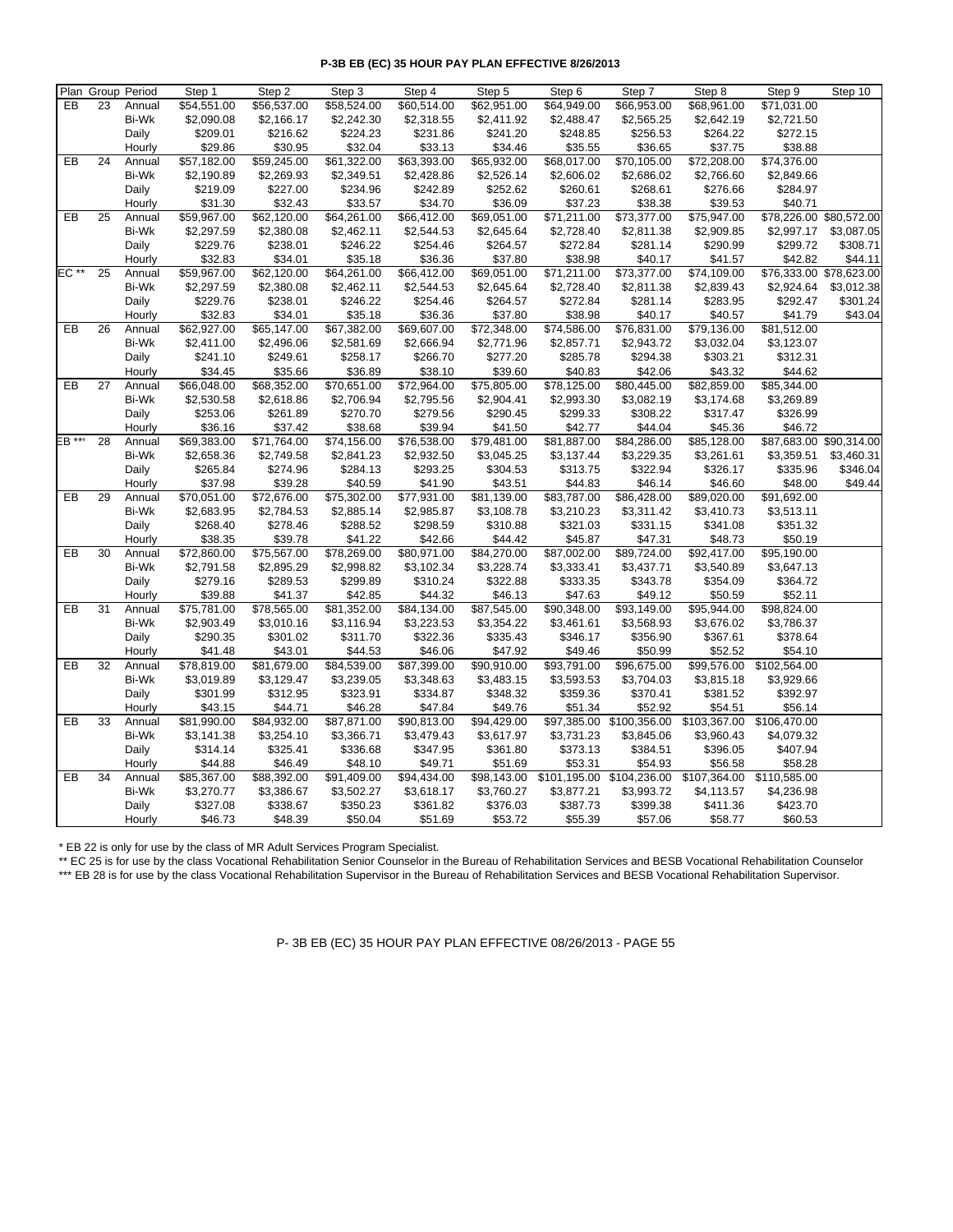|     |    | Plan Group Period | Step 1      | Step 2      | Step 3      | $\overline{\mathsf{Step 4}}$ | Step 5      | Step 6      | Step 7      | Step 8      | Step 9                  | Step 10    |
|-----|----|-------------------|-------------|-------------|-------------|------------------------------|-------------|-------------|-------------|-------------|-------------------------|------------|
| EB  | 11 | Annual            | \$32,622.00 | \$33,620.00 | \$34,612.00 | \$35,613.00                  | \$36,894.00 | \$37,945.00 | \$38,999.00 | \$40,170.00 | \$41,376.00             |            |
|     |    | Bi-Wk             | \$1,249.89  | \$1,288.13  | \$1,326.14  | \$1,364.49                   | \$1,413.57  | \$1,453.84  | \$1,494.22  | \$1,539.09  | \$1,585.29              |            |
|     |    | Daily             | \$124.99    | \$128.82    | \$132.62    | \$136.45                     | \$141.36    | \$145.39    | \$149.43    | \$153.91    | \$158.53                |            |
|     |    | Hourly            | \$17.86     | \$18.41     | \$18.95     | \$19.50                      | \$20.20     | \$20.77     | \$21.35     | \$21.99     | \$22.65                 |            |
| EB  | 12 | Annual            | \$33,686.00 | \$34,718.00 | \$35,749.00 | \$36,826.00                  | \$38,182.00 | \$39,275.00 | \$40,370.00 | \$41,582.00 | \$42,830.00             |            |
|     |    | Bi-Wk             | \$1,290.66  | \$1,330.20  | \$1,369.70  | \$1,410.96                   | \$1,462.92  | \$1,504.79  | \$1,546.75  | \$1,593.19  | \$1,641.00              |            |
|     |    | Daily             | \$129.07    | \$133.02    | \$136.97    | \$141.10                     | \$146.30    | \$150.48    | \$154.68    | \$159.32    | \$164.10                |            |
|     |    | Hourly            | \$18.44     | \$19.01     | \$19.57     | \$20.16                      | \$20.90     | \$21.50     | \$22.10     | \$22.76     | \$23.45                 |            |
| EB  | 13 | Annual            | \$35,579.00 | \$36,891.00 | \$38,209.00 | \$39,543.00                  | \$41,160.00 | \$42,493.00 | \$43,826.00 | \$45,141.00 | \$46,496.00             |            |
|     |    | Bi-Wk             | \$1,363.19  | \$1,413.45  | \$1,463.95  | \$1,515.06                   | \$1,577.02  | \$1,628.09  | \$1,679.16  | \$1,729.55  | \$1,781.46              |            |
|     |    | Daily             | \$136.32    | \$141.35    | \$146.40    | \$151.51                     | \$157.71    | \$162.81    | \$167.92    | \$172.96    | \$178.15                |            |
|     |    | Hourly            | \$19.48     | \$20.20     | \$20.92     | \$21.65                      | \$22.53     | \$23.26     | \$23.99     | \$24.71     | \$25.45                 |            |
| EB  | 14 | Annual            | \$37,251.00 | \$38,617.00 | \$39,987.00 | \$41,359.00                  | \$43,014.00 | \$44,393.00 | \$45,779.00 | \$47,154.00 | \$48,568.00             |            |
|     |    | Bi-Wk             | \$1,427.25  | \$1,479.58  | \$1,532.07  | \$1,584.64                   | \$1,648.05  | \$1,700.89  | \$1,753.99  | \$1,806.67  | \$1,860.85              |            |
|     |    | Daily             | \$142.73    | \$147.96    | \$153.21    | \$158.47                     | \$164.81    | \$170.09    | \$175.40    | \$180.67    | \$186.09                |            |
|     |    | Hourly            | \$20.39     | \$21.14     | \$21.89     | \$22.64                      | \$23.55     | \$24.30     | \$25.06     | \$25.81     | \$26.59                 |            |
| EB  | 15 | Annual            | \$39,035.00 | \$40,439.00 | \$41,848.00 | \$43,257.00                  | \$44,989.00 | \$46,403.00 | \$47,823.00 | \$49,257.00 | \$50,735.00             |            |
|     |    | Bi-Wk             | \$1,495.60  | \$1,549.39  | \$1,603.38  | \$1,657.36                   | \$1,723.72  | \$1,777.90  | \$1,832.30  | \$1,887.25  | \$1,943.87              |            |
|     |    | Daily             | \$149.56    | \$154.94    | \$160.34    | \$165.74                     | \$172.38    | \$177.79    | \$183.23    | \$188.73    | \$194.39                |            |
|     |    | Hourly            | \$21.37     | \$22.14     | \$22.91     | \$23.68                      | \$24.63     | \$25.40     | \$26.18     | \$26.97     | \$27.77                 |            |
| EB  | 16 | Annual            | \$40,941.00 | \$42,388.00 | \$43,839.00 | \$45,288.00                  | \$47,070.00 | \$48,532.00 | \$49,988.00 | \$51,488.00 | \$53,034.00             |            |
|     |    | Bi-Wk             | \$1,568.63  | \$1,624.07  | \$1,679.66  | \$1,735.18                   | \$1,803.45  | \$1,859.47  | \$1,915.25  | \$1,972.73  | \$2,031.96              |            |
|     |    | Daily             | \$156.87    | \$162.41    | \$167.97    | \$173.52                     | \$180.35    | \$185.95    | \$191.53    | \$197.28    | \$203.20                |            |
|     |    | Hourly            | \$22.41     | \$23.21     | \$24.00     | \$24.79                      | \$25.77     | \$26.57     | \$27.37     | \$28.19     | \$29.03                 |            |
| EB  | 17 | Annual            | \$42,962.00 | \$44,458.00 | \$45,949.00 | \$47,438.00                  | \$49,274.00 | \$50,776.00 | \$52,280.00 | \$53,849.00 | \$55,466.00             |            |
|     |    | Bi-Wk             | \$1,646.06  | \$1,703.38  | \$1,760.50  | \$1,817.55                   | \$1,887.90  | \$1,945.45  | \$2,003.07  | \$2,063.19  | \$2,125.14              |            |
|     |    | Daily             | \$164.61    | \$170.34    | \$176.05    | \$181.76                     | \$188.79    | \$194.55    | \$200.31    | \$206.32    | \$212.52                |            |
|     |    | Hourly            | \$23.52     | \$24.34     | \$25.15     | \$25.97                      | \$26.97     | \$27.80     | \$28.62     | \$29.48     | \$30.36                 |            |
| EB  | 18 | Annual            | \$45,132.00 | \$46,657.00 | \$48,185.00 | \$49,724.00                  | \$51,610.00 | \$53,152.00 | \$54,684.00 | \$56,324.00 | \$58,015.00             |            |
|     |    | Bi-Wk             | \$1,729.20  | \$1,787.63  | \$1,846.17  | \$1,905.14                   | \$1,977.40  | \$2,036.48  | \$2,095.18  | \$2,158.01  | \$2,222.80              |            |
|     |    | Daily             | \$172.92    | \$178.77    | \$184.62    | \$190.52                     | \$197.74    | \$203.65    | \$209.52    | \$215.81    | \$222.28                |            |
|     |    | Hourly            | \$24.71     | \$25.54     | \$26.38     | \$27.22                      | \$28.25     | \$29.10     | \$29.94     | \$30.83     | \$31.76                 |            |
| EB  | 19 | Annual            | \$47,352.00 | \$48,931.00 | \$50,503.00 | \$52,079.00                  | \$54,030.00 | \$55,617.00 | \$57,204.00 | \$58,921.00 | \$60,689.00             |            |
|     |    | Bi-Wk             | \$1,814.26  | \$1,874.76  | \$1,934.99  | \$1,995.37                   | \$2,070.12  | \$2,130.92  | \$2,191.73  | \$2,257.51  | \$2,325.25              |            |
|     |    | Daily             | \$181.43    | \$187.48    | \$193.50    | \$199.54                     | \$207.02    | \$213.10    | \$219.18    | \$225.76    | \$232.53                |            |
|     |    | Hourly            | \$25.92     | \$26.79     | \$27.65     | \$28.51                      | \$29.58     | \$30.45     | \$31.32     | \$32.26     | \$33.22                 |            |
| EB  | 20 | Annual            | \$49,766.00 | \$51,375.00 | \$52,987.00 | \$54,596.00                  | \$56,608.00 | \$58,233.00 | \$59,855.00 | \$61,651.00 | \$63,500.00             |            |
|     |    | Bi-Wk             | \$1,906.75  | \$1,968.40  | \$2,030.16  | \$2,091.81                   | \$2,168.89  | \$2,231.15  | \$2,293.30  | \$2,362.11  | \$2,432.96              |            |
|     |    | Daily             | \$190.68    | \$196.84    | \$203.02    | \$209.19                     | \$216.89    | \$223.12    | \$229.33    | \$236.22    | \$243.30                |            |
|     |    | Hourly            | \$27.24     | \$28.12     | \$29.01     | \$29.89                      | \$30.99     | \$31.88     | \$32.77     | \$33.75     | \$34.76                 |            |
| EB  | 21 | Annual            | \$52,217.00 | \$53,877.00 | \$55,529.00 | \$57,187.00                  | \$59,269.00 | \$60,929.00 | \$62,591.00 | \$64,470.00 | \$66,404.00             |            |
|     |    | Bi-Wk             | \$2,000.66  | \$2,064.26  | \$2,127.55  | \$2,191.08                   | \$2,270.85  | \$2,334.45  | \$2,398.13  | \$2,470.12  | \$2,544.22              |            |
|     |    | Daily             | \$200.07    | \$206.43    | \$212.76    | \$219.11                     | \$227.09    | \$233.45    | \$239.82    | \$247.02    | \$254.43                |            |
|     |    | Hourly            | \$28.59     | \$29.49     | \$30.40     | \$31.31                      | \$32.45     | \$33.35     | \$34.26     | \$35.29     | \$36.35                 |            |
| EB* | 22 | Annual            | \$53,651.00 | \$55,611.00 | \$57,581.00 | \$59,546.00                  | \$61,951.00 | \$63,932.00 | \$65,907.00 | \$68,214.00 | \$70,261.00 \$72,369.00 |            |
|     |    | Bi-Wk             | \$2,055.60  | \$2,130.69  | \$2,206.17  | \$2,281.46                   | \$2,373.61  | \$2,449.51  | \$2,525.18  | \$2,613.57  | \$2,692.00              | \$2,772.76 |
|     |    | Daily             | \$205.56    | \$213.07    | \$220.62    | \$228.15                     | \$237.37    | \$244.96    | \$252.52    | \$261.36    | \$269.20                | \$277.28   |
|     |    | Hourly            | \$29.37     | \$30.44     | \$31.52     | \$32.60                      | \$33.91     | \$35.00     | \$36.08     | \$37.34     | \$38.46                 | \$39.62    |

P-3B EB (EC) 35 HOUR PAY PLAN EFFECTIVE 07/01/2014 - Page 54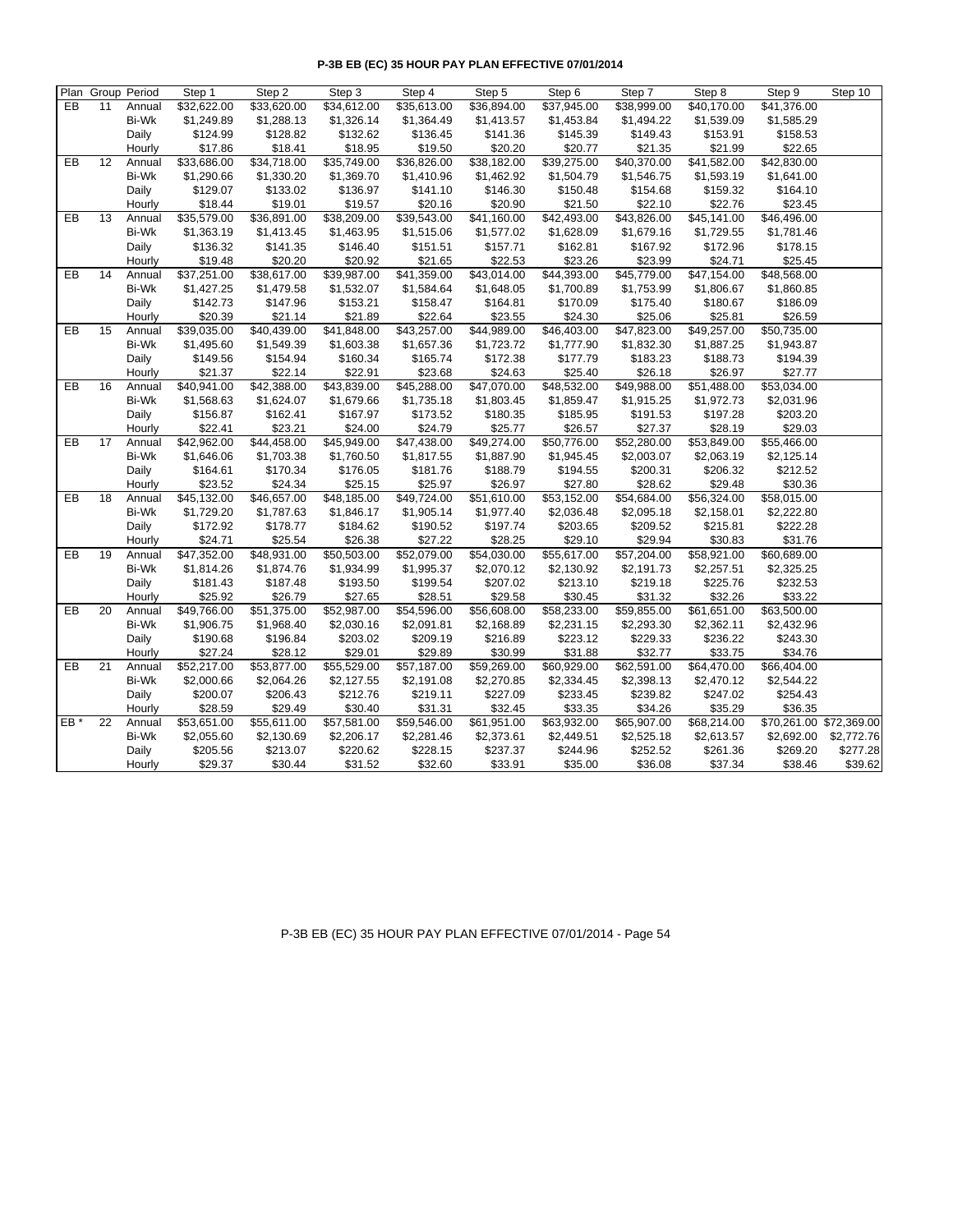|                        | Plan Group Period |                 | Step 1                    | Step 2                    | Step 3                    | Step 4                    | Step 5                    | Step 6                     | Step 7                     | Step 8                     | Step 9                     | Step 10                 |
|------------------------|-------------------|-----------------|---------------------------|---------------------------|---------------------------|---------------------------|---------------------------|----------------------------|----------------------------|----------------------------|----------------------------|-------------------------|
| EB                     | 23                | Annual          | \$56,188.00               | \$58,234.00               | \$60,280.00               | \$62,330.00               | \$64,840.00               | \$66,898.00                | \$68,962.00                | \$71,030.00                | \$73,162.00                |                         |
|                        |                   | Bi-Wk           | \$2,152.80                | \$2,231.19                | \$2,309.58                | \$2,388.13                | \$2,484.30                | \$2,563.15                 | \$2,642.23                 | \$2,721.46                 | \$2,803.15                 |                         |
|                        |                   | Daily           | \$215.28                  | \$223.12                  | \$230.96                  | \$238.82                  | \$248.43                  | \$256.32                   | \$264.23                   | \$272.15                   | \$280.32                   |                         |
|                        |                   | Hourly          | \$30.76                   | \$31.88                   | \$33.00                   | \$34.12                   | \$35.49                   | \$36.62                    | \$37.75                    | \$38.88                    | \$40.05                    |                         |
| $E$ B                  | 24                | Annual          | \$58,898.00               | \$61,023.00               | \$63,162.00               | \$65,295.00               | \$67,910.00               | \$70,058.00                | \$72,209.00                | \$74,375.00                | \$76,608.00                |                         |
|                        |                   | Bi-Wk           | \$2,256.63                | \$2,338.05                | \$2,420.00                | \$2,501.73                | \$2,601.92                | \$2,684.22                 | \$2,766.63                 | \$2,849.62                 | \$2,935.18                 |                         |
|                        |                   | Daily           | \$225.67                  | \$233.81                  | \$242.00                  | \$250.18                  | \$260.20                  | \$268.43                   | \$276.67                   | \$284.97                   | \$293.52                   |                         |
|                        |                   | Hourly          | \$32.24                   | \$33.41                   | \$34.58                   | \$35.74                   | \$37.18                   | \$38.35                    | \$39.53                    | \$40.71                    | \$41.94                    |                         |
| EB                     | 25                | Annual          | \$61,767.00               | \$63,984.00               | \$66,189.00               | \$68,405.00               | \$71,123.00               | \$73,348.00                | \$75,579.00                | \$78,226.00                |                            | \$80,573.00 \$82,990.00 |
|                        |                   | Bi-Wk           | \$2,366.56                | \$2,451.50                | \$2,535.98                | \$2,620.89                | \$2,725.02                | \$2,810.27                 | \$2,895.75                 | \$2,997.17                 | \$3,087.09                 | \$3,179.70              |
|                        |                   | Daily           | \$236.66                  | \$245.15                  | \$253.60                  | \$262.09                  | \$272.51                  | \$281.03                   | \$289.58                   | \$299.72                   | \$308.71                   | \$317.97                |
|                        |                   | Hourly          | \$33.81                   | \$35.03                   | \$36.23                   | \$37.45                   | \$38.93                   | \$40.15                    | \$41.37                    | \$42.82                    | \$44.11                    | \$45.43                 |
| EC <sup>**</sup>       | 25                | Annual          | \$61,767.00               | \$63,984.00               | \$66,189.00               | \$68,405.00               | \$71,123.00               | \$73,348.00                | \$75,579.00                | \$76,333.00                |                            | \$78,623.00 \$80,982.00 |
|                        |                   | Bi-Wk           | \$2,366.56                | \$2,451.50                | \$2,535.98                | \$2,620.89                | \$2,725.02                | \$2,810.27                 | \$2,895.75                 | \$2,924.64                 | \$3,012.38                 | \$3,102.76              |
|                        |                   | Daily           | \$236.66                  | \$245.15                  | \$253.60                  | \$262.09                  | \$272.51                  | \$281.03                   | \$289.58                   | \$292.47                   | \$301.24                   | \$310.28                |
|                        |                   | Hourly          | \$33.81                   | \$35.03                   | \$36.23                   | \$37.45                   | \$38.93                   | \$40.15                    | \$41.37                    | \$41.79                    | \$43.04                    | \$44.33                 |
| EB                     | 26                | Annual          | \$64,815.00               | \$67,102.00               | \$69,404.00               | \$71,696.00               | \$74,519.00               | \$76,824.00                | $\overline{$}79,136.00$    | \$81,511.00                | \$83,958.00                |                         |
|                        |                   | Bi-Wk           | \$2,483.34                | \$2,570.96                | \$2,659.16                | \$2,746.98                | \$2,855.14                | \$2,943.45                 | \$3,032.04                 | \$3,123.03                 | \$3,216.79                 |                         |
|                        |                   | Daily           | \$248.34                  | \$257.10                  | \$265.92                  | \$274.70                  | \$285.52                  | \$294.35                   | \$303.21                   | \$312.31                   | \$321.68                   |                         |
|                        |                   | Hourly          | \$35.48                   | \$36.73                   | \$37.99                   | \$39.25                   | \$40.79                   | \$42.05                    | \$43.32                    | \$44.62                    | \$45.96                    |                         |
| EB                     | 27                | Annual          | \$68,030.00               | \$70,403.00               | \$72,771.00               | \$75,153.00               | \$78,080.00               | \$80,469.00                | $\overline{$82,859.00}$    | \$85,345.00                | \$87,905.00                |                         |
|                        |                   | Bi-Wk           | \$2,606.52                | \$2,697.44                | \$2,788.17                | \$2,879.43                | \$2,991.58                | \$3,083.11                 | \$3,174.68                 | \$3,269.93                 | \$3,368.01                 |                         |
|                        |                   | Daily           | \$260.66                  | \$269.75                  | \$278.82                  | \$287.95                  | \$299.16                  | \$308.32                   | \$317.47                   | \$327.00                   | \$336.81                   |                         |
|                        |                   | Hourly          | \$37.24                   | \$38.54                   | \$39.84                   | \$41.14                   | \$42.74                   | \$44.05                    | \$45.36                    | \$46.72                    | \$48.12                    |                         |
| $EB \stackrel{***}{*}$ | 28                | Annual          | \$71,465.00               | \$73,917.00               | \$76,381.00               | \$78,835.00               | \$81,866.00               | \$84,344.00                | \$86,815.00                | \$87,682.00                |                            | \$90,314.00 \$93,024.00 |
|                        |                   | <b>Bi-Wk</b>    | \$2,738.13                | \$2,832.07                | \$2,926.48                | \$3,020.50                | \$3,136.63                | \$3,231.58                 | \$3,326.25                 | \$3,359.47                 | \$3,460.31                 | \$3,564.14              |
|                        |                   | Daily           | \$273.82                  | \$283.21                  | \$292.65                  | \$302.05                  | \$313.67                  | \$323.16                   | \$332.63                   | \$335.95                   | \$346.04                   | \$356.42                |
|                        |                   | Hourly          | \$39.12                   | \$40.46                   | \$41.81                   | \$43.15                   | \$44.81                   | \$46.17                    | \$47.52                    | \$48.00                    | \$49.44                    | \$50.92                 |
| EB                     | 29                | Annual          | \$72,153.00               | \$74,857.00               | \$77,562.00               | \$80,269.00               | $\overline{$83,574.00}$   | \$86,301.00                | \$89,021.00                | \$91,691.00                | \$94,443.00                |                         |
|                        |                   | Bi-Wk           | \$2,764.49                | \$2,868.09                | \$2,971.73                | \$3,075.45                | \$3,202.07                | \$3,306.56                 | \$3,410.77                 | \$3,513.07                 | \$3,618.51                 |                         |
|                        |                   | Daily           | \$276.45                  | \$286.81                  | \$297.18                  | \$307.55                  | \$320.21                  | \$330.66                   | \$341.08                   | \$351.31                   | \$361.86                   |                         |
|                        |                   | Hourly          | \$39.50                   | \$40.98                   | \$42.46                   | \$43.94                   | \$45.75                   | \$47.24                    | \$48.73                    | \$50.19                    | \$51.70                    |                         |
| EB                     | 30                | Annual          | \$75,046.00               | \$77,835.00               | \$80,618.00               | \$83,401.00               | \$86,799.00               | \$89,613.00                | \$92,416.00                | \$95,190.00                | \$98,046.00                |                         |
|                        |                   | Bi-Wk           | \$2,875.33                | \$2,982.19                | \$3,088.82                | \$3,195.45                | \$3,325.64                | \$3,433.45                 | \$3,540.85                 | \$3,647.13                 | \$3,756.56                 |                         |
|                        |                   | Daily           | \$287.54                  | \$298.22                  | \$308.89                  | \$319.55                  | \$332.57                  | \$343.35                   | \$354.09                   | \$364.72                   | \$375.66                   |                         |
|                        |                   | Hourly          | \$41.08                   | \$42.61                   | \$44.13                   | \$45.65                   | \$47.51                   | \$49.05                    | \$50.59                    | \$52.11                    | \$53.67                    |                         |
| EB                     | 31                | Annual          | \$78,055.00               | \$80,922.00               | \$83,793.00               | \$86,659.00               | \$90,172.00               | \$93,059.00                | \$95,944.00                | \$98,823.00                | \$101,789.00               |                         |
|                        |                   | Bi-Wk           | \$2,990.62                | \$3,100.46                | \$3,210.46                | \$3,320.27                | \$3,454.87                | \$3,565.48                 | \$3,676.02                 | \$3,786.33                 | \$3,899.97                 |                         |
|                        |                   | Daily           | \$299.07                  | \$310.05                  | \$321.05                  | \$332.03                  | \$345.49                  | \$356.55                   | \$367.61                   | \$378.64                   | \$390.00                   |                         |
|                        |                   | Hourly          | \$42.73                   | \$44.30                   | \$45.87                   | \$47.44                   | \$49.36                   | \$50.94                    | \$52.52                    | \$54.10                    | \$55.72                    |                         |
| EB                     | 32                | Annual          | \$81,184.00               | \$84,130.00               | \$87,076.00               | \$90,021.00               | \$93,638.00               | \$96,605.00                | \$99,576.00                | \$102,564.00               | \$105,641.00               |                         |
|                        |                   | Bi-Wk           | \$3,110.50                | \$3,223.38                | \$3,336.25                | \$3,449.09                | \$3,587.67                | \$3,701.35                 | \$3,815.18                 | \$3,929.66                 | \$4,047.55                 |                         |
|                        |                   |                 | \$311.05                  | \$322.34                  | \$333.63                  | \$344.91                  | \$358.77                  | \$370.14                   | \$381.52                   | \$392.97                   | \$404.76                   |                         |
|                        |                   | Daily<br>Hourly | \$44.44                   | \$46.05                   | \$47.67                   | \$49.28                   | \$51.26                   | \$52.88                    | \$54.51                    | \$56.14                    | \$57.83                    |                         |
|                        |                   |                 |                           |                           |                           |                           |                           |                            |                            |                            |                            |                         |
| EB                     | 33                | Annual<br>Bi-Wk | \$84,450.00<br>\$3,235.64 | \$87,480.00<br>\$3,351.73 | \$90,508.00<br>\$3,467.74 | \$93,538.00<br>\$3,583.84 | \$97,262.00<br>\$3,726.52 | \$100,307.00<br>\$3,843.19 | \$103,367.00<br>\$3,960.43 | \$106,469.00<br>\$4,079.28 | \$109,665.00<br>\$4,201.73 |                         |
|                        |                   |                 |                           |                           |                           | \$358.39                  |                           |                            |                            |                            |                            |                         |
|                        |                   | Daily           | \$323.57                  | \$335.18                  | \$346.78                  |                           | \$372.66                  | \$384.32                   | \$396.05                   | \$407.93                   | \$420.18                   |                         |
|                        |                   | Hourly          | \$46.23                   | \$47.89                   | \$49.54                   | \$51.20                   | \$53.24                   | \$54.91                    | \$56.58                    | \$58.28                    | \$60.03                    |                         |
| $E$ B                  | 34                | Annual          | \$87,929.00               | \$91,044.00               | \$94,152.00               | \$97,268.00               | \$101,088.00              | \$104,231.00               | \$107,364.00               | \$110,585.00               | \$113,903.00               |                         |
|                        |                   | Bi-Wk           | \$3,368.93                | \$3,488.28                | \$3,607.36                | \$3,726.75                | \$3,873.11                | \$3,993.53                 | \$4,113.57                 | \$4,236.98                 | \$4,364.10                 |                         |
|                        |                   | Daily           | \$336.90                  | \$348.83                  | \$360.74                  | \$372.68                  | \$387.32                  | \$399.36                   | \$411.36                   | \$423.70                   | \$436.41                   |                         |
|                        |                   | Hourly          | \$48.13                   | \$49.84                   | \$51.54                   | \$53.24                   | \$55.34                   | \$57.06                    | \$58.77                    | \$60.53                    | \$62.35                    |                         |

**\* EB 22 is only for use by the class of MR Adult Services Program Specialist.**

**\*\* EC 25 is for use by the class Vocational Rehabilitation Senior Counselor in the Bureau of Rehabilitation Services and BESB Vocational Rehabilitation Counselor \*\*\* EB 28 is for use by the class Vocational Rehabilitation Supervisor in the Bureau of Rehabilitation Services and BESB Vocational Rehabilitation Supervisor.**

P-3B EB (EC) 35 HOUR PAY PLAN EFFECTIVE 07/01/2014 - Page 55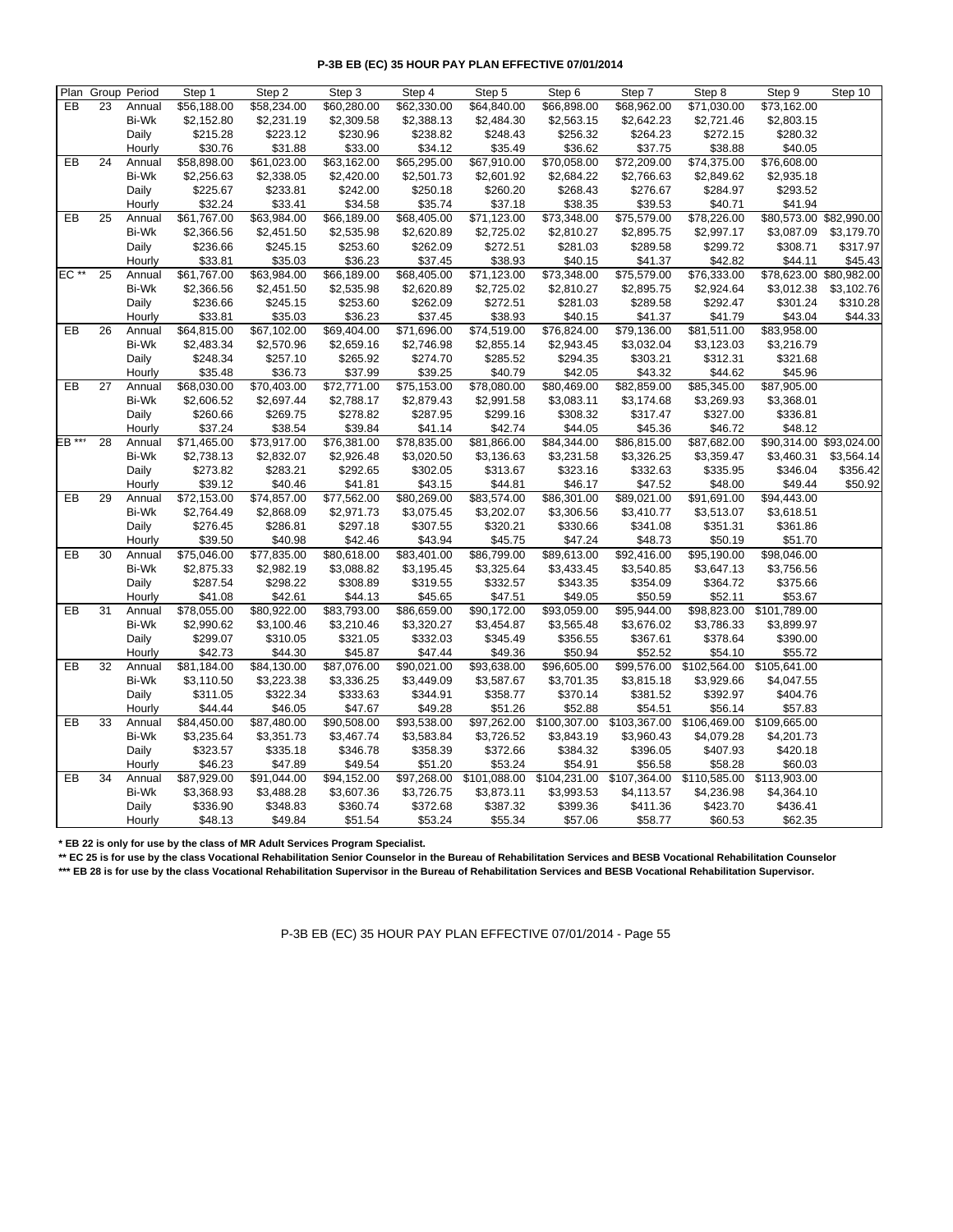| Plan Group Period         | Step 1      | Step 2      | Step 3      | Step 4      | Step 5                  | Step 6      | Step 7                  | Step 8      | Step 9                  | Step 10    |
|---------------------------|-------------|-------------|-------------|-------------|-------------------------|-------------|-------------------------|-------------|-------------------------|------------|
| EB<br>11<br>Annual        | \$33,601.00 | \$34,629.00 | \$35,651.00 | \$36,682.00 | \$38,001.00             | \$39,084.00 | \$40,169.00             | \$41,376.00 | \$42,618.00             |            |
| Bi-Wk                     | \$1,287.40  | \$1,326.79  | \$1,365.94  | \$1,405.45  | \$1,455.98              | \$1,497.48  | \$1,539.05              | \$1,585.29  | \$1,632.88              |            |
| Daily                     | \$128.74    | \$132.68    | \$136.60    | \$140.55    | \$145.60                | \$149.75    | \$153.91                | \$158.53    | \$163.29                |            |
| Hourly                    | \$18.40     | \$18.96     | \$19.52     | \$20.08     | \$20.80                 | \$21.40     | \$21.99                 | \$22.65     | \$23.33                 |            |
| EB<br>12<br>Annual        | \$34,697.00 | \$35,760.00 | \$36,822.00 | \$37,931.00 | \$39,328.00             | \$40,454.00 | \$41,582.00             | \$42,830.00 | \$44,115.00             |            |
| Bi-Wk                     | \$1,329.39  | \$1,370.12  | \$1,410.81  | \$1,453.30  | \$1,506.82              | \$1,549.97  | \$1,593.19              | \$1,641.00  | \$1,690.23              |            |
| Daily                     | \$132.94    | \$137.02    | \$141.09    | \$145.33    | \$150.69                | \$155.00    | \$159.32                | \$164.10    | \$169.03                |            |
| Hourly                    | \$19.00     | \$19.58     | \$20.16     | \$20.77     | \$21.53                 | \$22.15     | \$22.76                 | \$23.45     | \$24.15                 |            |
| <b>EB</b><br>13<br>Annual | \$36,647.00 | \$37,998.00 | \$39,356.00 | \$40,730.00 | \$42,395.00             | \$43,768.00 | \$45,141.00             | \$46,496.00 | \$47,891.00             |            |
| Bi-Wk                     | \$1,404.10  | \$1,455.87  | \$1,507.90  | \$1,560.54  | \$1,624.33              | \$1,676.94  | \$1,729.55              | \$1,781.46  | \$1,834.91              |            |
| Daily                     | \$140.41    | \$145.59    | \$150.79    | \$156.06    | \$162.44                | \$167.70    | \$172.96                | \$178.15    | \$183.50                |            |
| Hourly                    | \$20.06     | \$20.80     | \$21.55     | \$22.30     | \$23.21                 | \$23.96     | \$24.71                 | \$25.45     | \$26.22                 |            |
| EB<br>14<br>Annual        | \$38,369.00 | \$39,776.00 | \$41,187.00 | \$42,600.00 | $\overline{$44,305.00}$ | \$45,725.00 | $\overline{$47,153.00}$ | \$48,569.00 | \$50,026.00             |            |
| Bi-Wk                     | \$1,470.08  | \$1,523.99  | \$1,578.05  | \$1,632.19  | \$1,697.51              | \$1,751.92  | \$1,806.63              | \$1,860.89  | \$1,916.71              |            |
| Daily                     | \$147.01    | \$152.40    | \$157.81    | \$163.22    | \$169.76                | \$175.20    | \$180.67                | \$186.09    | \$191.68                |            |
| Hourly                    | \$21.01     | \$21.78     | \$22.55     | \$23.32     | \$24.26                 | \$25.03     | \$25.81                 | \$26.59     | \$27.39                 |            |
| EB<br>15<br>Annual        | \$40,207.00 | \$41,653.00 | \$43,104.00 | \$44,555.00 | \$46,339.00             | \$47,796.00 | \$49,258.00             | \$50,735.00 | \$52,258.00             |            |
| Bi-Wk                     | \$1,540.50  | \$1,595.91  | \$1,651.50  | \$1,707.09  | \$1,775.45              | \$1,831.27  | \$1,887.28              | \$1,943.87  | \$2,002.23              |            |
| Daily                     | \$154.05    | \$159.60    | \$165.15    | \$170.71    | \$177.55                | \$183.13    | \$188.73                | \$194.39    | \$200.23                |            |
| Hourly                    | \$22.01     | \$22.80     | \$23.60     | \$24.39     | \$25.37                 | \$26.17     | \$26.97                 | \$27.77     | \$28.61                 |            |
| EB<br>16<br>Annual        | \$42,170.00 | \$43,660.00 | \$45,155.00 | \$46,647.00 | \$48,483.00             | \$49,988.00 | \$51,488.00             | \$53,033.00 | \$54,626.00             |            |
| Bi-Wk                     | \$1,615.71  | \$1,672.80  | \$1,730.08  | \$1,787.25  | \$1,857.59              | \$1,915.25  | \$1,972.73              | \$2,031.92  | \$2,092.96              |            |
| Daily                     | \$161.58    | \$167.28    | \$173.01    | \$178.73    | \$185.76                | \$191.53    | \$197.28                | \$203.20    | \$209.30                |            |
| Hourly                    | \$23.09     | \$23.90     | \$24.72     | \$25.54     | \$26.54                 | \$27.37     | \$28.19                 | \$29.03     | \$29.90                 |            |
| EB<br>17<br>Annual        | \$44,251.00 | \$45,792.00 | \$47,328.00 | \$48,862.00 | \$50,753.00             | \$52,300.00 | \$53,849.00             | \$55,465.00 | \$57,130.00             |            |
| Bi-Wk                     | \$1,695.45  | \$1,754.49  | \$1,813.34  | \$1,872.11  | \$1,944.56              | \$2,003.84  | \$2,063.19              | \$2,125.10  | \$2,188.89              |            |
| Daily                     | \$169.55    | \$175.45    | \$181.34    | \$187.22    | \$194.46                | \$200.39    | \$206.32                | \$212.51    | \$218.89                |            |
| Hourly                    | \$24.23     | \$25.07     | \$25.91     | \$26.75     | \$27.78                 | \$28.63     | \$29.48                 | \$30.36     | \$31.27                 |            |
| 18<br>EB<br>Annual        | \$46,486.00 | \$48,057.00 | \$49,631.00 | \$51,216.00 | \$53,159.00             | \$54,747.00 | \$56,325.00             | \$58,014.00 | \$59,756.00             |            |
| Bi-Wk                     | \$1,781.08  | \$1,841.27  | \$1,901.58  | \$1,962.30  | \$2,036.75              | \$2,097.59  | \$2,158.05              | \$2,222.76  | \$2,289.51              |            |
| Daily                     | \$178.11    | \$184.13    | \$190.16    | \$196.23    | \$203.68                | \$209.76    | \$215.81                | \$222.28    | \$228.96                |            |
| Hourly                    | \$25.45     | \$26.31     | \$27.17     | \$28.04     | \$29.10                 | \$29.97     | \$30.83                 | \$31.76     | \$32.71                 |            |
| EB<br>19<br>Annual        | \$48,773.00 | \$50,399.00 | \$52,019.00 | \$53,642.00 | \$55,651.00             | \$57,286.00 | \$58,921.00             | \$60,689.00 | \$62,510.00             |            |
| Bi-Wk                     | \$1,868.70  | \$1,931.00  | \$1,993.07  | \$2,055.25  | \$2,132.23              | \$2,194.87  | \$2,257.51              | \$2,325.25  | \$2,395.02              |            |
| Daily                     | \$186.87    | \$193.10    | \$199.31    | \$205.53    | \$213.23                | \$219.49    | \$225.76                | \$232.53    | \$239.51                |            |
| Hourly                    | \$26.70     | \$27.59     | \$28.48     | \$29.37     | \$30.47                 | \$31.36     | \$32.26                 | \$33.22     | \$34.22                 |            |
| EB<br>20<br>Annual        | \$51,259.00 | \$52,917.00 | \$54,577.00 | \$56,234.00 | \$58,307.00             | \$59,980.00 | \$61,651.00             | \$63,501.00 | \$65,405.00             |            |
| Bi-Wk                     | \$1,963.95  | \$2,027.48  | \$2,091.08  | \$2,154.56  | \$2,233.99              | \$2,298.09  | \$2,362.11              | \$2,432.99  | \$2,505.94              |            |
| Daily                     | \$196.40    | \$202.75    | \$209.11    | \$215.46    | \$223.40                | \$229.81    | \$236.22                | \$243.30    | \$250.60                |            |
| Hourly                    | \$28.06     | \$28.97     | \$29.88     | \$30.78     | \$31.92                 | \$32.83     | \$33.75                 | \$34.76     | \$35.80                 |            |
| EB<br>21<br>Annual        | \$53,784.00 | \$55,494.00 | \$57,195.00 | \$58,903.00 | \$61,048.00             | \$62,757.00 | \$64,469.00             | \$66,405.00 | \$68,397.00             |            |
| Bi-Wk                     | \$2,060.69  | \$2,126.21  | \$2,191.38  | \$2,256.82  | \$2,339.01              | \$2,404.49  | \$2,470.08              | \$2,544.26  | \$2,620.58              |            |
| Daily                     | \$206.07    | \$212.63    | \$219.14    | \$225.69    | \$233.91                | \$240.45    | \$247.01                | \$254.43    | \$262.06                |            |
| Hourly                    | \$29.44     | \$30.38     | \$31.31     | \$32.25     | \$33.42                 | \$34.35     | \$35.29                 | \$36.35     | \$37.44                 |            |
| EB*<br>22<br>Annual       | \$55,261.00 | \$57,280.00 | \$59,309.00 | \$61,333.00 | \$63,810.00             | \$65,850.00 | \$67,885.00             | \$70,261.00 | \$72,369.00 \$74,541.00 |            |
| Bi-Wk                     | \$2,117.28  | \$2,194.64  | \$2,272.38  | \$2,349.93  | \$2,444.83              | \$2,522.99  | \$2,600.96              | \$2,692.00  | \$2,772.76              | \$2,855.98 |
| Daily                     | \$211.73    | \$219.47    | \$227.24    | \$235.00    | \$244.49                | \$252.30    | \$260.10                | \$269.20    | \$277.28                | \$285.60   |
| Hourly                    | \$30.25     | \$31.36     | \$32.47     | \$33.58     | \$34.93                 | \$36.05     | \$37.16                 | \$38.46     | \$39.62                 | \$40.80    |

P-3B EB (EC) 35 HOUR PAY PLAN EFFECTIVE 7/1/2015 - Page 58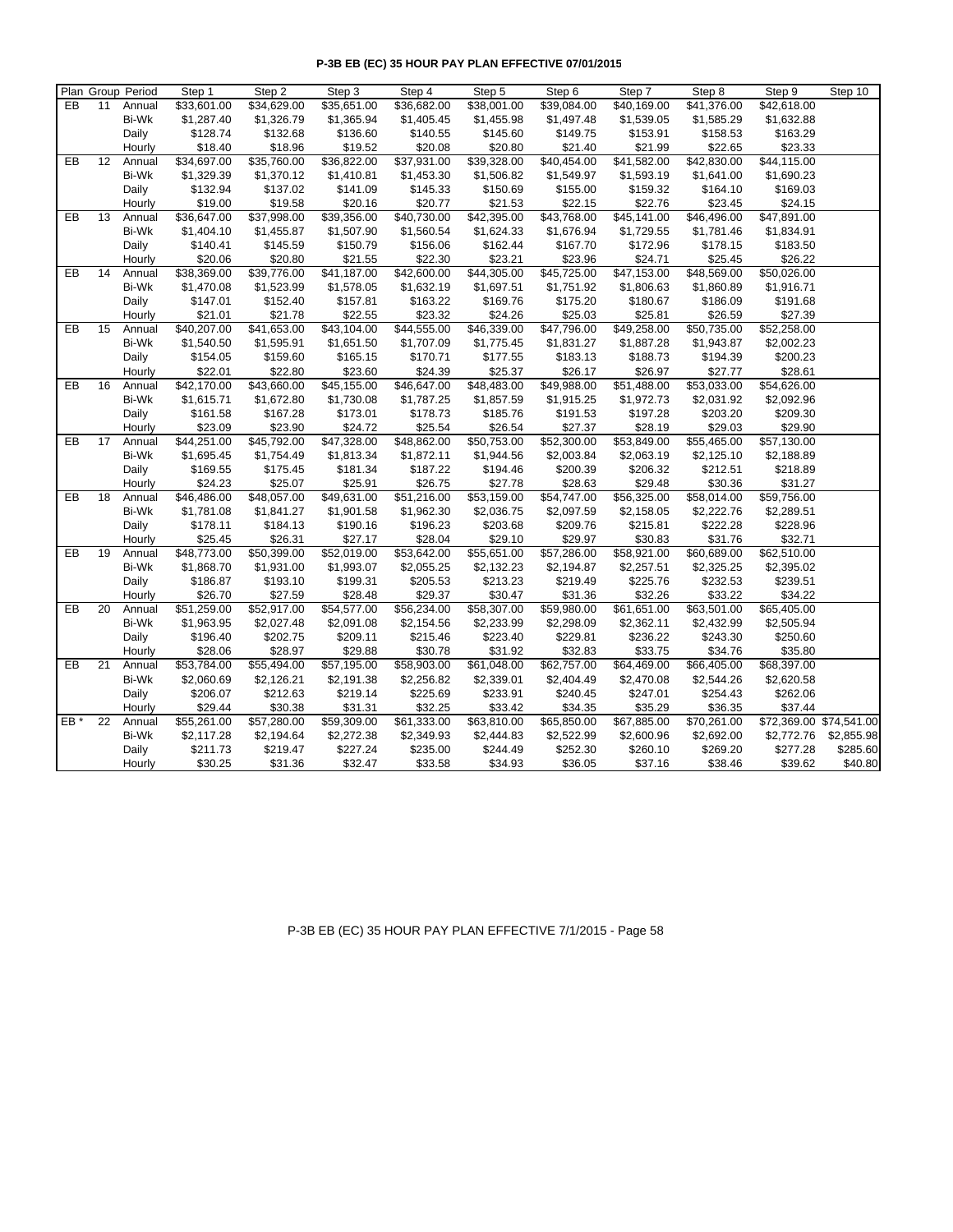|        | Plan Group Period |              | Step 1      | Step 2      | Step 3      | Step 4       | Step 5       | Step 6       | Step 7       | Step 8       | Step 9       | Step 10                 |
|--------|-------------------|--------------|-------------|-------------|-------------|--------------|--------------|--------------|--------------|--------------|--------------|-------------------------|
| EB     | 23                | Annual       | \$57,874.00 | \$59,982.00 | \$62,089.00 | \$64,200.00  | \$66,786.00  | \$68,905.00  | \$71,031.00  | \$73,161.00  | \$75,357.00  |                         |
|        |                   | Bi-Wk        | \$2,217.40  | \$2,298.17  | \$2,378.89  | \$2,459.78   | \$2,558.86   | \$2,640.04   | \$2,721.50   | \$2,803.11   | \$2,887.25   |                         |
|        |                   | Daily        | \$221.74    | \$229.82    | \$237.89    | \$245.98     | \$255.89     | \$264.01     | \$272.15     | \$280.32     | \$288.73     |                         |
|        |                   | Hourly       | \$31.68     | \$32.84     | \$33.99     | \$35.14      | \$36.56      | \$37.72      | \$38.88      | \$40.05      | \$41.25      |                         |
| EB     | 24                | Annual       | \$60,665.00 | \$62,854.00 | \$65,057.00 | \$67,254.00  | \$69,948.00  | \$72,160.00  | \$74,376.00  | \$76,607.00  | \$78,907.00  |                         |
|        |                   | Bi-Wk        | \$2,324.33  | \$2,408.20  | \$2,492.61  | \$2,576.79   | \$2,680.00   | \$2,764.76   | \$2,849.66   | \$2,935.14   | \$3,023.26   |                         |
|        |                   | Daily        | \$232.44    | \$240.82    | \$249.27    | \$257.68     | \$268.00     | \$276.48     | \$284.97     | \$293.52     | \$302.33     |                         |
|        |                   | Hourly       | \$33.21     | \$34.41     | \$35.61     | \$36.82      | \$38.29      | \$39.50      | \$40.71      | \$41.94      | \$43.19      |                         |
| EB     | 25                | Annual       | \$63,621.00 | \$65,904.00 | \$68,175.00 | \$70,458.00  | \$73,257.00  | \$75,549.00  | \$77,847.00  | \$80,573.00  |              | \$82,991.00 \$85,480.00 |
|        |                   | Bi-Wk        | \$2,437.59  | \$2,525.06  | \$2,612.07  | \$2,699.55   | \$2,806.79   | \$2,894.60   | \$2,982.65   | \$3,087.09   | \$3,179.74   | \$3,275.10              |
|        |                   | Daily        | \$243.76    | \$252.51    | \$261.21    | \$269.96     | \$280.68     | \$289.46     | \$298.27     | \$308.71     | \$317.98     | \$327.51                |
|        |                   | Hourly       | \$34.83     | \$36.08     | \$37.32     | \$38.57      | \$40.10      | \$41.36      | \$42.61      | \$44.11      | \$45.43      | \$46.79                 |
| EC **  | 25                | Annual       | \$63,621.00 | \$65,904.00 | \$68,175.00 | \$70,458.00  | \$73,257.00  | \$75,549.00  | \$77,847.00  | \$78,623.00  |              | \$80,982.00 \$83,412.00 |
|        |                   | Bi-Wk        | \$2,437.59  | \$2,525.06  | \$2,612.07  | \$2,699.55   | \$2,806.79   | \$2,894.60   | \$2,982.65   | \$3,012.38   | \$3,102.76   | \$3,195.87              |
|        |                   |              |             |             |             |              |              |              |              |              |              |                         |
|        |                   | Daily        | \$243.76    | \$252.51    | \$261.21    | \$269.96     | \$280.68     | \$289.46     | \$298.27     | \$301.24     | \$310.28     | \$319.59                |
|        |                   | Hourly       | \$34.83     | \$36.08     | \$37.32     | \$38.57      | \$40.10      | \$41.36      | \$42.61      | \$43.04      | \$44.33      | \$45.66                 |
| EB     | 26                | Annual       | \$66,760.00 | \$69,116.00 | \$71,487.00 | \$73,847.00  | \$76,755.00  | \$79,129.00  | \$81,511.00  | \$83,957.00  | \$86,477.00  |                         |
|        |                   | Bi-Wk        | \$2,557.86  | \$2,648.13  | \$2,738.97  | \$2,829.39   | \$2,940.81   | \$3,031.77   | \$3,123.03   | \$3,216.75   | \$3,313.30   |                         |
|        |                   | Daily        | \$255.79    | \$264.82    | \$273.90    | \$282.94     | \$294.09     | \$303.18     | \$312.31     | \$321.68     | \$331.33     |                         |
|        |                   | Hourly       | \$36.55     | \$37.84     | \$39.13     | \$40.42      | \$42.02      | \$43.32      | \$44.62      | \$45.96      | \$47.34      |                         |
| EB     | 27                | Annual       | \$70,071.00 | \$72,516.00 | \$74,955.00 | \$77,408.00  | \$80,423.00  | \$82,884.00  | \$85,345.00  | \$87,906.00  | \$90,543.00  |                         |
|        |                   | <b>Bi-Wk</b> | \$2,684.72  | \$2,778.40  | \$2,871.84  | \$2,965.83   | \$3,081.35   | \$3,175.64   | \$3,269.93   | \$3,368.05   | \$3,469.09   |                         |
|        |                   | Daily        | \$268.48    | \$277.84    | \$287.19    | \$296.59     | \$308.14     | \$317.57     | \$327.00     | \$336.81     | \$346.91     |                         |
|        |                   | Hourly       | \$38.36     | \$39.70     | \$41.03     | \$42.37      | \$44.02      | \$45.37      | \$46.72      | \$48.12      | \$49.56      |                         |
| EB *** | 28                | Annual       | \$73,609.00 | \$76,135.00 | \$78,673.00 | \$81,201.00  | \$84,322.00  | \$86,875.00  | \$89,420.00  | \$90,313.00  |              | \$93,024.00 \$95,815.00 |
|        |                   | Bi-Wk        | \$2,820.27  | \$2,917.05  | \$3,014.30  | \$3,111.15   | \$3,230.73   | \$3,328.55   | \$3,426.06   | \$3,460.27   | \$3,564.14   | \$3,671.08              |
|        |                   | Daily        | \$282.03    | \$291.71    | \$301.43    | \$311.12     | \$323.08     | \$332.86     | \$342.61     | \$346.03     | \$356.42     | \$367.11                |
|        |                   | Hourly       | \$40.29     | \$41.68     | \$43.07     | \$44.45      | \$46.16      | \$47.56      | \$48.95      | \$49.44      | \$50.92      | \$52.45                 |
| EB     | 29                | Annual       | \$74,318.00 | \$77,103.00 | \$79,889.00 | \$82,678.00  | \$86,082.00  | \$88,891.00  | \$91,692.00  | \$94,442.00  | \$97,277.00  |                         |
|        |                   | Bi-Wk        | \$2,847.44  | \$2,954.14  | \$3,060.89  | \$3,167.74   | \$3,298.17   | \$3,405.79   | \$3,513.11   | \$3,618.47   | \$3,727.09   |                         |
|        |                   | Daily        | \$284.75    | \$295.42    | \$306.09    | \$316.78     | \$329.82     | \$340.58     | \$351.32     | \$361.85     | \$372.71     |                         |
|        |                   | Hourly       | \$40.68     | \$42.21     | \$43.73     | \$45.26      | \$47.12      | \$48.66      | \$50.19      | \$51.70      | \$53.25      |                         |
| EB     | 30                | Annual       | \$77,298.00 | \$80,171.00 | \$83,037.00 | \$85,904.00  | \$89,403.00  | \$92,302.00  | \$95,189.00  | \$98,046.00  | \$100,988.00 |                         |
|        |                   | Bi-Wk        | \$2,961.61  | \$3,071.69  | \$3,181.50  | \$3,291.35   | \$3,425.41   | \$3,536.48   | \$3,647.09   | \$3,756.56   | \$3,869.28   |                         |
|        |                   | Daily        | \$296.17    | \$307.17    | \$318.15    | \$329.14     | \$342.55     | \$353.65     | \$364.71     | \$375.66     | \$386.93     |                         |
|        |                   | Hourly       | \$42.31     | \$43.89     | \$45.45     | \$47.02      | \$48.94      | \$50.53      | \$52.11      | \$53.67      | \$55.28      |                         |
| EB     | 31                | Annual       | \$80,397.00 | \$83,350.00 | \$86,307.00 | \$89,259.00  | \$92,878.00  | \$95,851.00  | \$98,823.00  | \$101,788.00 | \$104,843.00 |                         |
|        |                   | Bi-Wk        | \$3,080.35  | \$3,193.49  | \$3,306.79  | \$3,419.89   | \$3,558.55   | \$3,672.46   | \$3,786.33   | \$3,899.93   | \$4,016.98   |                         |
|        |                   | Daily        | \$308.04    | \$319.35    | \$330.68    | \$341.99     | \$355.86     | \$367.25     | \$378.64     | \$390.00     | \$401.70     |                         |
|        |                   | Hourly       | \$44.01     | \$45.63     | \$47.24     | \$48.86      | \$50.84      | \$52.47      | \$54.10      | \$55.72      | \$57.39      |                         |
| EB     | 32                | Annual       | \$83,620.00 | \$86,654.00 | \$89,689.00 | \$92,722.00  | \$96,448.00  | \$99,504.00  | \$102,564.00 | \$105,641.00 | \$108,811.00 |                         |
|        |                   | Bi-Wk        | \$3,203.84  | \$3,320.08  | \$3,436.37  | \$3,552.57   | \$3,695.33   | \$3,812.42   | \$3,929.66   | \$4,047.55   | \$4,169.01   |                         |
|        |                   | Daily        | \$320.39    | \$332.01    | \$343.64    | \$355.26     | \$369.54     | \$381.25     | \$392.97     | \$404.76     | \$416.91     |                         |
|        |                   | Hourly       | \$45.77     | \$47.43     | \$49.10     | \$50.76      | \$52.80      | \$54.47      | \$56.14      | \$57.83      | \$59.56      |                         |
| EB     | 33                | Annual       | \$86,984.00 | \$90,105.00 | \$93,224.00 | \$96,345.00  | \$100,180.00 | \$103,317.00 | \$106,469.00 | \$109,664.00 | \$112,955.00 |                         |
|        |                   | Bi-Wk        | \$3,332.73  | \$3,452.30  | \$3,571.81  | \$3,691.38   | \$3,838.32   | \$3,958.51   | \$4,079.28   | \$4,201.69   | \$4,327.78   |                         |
|        |                   | Daily        | \$333.28    | \$345.23    | \$357.19    | \$369.14     | \$383.84     | \$395.86     | \$407.93     | \$420.17     | \$432.78     |                         |
|        |                   | Hourly       | \$47.62     | \$49.32     | \$51.03     | \$52.74      | \$54.84      | \$56.56      | \$58.28      | \$60.03      | \$61.83      |                         |
| EB     | 34                | Annual       | \$90,567.00 | \$93,776.00 | \$96,977.00 | \$100,187.00 | \$104,121.00 | \$107,358.00 | \$110,585.00 | \$113,903.00 | \$117,321.00 |                         |
|        |                   | Bi-Wk        | \$3,470.00  | \$3,592.96  | \$3,715.60  | \$3,838.59   | \$3,989.32   | \$4,113.34   | \$4,236.98   | \$4,364.10   | \$4,495.06   |                         |
|        |                   | Daily        | \$347.00    | \$359.30    | \$371.56    | \$383.86     | \$398.94     | \$411.34     | \$423.70     | \$436.41     | \$449.51     |                         |
|        |                   | Hourly       | \$49.58     | \$51.33     | \$53.08     | \$54.84      | \$57.00      | \$58.77      | \$60.53      | \$62.35      | \$64.22      |                         |

**\* EB 22 is only for use by the class of MR Adult Services Program Specialist.**

**\*\* EC 25 is for use by the class Vocational Rehabilitation Senior Counselor in the Bureau of Rehabilitation Services and BESB Vocational Rehabilitation Counselor \*\*\* EB 28 is for use by the class Vocational Rehabilitation Supervisor in the Bureau of Rehabilitation Services and BESB Vocational Rehabilitation Supervisor.**

P-3B EB (EC) 35 HOUR PAY PLAN EFFECTIVE 7/1/2015 - Page 59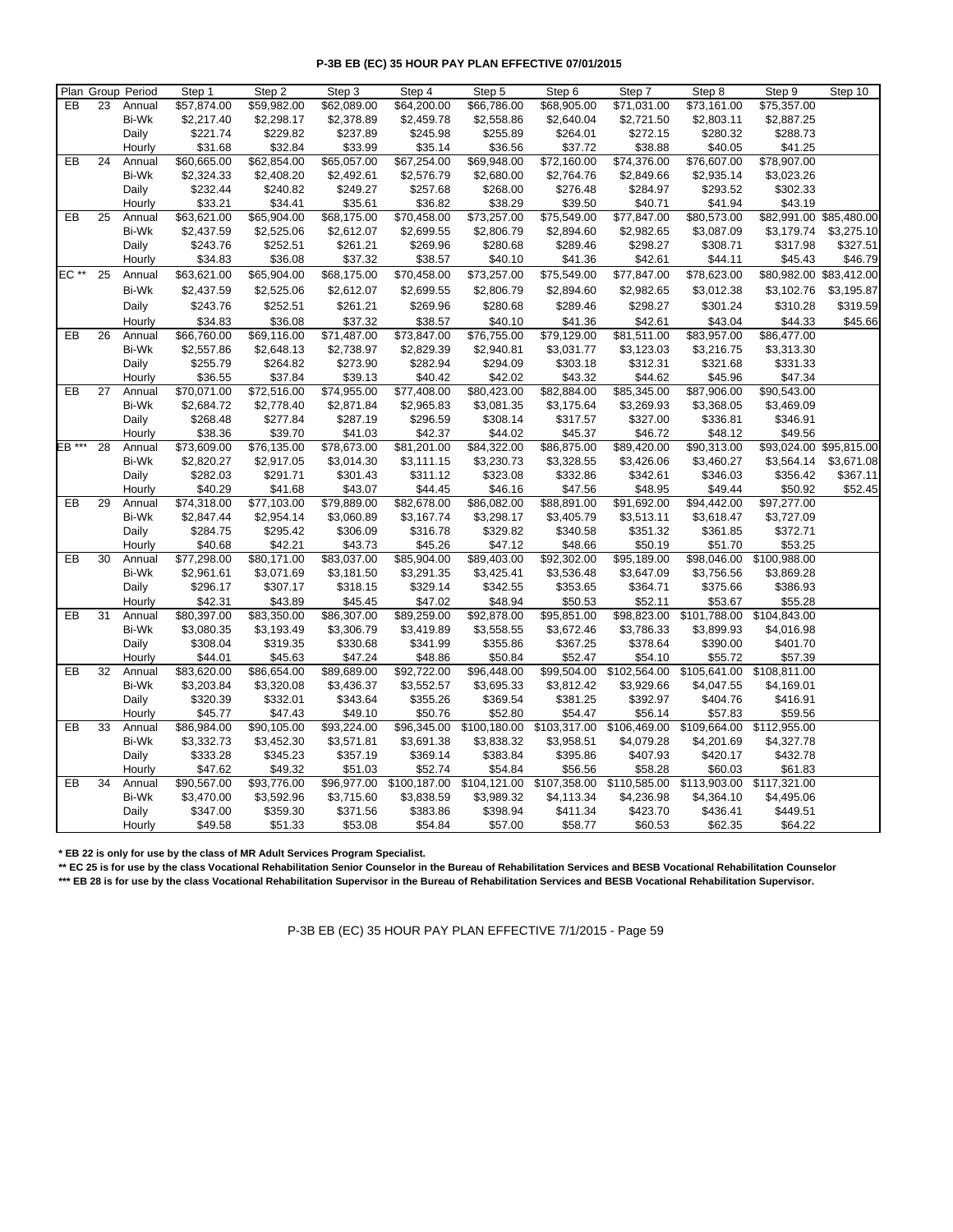| Period       | Step 1                                                      | Step 2      | Step 3                                                                                                      | Step 4      | Step 5     | Step 6                                                      | Step 7                  | Step 8     | Step 9                                                      | Step 10     |  |  |  |  |
|--------------|-------------------------------------------------------------|-------------|-------------------------------------------------------------------------------------------------------------|-------------|------------|-------------------------------------------------------------|-------------------------|------------|-------------------------------------------------------------|-------------|--|--|--|--|
| Annual       | $\sqrt{44,935.00}$                                          | \$46,430,00 | $\sqrt{47,922.00}$                                                                                          | \$49,425.00 |            | \$50,921.00 \$52,423.00                                     | \$53,916.00             |            | \$55,419.00 \$56,910.00                                     | \$58,408.00 |  |  |  |  |
| <b>Bi-Wk</b> | \$1,721.65                                                  | \$1,778.93  | \$1,836.10                                                                                                  | \$1,893.68  | \$1,951.00 | \$2,008.55                                                  | \$2,065.75              | \$2,123.34 | \$2,180.46                                                  | \$2,237.86  |  |  |  |  |
| Daily        | \$172.17                                                    | \$177.90    | \$183.61                                                                                                    | \$189.37    | \$195.10   | \$200.86                                                    | \$206.58                | \$212.34   | \$218.05                                                    | \$223.79    |  |  |  |  |
| Hourly       | \$24.60                                                     | \$25.42     | \$26.23                                                                                                     | \$27.06     | \$27.88    | \$28.70                                                     | \$29.52                 | \$30.34    | \$31.15                                                     | \$31.97     |  |  |  |  |
|              |                                                             |             |                                                                                                             |             |            | Step 11                                                     | Step 12                 | Step 13    | Step 14                                                     | Step 15     |  |  |  |  |
| Annual       |                                                             |             |                                                                                                             |             |            |                                                             |                         |            | \$59,905.00 \$61,400.00 \$62,903.00 \$64,791.00 \$66,734.00 |             |  |  |  |  |
| <b>Bi-Wk</b> |                                                             |             |                                                                                                             |             |            | \$2,295.22                                                  | \$2,352.50              | \$2,410.08 | \$2,482.42                                                  | \$2,556.86  |  |  |  |  |
| Daily        |                                                             |             |                                                                                                             |             |            | \$229.53                                                    | \$235.25                | \$241.01   | \$248.25                                                    | \$255.69    |  |  |  |  |
| Hourly       |                                                             |             |                                                                                                             |             |            | \$32.79                                                     | \$33.61                 | \$34.43    | \$35.47                                                     | \$36.53     |  |  |  |  |
|              | P-3B (IN) INSTRUCTORS 35 HOUR PAY PLAN EFFECTIVE 07/01/2014 |             |                                                                                                             |             |            |                                                             |                         |            |                                                             |             |  |  |  |  |
| Period       | Step 1                                                      | Step 2      | Step 3                                                                                                      | Step 4      | Step 5     | Step 6                                                      | Step 7                  | Step 8     | Step 9                                                      | Step 10     |  |  |  |  |
| Annual       | \$46,284.00                                                 |             | \$47,823.00 \$49,360.00 \$50,908.00 \$52,449.00 \$53,996.00 \$55,534.00 \$57,082.00 \$58,618.00 \$60,161.00 |             |            |                                                             |                         |            |                                                             |             |  |  |  |  |
| <b>Bi-Wk</b> | \$1,773.34                                                  | \$1,832.30  | \$1,891.19                                                                                                  | \$1,950.50  | \$2,009.55 | \$2,068.82                                                  | \$2,127.74              | \$2,187.05 | \$2,245.91                                                  | \$2,305.02  |  |  |  |  |
| Daily        | \$177.34                                                    | \$183.23    | \$189.12                                                                                                    | \$195.05    | \$200.96   | \$206.89                                                    | \$212.78                | \$218.71   | \$224.60                                                    | \$230.51    |  |  |  |  |
| Hourly       | \$25.34                                                     | \$26.18     | \$27.02                                                                                                     | \$27.87     | \$28.71    | \$29.56                                                     | \$30.40                 | \$31.25    | \$32.09                                                     | \$32.93     |  |  |  |  |
|              |                                                             |             |                                                                                                             |             |            | Step 11                                                     | Step 12                 | Step 13    | Step 14                                                     | Step 15     |  |  |  |  |
| Annual       |                                                             |             |                                                                                                             |             |            |                                                             | \$61,703.00 \$63,242.00 |            | \$64,791.00 \$66,735.00 \$68,737.00                         |             |  |  |  |  |
| <b>Bi-Wk</b> |                                                             |             |                                                                                                             |             |            | \$2,364.10                                                  | \$2,423.07              | \$2,482.42 | \$2,556.90                                                  | \$2,633.61  |  |  |  |  |
| Daily        |                                                             |             |                                                                                                             |             |            | \$236.41                                                    | \$242.31                | \$248.25   | \$255.69                                                    | \$263.37    |  |  |  |  |
| Hourly       |                                                             |             |                                                                                                             |             |            | \$33.78                                                     | \$34.62                 | \$35.47    | \$36.53                                                     | \$37.63     |  |  |  |  |
|              |                                                             |             |                                                                                                             |             |            | P-3B (IN) INSTRUCTORS 35 HOUR PAY PLAN EFFECTIVE 07/01/2015 |                         |            |                                                             |             |  |  |  |  |
| Period       | Step 1                                                      | Step 2      | Step 3                                                                                                      | Step 4      | Step 5     | Step 6                                                      | Step 7                  | Step 8     | Step 9                                                      | Step 10     |  |  |  |  |
| Annual       | \$47,673.00                                                 |             | \$49,258.00 \$50,841.00 \$52,436.00 \$54,023.00 \$55,616.00 \$57,201.00 \$58,795.00 \$60,377.00 \$61,966.00 |             |            |                                                             |                         |            |                                                             |             |  |  |  |  |
| <b>Bi-Wk</b> | \$1,826.56                                                  | \$1,887.28  | \$1,947.94                                                                                                  | \$2,009.05  | \$2,069.85 | \$2,130.89                                                  | \$2,191.61              | \$2,252.69 | \$2,313.30                                                  | \$2,374.18  |  |  |  |  |
| Daily        | \$182.66                                                    | \$188.73    | \$194.80                                                                                                    | \$200.91    | \$206.99   | \$213.09                                                    | \$219.17                | \$225.27   | \$231.33                                                    | \$237.42    |  |  |  |  |
| Hourly       | \$26.10                                                     | \$26.97     | \$27.83                                                                                                     | \$28.71     | \$29.57    | \$30.45                                                     | \$31.31                 | \$32.19    | \$33.05                                                     | \$33.92     |  |  |  |  |
|              |                                                             |             |                                                                                                             |             |            | Step 11                                                     | Step 12                 | Step 13    | Step 14                                                     | Step $15$   |  |  |  |  |
| Annual       |                                                             |             |                                                                                                             |             |            | \$63,555.00                                                 | \$65,140.00             |            | \$66,735.00 \$68,738.00 \$70,800.00                         |             |  |  |  |  |
| <b>Bi-Wk</b> |                                                             |             |                                                                                                             |             |            | \$2,435.06                                                  | \$2,495.79              | \$2,556.90 | \$2,633.64                                                  | \$2,712.65  |  |  |  |  |
| Daily        |                                                             |             |                                                                                                             |             |            | \$243.51                                                    | \$249.58                | \$255.69   | \$263.37                                                    | \$271.27    |  |  |  |  |
|              |                                                             |             |                                                                                                             |             |            |                                                             |                         |            |                                                             |             |  |  |  |  |

# **P-3B (IN) INSTRUCTORS 35 HOUR PAY PLAN EFFECTIVE 08/26/2013**

P-3B (IN) Instructor Pay Plans - Page 60

Hourly \$34.79 \$35.66 \$36.53 \$37.63 \$38.76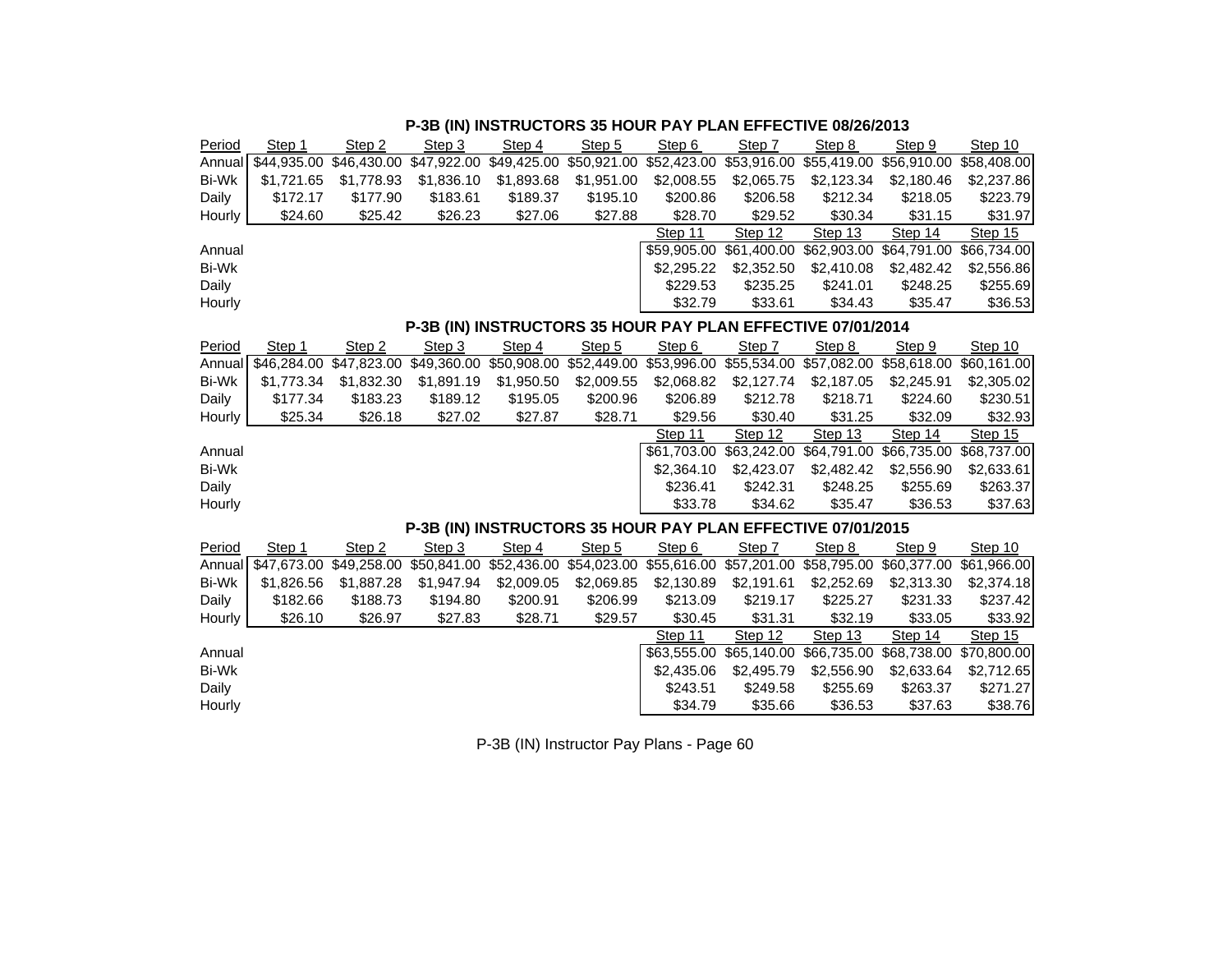|                         |                              |                              |                 |                              |                   |                 |                    |                              |                 |                                |                              |                 | TS N6Y Steps 1 -10 |
|-------------------------|------------------------------|------------------------------|-----------------|------------------------------|-------------------|-----------------|--------------------|------------------------------|-----------------|--------------------------------|------------------------------|-----------------|--------------------|
|                         |                              | RT Steps 1-7 / T1 Steps 1-14 |                 |                              | T <sub>2</sub>    |                 |                    | T <sub>3</sub>               |                 |                                | <b>T4</b>                    |                 | TS 6Y Steps 3 - 13 |
|                         |                              | <b>TEN MONTHS ANNUAL</b>     |                 |                              | 205.5 DAYS ANNUAL |                 |                    | <b>208 DAYS ANNUAL</b>       |                 |                                | <b>TWELVE MONTHS ANNUAL</b>  |                 | <b>ANNUAL</b>      |
|                         |                              | <b>B.A.DEGREE M.A.DEGREE</b> | <b>6TH YEAR</b> | <b>B.A.DEGREE M.A.DEGREE</b> |                   | <b>6TH YEAR</b> |                    | <b>B.A.DEGREE M.A.DEGREE</b> | <b>6TH YEAR</b> |                                | <b>B.A.DEGREE M.A.DEGREE</b> | <b>6TH YEAR</b> | <b>SUPERVISOR</b>  |
| <b>Steps</b>            |                              |                              |                 |                              |                   |                 |                    |                              |                 |                                |                              |                 |                    |
|                         | \$46,233.00                  | \$48,546.00                  | \$51,949.00     | \$50,532.00                  | \$53,067.00       | \$56,782.00     | \$51,151.00        | \$53,710.00                  | \$57,471.00     | \$54,835.00                    | \$57,584.00                  | \$61,613.00     | \$70,869.00        |
| 2                       | \$48,702.00                  | \$51,143.00                  | \$54,724.00     | \$53,231.00                  | \$55,903.00       | \$59,822.00     | \$53,881.00        | \$56,583.00                  | \$60,547.00     | \$57,766.00                    | \$60,660.00                  | \$64,913.00     | \$73,855.00        |
| 3                       | \$51,172.00                  | \$53,735.00                  | \$57,504.00     | \$55,936.00                  | \$58,735.00       | \$62,860.00     | \$56,611.00        | \$59,451.00                  | \$63,621.00     | \$60,694.00                    | \$63,740.00                  | \$68,208.00     | \$76,841.00        |
|                         | \$53,643.00                  | \$56,333.00                  | \$60,285.00     | \$58,635.00                  | \$61,577.00       | \$65,895.00     | \$59,344.00        | \$62,325.00                  | \$66,695.00     | \$63,623.00                    | \$66,820.00                  | \$71,503.00     | \$79,823.00        |
| 5                       | \$56,108.00                  | \$58,926.00                  | \$63,061.00     | \$61,333.00                  | \$64,411.00       | \$68,931.00     | \$62,079.00        | \$65,192.00                  | \$69,771.00     | \$66,558.00                    | \$69,897.00                  | \$74,797.00     | \$82,807.00        |
| 6                       | \$58,579.00                  | \$61,522.00                  | \$65,835.00     | \$64,030.00                  | \$67,250.00       | \$71,968.00     | \$64,810.00        | \$68,068.00                  | \$72,840.00     | \$69,484.00                    | \$72,972.00                  | \$78,090.00     | \$85,792.00        |
|                         | \$61,050.00                  | \$64,114.00                  | \$68,616.00     | \$66,732.00                  | \$70,084.00       | \$75,005.00     | \$67,544.00        | \$70,935.00                  | \$75,917.00     | \$72,413.00                    | \$76,053.00                  | \$81,387.00     | \$90,468.00        |
| 8                       | \$63,522.00                  | \$66,713.00                  | \$71,393.00     | \$69,432.00                  | \$72,920.00       | \$78,037.00     | \$70,279.00        | \$73,809.00                  | \$78,990.00     | \$75,345.00                    | \$79,130.00                  | \$84,682.00     | \$93,507.00        |
| q                       | \$65,990.00                  | \$69,309.00                  | \$74,174.00     | \$72,133.00                  | \$75,758.00       | \$81,079.00     | \$73,009.00        | \$76,682.00                  | \$82,064.00     | \$78,274.00                    | \$82,209.00                  | \$87,978.00     | \$96,553.00        |
| 10                      | \$67,970.00                  | \$71,903.00                  | \$76,954.00     | \$74,297.00                  | \$78,594.00       | \$84,112.00     | \$75,200.00        | \$79,552.00                  | \$85,140.00     | \$80,623.00                    | \$85,287.00                  | \$91,273.00     | \$99,590.00        |
| 11                      | \$70,010.00                  | \$74,496.00                  | \$79,729.00     | \$76,527.00                  | \$81,432.00       | \$87,148.00     | \$77,456.00        | \$82,423.00                  | \$88,209.00     | \$83,041.00                    | \$88,366.00                  | \$94,568.00     | \$102,631.00       |
| 12                      |                              | \$77,495.00                  | \$82,918.00     |                              | \$84,709.00       | \$90,635.00     |                    | \$85,738.00                  | \$91,740.00     |                                | \$91,920.00                  | \$98,352.00     | \$105,709.00       |
| 13                      |                              | \$79,819.00                  | \$85,406.00     |                              | \$87,251.00       | \$93,355.00     |                    | \$88,310.00                  | \$94,492.00     |                                | \$94,677.00                  | \$101,303.00    | \$108,882.00       |
| 14                      |                              | \$82,214.00                  | \$87,969.00     |                              | \$89,869.00       | \$96,154.00     |                    | \$90,959.00                  | \$97,327.00     |                                | \$97,519.00                  | \$104,344.00    |                    |
|                         |                              |                              |                 |                              |                   |                 |                    |                              |                 |                                |                              |                 |                    |
|                         |                              | <b>TEN MONTHS BI-WEEKLY</b>  |                 | 205.5 DAYS BI-WEEKLY         |                   |                 | 208 DAYS BI-WEEKLY |                              |                 | <b>TWELVE MONTHS BI-WEEKLY</b> | <b>BI-WEEKLY</b>             |                 |                    |
|                         | <b>B.A.DEGREE</b> M.A.DEGREE |                              | <b>6TH YEAR</b> | <b>B.A.DEGREE</b> M.A.DEGREE |                   | <b>6TH YEAR</b> |                    | <b>B.A.DEGREE</b> M.A.DEGREE | <b>6TH YEAR</b> |                                | <b>B.A.DEGREE M.A.DEGREE</b> | <b>6TH YEAR</b> | <b>SUPERVISOR</b>  |
| <b>Steps</b>            |                              |                              |                 |                              |                   |                 |                    |                              |                 |                                |                              |                 |                    |
|                         | \$1,771.38                   | \$1,860.00                   | \$1,990.39      | \$1,936.10                   | \$2,033.22        | \$2,175.56      | \$1,959.81         | \$2,057.86                   | \$2,201.96      | \$2,100.96                     | \$2,206.29                   | \$2,360.66      | \$2,715.29         |
| $\overline{\mathbf{z}}$ | \$1,865.98                   | \$1,959.51                   | \$2,096.71      | \$2,039.51                   | \$2,141.88        | \$2,292.04      | \$2,064.41         | \$2,167.94                   | \$2,319.81      | \$2,213.26                     | \$2,324.14                   | \$2,487.09      | \$2,829.70         |
| 3                       | \$1,960.62                   | \$2,058.82                   | \$2,203.22      | \$2,143.15                   | \$2,250.39        | \$2,408.43      | \$2,169.01         | \$2,277.82                   | \$2,437.59      | \$2,325.45                     | \$2,442.15                   | \$2,613.34      | \$2,944.10         |
|                         | \$2,055.29                   | \$2,158.36                   | \$2,309.78      | \$2,246.56                   | \$2,359.28        | \$2,524.72      | \$2,273.72         | \$2,387.94                   | \$2,555.37      | \$2,437.67                     | \$2,560.16                   | \$2,739.58      | \$3,058.36         |
| 5                       | \$2,149.74                   | \$2,257.71                   | \$2,416.14      | \$2,349.93                   | \$2,467.86        | \$2,641.04      | \$2,378.51         | \$2,497.78                   | \$2,673.22      | \$2,550.12                     | \$2,678.05                   | \$2,865.79      | \$3,172.69         |
| 6                       | \$2,244.41                   | \$2,357.17                   | \$2,522.42      | \$2,453.26                   | \$2,576.63        | \$2,757.40      | \$2,483.15         | \$2,607.97                   | \$2,790.81      | \$2,662.23                     | \$2,795.87                   | \$2,991.96      | \$3,287.05         |
|                         | \$2,339.09                   | \$2,456.48                   | \$2,628.97      | \$2,556.79                   | \$2,685.22        | \$2,873.76      | \$2,587.90         | \$2,717.82                   | \$2,908.70      | \$2,774.45                     | \$2,913.91                   | \$3,118.28      | \$3,466.21         |
| 8                       | \$2,433.80                   | \$2,556.06                   | \$2,735.37      | \$2,660.23                   | \$2,793.87        | \$2,989.93      | \$2,692.69         | \$2,827.94                   | \$3,026.44      | \$2,886.79                     | \$3,031.81                   | \$3,244.53      | \$3,582.65         |
| q                       | \$2,528.36                   | \$2,655.52                   | \$2,841.92      | \$2,763.72                   | \$2,902.61        | \$3,106.48      | \$2,797.28         | \$2,938.01                   | \$3,144.22      | \$2,999.01                     | \$3,149.78                   | \$3,370.81      | \$3,699.35         |
| 10                      | \$2,604.22                   | \$2,754.91                   | \$2,948.43      | \$2,846.63                   | \$3,011.27        | \$3,222.69      | \$2,881.23         | \$3,047.97                   | \$3,262.07      | \$3,089.01                     | \$3,267.71                   | \$3,497.05      | \$3,815.71         |
| 11                      | \$2,682.38                   | \$2,854.26                   | \$3,054.76      | \$2,932.07                   | \$3,120.00        | \$3,339.01      | \$2,967.67         | \$3,157.97                   | \$3,379.66      | \$3,181.65                     | \$3,385.68                   | \$3,623.30      | \$3,932.23         |
| 12                      |                              | \$2,969.16                   | \$3,176.94      |                              | \$3,245.56        | \$3,472.61      |                    | \$3,284.99                   | \$3,514.95      |                                | \$3,521.84                   | \$3,768.28      | \$4,050.16         |
| 13                      |                              | \$3,058.20                   | \$3,272.27      |                              | \$3,342.96        | \$3,576.82      |                    | \$3,383.53                   | \$3,620.39      |                                | \$3,627.48                   | \$3,881.35      | \$4,171.73         |
| 14                      |                              | \$3,149.97                   | \$3.370.46      |                              | \$3,443.26        | \$3.684.07      |                    | \$3.485.02                   | \$3,729.01      |                                | \$3.736.37                   | \$3,997.86      |                    |

# **P-3B RT, T1-T4 AND TS TEACHERS AND SUPERVISORS 35 HOUR PAY PLAN EFFECTIVE 8/26/2013**

P-3B Teachers and Supervisors Pay Plan - Page 61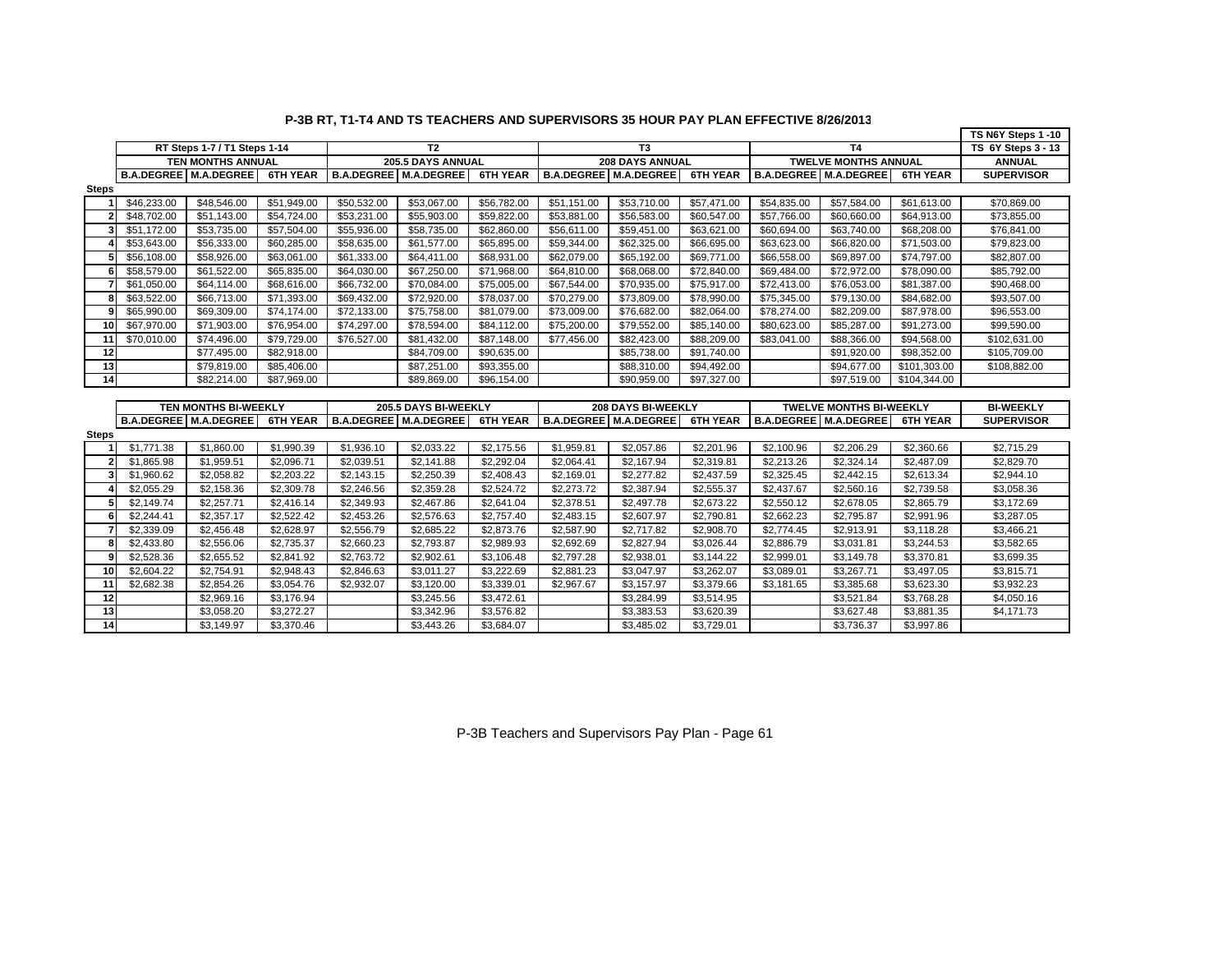|                 |             |                              |             |                      |                              |                 |                        |                              |                 |                         |                                | TS N6Y Steps 1 -10 |                    |
|-----------------|-------------|------------------------------|-------------|----------------------|------------------------------|-----------------|------------------------|------------------------------|-----------------|-------------------------|--------------------------------|--------------------|--------------------|
|                 |             | RT Steps 1-7 / T1 Steps 1-14 |             |                      | T <sub>2</sub>               |                 |                        | T <sub>3</sub>               |                 |                         | <b>T4</b>                      |                    | TS 6Y Steps 3 - 13 |
|                 |             | <b>TEN MONTHS ANNUAL</b>     |             |                      | 205.5 DAYS ANNUAL            |                 |                        | <b>208 DAYS ANNUAL</b>       |                 |                         | <b>TWELVE MONTHS ANNUAL</b>    |                    | <b>ANNUAL</b>      |
|                 |             | <b>B.A.DEGREE M.A.DEGREE</b> | 6TH YEAR    |                      | <b>B.A.DEGREE M.A.DEGREE</b> | <b>6TH YEAR</b> |                        | <b>B.A.DEGREE M.A.DEGREE</b> | <b>6TH YEAR</b> |                         | <b>B.A.DEGREE</b> M.A.DEGREE   | <b>6TH YEAR</b>    | <b>SUPERVISOR</b>  |
| <b>Steps</b>    |             |                              |             |                      |                              |                 |                        |                              |                 |                         |                                |                    |                    |
|                 | \$47,620.00 | \$50,003.00                  | \$53,508.00 | \$52,048.00          | \$54,660.00                  | \$58,486.00     | \$52,686.00            | \$55,322.00                  | \$59,196.00     | \$56,481.00             | \$59,312.00                    | \$63,462.00        | \$72,996.00        |
|                 | \$50,164.00 | \$52,678.00                  | \$56,366.00 | \$54,828.00          | \$57,581.00                  | \$61.617.00     | \$55,498.00            | \$58,281.00                  | \$62,364.00     | \$59,499.00             | \$62,480.00                    | \$66,861.00        | \$76.071.00        |
|                 | \$52,708.00 | \$55,348.00                  | \$59,230.00 | \$57,615.00          | \$60,498.00                  | \$64,746.00     | \$58,310.00            | \$61,235.00                  | \$65,530.00     | \$62,515.00             | \$65,653.00                    | \$70,255.00        | \$79,147.00        |
|                 | \$55,253.00 | \$58,023.00                  | \$62,094.00 | \$60,395.00          | \$63,425.00                  | \$67,872.00     | \$61,125.00            | \$64,195.00                  | \$68,696.00     | \$65,532.00             | \$68,825.00                    | \$73,649.00        | \$82,218.00        |
|                 | \$57,792.00 | \$60,694.00                  | \$64,953.00 | \$63,173.00          | \$66,344.00                  | \$70,999.00     | \$63,942.00            | \$67,148.00                  | \$71,865.00     | \$68,555.00             | \$71,994.00                    | \$77,041.00        | \$85,292.00        |
|                 | \$60,337.00 | \$63,368.00                  | \$67,811.00 | \$65,951.00          | \$69,268.00                  | \$74,128.00     | \$66,755.00            | \$70,111.00                  | \$75,026.00     | \$71,569.00             | \$75,162.00                    | \$80,433.00        | \$88,366.00        |
|                 | \$62,882.00 | \$66,038.00                  | \$70,675.00 | \$68,734.00          | \$72,187.00                  | \$77,256.00     | \$69,571.00            | \$73,064.00                  | \$78,195.00     | \$74,586.00             | \$78,335.00                    | \$83,829.00        | \$93,183.00        |
|                 | \$65,428.00 | \$68,715.00                  | \$73,535.00 | \$71,515.00          | \$75,108.00                  | \$80,379.00     | \$72,388.00            | \$76,024.00                  | \$81,360.00     | \$77,606.00             | \$81,504.00                    | \$87,223.00        | \$96,313.00        |
|                 | \$67,970.00 | \$71,389.00                  | \$76,400.00 | \$74,297.00          | \$78,031.00                  | \$83,512.00     | \$75,200.00            | \$78,983.00                  | \$84,526.00     | \$80,623.00             | \$84,676.00                    | \$90,618.00        | \$99,450.00        |
| 10              | \$70,010.00 | \$74,061.00                  | \$79,263.00 | \$76,526.00          | \$80,952.00                  | \$86,636.00     | \$77,456.00            | \$81,939.00                  | \$87,695.00     | \$83,042.00             | \$87,846.00                    | \$94,012.00        | \$102,578.00       |
| 11              | \$72,111.00 | \$76,731.00                  | \$82,121.00 | \$78,823.00          | \$83,875.00                  | \$89,763.00     | \$79,780.00            | \$84,896.00                  | \$90,856.00     | \$85,533.00             | \$91,017.00                    | \$97,406.00        | \$105,710.00       |
| $\overline{12}$ |             | \$79,820.00                  | \$85,406.00 |                      | \$87,251.00                  | \$93,355.00     |                        | \$88,311.00                  | \$94,493.00     |                         | \$94,678.00                    | \$101,303.00       | \$108,881.00       |
| 13              |             | \$82,214.00                  | \$87,969.00 |                      | \$89,869.00                  | \$96,156.00     |                        | \$90,960.00                  | \$97,327.00     |                         | \$97,518.00                    | \$104,343.00       | \$112,149.00       |
| 14              |             | \$84,681.00                  | \$90,609.00 |                      | \$92,566.00                  | \$99,039.00     |                        | \$93,688.00                  | \$100,247.00    |                         | \$100,445.00                   | \$107,475.00       |                    |
|                 |             |                              |             |                      |                              |                 |                        |                              |                 |                         |                                |                    |                    |
|                 |             | TEN MONTHS BI-WEEKLY         |             | 205.5 DAYS BI-WEEKLY |                              |                 | 208 DAYS BI-WEEKLY     |                              |                 | TWELVE MONTHS BI-WEEKLY |                                |                    | <b>BI-WEEKLY</b>   |
|                 |             | <b>B.A.DEGREE M.A.DEGREE</b> | 6TH YEAR    |                      | <b>B.A.DEGREE</b> M.A.DEGREE | <b>6TH YEAR</b> |                        | <b>B.A.DEGREE</b> M.A.DEGREE | <b>6TH YEAR</b> |                         | <b>B.A.DEGREE   M.A.DEGREE</b> | <b>6TH YEAR</b>    | <b>SUPERVISOR</b>  |
| <b>Steps</b>    |             |                              |             |                      |                              |                 |                        |                              |                 |                         |                                |                    |                    |
|                 | \$1,824.53  | \$1,915.83                   | \$2,050.12  | \$1,994.18           | \$2,094.26                   | \$2,240.85      | \$2,018.63             | \$2,119.62                   | \$2,268.05      | \$2,164.03              | \$2,272.50                     | \$2,431.50         | \$2,796.79         |
|                 | \$1,922.00  | \$2,018.32                   | \$2,159.62  | \$2,100.69           | \$2,206.17                   | \$2,360.81      | \$2,126.37             | \$2,232.99                   | \$2,389.43      | \$2,279.66              | \$2,393.87                     | \$2,561.73         | \$2,914.60         |
| 3               | \$2,019.47  | \$2,120.62                   | \$2,269.35  | \$2,207.48           | \$2,317.94                   | \$2,480.69      | \$2,234.10             | \$2,346.17                   | \$2,510.73      | \$2,395.22              | \$2,515.45                     | \$2,691.77         | \$3,032.46         |
|                 | \$2,116.98  | \$2,223.11                   | \$2,379.09  | \$2,313.99           | \$2,430.08                   | \$2,600.46      | \$2,341.96             | \$2,459.58                   | \$2,632.04      | \$2,510.81              | \$2,636.98                     | \$2,821.81         | \$3,150.12         |
| 5               | \$2,214.26  | \$2,325.45                   | \$2,488.63  | \$2,420.43           | \$2,541.92                   | \$2,720.27      | \$2,449.89             | \$2,572.73                   | \$2,753.45      | \$2,626.63              | \$2,758.40                     | \$2,951.77         | \$3,267.90         |
| 6               | \$2,311.77  | \$2,427.90                   | \$2,598.13  | \$2,526.86           | \$2,653.95                   | \$2,840.16      | \$2,557.67             | \$2,686.25                   | \$2,874.56      | \$2,742.11              | \$2,879.78                     | \$3,081.73         | \$3,385.68         |
|                 | \$2,409.28  | \$2,530.20                   | \$2,707.86  | \$2,633.49           | \$2,765.79                   | \$2,960.00      | \$2,665.56             | \$2,799.39                   | \$2,995.98      | \$2,857.71              | \$3,001.35                     | \$3,211.84         | \$3,570.23         |
| 8               |             |                              |             |                      |                              |                 |                        |                              |                 |                         |                                |                    |                    |
|                 | \$2,506.82  | \$2,632.76                   | \$2,817.44  | \$2,740.04           | \$2,877.71                   | \$3,079.66      | \$2,773.49             | \$2,912.80                   | \$3,117.25      | \$2,973.41              | \$3,122.76                     | \$3,341.88         | \$3,690.16         |
| 9               | \$2,604.22  | \$2,735.22                   | \$2,927.21  | \$2,846.63           | \$2,989.70                   | \$3,199.70      | \$2,881.23             | \$3,026.17                   | \$3,238.55      | \$3,089.01              | \$3,244.30                     | \$3,471.96         | \$3,810.35         |
| 10              | \$2,682.38  | \$2,837.59                   | \$3,036.90  | \$2,932.04           | \$3,101.61                   | \$3,319.39      | $$2,967.\overline{67}$ | \$3,139.43                   | \$3,359.97      | \$3,181.69              | \$3,365.75                     | \$3,602.00         | \$3,930.20         |
| 11              | \$2,762.88  | \$2,939.89                   | \$3,146.40  | \$3,020.04           | \$3,213.61                   | \$3,439.20      | \$3,056.71             | \$3,252.73                   | \$3,481.08      | \$3,277.13              | \$3,487.25                     | \$3,732.04         | \$4,050.20         |
| 12              |             | \$3,058.24                   | \$3,272.27  |                      | \$3,342.96                   | \$3,576.82      |                        | \$3,383.57                   | \$3,620.43      |                         | \$3,627.51                     | \$3,881.35         | \$4,171.69         |
| 13<br>14        |             | \$3,149.97                   | \$3,370.46  |                      | \$3,443.26                   | \$3,684.14      |                        | \$3,485.06                   | \$3,729.01      |                         | \$3,736.33                     | \$3,997.82         | \$4,296.90         |

### **P-3B T1-T4 AND TS TEACHERS 35 HOUR PAY PLAN EFFECTIVE 07/01/2014**

 $\sim$ 

P-3B Teachers and Supervisors Pay Plan - Page 62